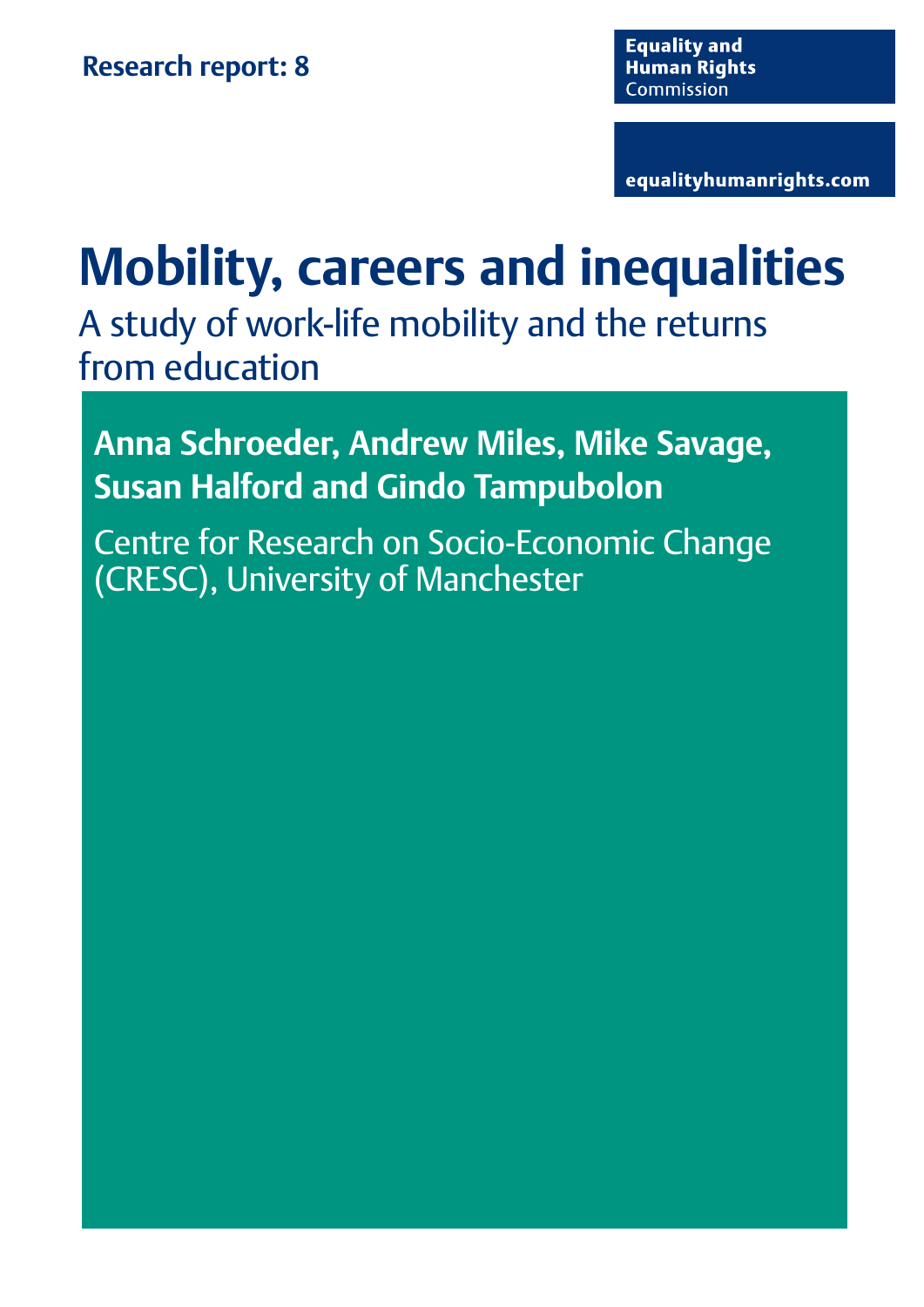## **Mobility, careers and inequalities**

## **A study of work-life mobility and the returns from education**

Anna Schroeder, Andrew Miles, Mike Savage, Susan Halford, Gindo Tampubolon

Centre for Research on Socio-Economic Change (CRESC), University of Manchester







The University of Manchester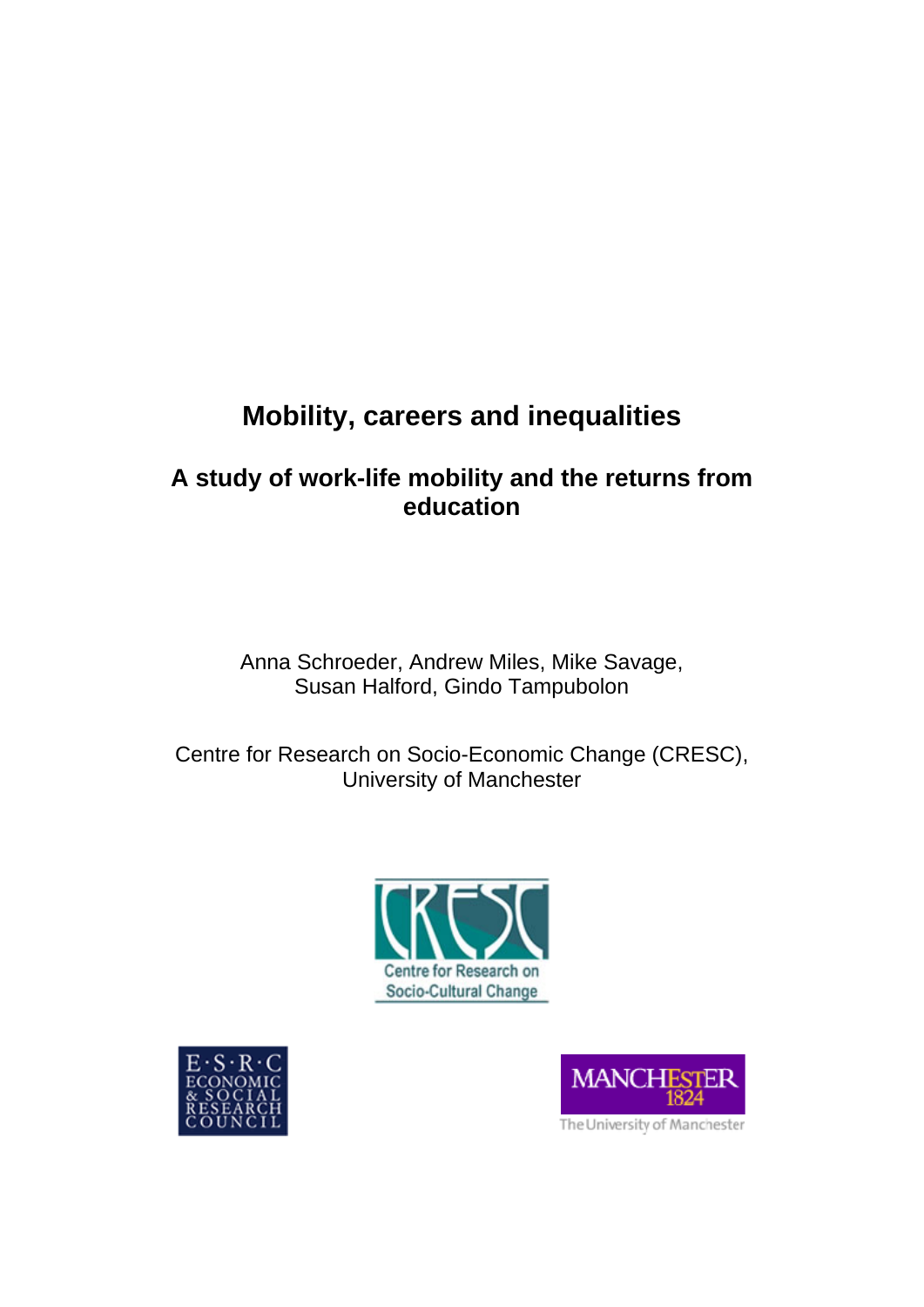© Equality and Human Rights Commission 2008

First published Autumn 2008

ISBN 978 1 84206 076 6

## **EHRC RESEARCH REPORT SERIES**

The Equality and Human Rights Commission (EHRC) Research Report Series publishes research carried out for the EHRC by commissioned researchers.

The views expressed in this report are those of the authors and do not necessarily represent the views of the Commission. The Commission is publishing the report as a contribution to discussion and debate.

Please contact the Research Team for further information about other EHRC research reports, or visit our website:

Research Team Equality and Human Rights Commission Arndale House Arndale Centre Manchester M4 3AQ

Email: research@equalityhumanrights.com Telephone: 0161 829 8500 Website: www.equalityhumanrights.com

You can download a copy of this report as a PDF from our website: [www.equalityhumanrights.com/researchreports](http://www.equalityhumanrights.com/researchreports)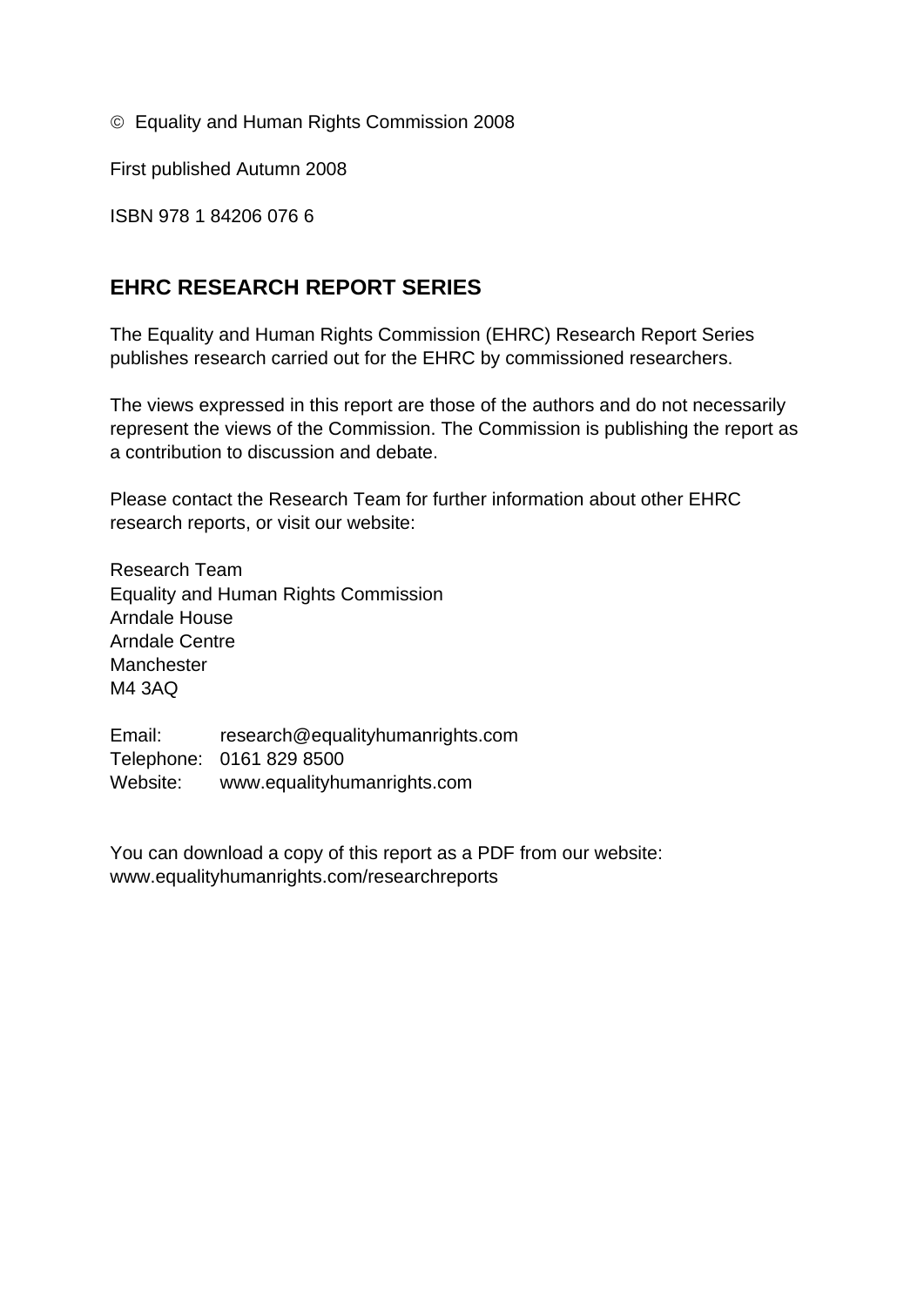## **CONTENTS**

|                 | <b>Executive Summary</b>                                                | İ               |
|-----------------|-------------------------------------------------------------------------|-----------------|
|                 | 1. INTRODUCTION: GENERAL ISSUES                                         | $\mathbf 1$     |
| 1.1             | Different forms of mobility                                             | $\overline{2}$  |
|                 | 1.2 Direct and indirect effects on career progression                   | 3               |
|                 | 1.3 Measures of mobility                                                | 6               |
|                 | 1.4 Methods of analysing mobility                                       | 6               |
|                 | 2. RESEARCH REVIEW                                                      | 8               |
|                 | 2.1 How much mobility is there?                                         | 8               |
|                 | 2.2 Sectoral effects                                                    | 9               |
|                 | 2.3 Returns to education and training                                   | 12 <sup>2</sup> |
|                 | 2.4 Case study ICT: new technologies at work                            | 16              |
|                 | 3. SEQUENCING ANALYSIS OF WORK-LIFE MOBILITY                            | 20              |
| 3.1             | Middle age to retirement                                                | 20              |
|                 | 3.2 Labour market entry to middle age                                   | 28              |
|                 | 3.3 Occupational niches                                                 | 36              |
|                 | 4. CONCLUSIONS AND RECOMMENDATIONS                                      | 40              |
|                 | 4.1 Findings                                                            | 40              |
|                 | 4.2 Policy implications                                                 | 41              |
|                 | 4.3 Future research                                                     | 42              |
|                 | <b>REFERENCES</b>                                                       | 44              |
| <b>GLOSSARY</b> |                                                                         | 51              |
|                 | <b>APPENDICES</b>                                                       |                 |
|                 | Appendix A: British Household Panel Survey: Sample                      | 52              |
|                 | Appendix B Sequence analysis (Optimal Matching                          | 58              |
|                 | Appendix C Sequence Index Plots for Cluster Solutions                   | 60              |
| <b>TABLES</b>   |                                                                         |                 |
|                 | 3.1: Male clusters for those born 1940-1951                             | 22              |
|                 | 3.2: Female clusters for those born 1940-1951                           | 26              |
|                 | 3.3: Male clusters for those born 1991-2005, for those born 1960-1971   | 30              |
|                 | 3.4: Female clusters for those born 1991-2005, for those born 1960-1971 | 34              |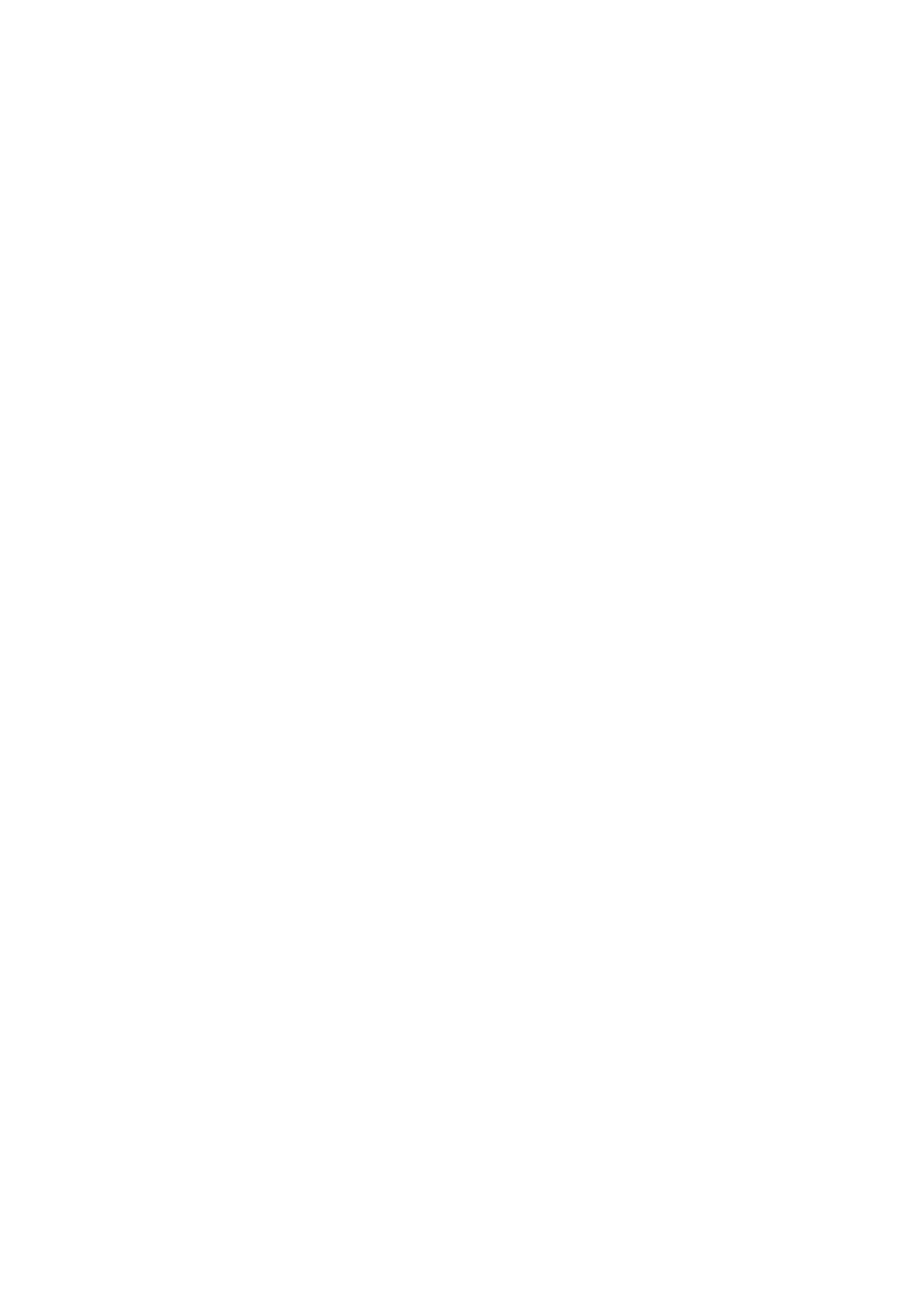#### **EXECUTIVE SUMMARY**

#### **Main finding**

• Drawing both on an extensive literature review and our own analysis of work life mobility between 1991 and 2005, we show that inequalities in the prospects of different equality groups are more marked for younger workers. Policy makers should not be complacent that long standing inequalities are being eroded. More attention needs to be directed to how such inequalities can become more entrenched even in the outlawing of formal discrimination. We argue that the indirect effects of technology, employment sector, educational qualifications and training all need to be factored into an understanding of patterns of work life mobility.

## **Equality groups**

Groups of people who share a common attribute in respect of gender, ethnicity, disability or age. (Data are not available in the sources used in this report in relation to other groups covered by the Equality Act 2006: religion or belief; gender reassignment; and sexual orientation.)

## **Definitions**

**Career mobility**: internal mobility within one employer.

**Work-life mobility**: mobility which may be internal to one employer and/or through external moves in the labour market.

**Career advance***:* upward mobility within one employer.

**Work-life advance**: upward movement of any sort.

#### **Research review**

• It is well known that different 'equality groups' display distinctive patterns of mobility – both within an individual's own life course and from one generation to the next. Studies continue to show that women are less likely to be upwardly mobile than men, whilst disability, ethnicity and age all impact on an individual's prospects.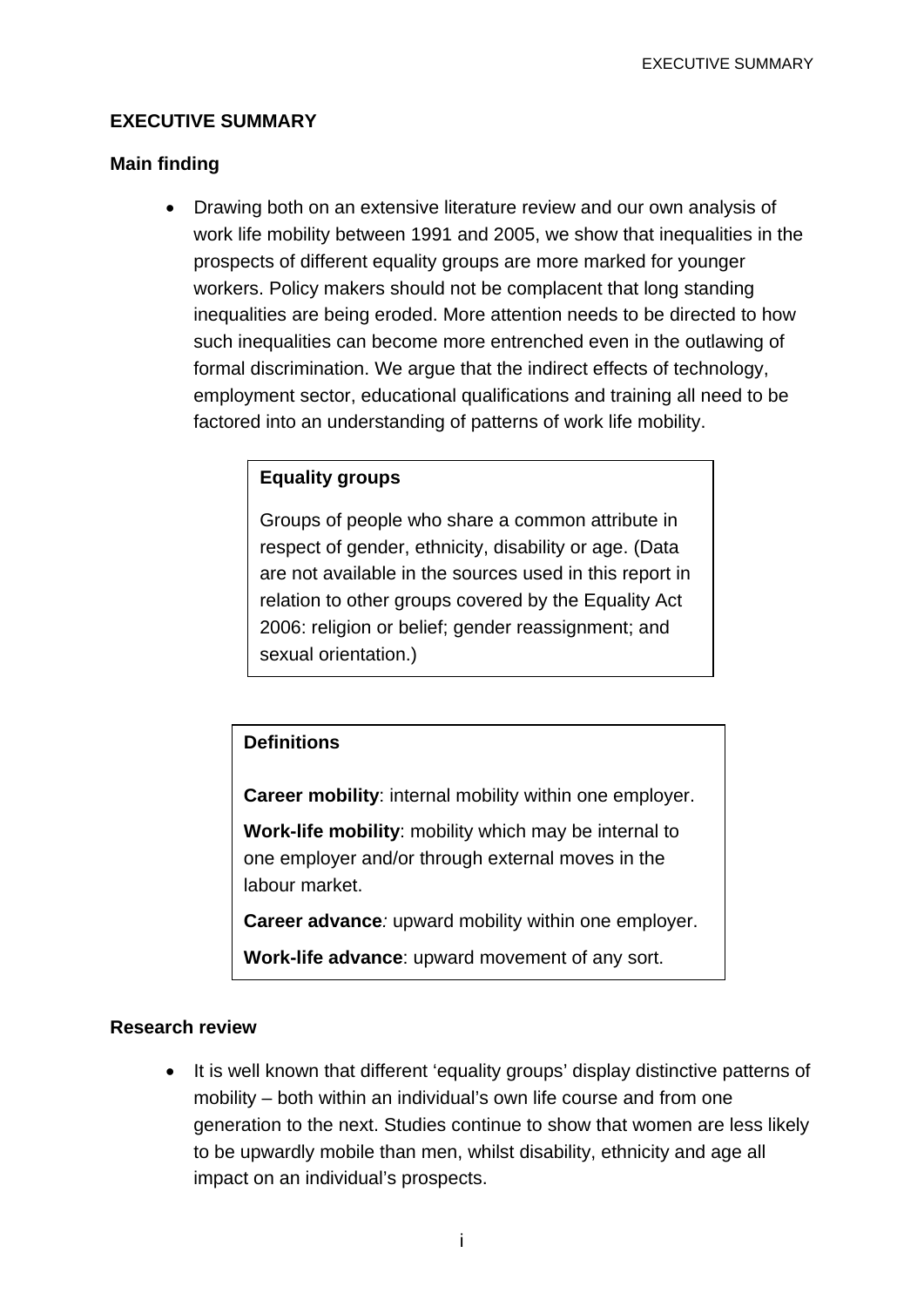- Despite predictions to the contrary, there is still a large amount of intergenerational mobility in the UK. There are increasing numbers of upwardly mobile women. Gender differences for younger cohorts are now minimal although class differences persist. It also seems that the assumed eradication of career mobility by the de-layering of organisations in the 1990s has not taken place.
- Nonetheless, whilst direct discrimination on the basis of social group against ethnic minorities, women, disabled or older people – is declining, indirect effects continue to advantage the work-life and intergenerational mobility prospects of white men.
- Two main sectoral effects are especially important in shaping inequalities in career prospects. First, public sector employment – which is disproportionately composed of women and ethnic minorities – tends to protect workers from downward mobility whilst simultaneously inhibiting upward mobility. Second, managerial positions now offer both greater financial and status rewards that professional jobs but because they are less secure, managerial pathways require an aptitude for and an ability to pursue a more 'risky' labour market strategy.
- Most studies have revealed considerable returns to qualifications at various occupational levels. However, there is now evidence that effects of formal education in selection and sorting for employment may be declining. Young women and ethnic minorities rely more on credentialist strategies to gain entry to and maintain professional and managerial positions but white, middle-class men appear to have other resources allowing them to be upwardly mobile. Life-long learning and work-related training is considered a crucial device for offsetting the disadvantages experienced by those with poor school records and for women who take employment breaks to support childcare. Yet it is those with higher social and education backgrounds who receive most training and while women are more likely to undergo training than men but this does not allow them superior work-life prospects.
- The rapid spread of new information and communication technologies is producing some distinctive patterns of work-life mobility, both within the ICT sector itself and across the economy more broadly. Whilst there has been an increase in the number of women entering the ICT industry, there are serious problems of retention and evidence that even those women

ii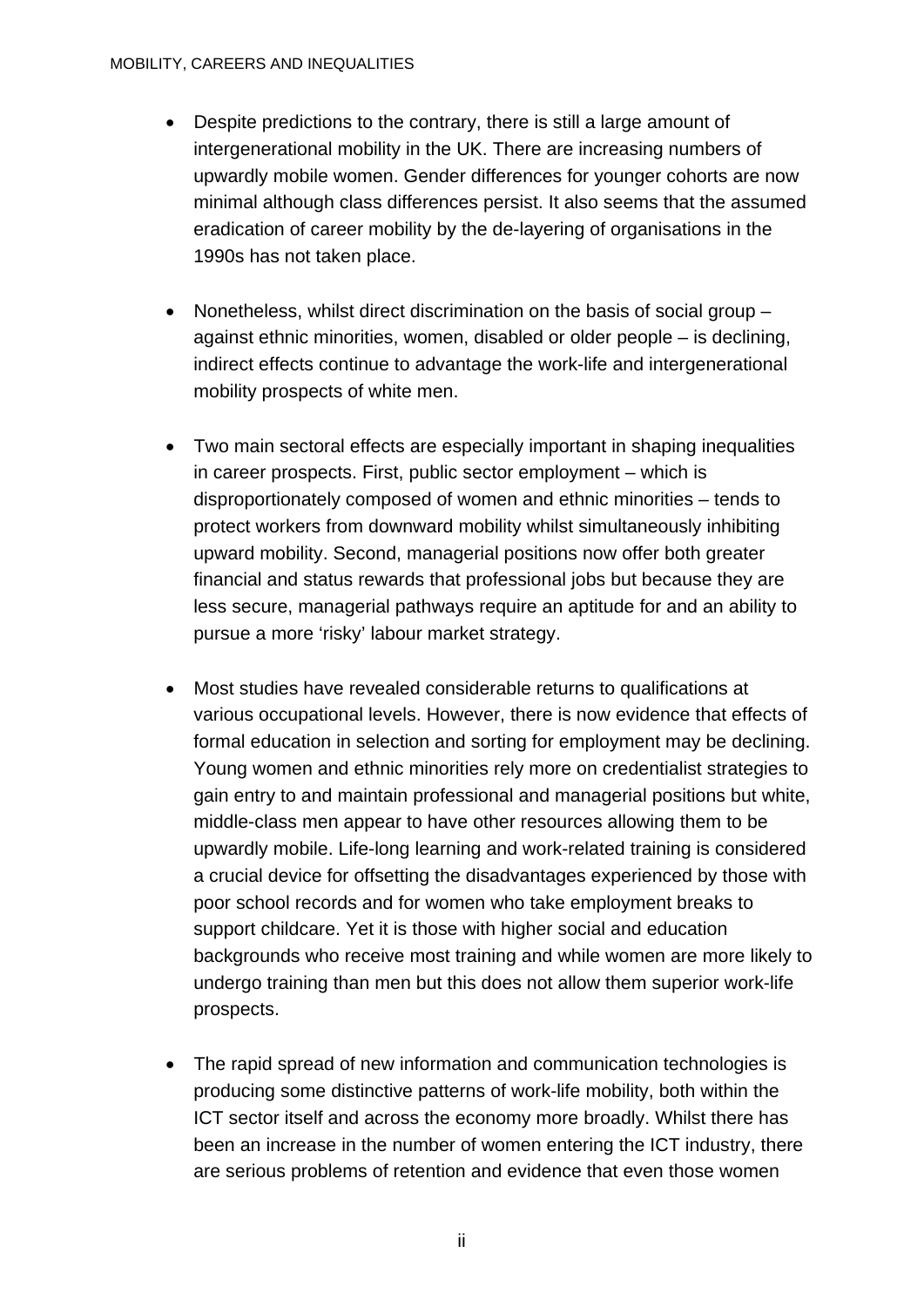who are promoted to senior levels have poorer long term career prospects than men. Self-employment offers some alternative opportunities but even here pay and prospects remain gendered. More broadly however, it seems that the integration of ICT into middle-level clerical work has produced some remarkably positive effects on women's earnings.

#### **Analysis**

- We conducted our own research on work-life mobility, using sequence analysis to compare the mobility patterns of an older and younger cohort from the British Household Panel Survey, covering the period 1991 – 2005. Sequence analysis identifies clusters of individuals according to the typicality of their work-life trajectories, thereby allowing us to isolate the experience of particular groups, including the most vulnerable and the most advantaged. We can then see which equality groups experience sequences of outcomes in their lives that convey relative disadvantages.
- Sequence analysis shows that there is more systematic disadvantage in the work life prospects of men and women, and between workers in different social classes, for the younger rather than the older cohorts. Inequalities in work life mobility may therefore be increasing.
- Our sequence analysis supports the argument that although educational qualifications and training are associated with prospects for work-life mobility, numerous individuals can be upwardly mobile without being highly credentialed and we need to recognise the significance of these career routes.

#### **Further research**

- More research is needed on the work life prospects for equality groups other than gender, and in particular on ethnicity. This should include 'intersectional' research which can offer an integrated analysis of gender/ethnicity/class and other equality groups.
- It would be especially valuable to conduct this type of research across the key 'sites' that we identify in this report (e.g. public and private, IT industry, IT roles, graduate entry/non-graduate entry) and to explore how sectoral effects are operating at a fine grained level. This would require both case studies of key occupations and analysis of large-scale data sets.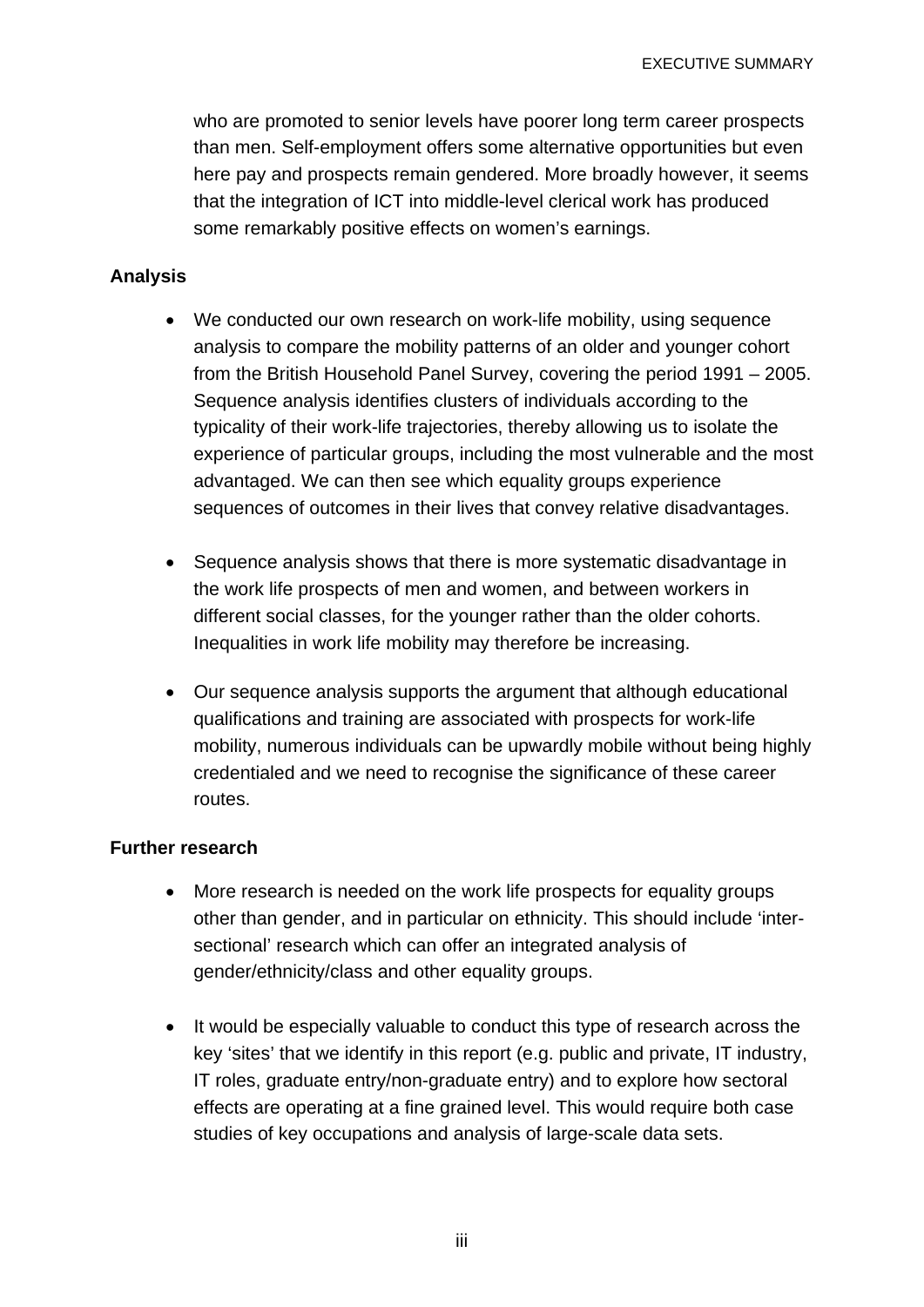- Cross-cutting this, we need more research on how technological capital is acquired and may be used to allow disadvantaged groups to make advances in work life mobility.
- Finally, in terms of interventions to address the processes and outcomes of inequalities in work-life mobility that we have identified, we recommend that there should be more research into how individuals develop different kinds of career strategies.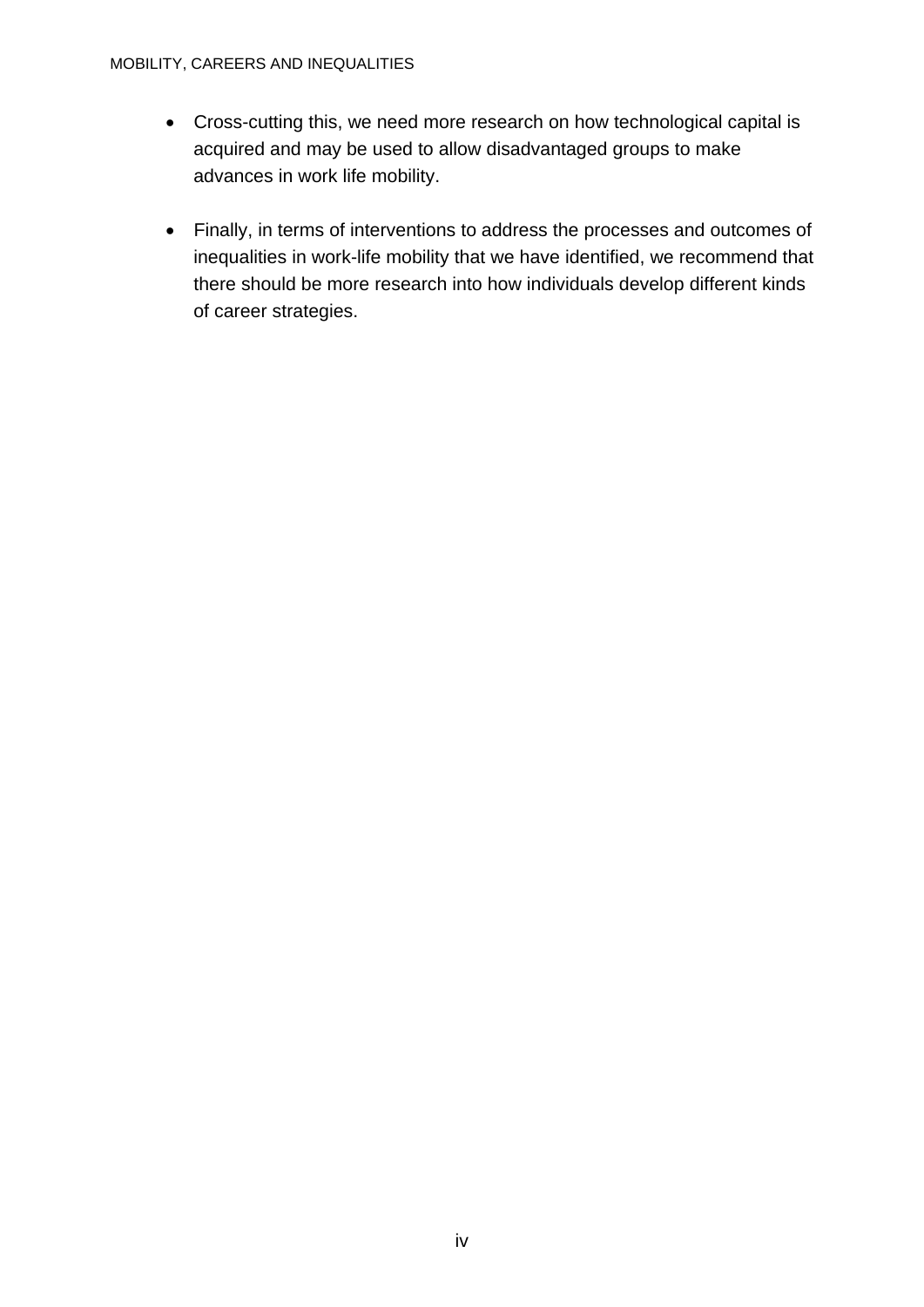#### **1. INTRODUCTION: GENERAL ISSUES**

**This report explores what we know about patterns of work-life mobility for a number of the key equality groups – women, ethnic minorities, those with a disability and older people.[1](#page-9-0) We conduct a substantial review of existing research and also offer a distinctive new analysis of panel survey data to unpick the complex patterns and range of processes that produce inequalities in work-life mobility.** 

In this introduction we clarify the conceptual issues involved in this exercise. We need to start by recognising that different equality groups are experiencing subtly different, and complex, patterns. This is well illustrated in a recent overview by Berthoud and Blekesaune (2006), who look at the persistence of employment disadvantage and its relationship to gender, disability and ethnicity, using data from the General Household Survey covering a period of 30 years up to 2003. Their analysis shows improvements in the prospects of disadvantaged groups in some areas, but deterioration in others. Employment penalties for women with children have reduced over time, while for respondents over 50, disabled people, Caribbean as well as Pakistani and Bangladeshi men, they increased over 'a considerable part of the period'. However, since the mid 1990s there have been reverse trends for people over 50, people with a long-standing limiting illness, Caribbean men, and both Pakistani and Bangladeshi men and women. Overall, women – especially mothers with dependent children - are more disadvantaged than men. Disabled people also face higher employment penalties than non-disabled people. Furthermore, employment penalties are higher for people aged over 50 compared with younger respondents. Minority groups are disadvantaged compared with the white population, except for Caribbean women who are more likely to be in employment, albeit in lower paid positions.

This example alerts us to the fact that the roles of age, ethnicity, gender, and disability are all linked to prospects for occupational advance, but in complex ways which are not easy to summarise. As Berthoud and Blekesaune (2006) note, simply measuring employment rates and employment differences will not fully capture the nature or reasons for disadvantage. Our report therefore seeks to summarise and systematise research in this area, across a range of methodologies and empirical fields. We begin with conceptual clarifications.

<u>.</u>

<span id="page-9-0"></span> $1$  A combination of the lack of data and sample size issues in the available survey evidence means that we are currently unable to include groups by sexuality or religion.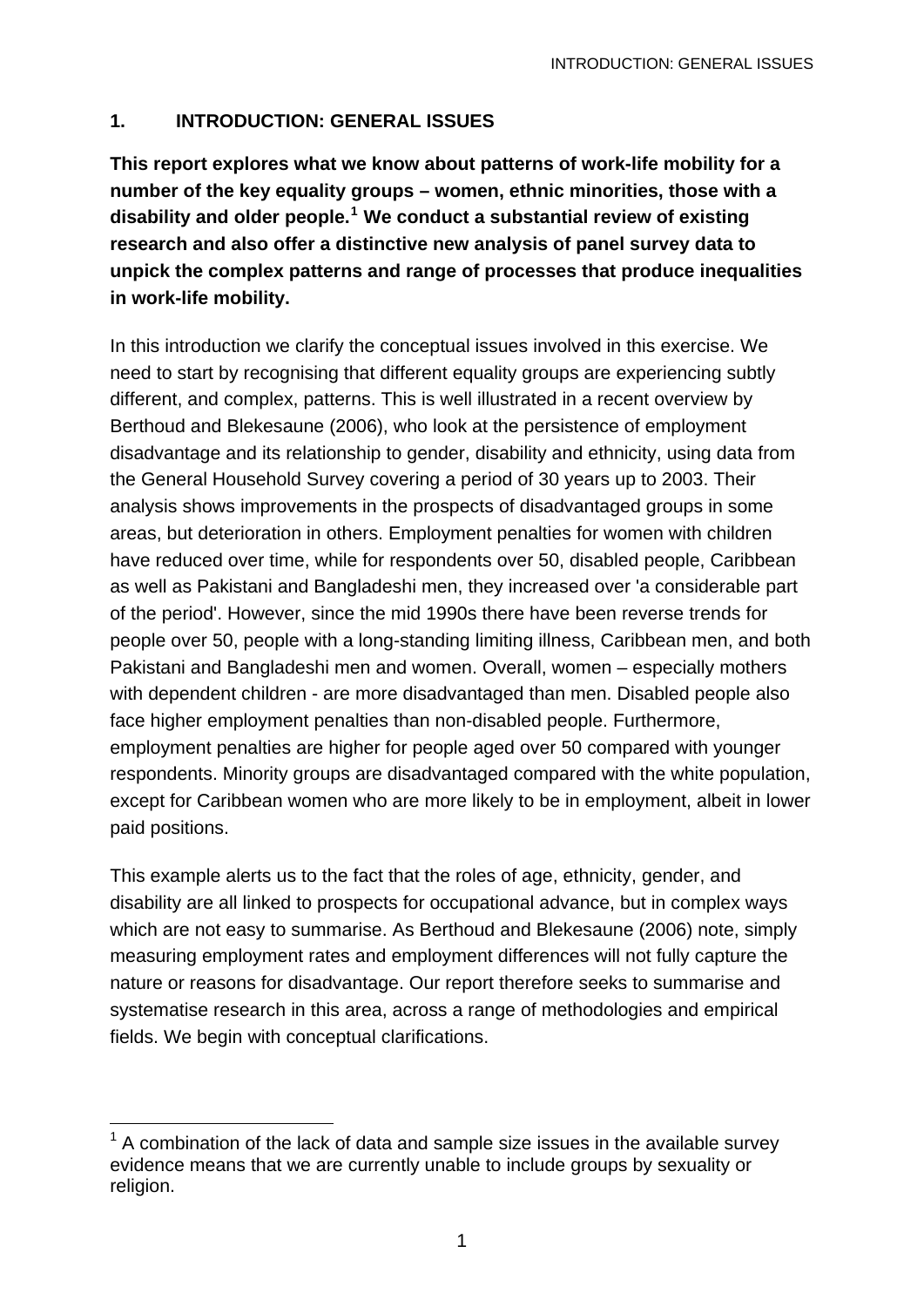#### MOBILITY, CAREERS AND INEQUALITIES

We start by distinguishing between the **direct and indirect effects** of belonging to key equality groups on career prospects and suggest that it is the indirect effects of belonging to particular social categories that are the most important in Britain in the 21<sup>st</sup> century. The main body of our report explores these different indirect effects and also explores their operation across new information and communications technology based employment, as a leading and growing field for employment opportunities. Following on from our analysis of existing research, we offer further and original evidence using 'sequence analysis' to provide a focused descriptive account of the different prospects and issues facing various equality groups.

#### **1.1 Different forms of mobility**

It is important to distinguish between career mobility which is internal to an organisation, and more general patterns of work-life mobility which entails moving between employers, and/or into and out of self-employment. There is no a priori reason to assume that one or other of these routes is more conducive to career advancement, or disadvantage. It is therefore equally as important to assess whether particular equality groups are disadvantaged not only in terms of internal promotion possibilities, but also through their prospects to advance through moves in the external labour market. Assessing these different routes presents different opportunities and challenges. Relevant issues here include whether groups are given the range of experience and encouraged to develop expertise which may make them attractive to other employers and allow them to pursue career progress through external moves.

This issue is an important one since it is easier to monitor disadvantage in internal promotion systems where the equality characteristics of all those in specific grades can be assessed and disproportionate promotion from any specific groups monitored. It is thus possible to assess not only whether those promoted are disproportionately selected from certain groups amongst those who apply, but also compared to those who are in certain grades from which internal recruitment is possible. In external recruitment processes, by contrast, it is not readily possible to assess the characteristics of pools of potential applicants. It therefore follows that sectors where career advance is linked to moves in the external labour market, indirect disadvantage may be more important and by the same token its scale is more difficult to assess.

In this report, for reasons of clarity, we use the term *career mobility* to mean internal mobility within one employer, and *work-life mobility* to mean mobility which may take any form, whether internal to one employer or through external moves in the labour market (or through a combination of these). *Career advance* is defined as upward mobility within one employer, and *work-life advance* entails upward movement of any

2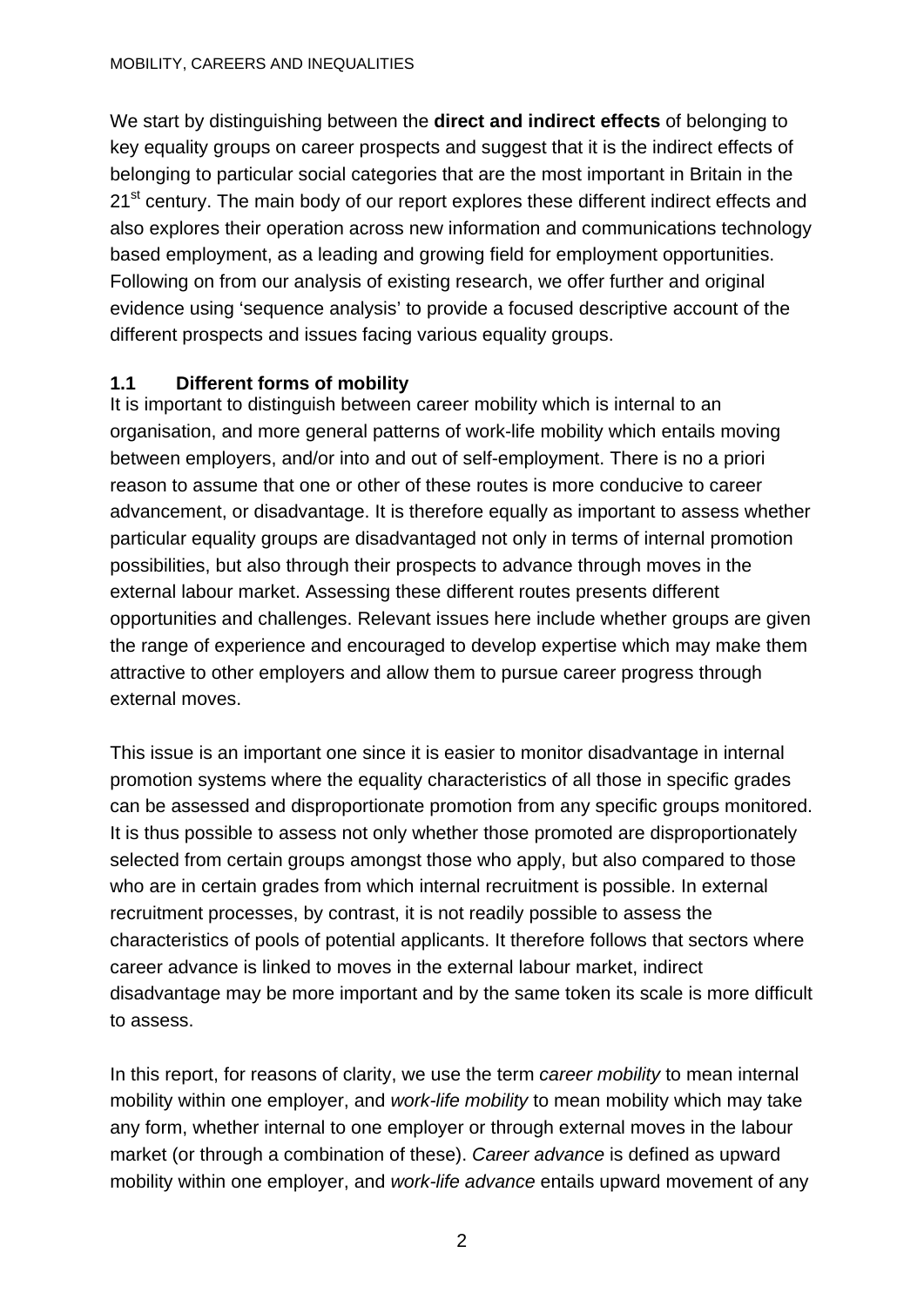sort. *Intergenerational mobility* refers to changes in class position between respondents and their parents, but we should be aware that this may also contain an element of work-life mobility (since the respondents will vary in their age and extent to which they have experienced work-life mobility).

#### **1.2 Direct and indirect effects on career progression**

Direct effects are those where membership of a distinctive social group (such as those defined by the Equality and Human Rights Commission - EHRC) is explicitly used as a criterion for career advance. Indirect effects are those where although group membership is not directly invoked, nonetheless, the operative criteria indirectly disadvantage one group vis-à-vis another. An illustrative example of indirect effects is provided by the work of Bardasi and Jenkins (2000), which examines the effects of becoming disabled on the income of men in Britain (in comparison with income of non-disabled and disabled respondents) using data from the British Household Panel Survey. Prior findings showed that "income of disabled working-age men is substantially lower than non-disabled working-age men." However, the paper demonstrates that "the majority of this disadvantage is accounted for by the low economic status of the men who become disabled" (Bardasi and Jenkins 2000, 1).

There seems little doubt that over the past fifty years direct effects have declined in significance as the explicit use of gender, disability, race and ethnicity as criteria for selection to jobs has been outlawed. At the same time, we should not assume that direct effects are completely absent. Snell et al (1981) documented how employers re-graded jobs and deliberately segregated employment by sex to avoid the impact of equalities legislation in the 1970s and job grading criteria continued to assume that the jobs are done by gendered workers even after the explicit use of gender in formulating them is removed (Crompton and Sanderson 1990).

Nonetheless, it seems that it is the operation of indirect effects which is more likely to be central to current disadvantage. The contemporary situation thus marks an important break from longer term historical patterns where social categories were directly invoked in the maintenance of labour market and organisational inequality (Miles and Savage 2004; Stovel et al. 1996). Historically, the most important direct effect was the explicit gendering of (predominantly white collar) internal labour markets, in which women were recruited to clerical-only grades, and were often expected to leave employment when they married and/or had children, whilst promotion to senior managerial posts was reserved for male clerks (see further, Crompton and Jones 1985). In some other industrial sectors (e.g. railways) class background was evoked as a similar device for distinguishing those who were to be promoted, and those who would remain in menial employment.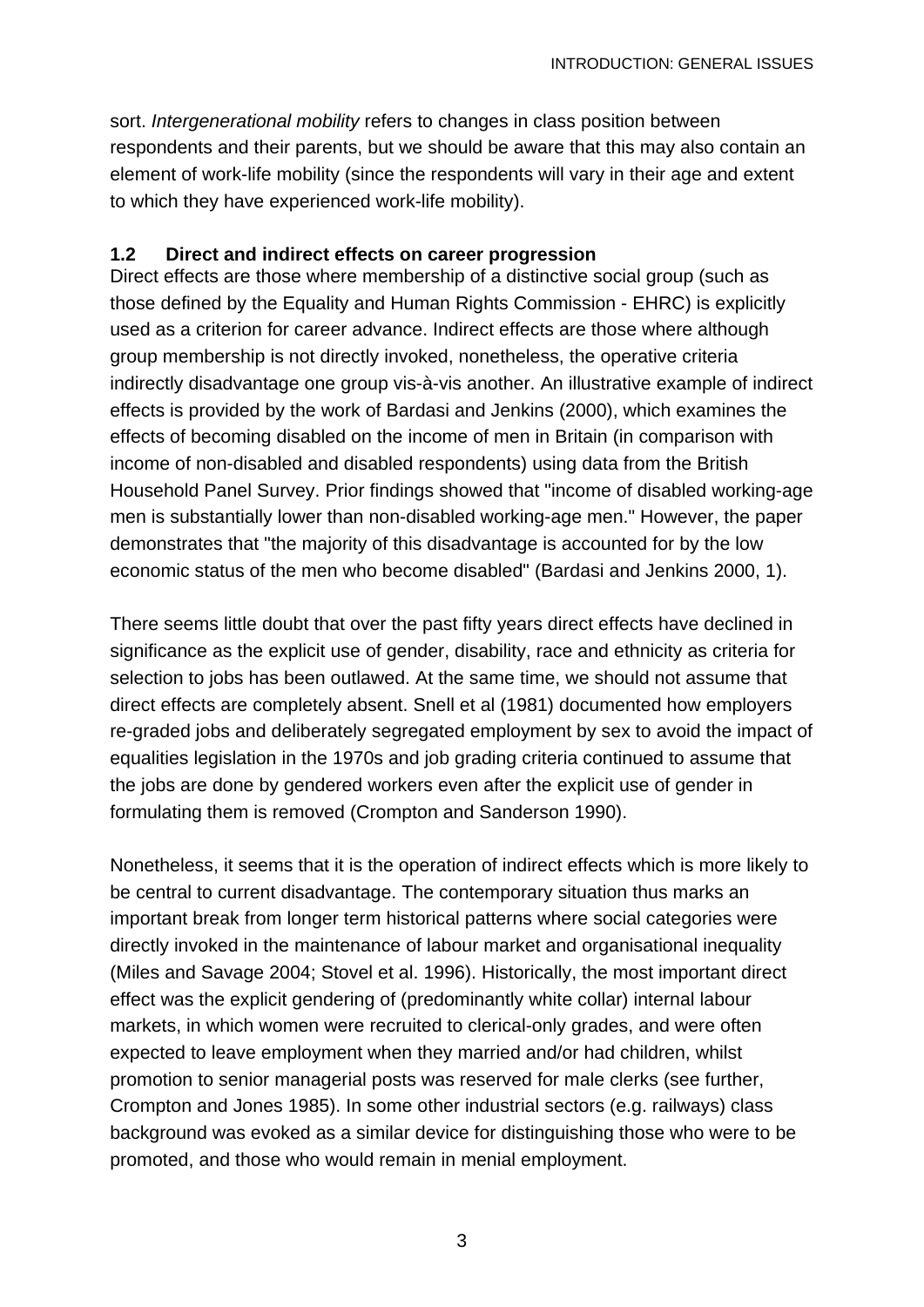#### MOBILITY, CAREERS AND INEQUALITIES

The declining significance of direct effects is often linked to the growing importance of human capital, notably through the use of formal criteria for promotion and job mobility. This is often seen as linked to the possession of appropriate qualifications, training, and other meritocratic criteria. The extent to which different equality groups are effectively able to obtain relevant qualifications and experience is seen as more central to analysing whether indirect effects still operate, and will be an important focus in this report. In our report we distinguish the significance of indirect effects which might explain inequalities experienced by and within groups:

• Indirect Environmental/Sectoral effects

Are there specific sectors in which employees are advantaged in terms of their careers and if so, do certain groups that are disproportionately represented in these sectors benefit from being in the 'right jobs at the right time'? If there are sectoral effects, what might these be due to? Is there evidence that social bonding of members of advantaged groups tends to allow the reproduction of 'people like us' at different hierarchical levels? With respect to gender, Kanter (1977) discussed this as linked to 'homophilic' principles whereby senior employees promoted those similar to themselves as this made it easier to communicate with them.

• Indirect Educational/Qualification/Training effects.

Whilst formal criteria for promotion or recruitment may be explicitly meritocratic, indirect discrimination might still occur. A recent example is the fact that most ethnic minorities continue to be disadvantaged in their prospects of entry to medical schools, with resulting repercussions on their subsequent medical careers (Esmail and Everington 1993; Esmail 2001; Cook et al 2003).

In addition to these broad categories of effects, we will also consider the specific effects of new ICTs on work-life mobility for the different equality groups. It has been noted by numerous commentators that the almost universal use of information technology in many working environments is changing the nature of work. Given the extensive literature on the way that technologies are socially organised, it is important to consider how technologies may also indirectly affect disadvantage. ICT and 'technological' capital have attracted widespread attention as an emerging field of inequality, especially in relation to intersections of gender and age effects. In this report we offer a specific review of this field as key to understanding current and emergent trajectories of difference and inequality in work-life mobility of importance for all equality groups.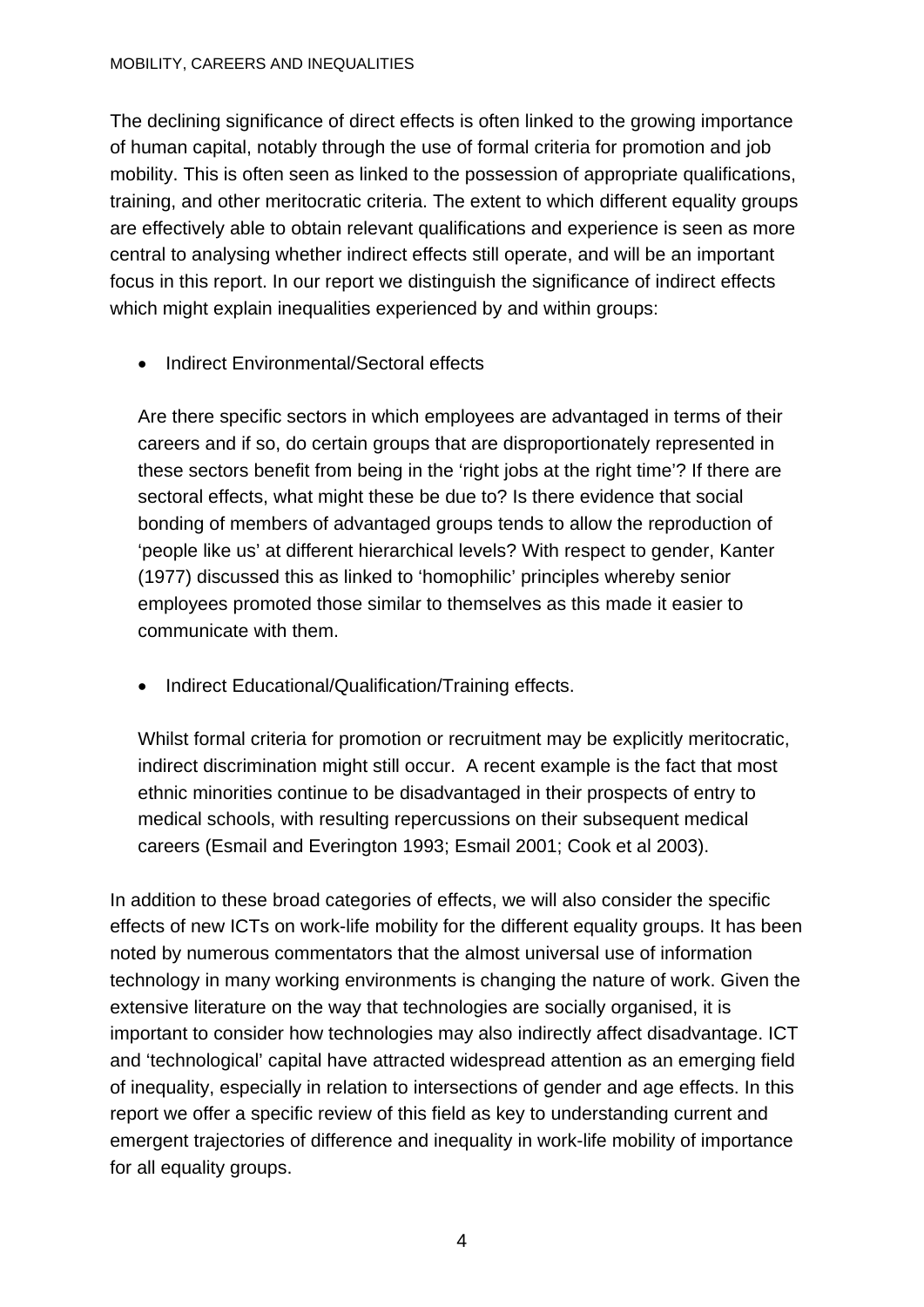In reviewing these issues, it is essential to recognise that prospects of upward mobility are inevitably finite (by definition, there are only a small number of the most senior positions), and that organisations have no choice but to develop criteria which differentiate between the 'successful' and 'unsuccessful'. Our aim here is not to generally report on the nature of labour market and organisational inequalities, but focus specifically on prospects for mobility within existing employment and organisational structures. Tackling spheres of disadvantage could contribute to an increase in productivity: actively endorsing diversity may facilitate using available human resources more effectively to close the skills gap.

A further issue here is that the equality groups themselves vary in terms of their relationship to mobility processes. Unlike gender ethnicity and sexuality, disability is often acquired during the life course, and is indeed conditioned by the labour market or career situation. Jenkins and Riggs (2003) examine disability and disadvantages longitudinally. Using BHPS data covering 1991 – 1998 their study focuses on income and employment rates before and during disability onset. The findings demonstrate that the relationship between disability and disadvantages is complex. Disabled individuals tend to have been more disadvantaged before they became disabled and the longer they were disabled, the lower the likelihood of being in employment. Education played a role at all stages: individuals without qualifications were more likely to report disabilities; furthermore a lack of educational qualifications increased the probabilities of leaving paid work after disability onset; at the same time, having no qualifications decreased probabilities for disability exit.

This suggests that there is no simple causal direction implying disability as the sole cause of disadvantages, but rather that there is a complex interplay between disadvantages that exist prior to disability onset and the development (onset, duration and exit) of disability throughout individual trajectories. This point is also highly relevant with respect to age, which is also intrinsically related to career mobility. However, it is not possible to compare the career prospects of older and younger workers given that by definition these will be at different career stages. This indicates the need for great care in making comparisons across the different equality groups.

Even within these parameters, we must point out at the outset that there is much more research on gender than there is on the other equality groups, and therefore that in reviewing the field we concentrate on gender. This point is important both because it highlights the lack of knowledge of both how gender intersects with the other equality groups in shaping work-life mobility and of how the other equality groups fare in their own terms.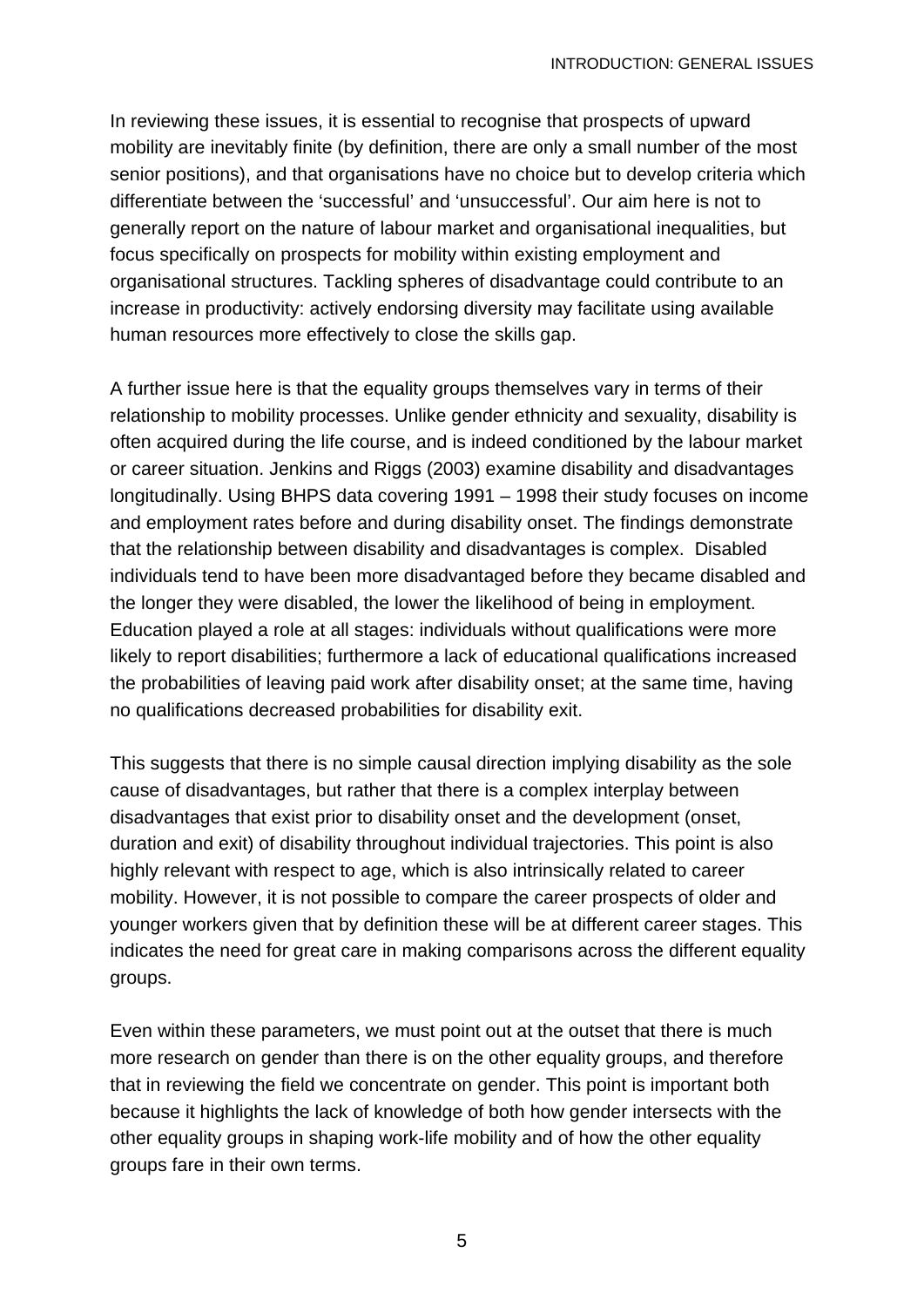## **1.3 Measures of mobility**

Economists and sociologists diverge in the measures they use to assess whether people are mobile. Economists normally use measures of income/pay, whereas sociologists typically use measures of occupational position. Income mobility is then usually defined in terms of moving between relative income groups, for instance between various income 'deciles' or 'quartiles', or is even used as a continuous measure which also exaggerates the notion of 'mobility'. The use of these measures generally show high levels of mobility (e.g. Jenkins 2002), but this might be due to short term factors, such as one-off bonuses or high levels of overtime, which are difficult to distinguish from changes in income which are due to longer term factors which are a more meaningful indicator for our purposes.

Sociologists generally look at mobility between occupations aggregated into social classes. A particularly influential model here is the widely validated use of the National Statistics Socio-Economic Classification (see Rose and Pevalin 2003), which distinguishes three main social classes: (1) a class of professionals and managers (called by Goldthorpe the 'service class'), (2) an intermediate class of white collar workers, high level technicians and supervisors and (3) a routine manual working class. It has been further argued by Goldthorpe and McKnight (2005) that the most important single form of mobility is that into and out of the first of these classes. Those in professional and managerial employment typically have more job security and systematically higher income than those in other classes. Mobility across this boundary is therefore treated by sociologists as a particularly telling indicator of work life mobility. It might be noted that if the economists' measures tend to overstate mobility, or at least conflate short term and long term correlates of mobility, sociological approaches may tend to understate it in that individuals who are highly mobile between jobs, employers and even income levels may nonetheless appear to be immobile if all their jobs are in the same social class, which is quite possible when only three classes are distinguished.

In this report our literature review covers both of these measures, taking care to differentiate them and reflect on their respective biases. In our own analysis, however, we use sociological approaches, using the three-class model elaborated above, as a means of pulling out the main patterning of work life mobility, yet we also examine income inequalities, allowing us to synthesise the work of both sociologists and economists.

## **1.4 Methods of analysing mobility**

In the past, social scientists have typically measured mobility by comparing people's position in two points in time, defining the mobile as those who are differently located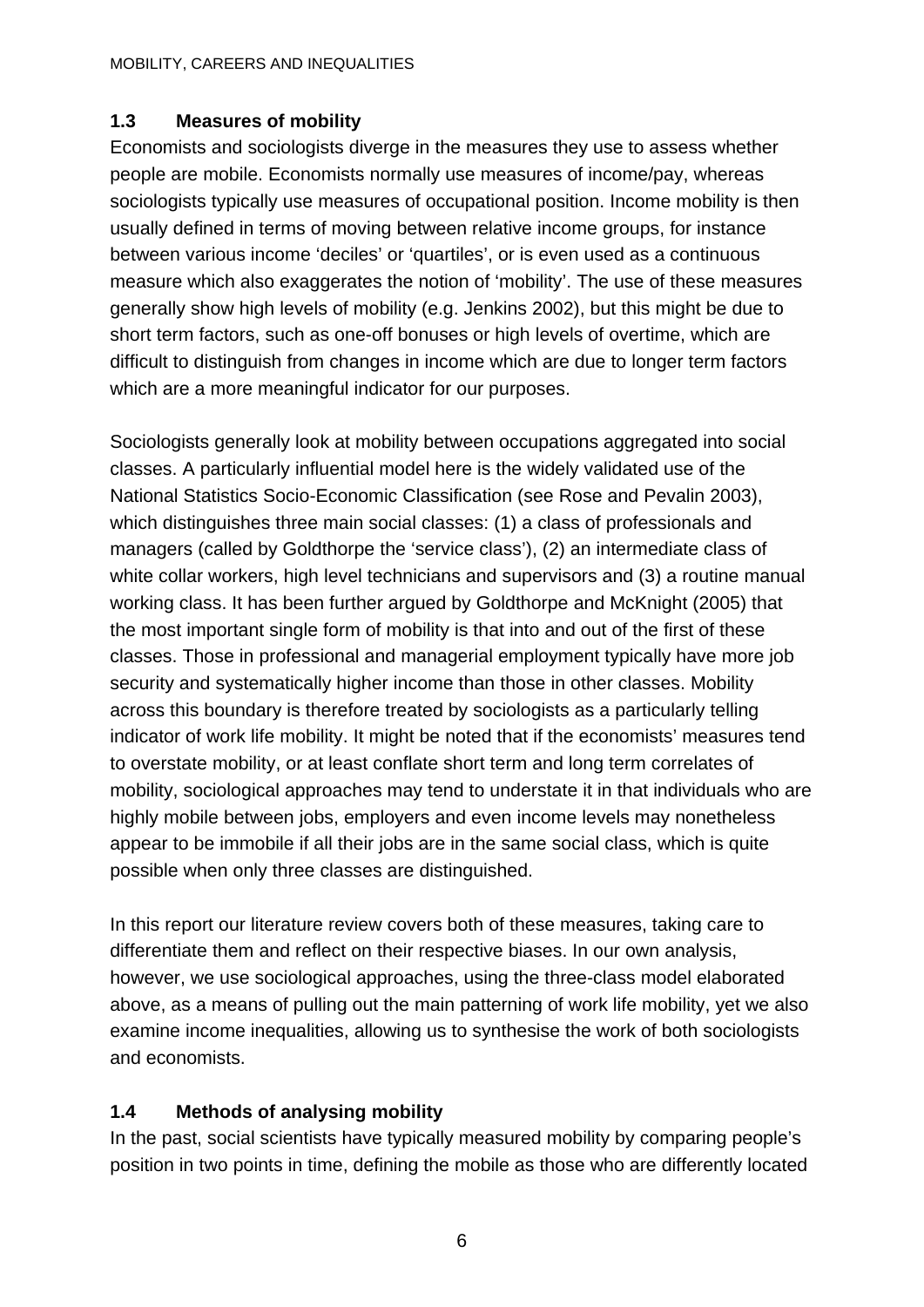in these two time periods (and either upwardly or downwardly mobile). This method has been used to measure intergenerational mobility, comparing individuals and their parents (notably, Goldthorpe et al. 1980), and work life mobility (for instance, comparing one's first job with current job). It is now widely accepted that this approach, whilst having the advantage of standardising measures of mobility, carries several problems with it: (a) it can underestimate mobility, since those who appear to be stable across these two time periods may nonetheless be mobile in intervening periods; (b) it cannot readily distinguish age from cohort from generational effects. For instance, does the fact that a 50 year old man occupies a higher class than he did when he was 20 indicate that more senior jobs are given to older people with more experience, or that there are now more of such jobs than was the case thirty years ago? In order to address these issues, the sociologist Andrew Abbott (Abbott 1995; Abbott and Tsay 2000) has championed sequencing methods, which focuses on regular, repeated observations of a person's state over a long period of time. It becomes possible therefore to assess whether there are certain similar trajectories, and if different cohorts can be examined, it becomes easier (though not straightforward) to distinguish age effects from cohort effects. We will use this method in our analysis to follow.

Having clarified our terms, let us now turn to our review of relevant research.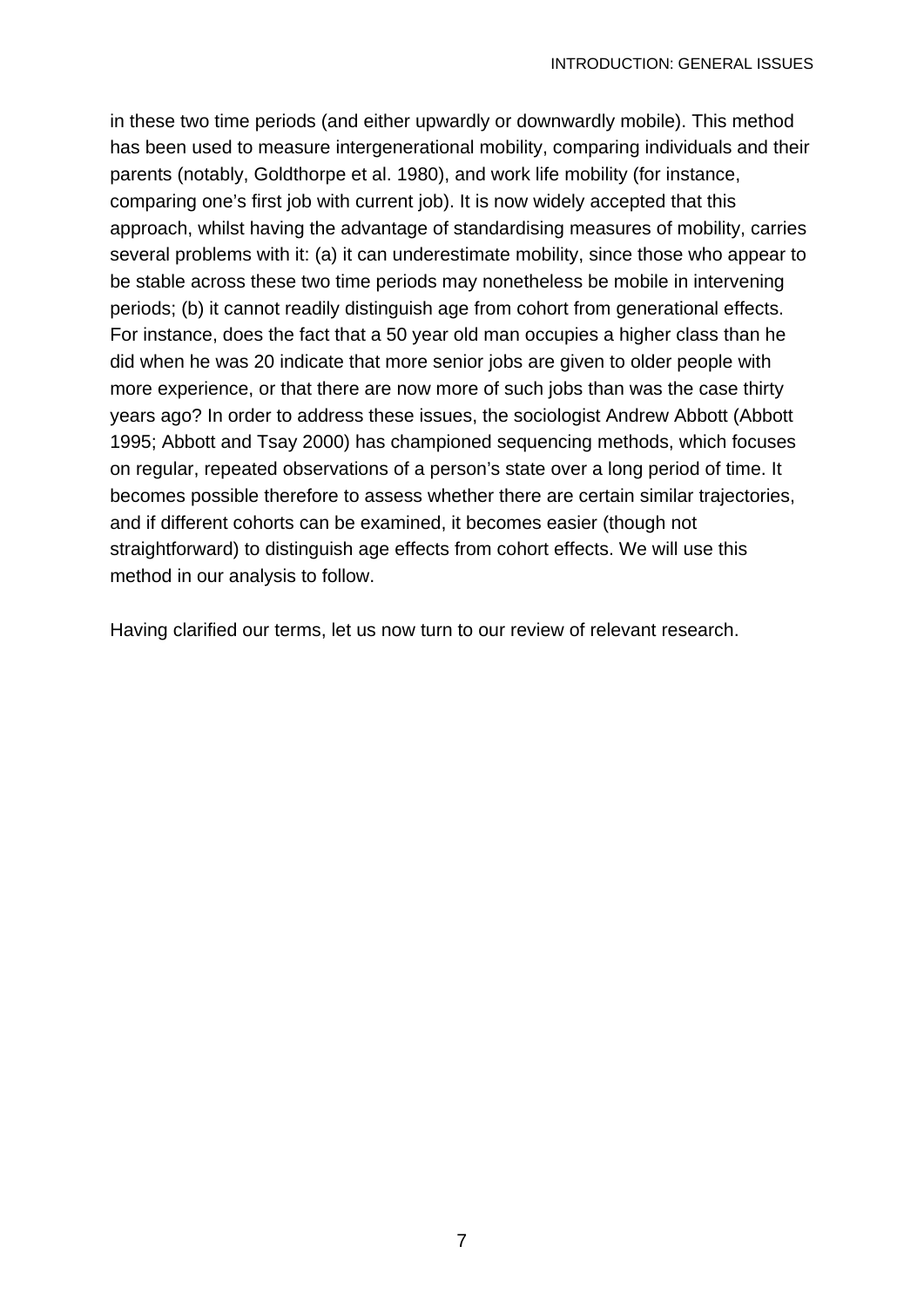## **2. RESEARCH REVIEW**

**In this section we summarise the findings of previous work on the pattern of mobility and the way this is influenced by educational qualifications and training. We also explore what emerge from the literature as the key sectoral effects on work-life advancement and, by way of a case study, examine in more detail how these operate in the context of new technologies at work.** 

## **2.1 How much mobility is there?**

## **Intergenerational Mobility**

It is often claimed that intergenerational mobility is declining (Blanden et al. 2004; 2005). This is an argument that needs to be treated cautiously. Goldthorpe and Jackson (2007) indicate that this view is based on economists' definitions of income mobility and that if social class categories are used, different patterns of intergenerational mobility are revealed. It is true that the comparison of proportions of upwardly mobile men born in 1958 and 1970 (looking at their position when they were 30 compared to the class of the dominant parental earner) indicates a slight reduction in those reporting upward mobility (45.2% for those born in 1958 to 42.2% for those born in 1970) but this is entirely accounted for by the fact that since there has been an increase in professional and managerial jobs during this period, there are fewer lower class respondents available to move up in the more recent cohort. Nonetheless, the proportion of upwardly mobile women increased across these two cohorts (from 39% to 40%) indicating relatively little gender difference in these aggregate mobility rates for the younger age group.

Goldthorpe and Jackson (2007) emphasise the dramatically improved prospects of the younger women (born in 1970 compared to 1958) in moving into professional and managerial jobs: an increase from 24% to 33% for those from unskilled working class backgrounds; and from 26% to 32% for those from semi skilled backgrounds. The comparable figures for men are 25% to 30% (from unskilled working class backgrounds) and 36% to 34% (from semi-skilled backgrounds). In these terms, working class girls now enjoy equivalent prospects for intergenerational upward mobility to working class boys. Goldthorpe and Jackson's main point, however (once changes in the occupational structure are taken into account) is that there is no real shift in the relative prospects of children from the different classes, but that girls have benefited at the expense of boys.

## **Career and Work-life Mobility**

It was widely believed during the 1990s that changes to internal labour markets associated with 'delayering' entailed the end of the 'organisational career'. Evidence suggested that organisations were not relying on promoting staff from junior positions

8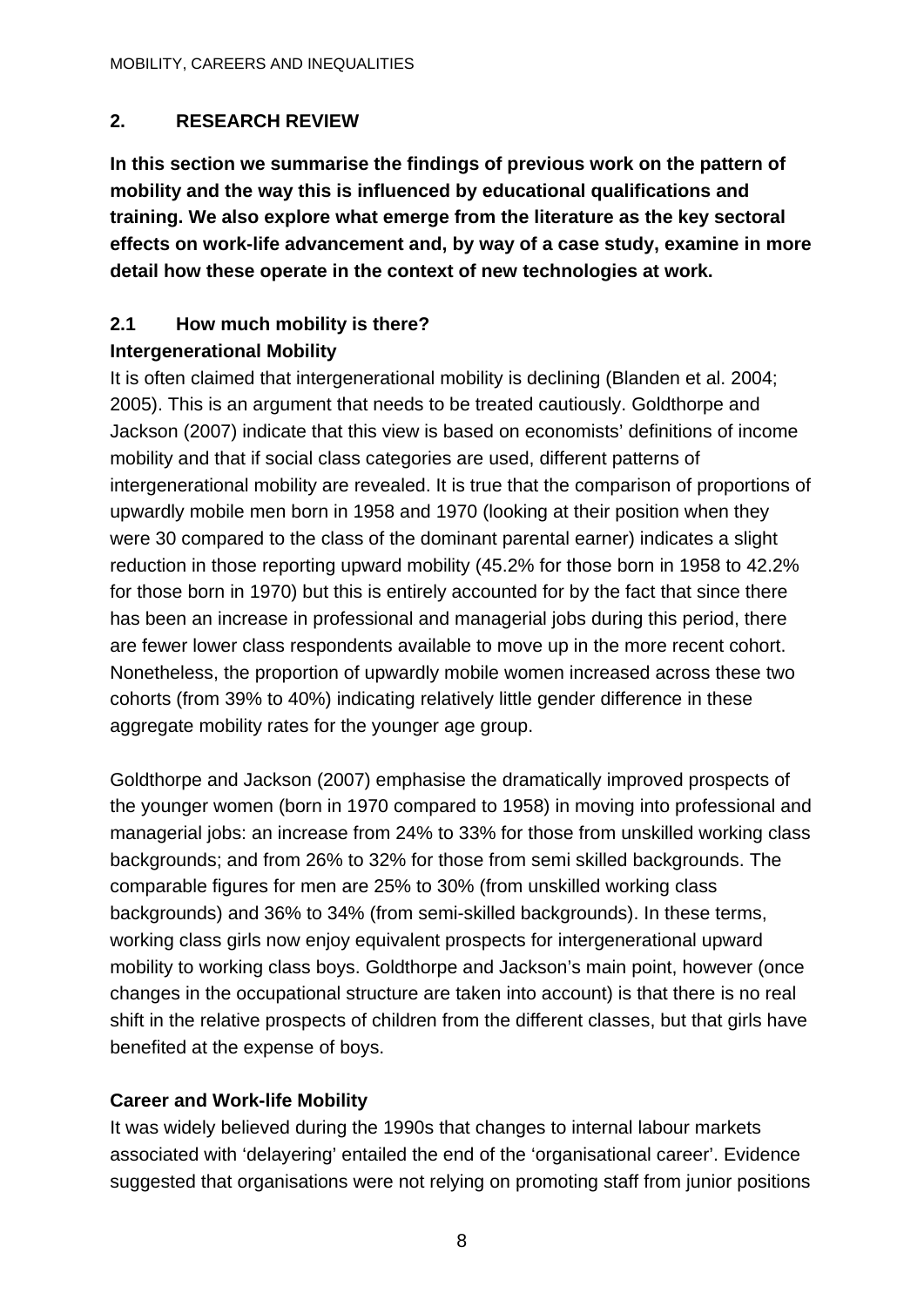RESEARCH REVIEW

to fill senior posts but were more likely to recruit externally or use graduate trainees on 'fast-track' routes (see Savage et al 1992, and Butler and Savage 1995, for a discussion). However, more recent survey research on employers' personnel practices indicates that the organisational career has not been eradicated, and even suggests that an *increasing* number of people experienced career mobility in the first decade of the 21st century (see Hill et al. 2004). We still need to know more about broader patterns of work-life mobility which remain under-researched: our sequence analysis is an attempt to consider this.

#### **2.2 Sectoral effects**

There is clear evidence of the significance of two main sectoral effects, one of which differentiates public and private sector careers, and the other (partly overlapping) which differentiates professionals on the one hand from managers and business oriented workers on the other.

#### **Public and private sectors**

The public sector protects those in it from potential downward mobility, but at the same time it also reduces the prospects for upward mobility. This is an important finding since the public sector is disproportionately composed of women and ethnic minorities.

In her analysis of work transitions using the British Household Panel Study in the 1990s, Golsch (2002, 2004) notes that such mobility was comparatively high but not straightforward, and included experimentation in the early years. Full time employment as first labour market destination declined from 90% in the 1960s to one third in the 1990s. In addition, she notes that the probabilities of transition into unemployment for women aged 30-49 were affected by the specific sector of employment. Those in social services (the public sector) were significantly less likely to lose their job compared to those in the 'transformative sector' (manufacturing). There were non significant differences in the distributive sector (0.52), producer services, (-0.10), and personal services (-0.14).

Golsch (2002, 2004) also found sectoral differences in transitions into unpaid caregiving (mainly childcare responsibilities). Compared to private sector workers, women in the public sector were considerably less likely to move into these roles (- 0.59). The chances of female upward mobility were also linked to these sectors, but inversely. Women in the public sector were less likely to be upwardly mobile than those in the transformative sector (-0.25\*\*). Women in producer services had the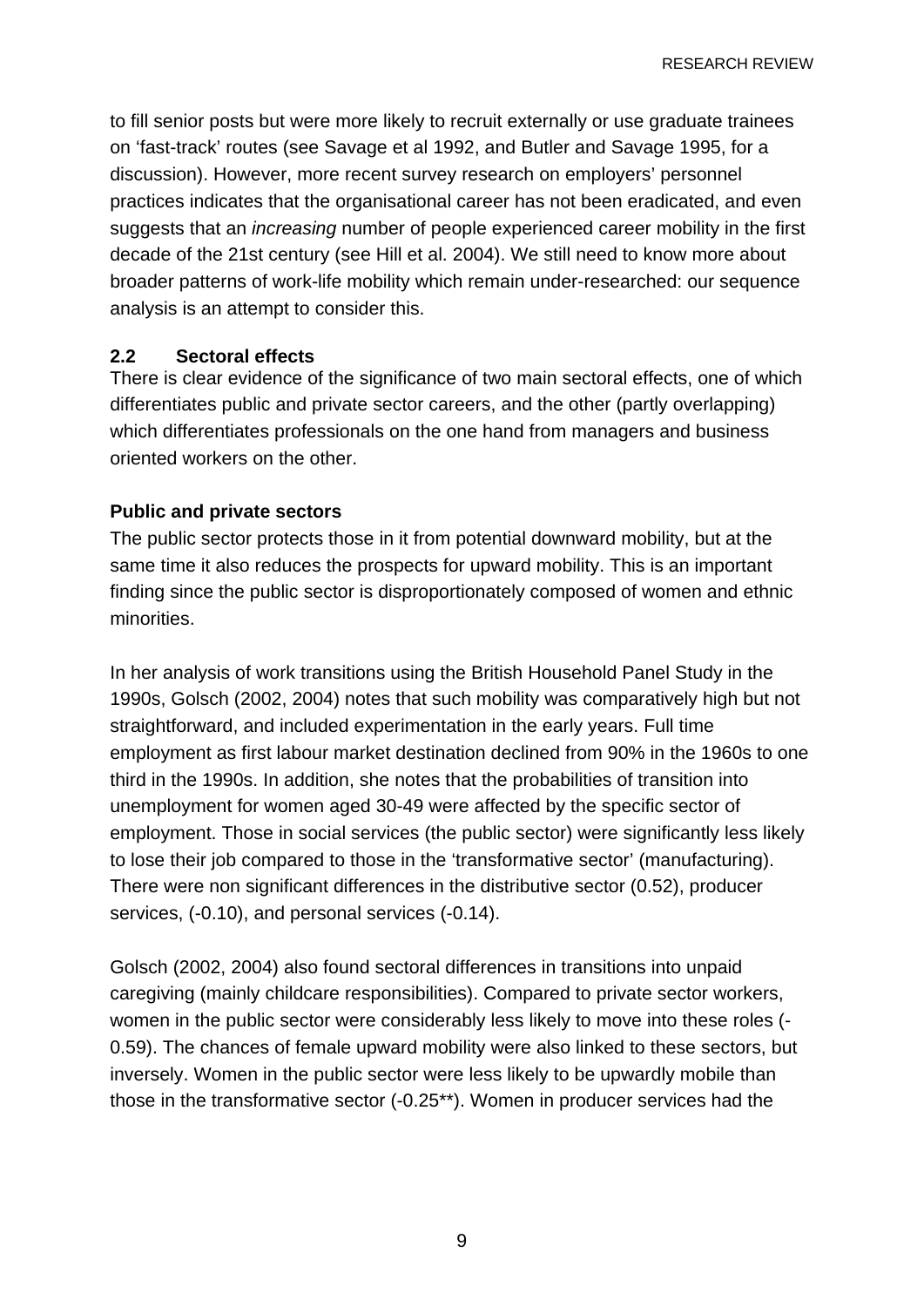best prospects (+0.32\*\*). These same women were also less likely to be downwardly mobile  $(-0.26^*)^2$  $(-0.26^*)^2$  $(-0.26^*)^2$ .

Heath and Cheung (2006) have also shown significant sectoral effects for ethnic minorities. Ethnic minority men are more likely to be in professional and managerial work in the public, compared to the private sector and 'controlling for educational level and other individual characteristics, ethnic minorities are significantly less likely to be found in the private sector than are whites' (Heath and Cheung 2006: 42).

Other research indicates important public–private sector effects. Arulampalam and Booth (2005) examine the gender pay-gap across 11 European countries, using data from the European Household Community Panel. Their results indicate that "the overall gender pay gap in Britain, although relatively high at 19%, stays roughly constant across the pay distribution. But this hides a 'glass ceiling' effect in the public sector, where the gap ranges from 14% for the lowest tenth of earners through 18% for average earners to 21% for the top tenth of earners. In the private sector, the gender pay gap is higher than in the public sector (22%) and is flat across the distribution." (Arulampalam and Booth 2005). This shows that the gender effects on work-life mobility differ significantly by sector. While the public sector provides a more 'shielded' environment for women, it also limits their upward mobility when compared to opportunities in the private sector.

#### **Professionals and managers**

Research during the 1980s and 1990s showed that professional jobs provided the most secure niches for disadvantaged groups or those with caring responsibilities (Crompton and Sanderson 1990; Savage et al 1992). The fact that professional employment could often be conducted on a part time basis was especially important in explaining why women with caring responsibilities engaged in it. By contrast, managerial occupations were more unstable and were more favoured by groups such as single people without children (or parents who relied on others for caring for their children) with flexibility to work long hours and/or travel away from home extensively.

Subsequent research has qualified this distinction (e.g Mills 1995). Many professional jobs have been restructured to make them closer to managerial ones. Women have also been shown to have considerably expanded their role in managerial jobs in the past decade, though are still under represented at the most senior levels. Nonetheless, some important distinctions remain.

<span id="page-18-0"></span> 2 An asterix indicates statistical significance at 0.05 and two asterixes at 0.01 levels.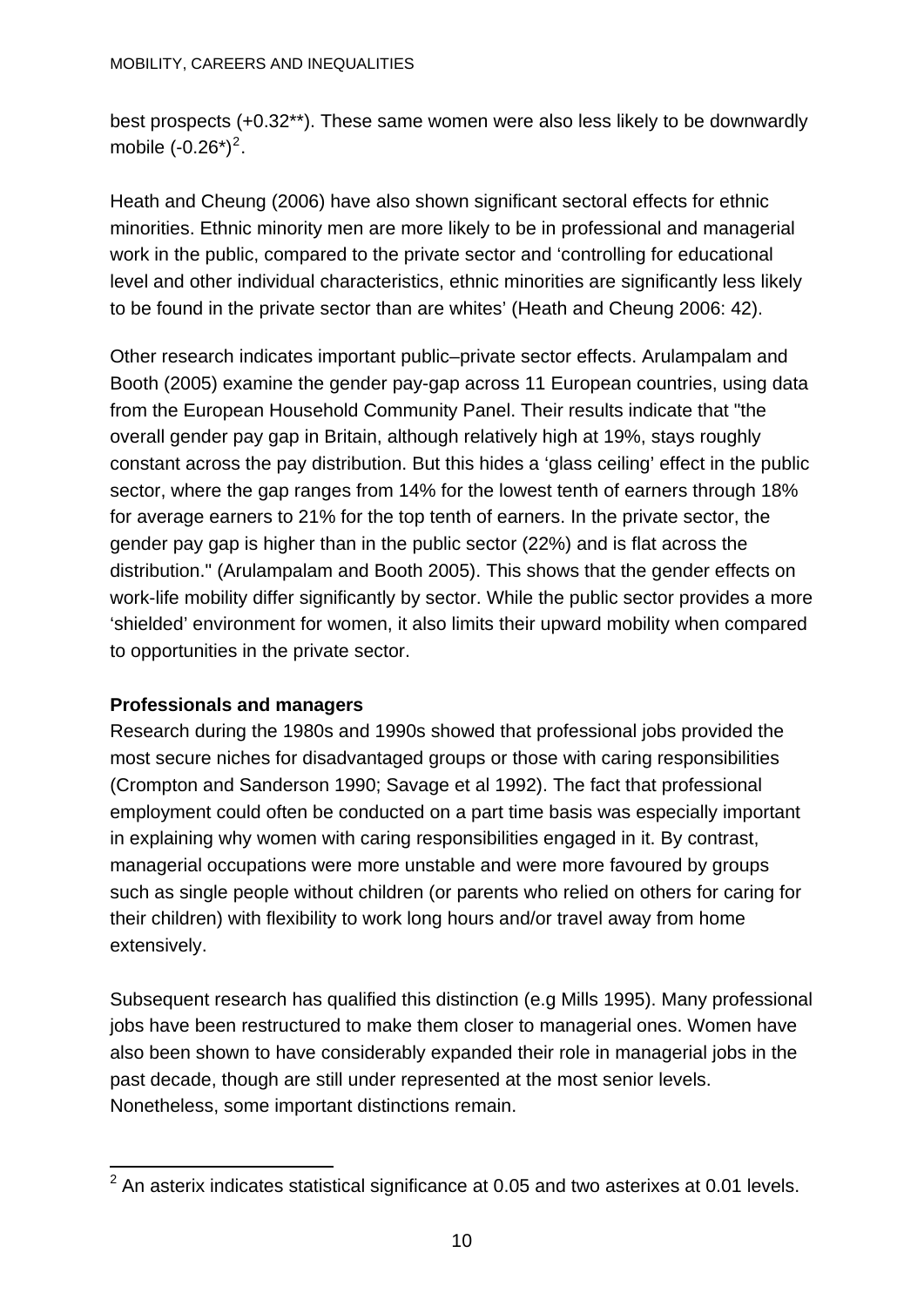RESEARCH REVIEW

Crompton (2007) compares women's and men's careers in accountancy and medical professions. Both professions require occupational (as opposed to primarily 'organisational') qualifications, which make job changes, career breaks and subsequent return to the labour market easier. Results suggest that women in medicine tend to choose general practice as a niche that is family-friendly and wellpaid, yet of lower status/prestige than other specialities. There is also some evidence that increasing numbers of men are doing so too (Dornhorse and Goodyear 2005). Such internal sex segregation within the occupation was not found in accountancy. However, men were significantly more likely than women to achieve a partnership or directorship (i.e. upward mobility). Married men tended to be more successful than unmarried men but both groups are more successful (in terms of promotions and wages) than women – married or single. The same hierarchy applied with the presence of children.

The findings indicate that medicine, part of the national health service offers familyfriendly niches that are well paid, but less prestigious, whereas accountancy (as a primarily private sector occupation) does not offer family-friendly alternatives; working long hours (as a vital part of the professional culture in accountancy) is essential to career advancements and therefore seems to impose greater career penalties on women who have to reconcile unpaid and paid work. Moreover, differences in the nature of professional organisations have led to the fact that part-time work in medicine is not disadvantaged in comparison with full-time employment. This is not the case in accountancy: "aggregate evidence on pay (...) suggests that relatively speaking, women do 'better' in medicine than in accountancy" (Crompton 2007).

Recent research indicates that senior managerial jobs, which had previously been less prestigious than professional jobs, are now of greater status, and that their incumbents have been able to improve the security and conditions attached to them. Booth and Francesconi (1999) examine gender differences in job changes (promotions, lay-offs, voluntary quits) using BHPS data covering the time period from 1991 to 1996 and stress the similarities between men and women in promotions and quit rates once individual and job characteristics are controlled for. However, they also emphasise that women are affected differently by and respond differently to changing socio-economic situations, i.e. they are significantly more likely to experience lay-offs than men. Women and men in management occupations are both more likely to be promoted if they are married or cohabiting. Tenure and experience have a negative impact on promotion (an age effect, since upward mobility rarely occurs towards the end of a career) and only the highest educational qualification – i.e. a university degree – had a significantly positive effect on promotion. Longer job tenure and being in managerial occupations reduce the probability of experiencing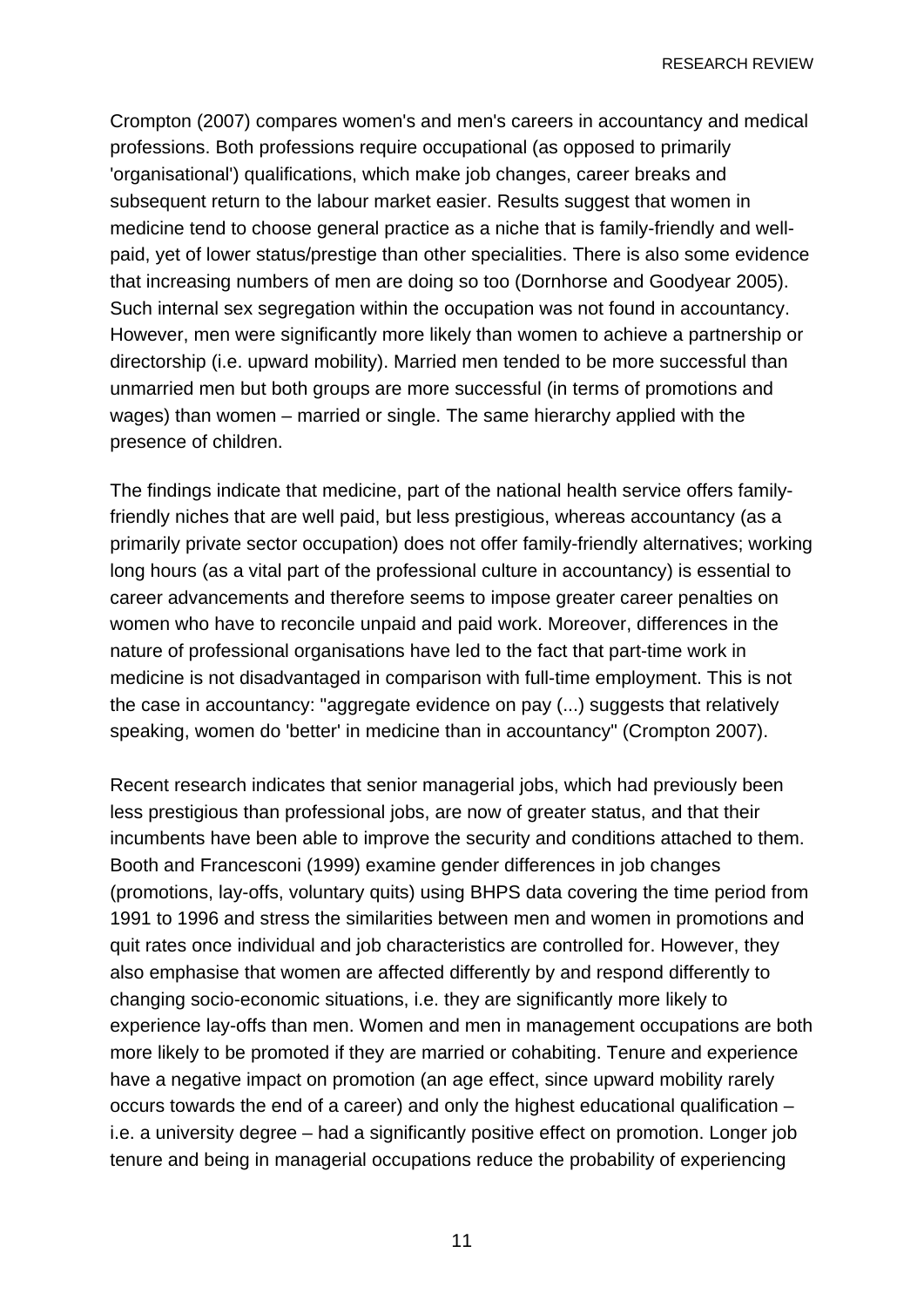layoffs for both men and women but lay-off probability in the public sector seems to be lower for men than for women.

Work on the link between career pathways and personal characteristics offers an interesting perspective on gender differences and sectoral effects. Using the NCDS, Jackson (2007) has shown that measured differences in the personality traits of respondents when they were 11 appear to make a difference as to whether they were in professional or managerial occupations when they were 42 years old. Those in managerial jobs scored higher on 'aggression', and those in professional jobs were characterised by higher scores on 'withdrawal'. Jackson (2001) has also argued that employers select workers not on meritocratic criteria but in terms of their personality and personal attributes. More research is needed on how internal promotion is organised, and in particular how personality and attributional criteria are used by employers in ways which might indirectly affect the prospects of different equality groups.

These findings are consistent with the idea that there are risky and less risky sectors which appeal to different types of individual. However, we resist the idea that it is simply a personal choice as to whether people prefer to adopt risky or less risky strategies, as it is likely that the relatively advantaged have more resources to encourage them to pursue risky strategies, with the result that they may enjoy greater long term rewards, and possibly offset any short term difficulties by using other resources to assist their career progress (see more generally, Goldthorpe 2007). In short, we think that the way that occupations are characterised in terms of their security and riskiness could well be highly pertinent in assessing the prospects of different equality groups.

## **2.3 Returns to education and training**

Distilling arguments for the impact of education and training on work-life mobility is not straightforward as this is a field dominated by economists, who operationalise the notion of 'returns to education' in terms of earnings rather than occupational attainment or career progression. There is also a relative lack of longitudinal work on the intersection of education with work-life mobility, and within this, problems of sample size in cohort studies effectively rule out detailed or differentiated perspectives on ethnic minorities.

Nevertheless, it is clear that qualifications and credentials are considered to be the key devices for promoting and mediating intergenerational mobility in liberal democratic societies, encouraging selection by merit rather than ascription in the name of social justice and economic competitiveness. Since the Second World War a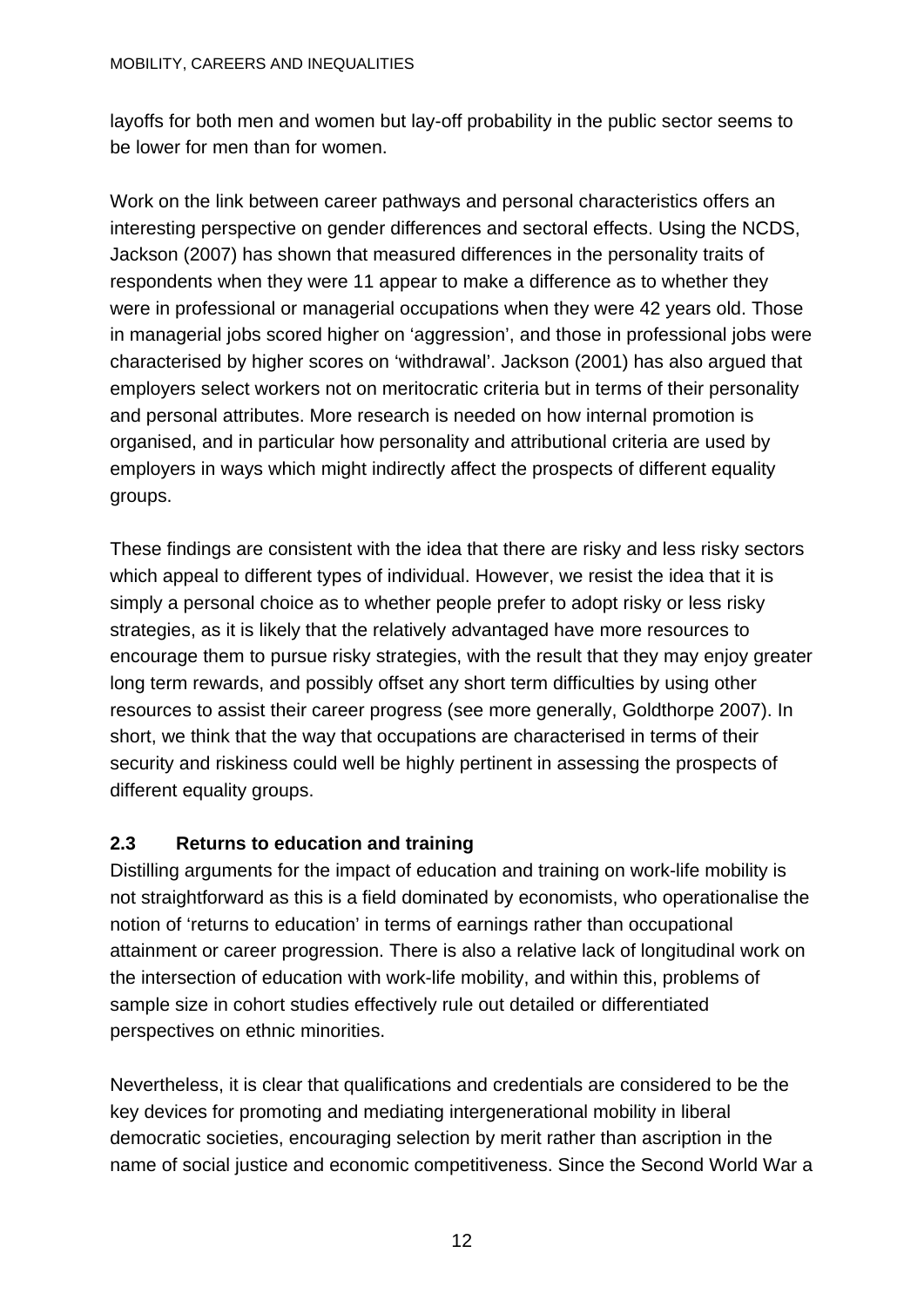major strand in British social policy has focused on educational reform and expansion to increase intergenerational mobility.

The growth of the tertiary sector since the early 1960s and especially in the1990s has seen the proportion of young people in higher education rise enormously, from 6 per cent to 43 per cent currently (Al-Eyd and O'Leary 2005, DfES 2003). This has brought a commensurate growth in the possession of high-level qualifications, especially among women, who now match men in this regard (Elias et al. 2000), and who are now more likely than men to go to university. Nevertheless, while there has been a rise in the overall qualification level, the proportion of the population with no qualification remained constant at 12-15 per cent throughout the 1990s (Elias et al. 2000), which amounts to nearly 7 million adults with low educational achievement.

Ethnic minorities account for 13 per cent of the UK higher education community, which is considerably more than their weight in the general population. British-born ethnic minorities also display higher rates of educational achievement overall than their white peers (Dustman and Theodoropoulos 2006). However there are significant variations between different ethnic groups. Indians and Chinese are much better represented in universities than those from Pakistani and Bangladeshi communities, while Afro-Caribbean students tend to be concentrated in the lower status 'post-92' institutions (Conner et al. 1996).

Overall there are significant gains to education at most levels and the biggest returns are from degree-level credentials. Higher levels of qualification lead, in turn, to more upward mobility and better promotion prospects, while protecting against both downward mobility and unemployment (Schmelzer 2005, Booth and Francesconi 1999).

Measuring the returns to different levels of education among members of the 1958 Birth Cohort Study in 1991, when they were aged 33, Blundell et al. (2005) found that, compared to leaving school at 16 with no qualifications, 'O' levels brought an 18 per cent wage gain, 'A' levels 24 per cent, and higher education as much as a 48 per cent premium. In a separate study, Dearden et al. (2004) estimated that merely staying on in education at 16 produces a 13 per cent gain for men and 17 per cent gain for women over those who drop out.

Several studies report higher returns to education for women, particularly at degree level. These equate to a 13 per cent per annum return on investment compared to a 9 per cent annual return for men (Al-Eyd and O'Leary 2005). This supports the argument of Crompton (1990) and Savage (1992) that women are more dependent on credentialist strategies for work life mobility than are men. Yet it remains the case

13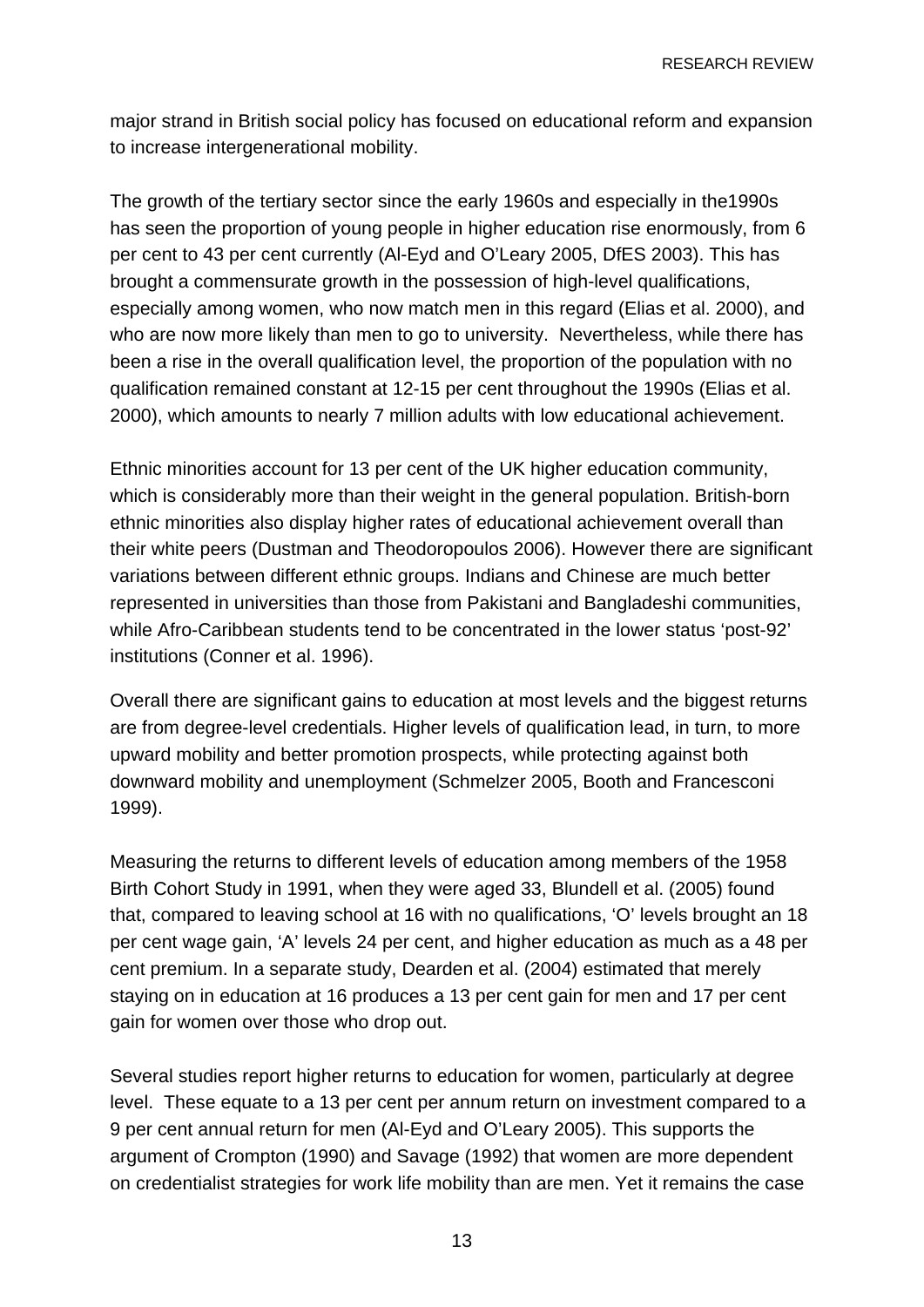#### MOBILITY, CAREERS AND INEQUALITIES

that young female graduates earn significantly less than their male peers and the gender pay gap remains at about 20 per cent in favour of men. Similarly, despite their educational achievements, and the fact that Chinese and Indian graduates compete on an equal footing with white graduates for service class jobs (Heath and McMahon 1999), British born ethnic minorities also generally fare worse than whites in the labour market.

The role of educational qualifications in shaping work-life mobility prospects is changing. Marshall et al. (1997) compare the Oxford Mobility Study of 1972 with surveys conducted in 1987 – 1992 to claim that social class inequalities in intergenerational mobility are being reduced by the role of educational factors, or, more exactly that the advantages of the sons of the professional and managerial service class are increasingly due to the propensity of their sons to obtain better educational qualifications. In 1972, those with degrees had 55 times the chance of moving into professional and managerial work compared to those with no educational qualifications: this ratio rose to 62.4 for those in 1987 – 1992. By contrast, in 1972 men born into 'service class' families had 6 times the chance of reaching the service class themselves compared to those from the unskilled manual working class (net of educational qualifications), this fell to 2.2 times for those in 1987-1992. In short, relative class advantages appeared to be mediated increasingly by educational qualifications.

However, and despite the expansion of educational opportunity, life chances, including access to education itself, remain strongly conditioned by social and cultural background. The Government's own figures suggest that middle-class children are three times as likely as those from manual working class backgrounds to go into higher education, with those who have parents in professional employment being five times more likely to do so than someone whose mother or father is in an unskilled job (DfES 2003).

Moreover, there is evidence that the positive impact of qualifications on earnings and, indeed, intergenerational mobility itself, is in decline. Recent work by Jackson et al. (2005) using the 1958 and 1970 cohort studies suggests that education has become less influential in sorting and selection for the labour market. Part of the reason for this, they maintain, is that employers are finding it difficult to assess the relative value of credentials within the ever-expanding plethora of qualifications and in any case feel that regular educational qualifications do not necessarily signal competence in the new 'personal touch' economy. The implications of this for equality groups are not clear. But as many of the preferred alternative signals of competence in this dynamic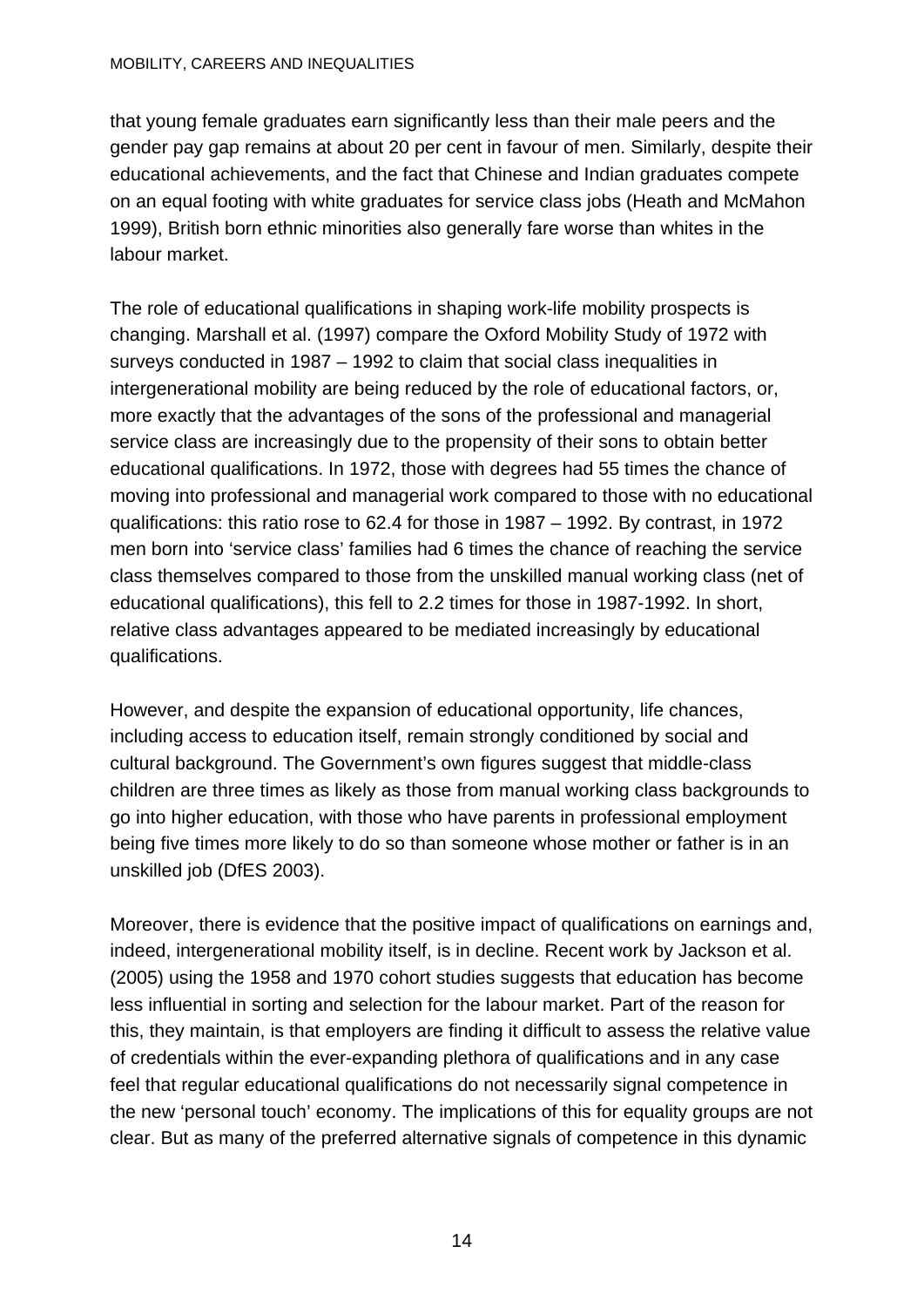RESEARCH REVIEW

and fast growing sector include ascribed characteristics, like social background and both personal and physical attributes, the implications are likely to be negative.

Despite this, Jackson et al.'s own figures highlight the fact that the premium to education remains substantial, amounting to a three-fold effect on mobility chances. So what of the 50 per cent of young people who currently leave school with few or no qualifications, and who are consequently disadvantaged in terms of earnings and employment? Here the presumption has been that it is possible for such individuals to catch up with their better-qualified peers by undertaking lifelong learning (to acquire general qualifications) or work-related training (Feinstein et al. 2004). This type of learning is also considered to be especially important in the context of women's careers, given that they remain much more likely to take employment breaks in support of childcare and to suffer labour market disadvantage as a consequence.

About 50 per cent of people in employment in the 1990s undertook some formal programme of training. Overall, these generated a wage premium of up to 10 per cent and brought additional benefits in terms of job tenure and promotion prospects (Jenkins 2006). Adult education is associated with a lower wage premium than workrelated or on-the-job training but still increases the chances of employment, while the returns to work-related training were found to be more transferable between employers. As Elliott et al. (2001) show, the level of qualifications, lifelong learning and training are strongly associated with women's return to work after childbirth. The association between education and return to work can be interpreted in different ways: higher qualifications might increase employability, but better educated women might also have a stronger personal interest or higher incentives to return to employment. In general, women tend to rely on credentialised strategies, i.e. education and formal qualifications.

The more highly educated and those from higher social class backgrounds were more likely to receive training, while those who benefit most from it – those in intermediate class jobs – are also the least likely to take it up (Blundell et al. 1996). Feinstein et al (2004) show that employers play an important role in deciding who is trained, and tend to cherry-pick those they know will benefit. These findings possibly indicate room for manoeuvre: if there are certain groups that benefit more extensively than others from training opportunities and if the role of employers is decisive in providing training, targeted measures endorsing diversity might be particularly useful in this field.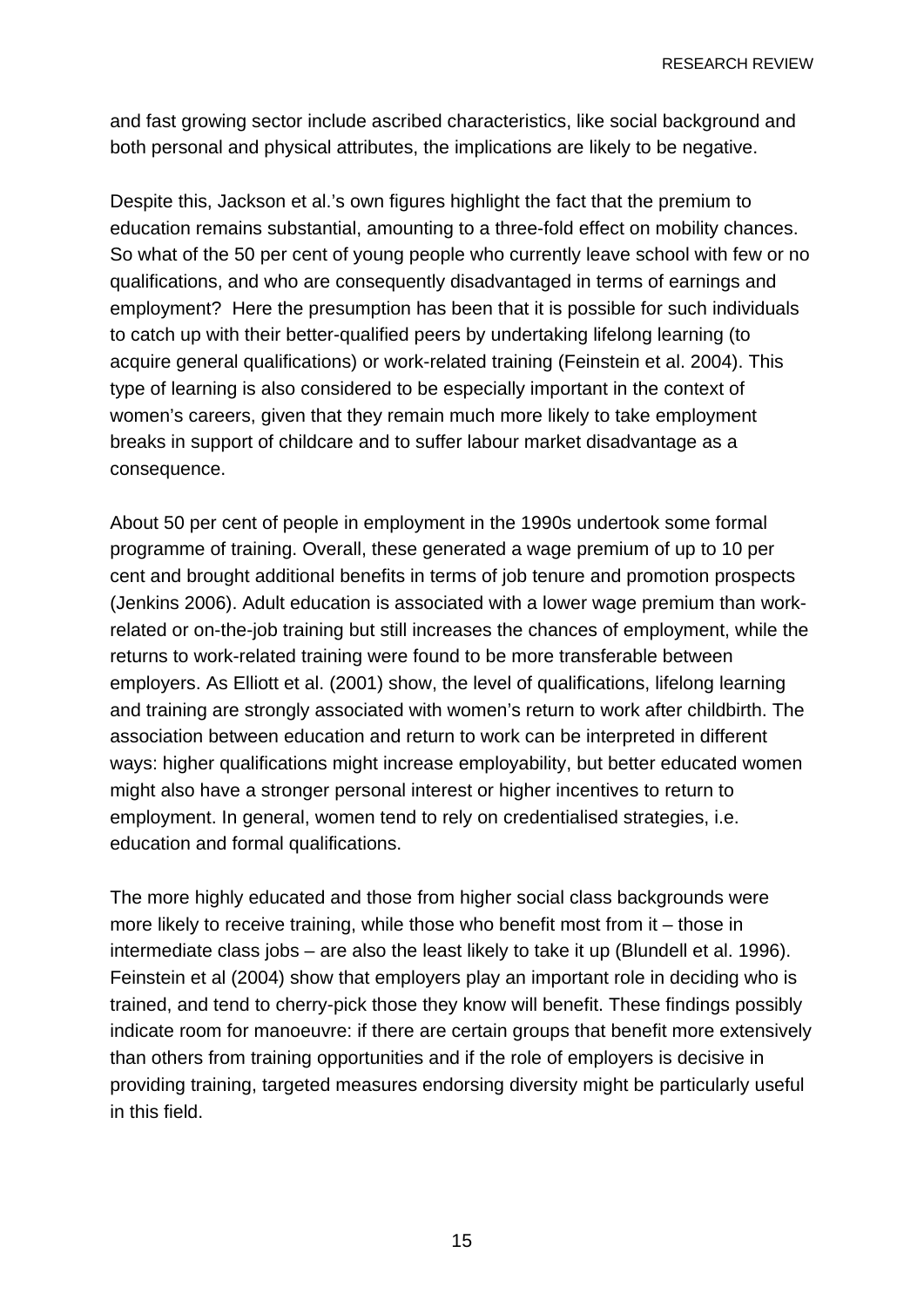In addition to the differential benefits by type of recipient, it is also clear that there is considerable variation in the utility of different qualifications. For example, Jenkins et al. (2007) have recently confirmed the findings of previous research which showed that returns to the Level 2 NVQ qualification – theoretically important because it is the most easily achievable objective for those with minimal or no qualifications - are actually negative. This raises issues about the content and targeting of such qualifications, which, it is argued, are used more for certification than learning purposes. It also raises questions about employer needs from vocational qualifications, bearing in mind NVQ2 was developed with their input (Delorenzi 2007). Thus although NVQ2 might serve as a general standard for skills level and employability, it has to be noted that it does not seem to perform well in relation to upward mobility.

## **2.4 Case study of ICT: new technologies at work**

One of the critical factors in reshaping forms of work and organisation over the past decade has been the rapid development and implementation across the economy of a broad range of applications for new and emerging information and communication technologies. White et al. (2002) show that there are very few sectors in which the use of ICT is not now central to working roles, and that its increase during the 1990s was remarkable. In order to understand the current dynamics of work life mobility, it is therefore essential to consider the role of ICT. Yet, whilst the potential impact of new technologies on work and working lives has long been the subject of speculation (Bell 1973; Braverman 1974; Castells 1996; Aronowitz and Cutler 1998; Baldry 2002), not least in relation to gender (Cockburn 1983; 1985; Wajcman 1993), there is some uncertainty as to its implications for discrimination and inequality. We can begin by making a distinction between:

- Work and careers in information technology including the ICT sector (e.g. software design or ICT consultancy) and ICT specific roles (ICT manager or support desk work in other kinds of companies); and
- The impact of extended use of ICT applications across the economy.

## **The ICT sector and ICT specific roles**

The ICT industry continues to be male dominated both numerically and across the hierarchy (Robertson et al 2001; Wilson 1997, 2003; Moore and Griffiths 2006; Brynin 2006a). Women comprise approximately 15% of the workforce and are concentrated in lower level jobs, such as operator and clerical roles. ONS statistics from 2003 show that women comprised 30% of 'operations technicians', but only 15% of ICT managers and 11% of ICT strategy and planning professionals (Wilde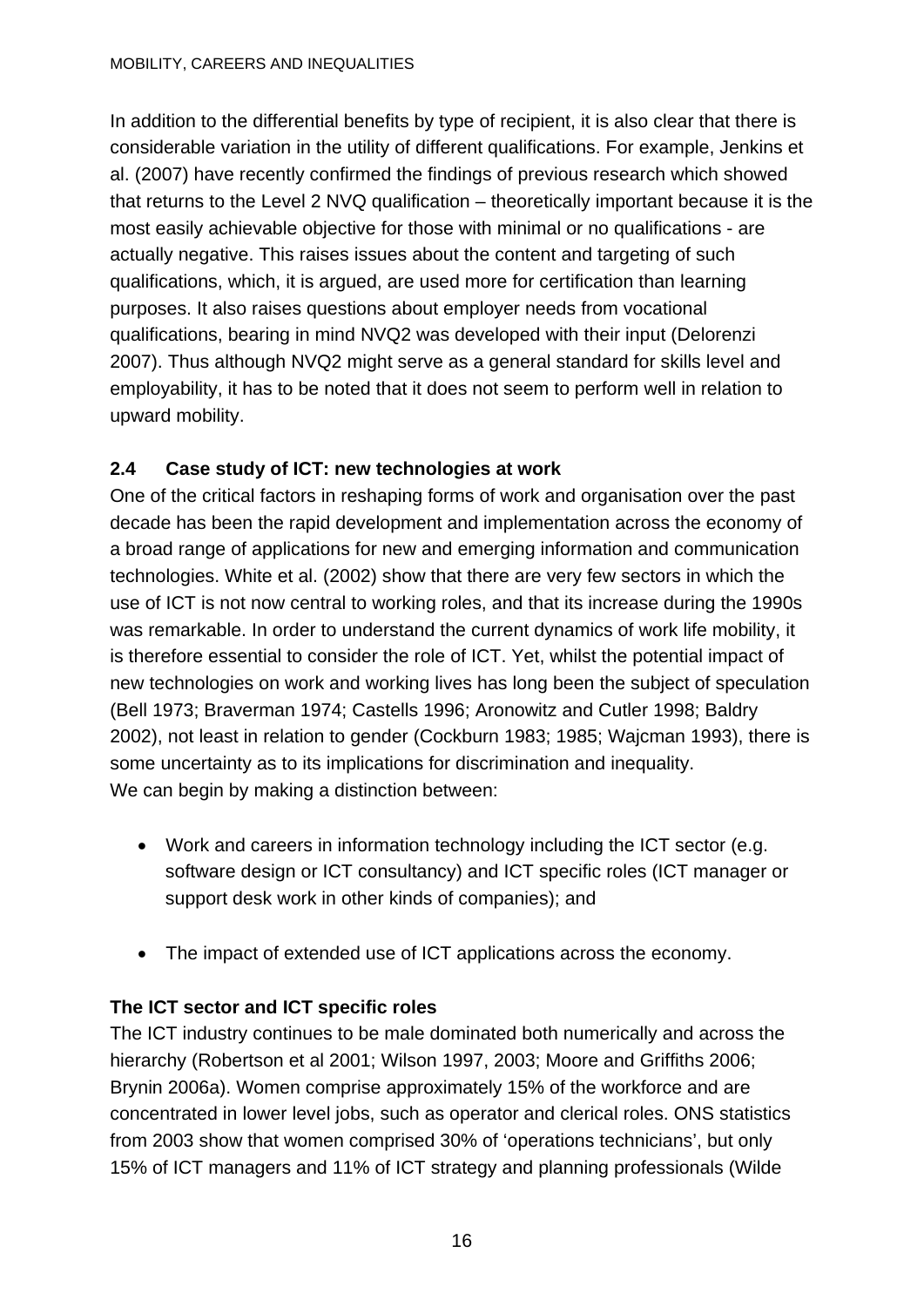RESEARCH REVIEW

1997; EOC 2004). Even at more senior levels, women are found in stereotypical areas of work, including marketing and customer service whilst men dominate areas such as programming and systems analysis (Roberston et al. 2001). However, for those women in the more senior posts the gender pay gap in ICT is relatively low, at 7.5% for professionals and 10% for managers, narrower than the figures for other comparable professionals (Griffiths et al. 2007).

In this sector, the twin problems are recruitment and retention of women, particularly as they start to have children. The question of recruitment has been subject to a considerable amount of research (Wilson 2003; Von Hellens et al 2004) and policy intervention. A recent DTI survey (2002) showed that as many as 36% of the new entrants to the ICT industry were women, suggesting a significant increase. However, during the same period the DTI report that women comprised 46% of those leaving the sector (Grey and Healy 2004), confirming other findings, which suggest a long term pattern of decline in the numbers of women in the industry over the past decade. ONS Labour Force Survey figures show a decline from 27% in 1997 to 21% in 2004 (see also Panteli et al. 1999; Panteli et al. 2001; Robertson et al. 2001; DTI 2005). Suggested explanations for this include: sectoral and organisational cultures, work environments which expect staff to be in the office for long hours, the low status of part-time work and the persistence of male dominated social networking (DTI 2005; Wilson-Kovacs et al. 2006; Burns et al. 2007; Griffiths et al. 2007). Even after promotion into management, Wilson-Kovacs et al. (2006) show that women's position in senior ICT roles may be insecure. Despite possessing both the required credentials and experience then, it seems that women are more likely than men to be in 'glass cliff' positions, characterised as risky, difficult to achieve in and therefore precarious in terms of job retention and possibilities for further advancement.

In this context, there is some evidence that women are taking up contracting opportunities in the ICT sector as a way of achieving high earnings (higher than as an organisational employee) and developing flexibility on their terms (Grey and Healy 2004). Grey and Healy (2004) tie this to emergent forms of organisation typical of Castells' (1996) information paradigm (involving increased sub-contracting, network relations, etc.) and related emergent forms of career (e.g. portfolio). The women contractors in their study found benefit from the lack of organisational constraints (c.f. the macho/masculine cultures described above) and also from 'the maverick status of the technological employee' and the potential that expert power gives them. This is not so say that women in contracting posts are treated equally to men. There is evidence of 'bringing women in at the lower rate' (Grey and Healy 2004) for example. These findings represent interesting evidence for the familiar observation that flexible forms of work are taken up differently by men and women (Smithson et al. 2004) and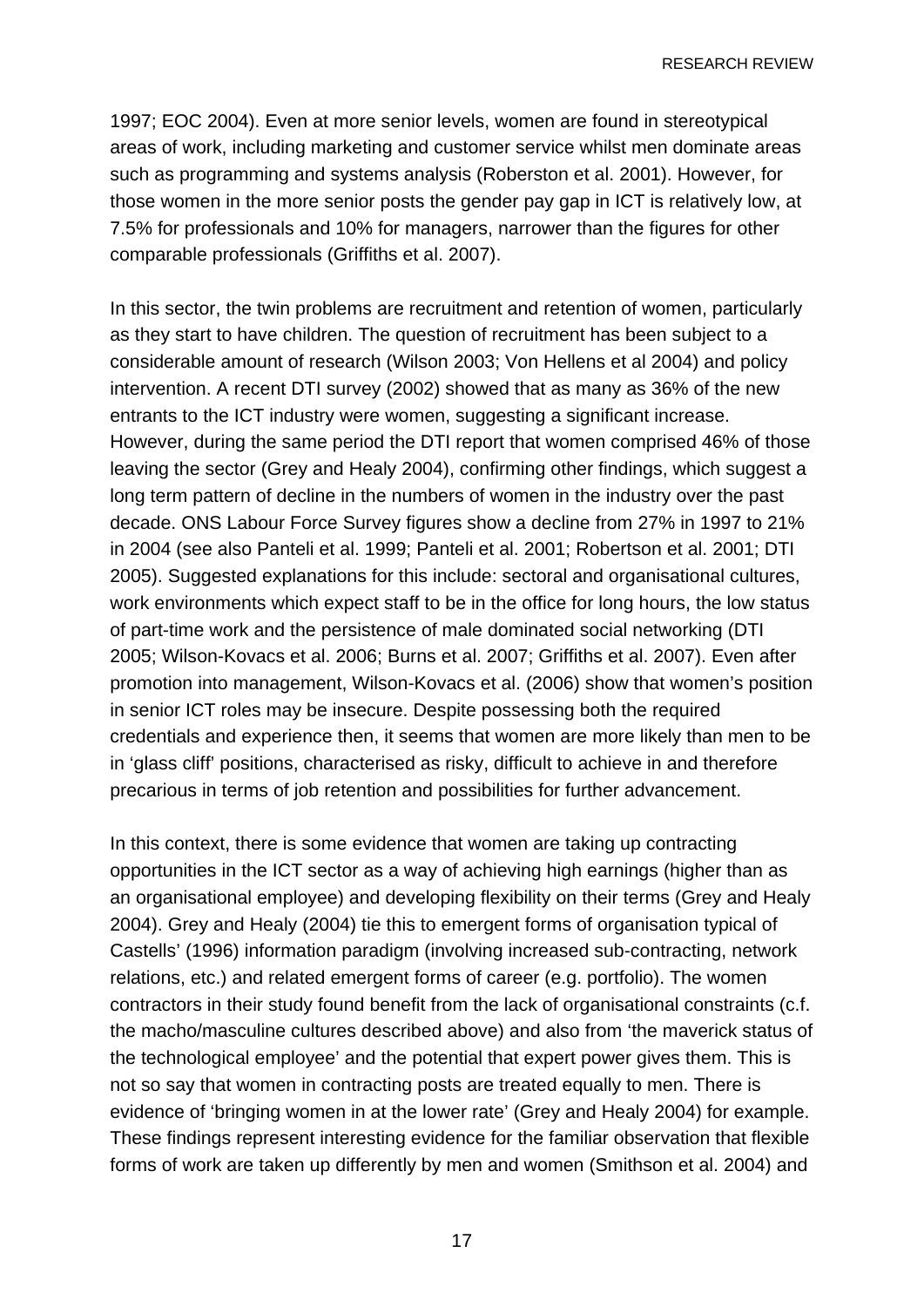remind us that the content of this (i.e. what it actually means in terms of pay, status etc.) for women, may change with a changing economy.

Overall, research on women in the ICT sector emphasises the heterogeneity of the field, and women's position within it, calling for more research: "(…) gendered explanations on ICT work are fraught with problems given the wide range of occupational differences in the ICT sector" (Grey and Healy 2004; 37-8).

## **ICT and gendered jobs across the economy**

Moving beyond the ICT industry/ICT specific roles, the spread of ICT use across the economy appears to produce some interesting gendered outcomes. Unlike the IT industry itself, the use of computer technologies across the economy is not, quantitatively, differentiated by sex (Brynin 2006). Whilst debates on this from the early 1990s emphasised that qualitative outcomes were differentiated by sex i.e. that the introduction of computer technologies would have negative implications for women's work and careers, because of the kinds of work and careers women typically have/had, more recent evidence disputes this.

In particular Brynin (2006a; 2006b) shows that a 'middle core' of women has benefited from the widespread introduction of computer technologies. Using quantitative data from two data sets (the British Home-OnLine survey of 1000 households and the European e-Living survey of 1750 households across 6 countries, including Britain) he argues that there is a clear *'computer wage premium'* for women working with computers, even controlling for education. Overall, Brynin (2006a) found that women use computers at work only slightly less than men, although this is differentiated by occupation, with male manual workers more likely than female manual workers to use a computer and women in non-manual work – especially clerical work where they predominate – more likely to use a computer than men. Looking across the economy, women in Brynin's sample earned approximately 35% less than men. But people who use computers at work earn more than those who do not, holding other factors constant (e.g. education, children, work hours). In general, computer users earn 15% more than non-computer users, and women who use computers earn 18% more on top of this. In this way, women close the wage gap by about half where they are employed in jobs using computers. However, breakdown by occupation shows differentiation – women who use computers for the most basic and routine tasks continue to be poorly paid both in relation to other women and in relation to men (this ties in with work on gender in call centres; see Belt et al. 2000). Nonetheless, overall, Brynin is clear that whilst computers help men more than women (in wage terms) in all occupations other than clerical work, in clerical work *'women's advantage is substantial'* (Brynin 2006, 446). Indeed, clerical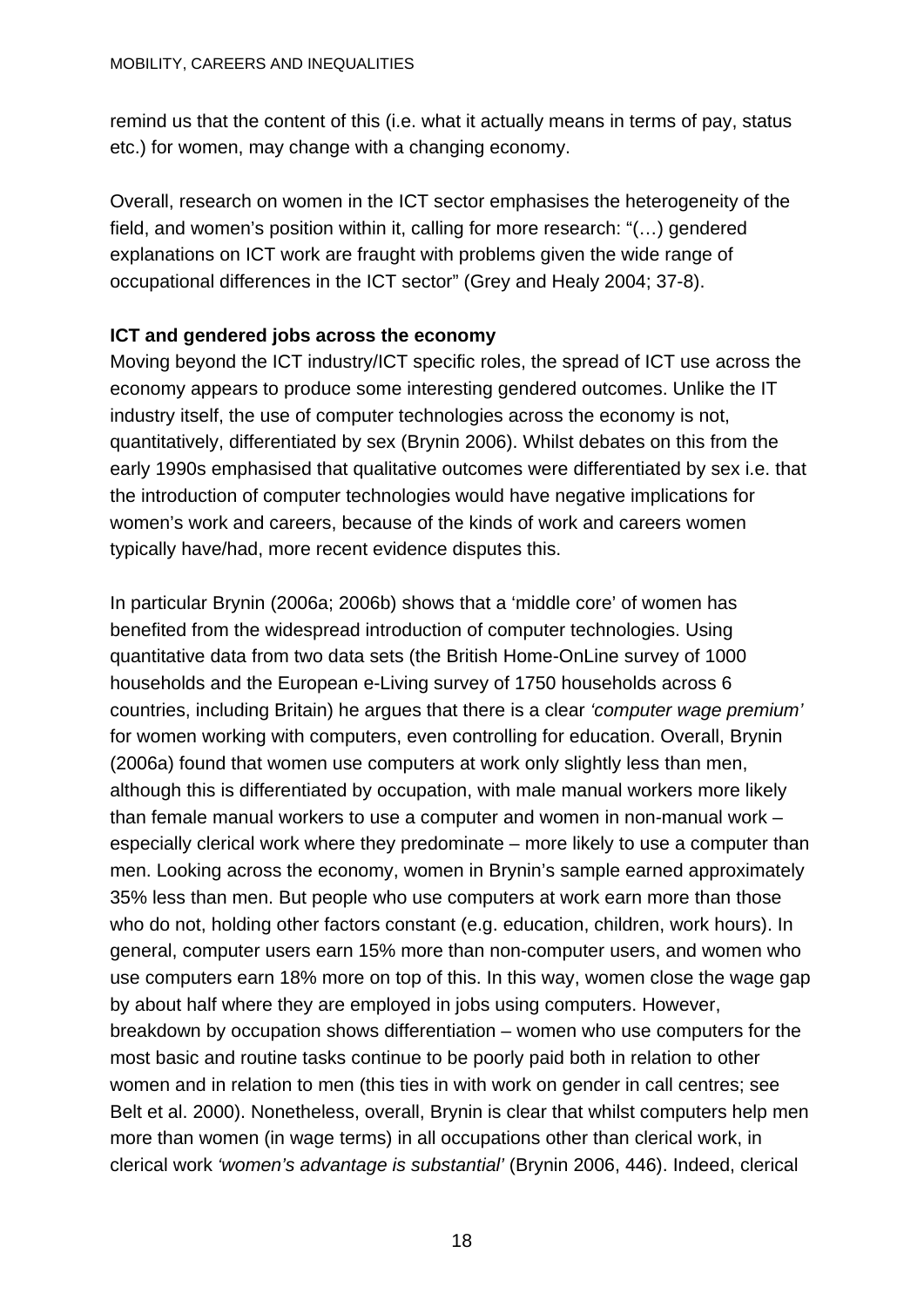RESEARCH REVIEW

work is the only area of work where women's computer skills earn them a higher wage premium than the equivalent for men. Whilst women in service work who use computers also earn more than women who do not, they do not earn as much as men who use computers.

This more positive interpretation is shared by Zauchner et al. (2000) in their work on the influential Vienna implementation studies, which showed that earlier pessimistic accounts of the impact of ICT on women's work and careers, should now be revised. They conclude that their findings show an improvement in the work situation for women in relation to technological change and that women are now 'taking advantage' of new technologies, at least in typical clerical jobs. Interestingly, they point out that

Whereas social and educational differences … might have favoured men in the context of first generation technology introductions, women have become more familiar with the technologies due to their exposure with the continuous implementation process. (Zauchner et al. 2000, 128)

This raises an important point about a gender shift in the sources of 'technological capital' which may have profound consequences for work and career opportunities. Indeed, whilst Zauchner et al. (2000) point to the acquisition of this capital through workplace exposure to new technologies, it seems likely that the spread of ICT both in education and in everyday life might also be contributing to this outcome.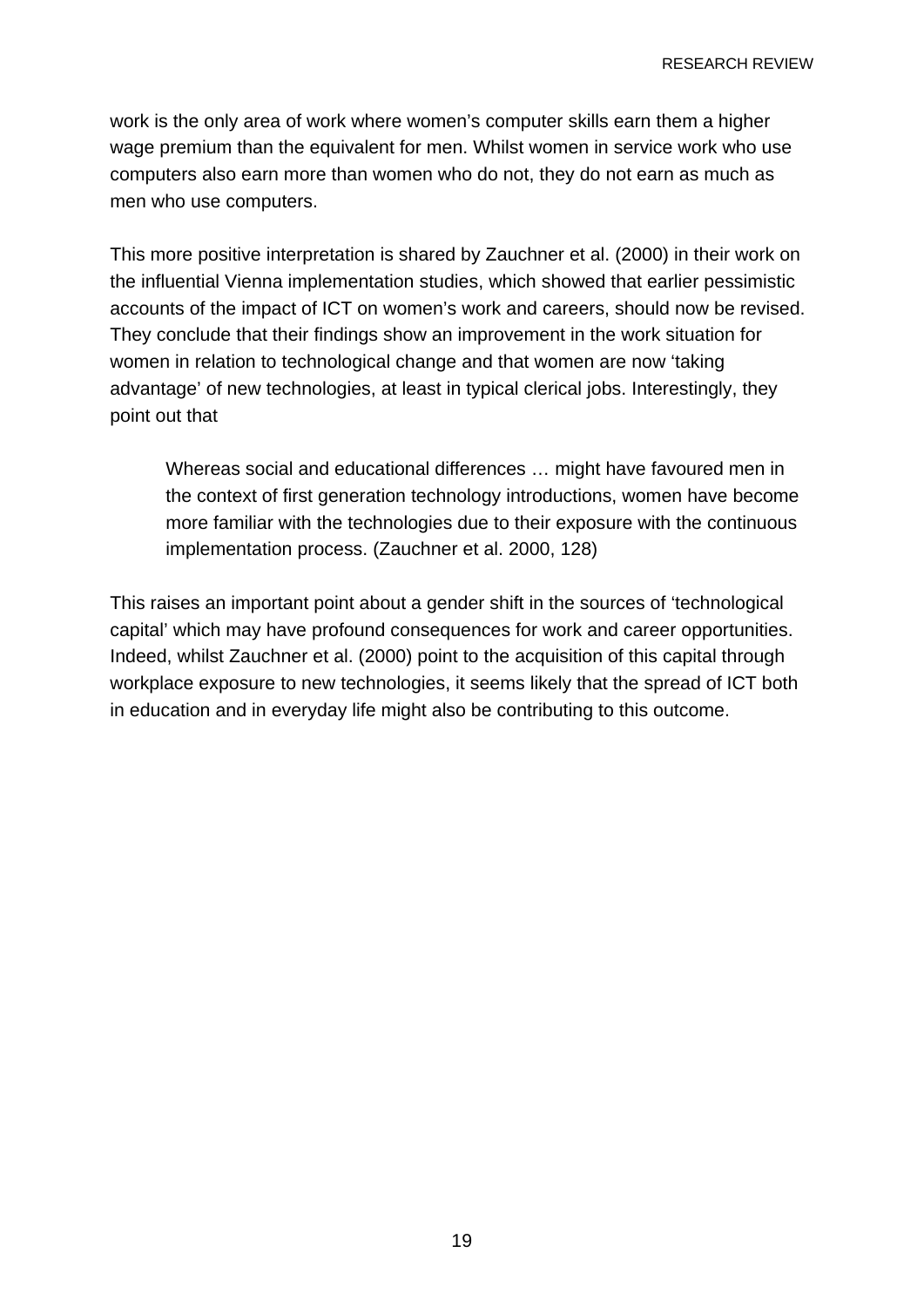## **3. SEQUENCING ANALYSIS OF WORK-LIFE MOBILITY**

**This section reports on our own analysis of the sequences of mobility for the different equality groups covered by this report and considers whether we can detect patterns of disadvantage, and if so, what kinds of indirect factors might be associated with them.**

Our strategy is to compare two cohorts from the British Household Panel Survey (see Appendix 1 for information on the dataset) and trace their trajectories from 1991 to 2005. By clustering individuals according to the typicality of their trajectories, we can isolate especially vulnerable or advantaged groups, and consider whether those in such groups are predominantly recruited from particular situations. This strategy therefore allows us to provide one of the most detailed and systematic accounts of work-life mobility ever conducted in the UK, for the period 1991 to 2005.

As indicated in Section 1.3 above, the class categories we employ are based on the Goldthorpe scheme (Goldthorpe 2000; for an overview of different classifications and derivation tables, see Rose and Pevalin 2003). The service class contains managerial and professional occupations, the intermediate class consists of routine non-manual occupations and the self-employed with and without employees. The working class includes supervisors and technicians as well as skilled and unskilled manual workers.

As explained in Appendix 2, sequence analysis allows us to identify clusters of people who experience similar work-life mobility in terms of their movement between these three occupational class categories and in and out of the labour market.

#### **3.1 Middle age to retirement**

Table 1 summarises these clusters for men who were aged between 40 and 50 in 1991, and between 55 and 65 in 2005. Readers may also wish to consult Appendix 3, Figures 1-10 where these clusters are presented in their complete form.

Table 1 shows that, within this middle aged/elderly cohort, some are moving into retirement. We can readily see that there is no upward mobility for this cohort, and the dominant pattern is of persistence and stability, but with two clusters experiencing downward mobility, and one being composed of early retirement.

The clusters clearly reveal how mutually reinforcing advantages can be detected in the men's career trajectories. The most advantaged cluster, number 1, composed of those in the service class throughout have much higher chances of being from non working class families, and having been to university (though it is worth noting that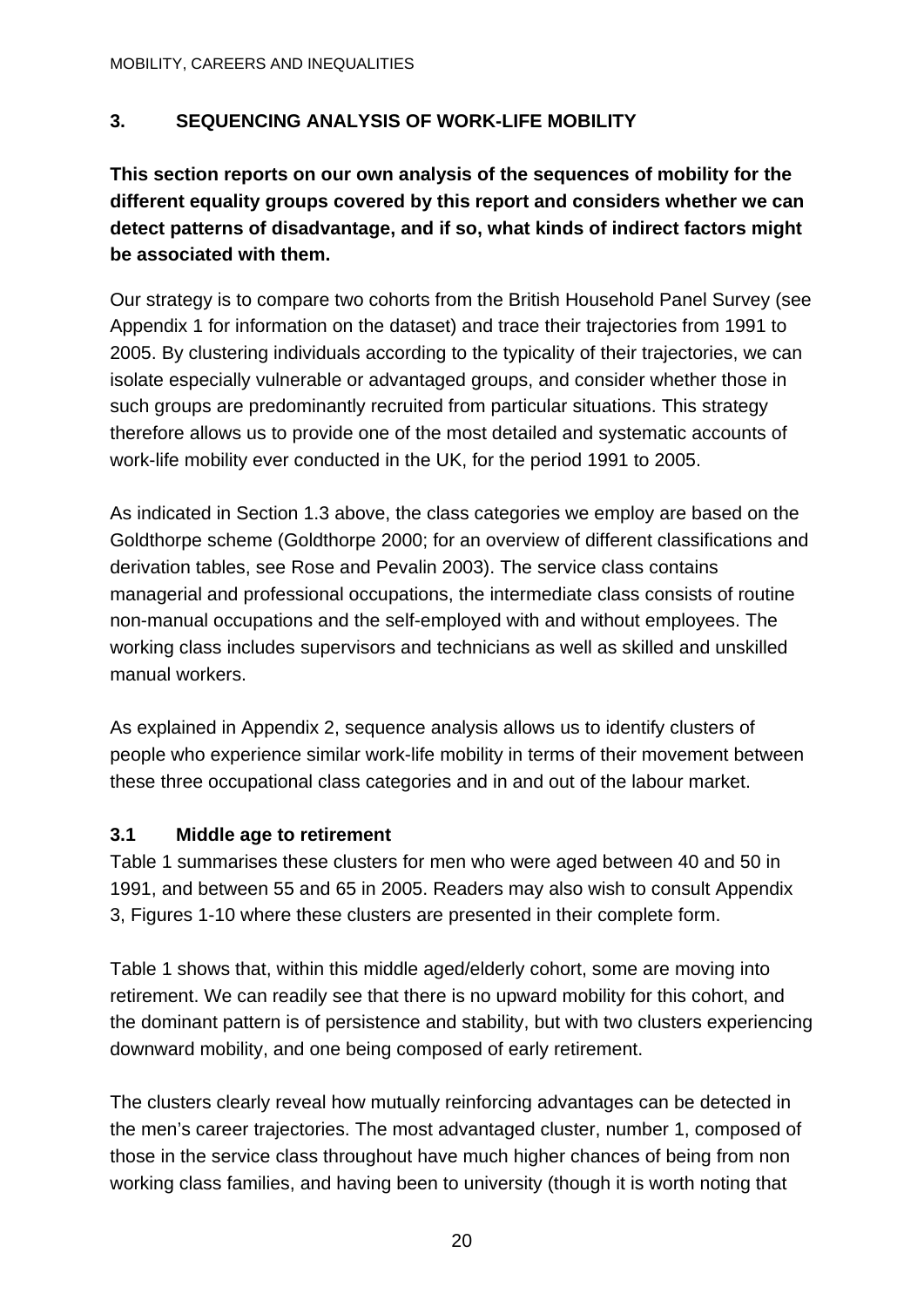for this older generation university education is not the norm even for those in professional and managerial occupations). At the same time, this most advantaged cluster also has the highest average income in 2005 (and the highest standard deviation, pointing to high variation in incomes in this cluster).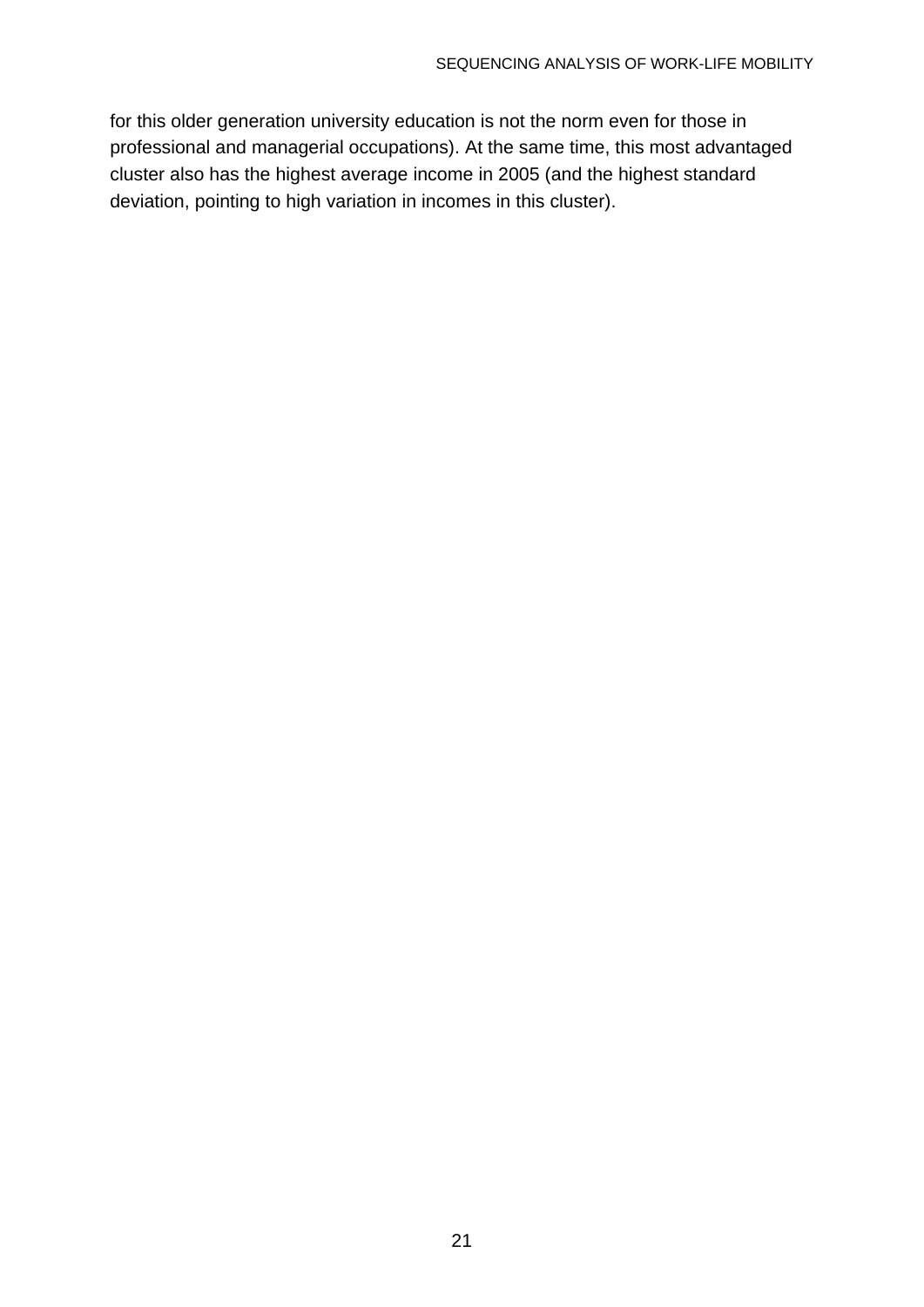## **Table 3.1: Male clusters, for those born 1940-1951, N= 515**

| Cluster        | $\mathsf{N}$<br>$\frac{0}{0}$ | Description                                                                        | <b>Mobility</b><br>type | % parents<br>working<br>class | $\frac{0}{0}$<br>graduates<br>$(\dot{\phantom{a}})$ | $\frac{0}{0}$<br>training | % part-<br>time<br>employme<br>nt in 2005 | Annual<br>labour<br>income<br>2005<br>Mean (Std.<br>Dev.) |
|----------------|-------------------------------|------------------------------------------------------------------------------------|-------------------------|-------------------------------|-----------------------------------------------------|---------------------------|-------------------------------------------|-----------------------------------------------------------|
|                | $N = 110$<br>21.3%            | (Nearly) entirely service<br>class                                                 | S                       | 35                            | 33                                                  | 77                        | 15                                        | 33 0 34<br>(23 382)                                       |
| $\overline{2}$ | $N = 46$<br>8.9%              | Entirely working class                                                             | S                       | 78                            | $\Omega$                                            | 59                        | 6                                         | 18863<br>(6695)                                           |
| 3              | $N = 41$<br>7.9%              | Downward mobility into<br>working class or exit<br>from working class              | D                       | 78                            | $\overline{7}$                                      | 56                        | $\overline{7}$                            | 17 503<br>(10944)                                         |
| 4              | $N = 72$<br>13.9 %            | Predominantly working<br>class, intermittent<br>breaks, return to<br>working class | $\overline{S}$          | 69                            | 4                                                   | 72                        | $\overline{4}$                            | 17 293<br>(8504)                                          |
| 5              | $N = 73$<br>14.1 %            | Predominantly service<br>class, intermittent<br>breaks                             | S                       | 59                            | $\Omega$                                            | 71                        | 15                                        | 16 665<br>(10950)                                         |
| 6              | $N = 50$<br>9.7%              | Predominantly<br>intermediate class                                                | S                       | 60                            | $\overline{2}$                                      | 44                        | 8                                         | 16 409<br>(14787)                                         |
| $\overline{7}$ | $N = 45$<br>8.7%              | Downward mobility                                                                  | D                       | 69                            | $\overline{0}$                                      | 47                        | 8                                         | 15 972<br>(7978)                                          |
| 8              | $N = 40$<br>7.7%              | (Early) retirement from<br>service class                                           | OOL                     | 63                            |                                                     | 48                        | $\mathbf 0$                               | 8021<br>(5189)                                            |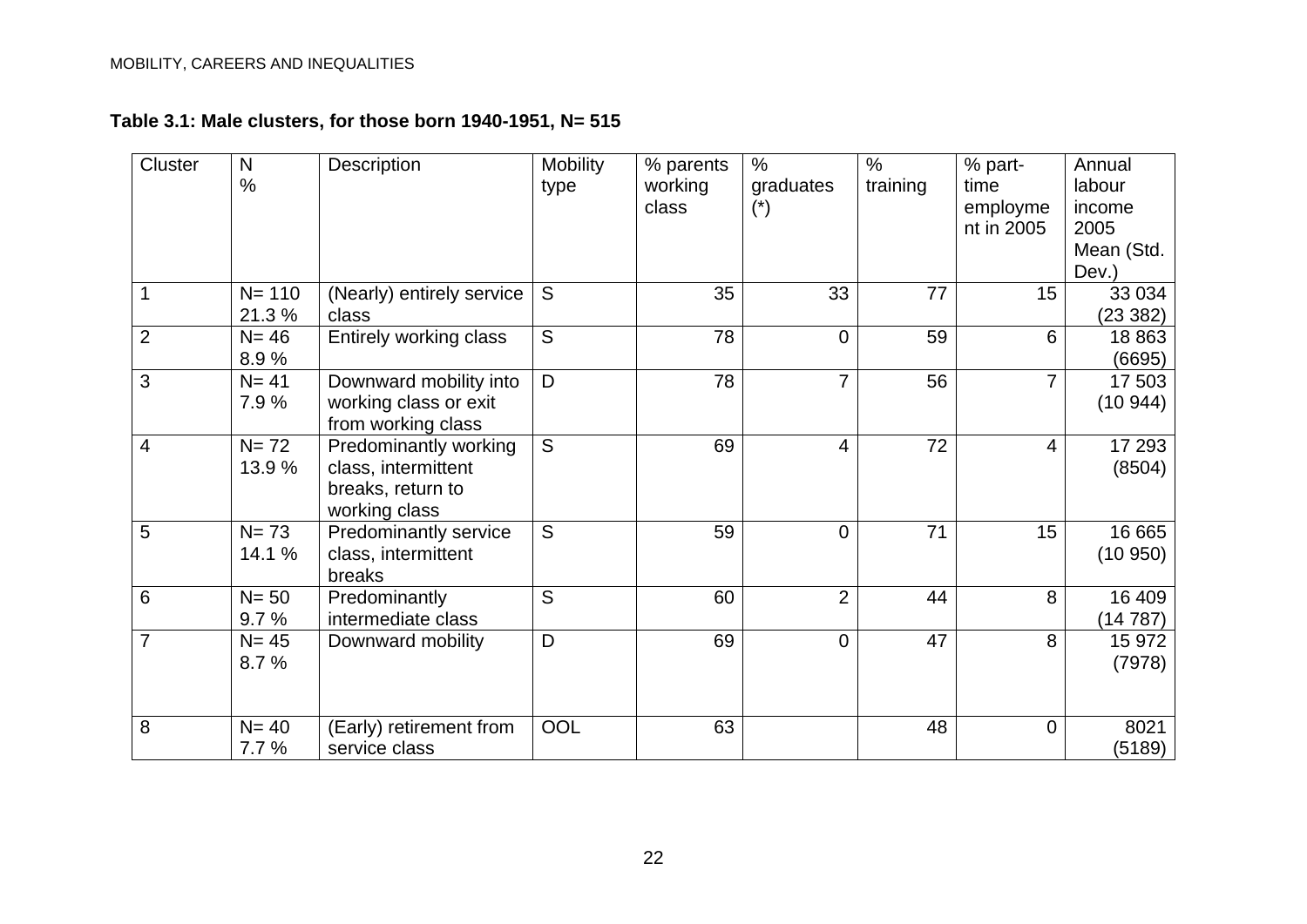|    | $N = 10$<br>1.9%  | Unemployment/ out of<br>labour market              | 80 |    | 40 | 10 | 3600<br>(0) |
|----|-------------------|----------------------------------------------------|----|----|----|----|-------------|
| 10 | $N = 28$<br>5.4 % | <b>Predominantly long</b><br>term limiting illness | 75 | 18 | 32 |    |             |

Notes: Mobility type:  $S =$  stable,  $U =$  upward mobility,  $D =$  downward mobility,  $OOL =$  movements out of the labour market,  $T =$ turbulent, no clear direction.

% parents wc = percentage of this cluster whose father was working class at age 14.

% graduates = percentage of this cluster who have graduated from university.

% trained = percentage of this cluster who report having had work related training at some point during 1991-2005.

% in part-time employment = percentage of respondents in this cluster who were in part-time employment (less than 30 hours per week) in 2005.

Annual labour income 2005 = monthly pay from current job multiplied by 12 and/or pay from previous jobs, calculated as the sum over all jobs of monthly pay (see Taylor 2006).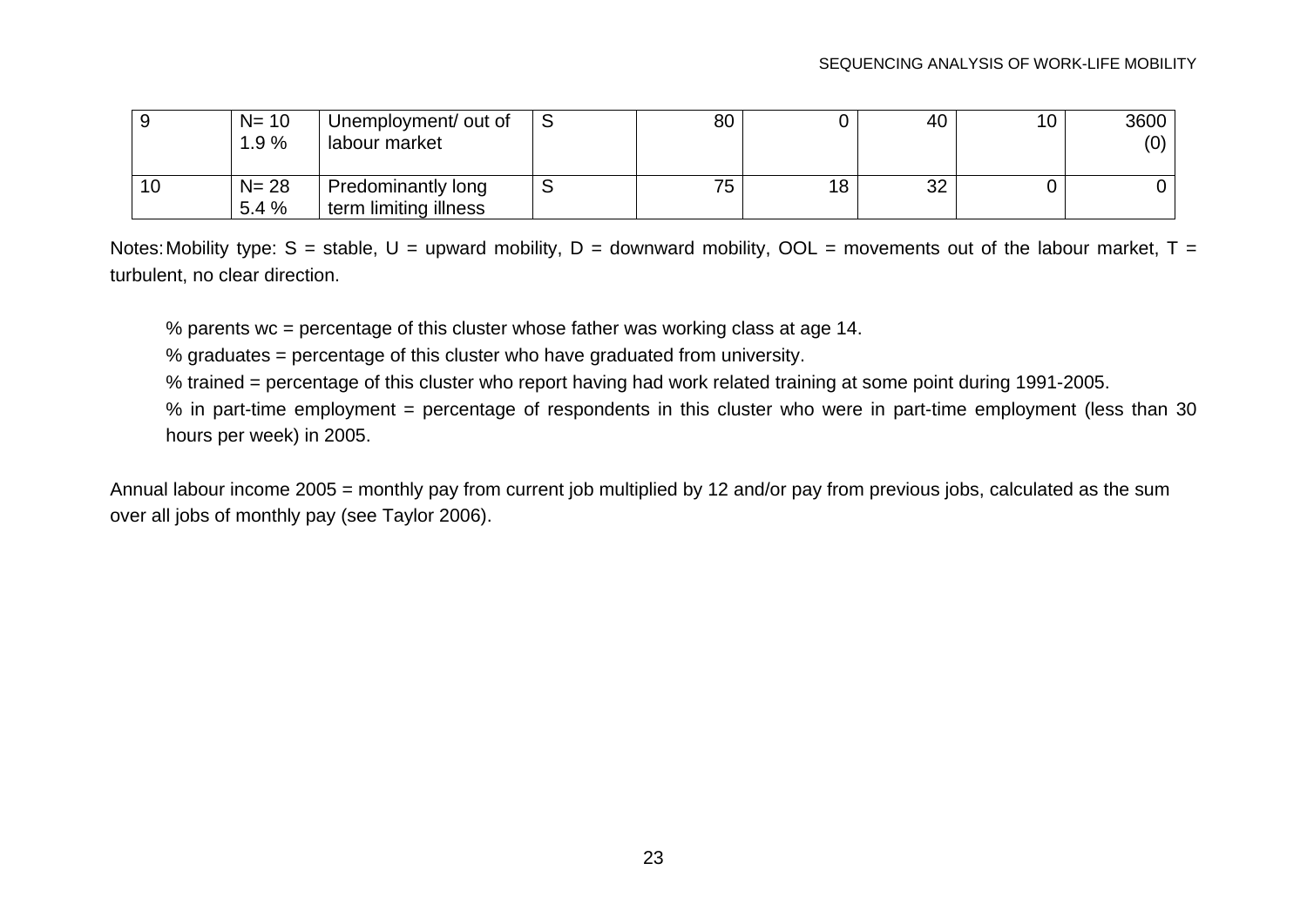#### MOBILITY, CAREERS AND INEQUALITIES

Of further interest are those in the two downward mobility clusters. These are very unlikely to have received a university education, but are likely to come from working class households. There is clearly a strong relationship between parental class background and the clustering of career types. Cluster 9, comprising the unemployed, and 10, disabled people, are likely to have had working class parents (80% and 75% respectively). The downwardly mobile cluster 3 is interesting to consider here. These are men who in 1991 were not in working class jobs, yet moved down during this period. These also were likely to have had working class parents. This is clear evidence that background can have long term effects, acting in a sense to drag people down to a position from which they had (temporarily) escaped in earlier life.

The third column from the right indicates those who have had training at some point during the sequencing period. We need to note that we do not differentiate between minor training (one or even half day workshop) and more sustained forms of training, nor do we here examine how the sequencing of the training may relate to subsequent career prospects. However, first indications are that training is not a very strong predictor of upward mobility. As suggested by previous studies, the highest levels of training are reported by those who are already in the service class in 1991 (clusters 1 and 2). At the same time, those in cluster 4, who also report high levels of training, predominantly remain in the working class. Although more research is needed (taking more extensive information on different types of training into account), there do not appear to be any obvious ways that training is associated with work-life advance.

The final column displays average annual labour income in 2005 for each cluster. We can readily see how patterns of advantage are mirrored in income inequalities, with the service class (cluster 1) having a considerably higher income than other clusters (though not all clusters differ significantly from one another). There appears to be something of a seniority effect with the second best paid cluster, being stable working class (cluster 2), slightly ahead of the predominantly service class (cluster 5).

Let us now contrast these with women of equivalent age, so that we can ascertain how much gender inequality there is for this cohort. These female clusters are listed in Table 2, and presented fully in Appendix 3, Figures 11-21. Table 2 also reveals little mobility for this age group, and the degree of downward mobility is somewhat less than for men, with only one cluster of 38 falling into this group (compared to 86 men in the two downwardly mobile clusters). We see a greater significance of family care, and also illness, for women. The fact that the cluster for family care has a relatively low proportion of households from working class backgrounds indicates that this concerns predominantly affluent households where there is a male breadwinner.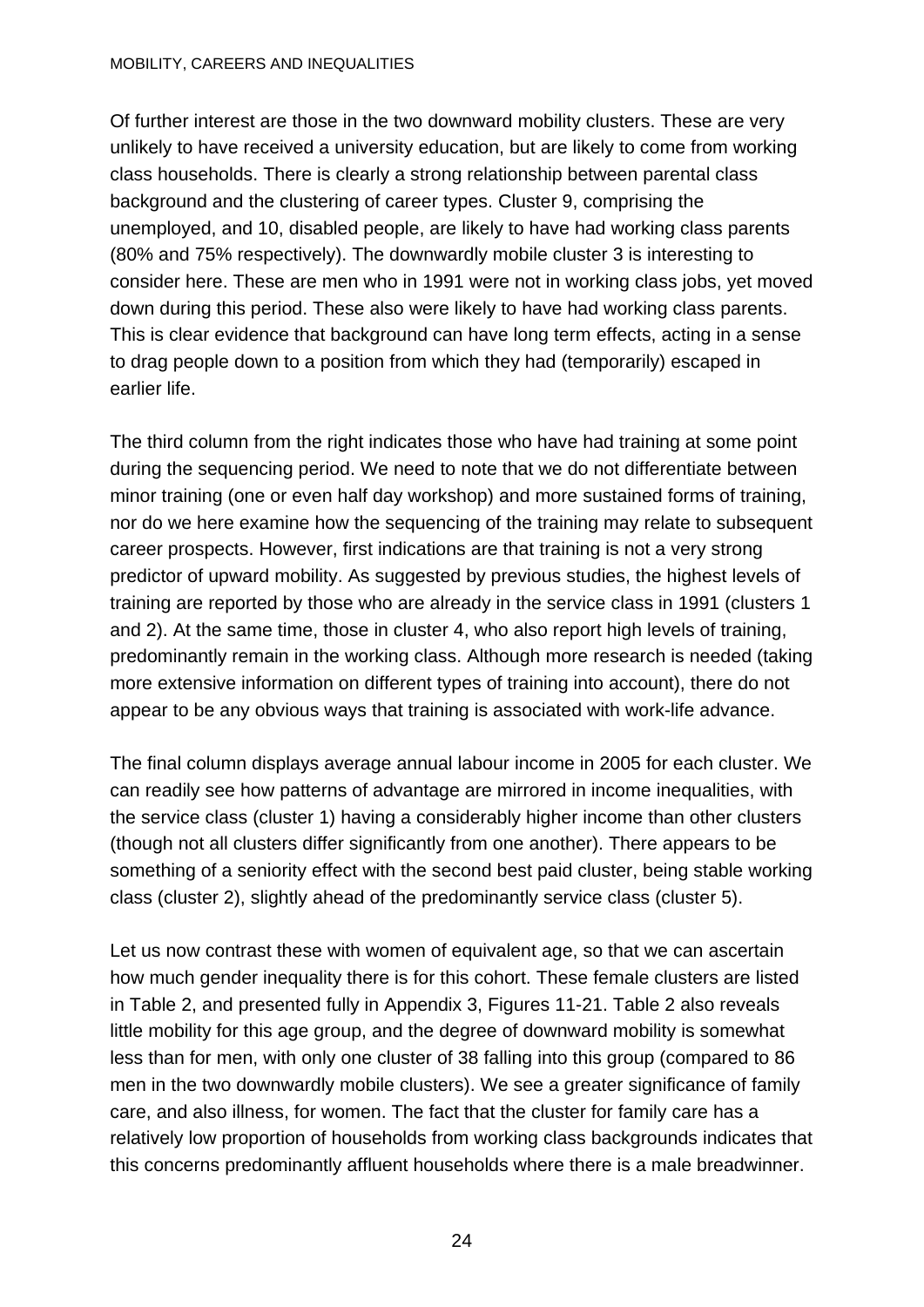Indeed, as other studies have suggested, there seem much weaker links between class of origin and educational qualifications on the clustering of women's trajectories, compared to men. We also see that there are almost as many women as men in the predominantly service class clusters, though there is no female equivalent of the cluster of men who are retiring early from the service class. Those women who are out of the labour market are primarily in ill health or undertaking family care.

If we examine how training is linked to these patterns, the most striking pattern is greater disparity between female, compared to male, clusters who have undergone training. Interestingly, higher proportions of women in predominantly service class clusters (1 and 2) have experienced training than men, indicating again women's greater use of credentialised strategies. But we also see that those who are downwardly mobile (cluster 3) report high levels of training.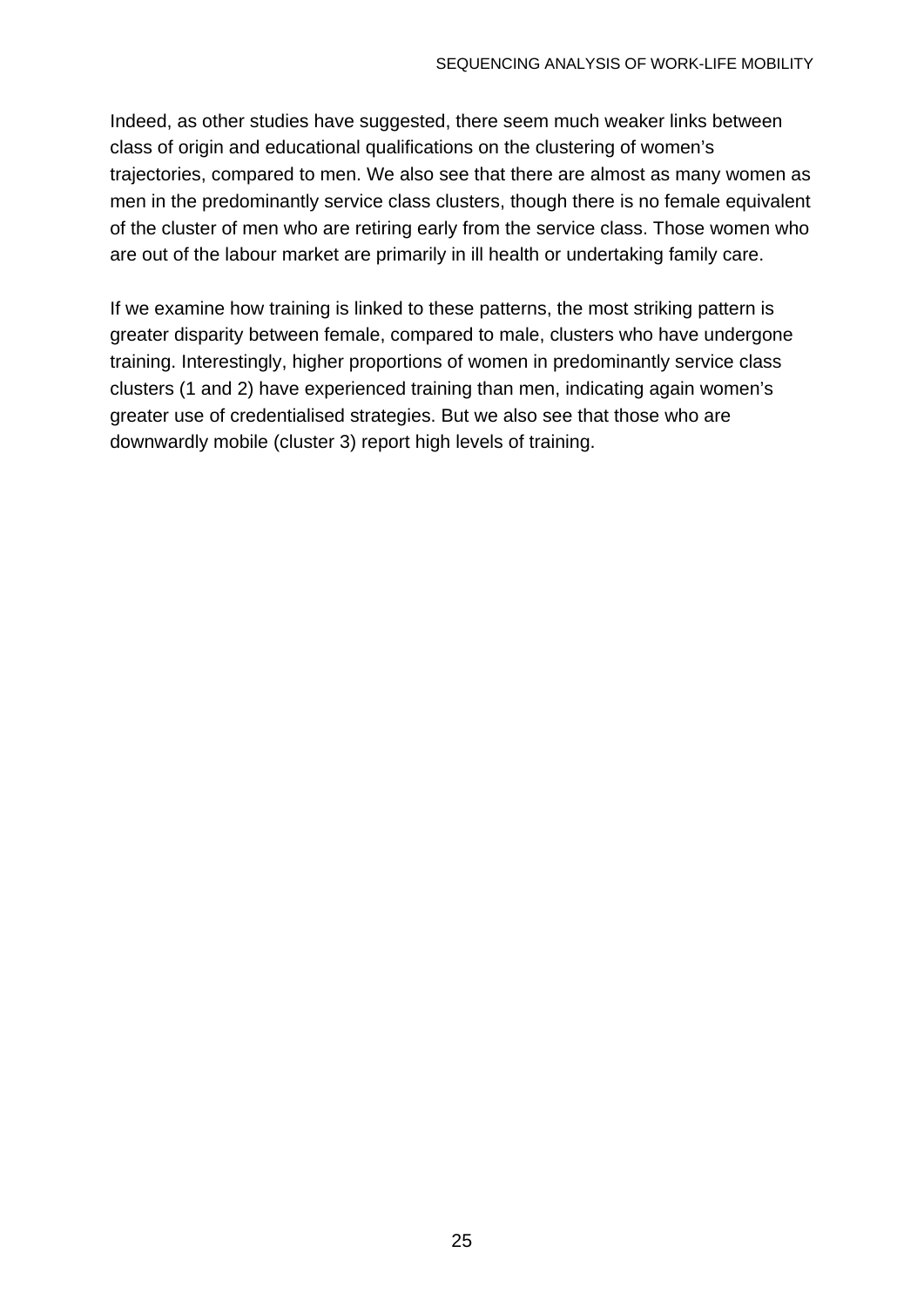## **Table 3.2: Female clusters, for those born 1940-1951, N= 657**

| Cluster                 | $\mathsf{N}$<br>$\%$ | Description                                     | <b>Mobility</b><br>type | % parents<br>working<br>class | % graduates<br>$(*)$ | % training | $\%$<br>part-time<br>employment<br>-in<br>2005 | Annual<br>labour<br>income<br>2005<br>Mean<br>(Std. |
|-------------------------|----------------------|-------------------------------------------------|-------------------------|-------------------------------|----------------------|------------|------------------------------------------------|-----------------------------------------------------|
|                         |                      |                                                 |                         |                               |                      |            |                                                | Dev.)                                               |
| 1                       | $N=76$<br>11.5       | Nearly entirely<br>service class                | S                       | 48                            | 21                   | 92         | 30                                             | 22 5 5 5<br>(14907)                                 |
| $\overline{2}$          | $N=67$<br>10.1       | Predominantly<br>service class                  | S                       | 51                            | 15                   | 87         | 17                                             | 18 5 84<br>(16002)                                  |
| 3                       | $N=37$<br>5.6        | Downward mobility<br>into intermediate<br>class | D                       | 59                            | 8                    | 73         | 32                                             | 10 011<br>(5646)                                    |
| $\overline{\mathbf{4}}$ | $N = 116$<br>17.6    | Predominantly<br>intermediate class             | S                       | 55                            | 1                    | 69         | 29                                             | 9783<br>(6523)                                      |
| 5                       | $N=62$<br>9.4        | Nearly entirely<br>intermediate class           | $\overline{S}$          | 66                            | 3                    | 65         | 46                                             | 9086<br>(5080)                                      |
| 6                       | $N=44$<br>6.6        | Nearly entirely<br>working class                | $\overline{S}$          | 61                            | $\overline{0}$       | 48         | 47                                             | 8939<br>(15 737)                                    |
| $\overline{7}$          | $N=77$<br>11.7       | Predominantly<br>working class                  | S                       | 68                            | $\overline{2}$       | 51         | 32                                             | 7468<br>(4029)                                      |
| 8                       | $N=58$<br>8.8        | Predominantly<br>family care                    | S                       | 57                            | $\overline{7}$       | 50         | 8                                              | 5535<br>(2431)                                      |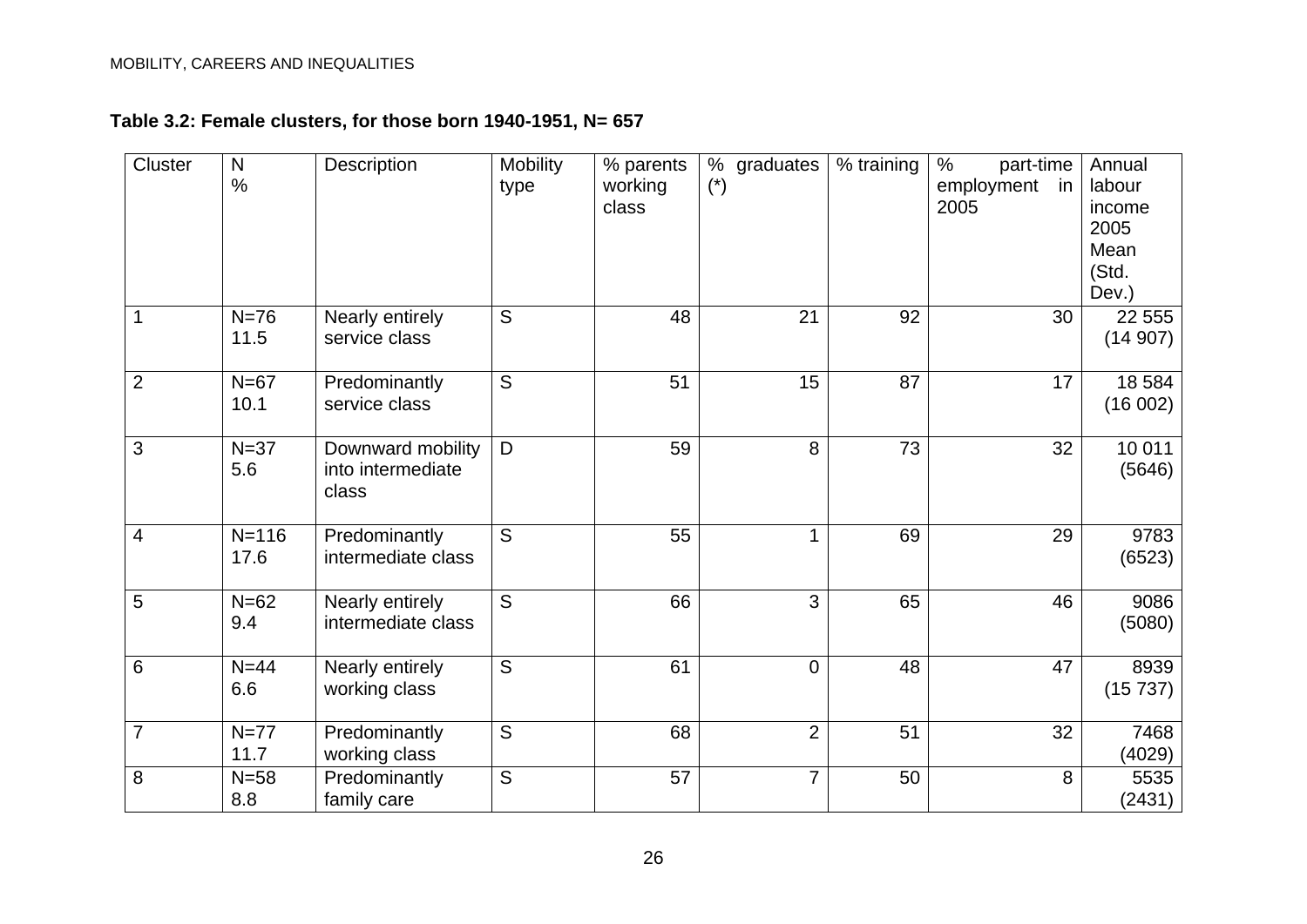#### SEQUENCING ANALYSIS OF WORK-LIFE MOBILITY

|    | $N = 34$ | Nearly entirely         |     |    | ◠<br><u>.</u> | 2541 |
|----|----------|-------------------------|-----|----|---------------|------|
|    | 5.1      | family care             |     |    |               |      |
| 10 | $N=46$   | <b>Early retirement</b> | OOL | 50 | 50            | 1182 |
|    | 7.0      |                         |     |    |               | (67) |
|    | $N=40$   | Long term illness       | ت   | 70 | 23            |      |
|    | 6.0      |                         |     |    |               |      |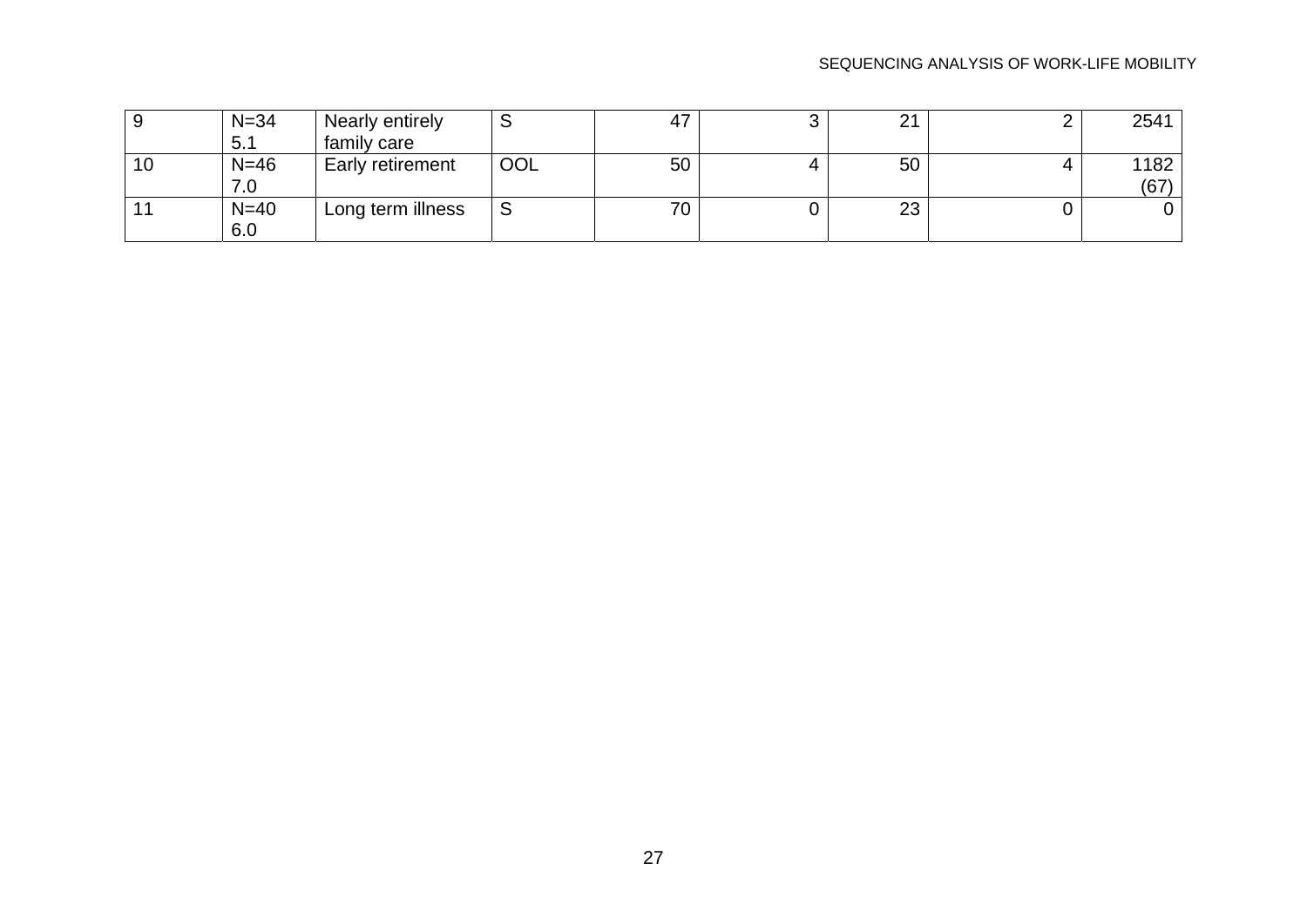In income terms, there is a steeper class gradient for women than for men, with cluster 1 earning well over double the income of the intermediate (clusters 4 and 5) and working class (6) clusters. Comparison with Table 1 shows the large income advantage of stable service class men over stable service class women. This is good evidence of the systematic economic advantages these men possess over equivalent women. However, in relative terms, income differences are actually greater between men and women in comparable intermediate and working class clusters, where male clusters typically earn twice as much as women.

A comparison between Tables 1 and 2 suggests that if anything it is older men, rather than women, who are more vulnerable to downward mobility, and clearer evidence that social background affects men, more than women's trajectories. It also seems doubtful that training courses make a significant difference to either men or women's mobility (though more detailed information on form and extent of training would need to be taken into account to fully support this claim).

# **3.2 Labour market entry to middle age**

Let us now contrast the work-life mobility of the two younger cohorts, born between 1960 and 1971 and therefore aged from 20 to 31 in 1991 and from 34 to 45 in 2005. It is likely that these will reveal much more turbulent trajectories than the older cohorts. The existing literature identifies important turning points in people's career patterns. It has been shown that the first job (labour market entry) after education has a considerable effect on future career development: a bad match, i.e. taking up an 'under-qualified' job often inhibits future upward mobility compared to an optimal career start (Jacobs 1999, Scherer 2004).

Golsch (2002) investigates intergenerational mobility, flexibility and unemployment in men's careers, using BHPS data covering the time from 1991 to 2000. Work-life mobility is measured in terms of changes in occupational status scores. The results indicate that men in flexible employment (fixed term contracts, casual employment or other forms of variable labour market attachment) face a higher risk of unemployment. The status of the first job has a significant effect on the entire career: the higher the status score, the higher the probability of experiencing upward mobility. The first two years after labour-market entry are particularly turbulent, showing increased probabilities of up- as well as downward movements. Higher qualifications and a higher occupational status in general increase chances of upward mobility and decrease the risk of downward mobility. In conclusion, there is "further evidence that insecurity is not equally spread but adheres to flexible employment relationships. Moreover, individual resources not only protect against downward but foster upward mobility. We also find some indication that mid-career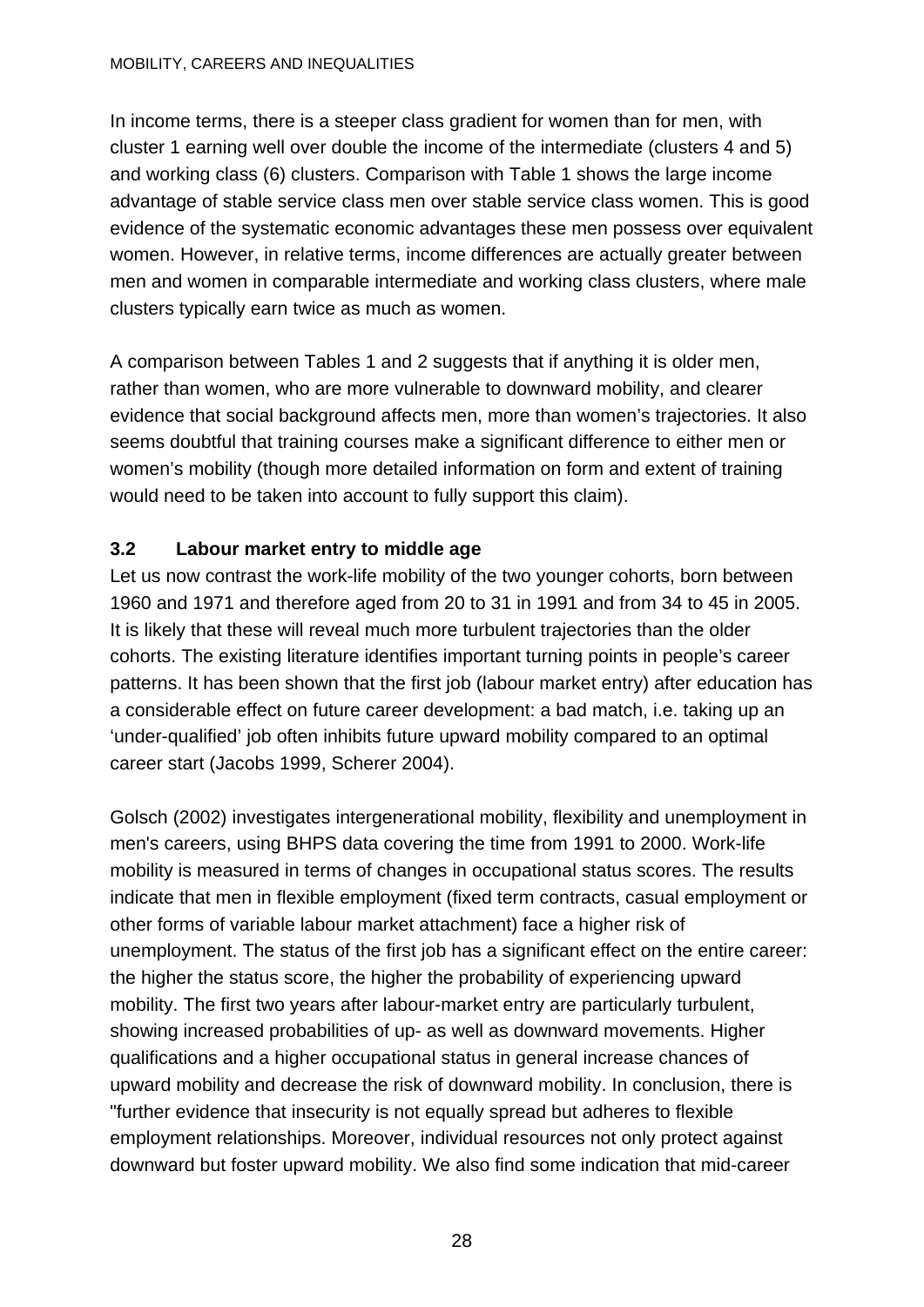men remain rather shielded as compared to young labour market entrants" (Golsch 2002: 14).

Table 3 summarises the male clusters, which are fully detailed in Appendix 3, Figures 22 – 33. Table 3 does indeed indicate that most men are in clusters characterised by turbulence and upward mobility, though these are sandwiched between two large blocs of the service class (clusters 1 and 2) and the working class (cluster 7). The extent to which university level qualifications permit entry to the two service class clusters is clear. 69% of those who went to university are in one or other of these clusters (by contrast, 40% of male university graduates and 48% of polytechnic graduates amongst cohorts 1 and 2 were in the predominantly service class clusters in Table 1). This is evidence of the power of credentialed entry to service-class employment. At the same time, it is worth observing that half of those in these two clusters have not been to university, so that there are other non-credentialised routes available.

We also continue to see marked disparities in how class of origin affects mobility prospects. Only a quarter of those in cluster 1 are from working class families, compared to nearly two thirds in the working class clusters 8 and 11. There is little obvious sign here of any decline in class related factors which affect the chances of younger men compared to older men.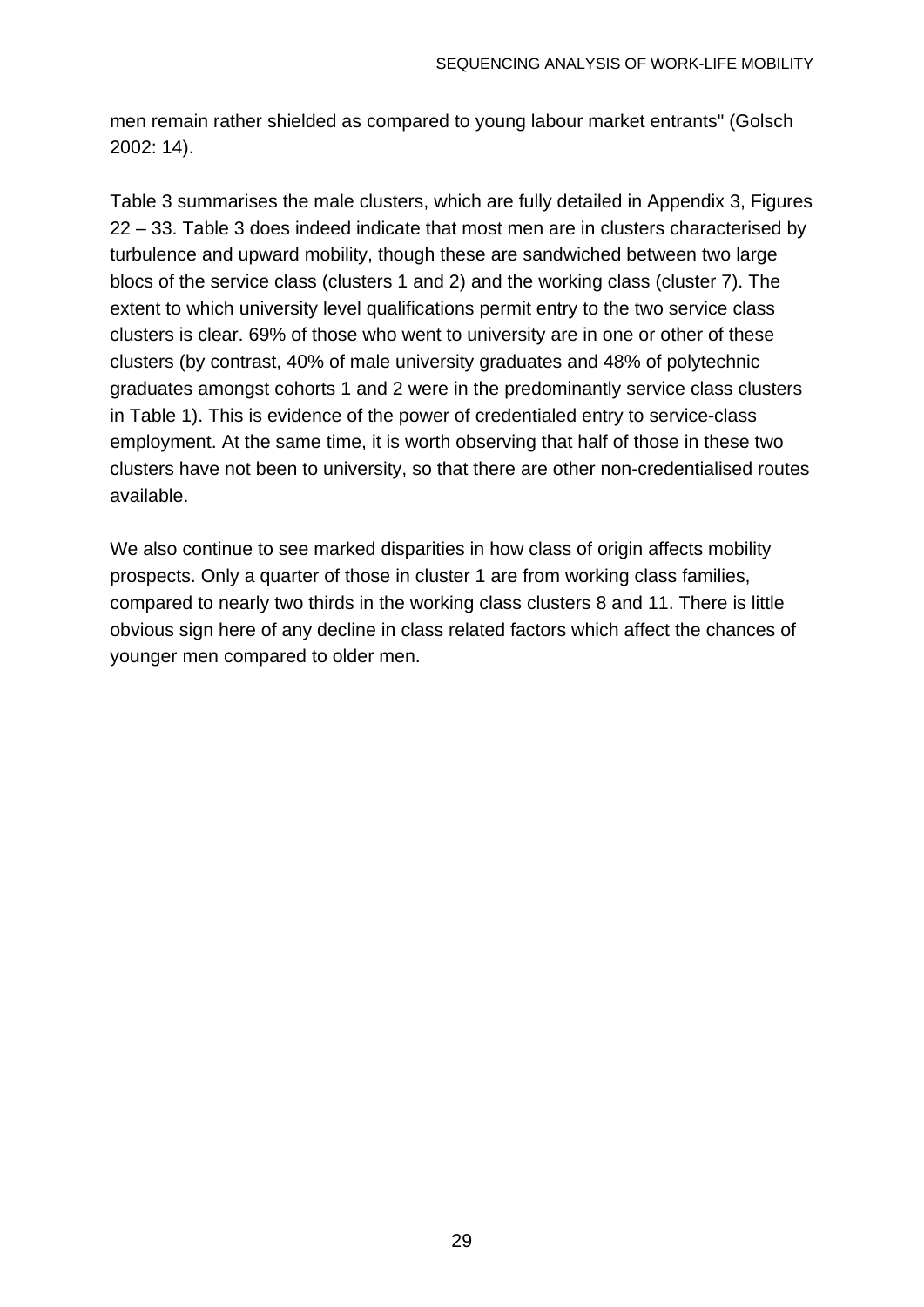# **Table 3.3: Male clusters, 1991-2005, for those born 1960-1971, N= 481**

| Cluster        | $\mathsf{N}$<br>$\frac{0}{0}$ | Description                                              | <b>Mobility</b><br>type | % parents<br>working<br>class | $\frac{0}{0}$<br>graduates<br>$(*)$ | $\%$<br>training | % part-time<br>employment<br>in 2005 | Annual<br>labour<br>income<br>2005<br>Mean<br>(Std.<br>Dev.) |
|----------------|-------------------------------|----------------------------------------------------------|-------------------------|-------------------------------|-------------------------------------|------------------|--------------------------------------|--------------------------------------------------------------|
| $\mathbf{1}$   | $N = 62$<br>12.8%             | <b>Entirely service</b><br>class                         | S                       | 27                            | 26<br>(47)                          | 79               | $\overline{4}$                       | 44 227<br>(26 456)                                           |
| $\overline{2}$ | $N = 70$<br>14.5 %            | Predominantly<br>service class                           | S                       | 36                            | 23<br>(43)                          | 84               | $\overline{4}$                       | 36 555<br>(18301)                                            |
| 3              | $N=18$<br>3.7%                | Upward mobility<br>from working to<br>service class      | U                       | 33                            | $6\phantom{1}6$<br>(17)             | 83               | $\mathbf 0$                          | 31 902<br>(11 372)                                           |
| $\overline{4}$ | $N=26$<br>5.4 %               | Upward mobility<br>from working to<br>service class      | U                       | 50                            | 4<br>(8)                            | 91               | 3                                    | 27 179<br>(10362)                                            |
| 5              | $N=42$<br>8.7%                | Upward mobility<br>from intermediate<br>to service class | U                       | 38                            | 17<br>(29)                          | 90               | $\overline{4}$                       | 27 145<br>(12356)                                            |
| 6              | $N=24$<br>4.9%                | Nearly entirely<br>intermediate class                    | S                       | 54                            | 0<br>(0)                            | 29               | $\overline{0}$                       | 24 705<br>(16690)                                            |
| $\overline{7}$ | $N = 104$<br>21.6%            | Nearly entirely<br>working class                         | S                       | 56                            | (1)                                 | 72               | $\mathbf{1}$                         | 21 181<br>(9590)                                             |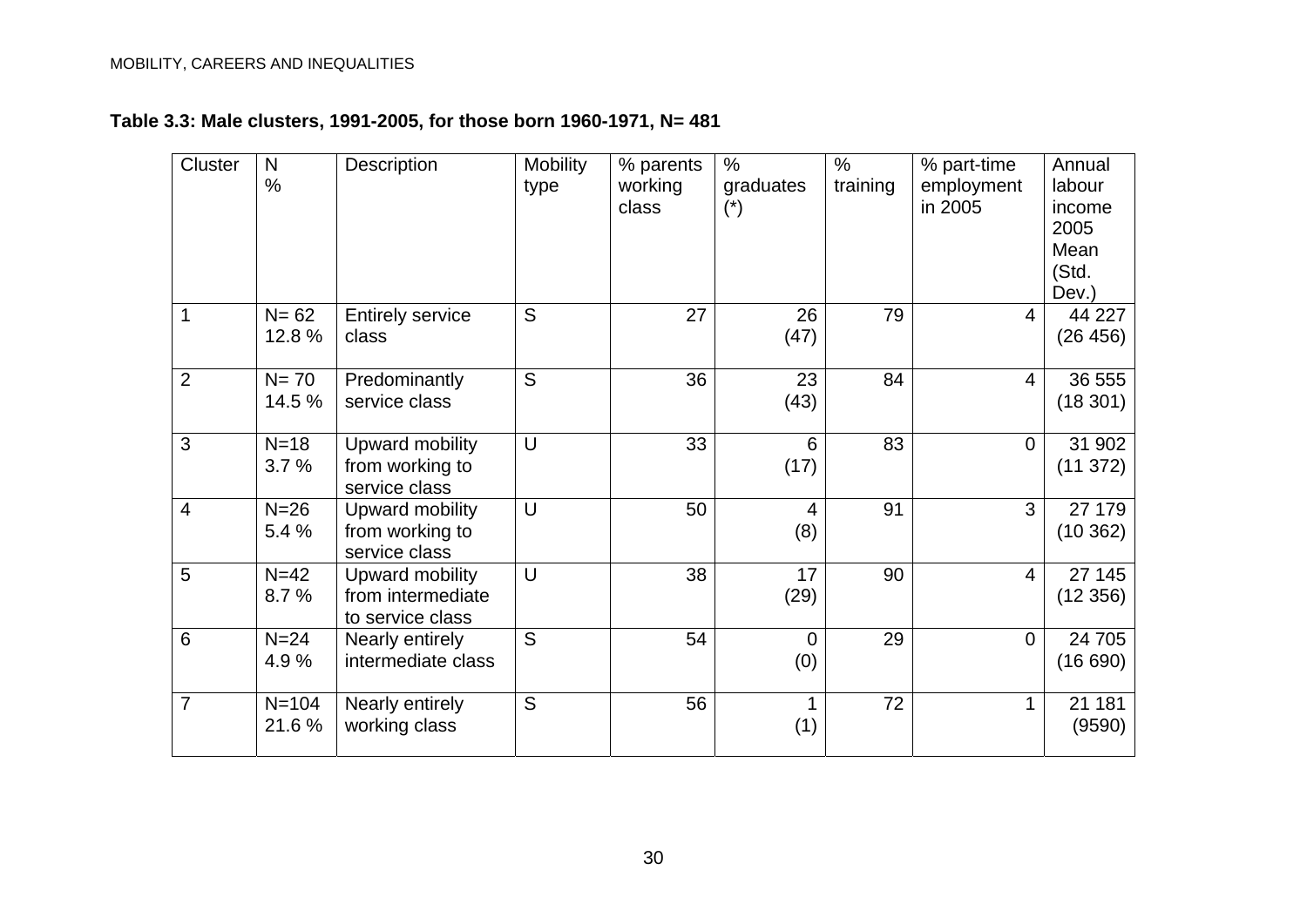| 8  | $N=40$<br>8.3%   | Downward mobility<br>into working class                  | D | 63 | 0<br>(3)              | 75 | 0              | 19587<br>(6447)   |
|----|------------------|----------------------------------------------------------|---|----|-----------------------|----|----------------|-------------------|
| 9  | $N=49$<br>10.1 % | Upward mobility<br>into intermediate<br>class            | U | 50 | っ<br>(8)              | 74 | 14             | 19561<br>(17570)  |
| 10 | $N=23$<br>4.7 %  | Turbulent $-$ no<br>pattern                              |   | 43 | 13<br>(13)            | 70 | 8              | 13 1 14<br>(7686) |
| 11 | $N=11$<br>2.2%   | Upward mobility<br>from working to<br>intermediate class | U | 64 | $\overline{0}$<br>(0) | 91 | $\overline{0}$ | 10 343<br>(5827)  |
| 12 | $N=12$<br>2.4%   | Long term ill                                            | S | 33 | 0<br>(0)              | 58 | 8              | 3538<br>(0)       |

Note: Figures in brackets includes those who went to polytechnics.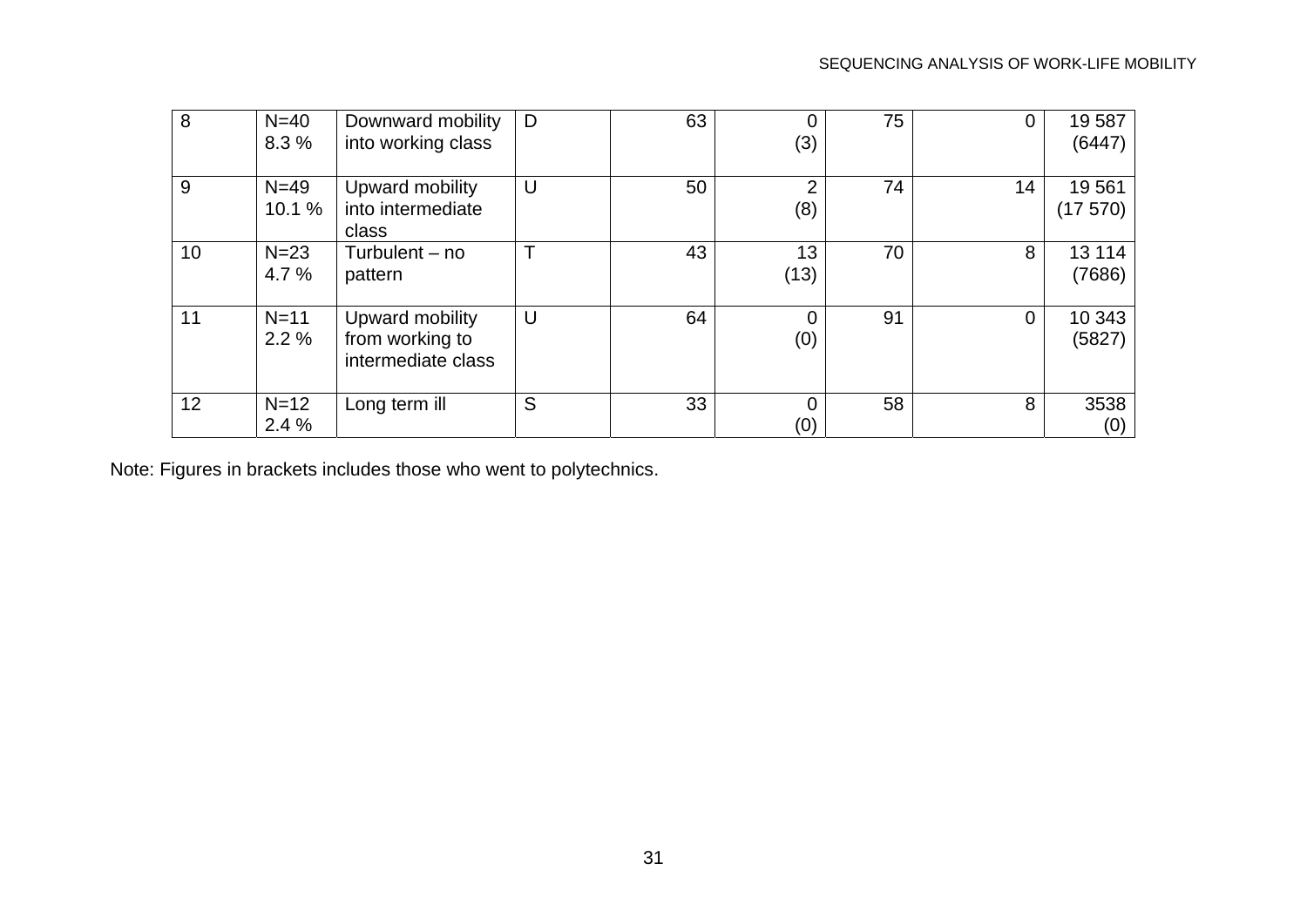#### MOBILITY, CAREERS AND INEQUALITIES

The column on income reveals some striking findings. We see greater income inequalities for these younger men than older men. Indeed, the younger stable service class earns more than the stable older service class, so contravening the assumption that pay is linked to seniority for professionals and managers. The stable service class also earns double the amount of the stable working class, a considerably greater proportion than for older men. Younger working class and intermediate class men also earn more than their older peers, though to a much less marked extent. This is all evidence of increasing polarisation amongst younger men, and also between older and younger men.

Table 4 summarises the clusters of younger women, full details of which are produced in Appendix 3, Figures 34-44. Undoubtedly the most important findings are the fact that somewhat fewer women are in upwardly mobile trajectories than is the case for men, especially across the boundaries between working class and intermediate class jobs. 68 women are in the two clusters characterised by upward mobility into the service class (cluster 3 and 4), compared to 86 men. Not a single female cluster is characterised by upward mobility from the working to middle class, whereas two male clusters (9 and 11) are so characterised. We can also see that there is a cluster 2 which is marked by turbulent movement across the boundaries between service and intermediate class. This suggests a somewhat less optimistic interpretation regarding the relative prospects of young women compared to young men than is apparent from Goldthorpe and Jackson (2007).

In general, these clusters indicate stark gender divisions, more apparent amongst the younger cohort than the older cohort, in the prospects of being stable service class employees. 133 men are in clusters 1 and 2, and a further 86 are in clusters (3, 4, 5) which are upwardly mobile into the service class by 2005. By contrast only 83 women are stable service class, and a further 68 are upwardly mobile, but there is an additional cluster of insecure service class women. This unstable service class cluster is not affected by time out for family care, and indeed has slightly fewer of its members in part time work in 2005 than for the stable service class. In general, looking at clusters 1-7 which do not have significant periods of family care, there are reasonably similar numbers of women in all clusters who are part time in 2005. Leaving aside the exceptional, but small clusters of the upwardly mobile where only 4% work part time, the range is between 23% and 42% (though see Connolly and Gregory 2008 for the impact of part-time employment, as well as other factors, on work-life mobility).

We can also see major class differences amongst women, similarly to men. One third of those in predominantly service class cluster 1 have working class parents,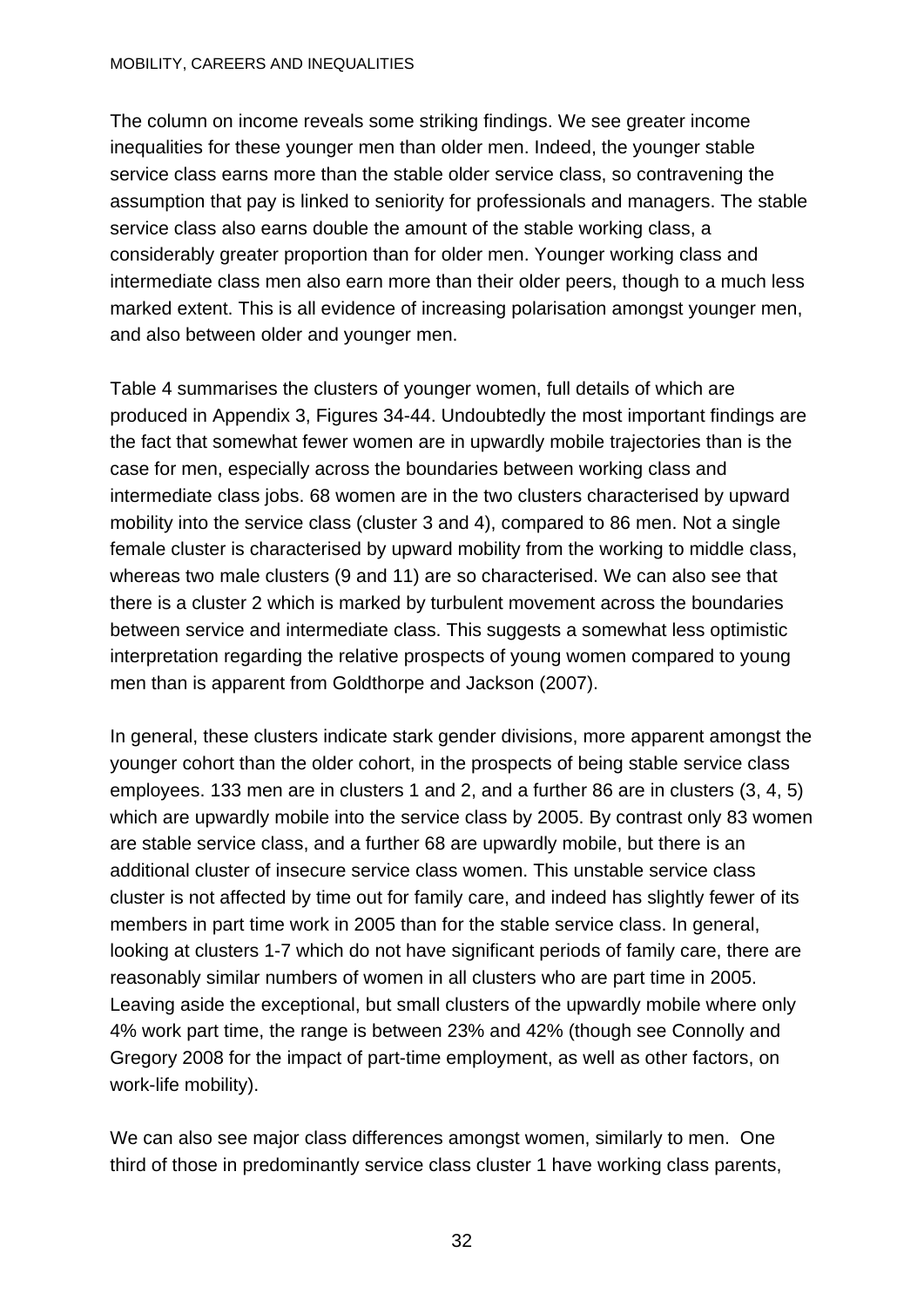compared to two thirds of those in the predominantly working class cluster 4. 68% of women with university educations are in cluster 1 and 2. Returns to education are if anything higher for women than men, indicating that they rely more exclusively on educational factors to obtain higher class positions. We can also see that the income differences between young women are considerably greater than for older women, and indeed more marked than they are for men. The stable service class earns nearly three times as much as the stable working class, and well over double the stable intermediate class.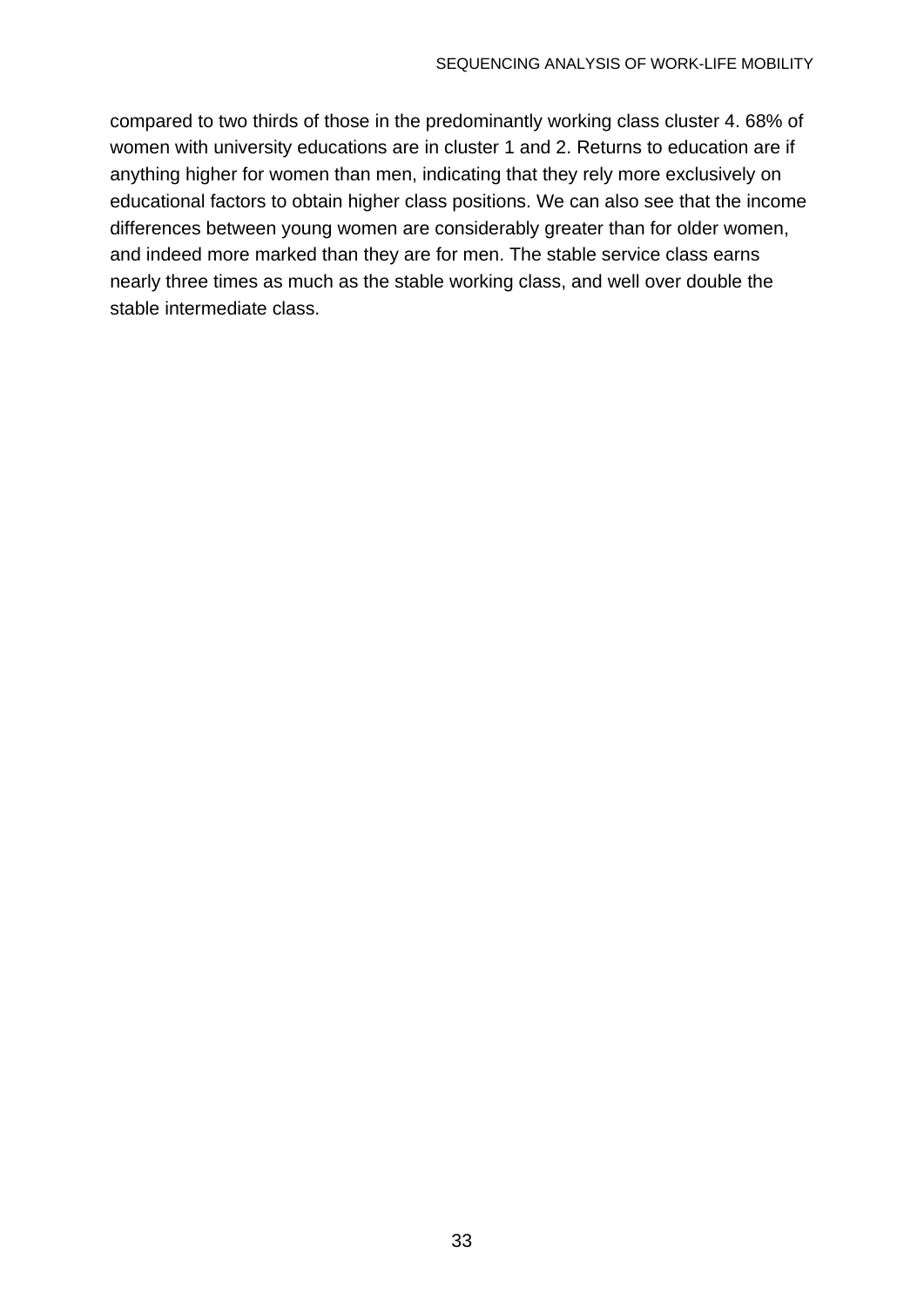# **Table 3.4: Female clusters, 1991-2005, for those born 1960-1971, N= 692**

| <b>Cluster</b>  | N             | Description              | <b>Mobility</b> | $\%$    | $\frac{0}{0}$  | $\frac{0}{0}$ | $\%$<br>part-time | Annual      |
|-----------------|---------------|--------------------------|-----------------|---------|----------------|---------------|-------------------|-------------|
|                 | $\frac{0}{0}$ |                          | type            | parents | graduates      | training      | employment        | labour      |
|                 |               |                          |                 | working | $(*)$          |               | in 2005           | income      |
|                 |               |                          |                 | class   |                |               |                   | 2005 Mean   |
|                 |               |                          |                 |         |                |               |                   | (Std. Dev.) |
| $\mathbf{1}$    | $N=83$        | Nearly entirely service  | S               | 34      | 28             | 94            | 25                | 27 454      |
|                 | 11.9 %        | class                    |                 |         | (39)           |               |                   | (13999)     |
| $\overline{2}$  | $N=68$        | Unstable service class,  | S               | 47      | 21             | 82            | 23                | 24 5 29     |
|                 | 9.8%          | moves into and out of    |                 |         | (35)           |               |                   | (12583)     |
|                 |               | intermediate class       |                 |         |                |               |                   |             |
| 3               | $N=46$        | Upward mobility from     | $\cup$          | 46      | 9              | 93            | 32                | 17 368      |
|                 | 6.6%          | intermediate to service  |                 |         | (9)            |               |                   | (11 287)    |
|                 |               | class                    |                 |         |                |               |                   |             |
| $\overline{4}$  | $N=21$        | Upward mobility from     | U               | 52      | 5              | 90            | 4                 | 17 150      |
|                 | 3.0%          | working to service       |                 |         | (5)            |               |                   | (5822)      |
|                 |               | class                    |                 |         |                |               |                   |             |
| 5               | $N=80$        | Predominantly            | $\overline{S}$  | 46      | $\overline{0}$ | 85            | 42                | 11 547      |
|                 | 11.5 %        | intermediate class       |                 |         | (5)            |               |                   | (5682)      |
| $6\phantom{1}6$ | $N=62$        | Downwardly mobile        | D               | 39      | 8              | 84            | 35                | 11 515      |
|                 | 8.9%          | into intermediate class, |                 |         | (15)           |               |                   | (7961)      |
|                 |               | with family care breaks  |                 |         |                |               |                   |             |
| $\overline{7}$  | $N=56$        | Predominantly working    | S               | 68      | $\mathbf 0$    | 75            | 37                | 9555        |
|                 | 8.0%          | class                    |                 |         | (2)            |               |                   | (5900)      |
| 8               | $N=73$        | Turbulent, family care   | T               | 52      | 3              | 77            | 35                | 9469        |
|                 | 10.5%         | breaks, moves across     |                 |         | (4)            |               |                   | (6120)      |
|                 |               | working and              |                 |         |                |               |                   |             |
|                 |               | intermediate class       |                 |         |                |               |                   |             |
|                 |               | boundary                 |                 |         |                |               |                   |             |
| 9               | $N = 113$     | Returning from family    | S               | 51      | $\overline{2}$ | 81            | 45                | 8865        |
|                 | 16.3%         | care to predominantly    |                 |         | (3)            |               |                   | (5879)      |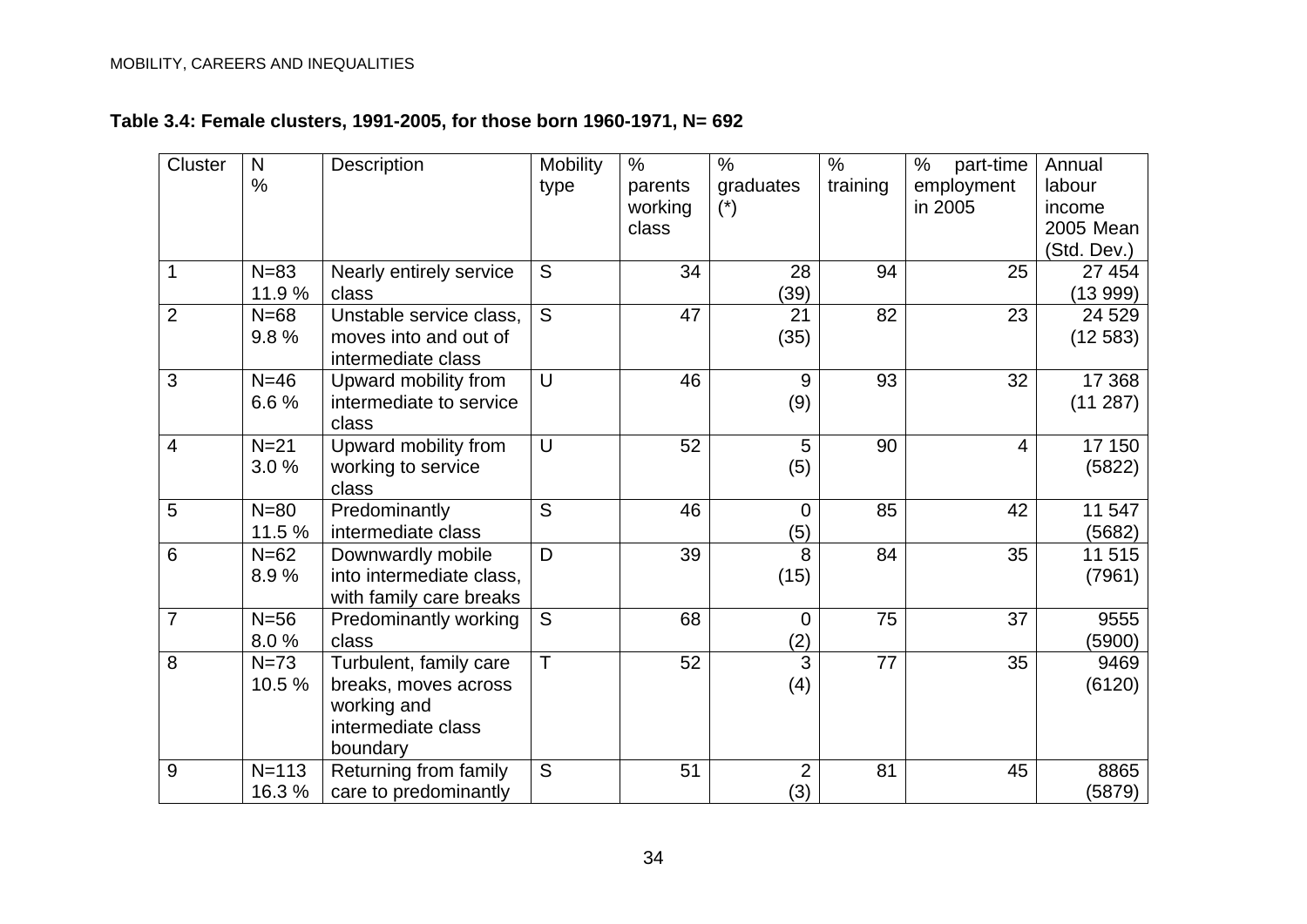|    |                  | intermediate/working<br>class       |   |    |          |    |                |                |
|----|------------------|-------------------------------------|---|----|----------|----|----------------|----------------|
| 10 | $N=79$<br>11.4 % | <b>Predominantly family</b><br>care | S | 53 | ت<br>(5) | 61 | 2 <sup>1</sup> | 7508<br>(5453) |
| 11 | $N=12$<br>1.7%   | Long term ill                       | ບ | 33 | (8)      |    |                | 2590<br>(0)    |

Note: Figures in brackets includes those who went to polytechnics.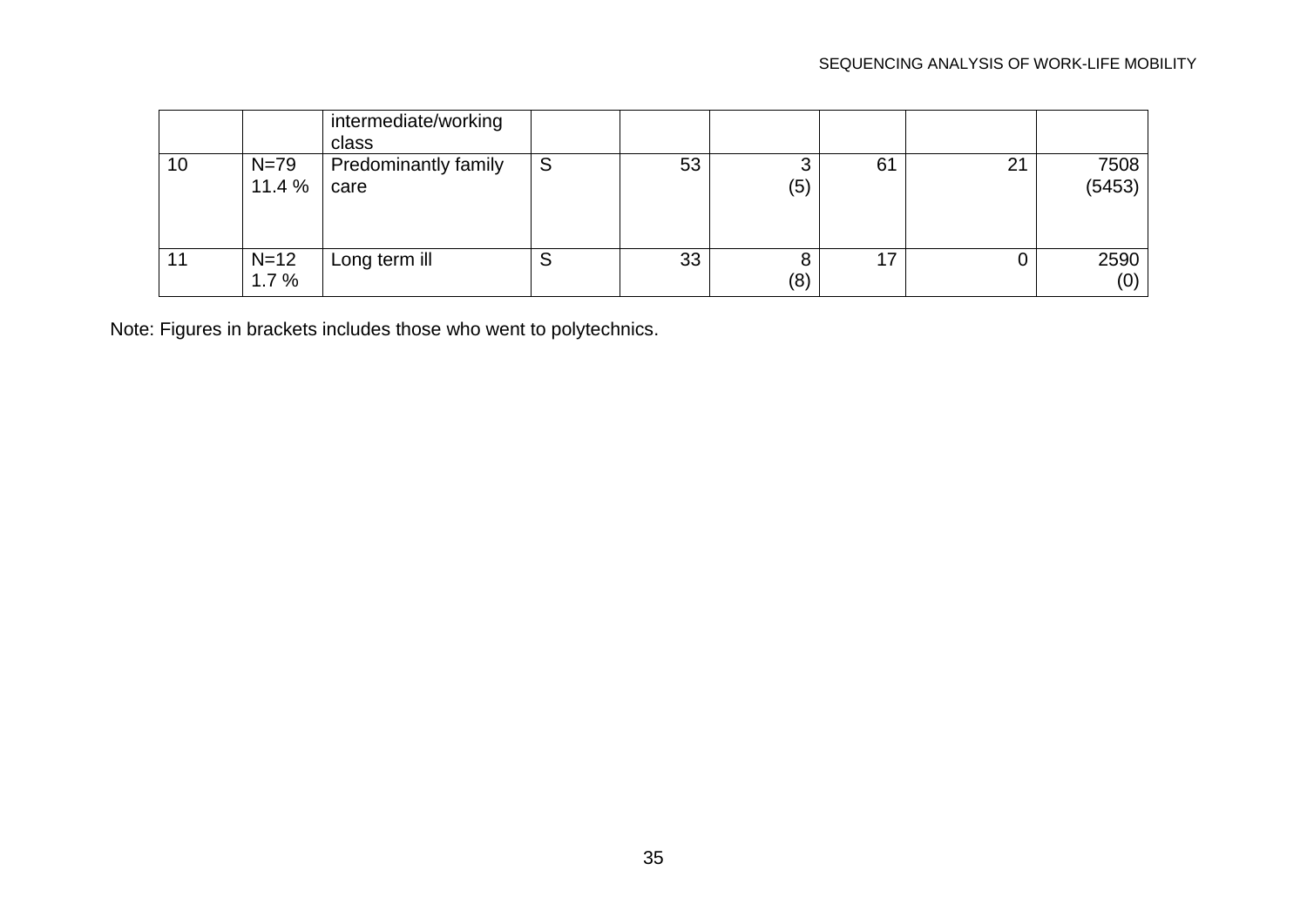<span id="page-44-0"></span>Sequence analysis enables us to isolate mobile individuals and offers the opportunity to explore their characteristics in more detail, especially when used in combination with other information from the BHPS. More in-depth research in this field would be desirable, allowing us to build a detailed picture of the upwardly and the downwardly mobile, going beyond education and class of origin. In the following sections we will take a step in this direction by analyzing more fine-grained occupational groups, though readers should note that the size of the specific sub-samples is not large enough for us to draw definitive statistical conclusions.

### **3.3 Occupational niches**

While a class-based analysis of work-life sequences allows us to address several of the key indirect effects on career prospects we identified at the outset, it cannot reveal possible sector impacts that might be contained within such sequences. To do this requires a breakdown by occupational group, which is problematic with the BHPS data because of the issue of small numbers at this level of disaggregation. We are able to explore *indicative* patterns from a breakdown of the career sequences of managerial and professional groups. Here, we concentrate on the two younger cohorts, born in the 1960s, whose experiences span the transition into work through to a mid-career stage, and amongst whom, as already noted, there has been rather more work-life turbulence when compared to the generation of people born during and just after the Second World War $3$ .

#### **Managers**

For men, the numbers of managers by occupational groups are generally too small to say very much apart from in the sales and service sector. This is quite stable - most individuals who start out in this sector are able to maintain their position - but at the same time the sector itself has a highly differentiated recruitment (or 'inflow') profile, with 19/30 or two-thirds of 2005 incumbents not in the service class in 1991 and 30% in working class positions. To provide some indication of how much 'openness' this actually reflects we can compare this rate of entry with the level of intergenerational service class mobility in 2005 (calculated from Goldthorpe and Jackson 2007), which shows that this class is about two-thirds self-recruiting amongst both women and men.

Managerial jobs in the sales and service sector are also quite 'open' among women but female sales managers are more unstable socially than men. One in three of the women in this sector in 1991 became downwardly mobile by 2005 and a further third experienced class instability during their careers. Where careers are interrupted by

<sup>1</sup>  $3$  Because of the small numbers involved we do not report tables, but interested readers can obtain these from the authors if they wish.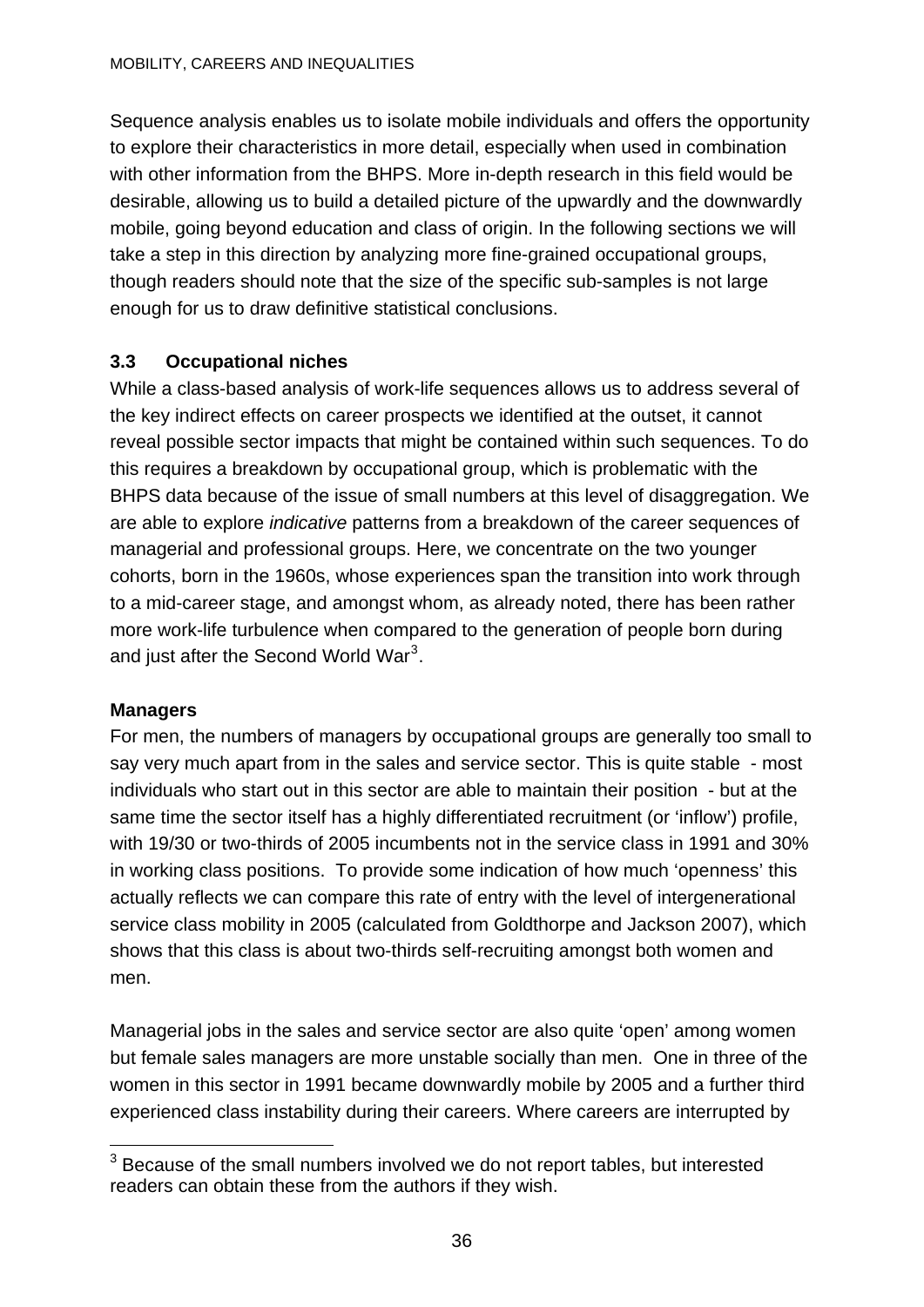family care, this is usually followed by downward mobility but that is not always permanent. Over half of female recruits to management in this sector have been upwardly mobile, mostly from the intermediate class and it usually took them some time to reach their position in management. Although only 4 out of 44 managers in this sector are recruited from the working class (as indexed by their occupations in 1991), about a quarter of women in this type of management position in 2005 spent some time in the working class between 1991 and 2005.

By comparison, public sector management is a much more stable sector for women, although a majority of the individuals in this sector in 1991 do occupy intermediate class jobs at some point in their career. In terms of inflow, this occupational group is almost completely comprised of upwardly mobile women from the intermediate class who often take some time to establish themselves. There is a similar pattern of external recruitment to finance management for females, although this seems to be achieved earlier and there is a hint that it might be a way of recovering from shortrange downward mobility.

#### **Professionals**

Male public sector professionals look to be very stable overall (8 out of 10) but 4 out of 10 experienced downward mobility at some point in their career. Women in this sector in 1991 are also quite stable overall (about two-thirds) but 40% of female career trajectories in this sector display some degree of turbulence or inconsistency. 16% are downwardly mobile overall, the majority into working class positions, and a further 10% are class stable overall but spend some time in the working class between 1991 and 2005. However those women who return to work after a period of family care tend not to be downwardly mobile (cf. those in sales and service management).

The female public sector professional group in 2005 is recruited from a fairly broad – although not unduly democratic – social base (about a third are upwardly mobile from the working or intermediate classes or are unemployed in 1991 – a further 8 out of 57 are undertaking family care). However, a considerable majority (two-thirds) have spent some time in another class, including more than a quarter of those who started and finished in the service class. For those who don't start out in this group it generally takes quite a while to gain entry. Males in this sector are much smaller in number but it also looks reasonably open from their perspective (5 out of 13 not in the service class in 1991).

Education appears to be very stable career for both men and women. All 6 of the men in this sector in 1991 are class stable through to 2005. 2 out of the 14 women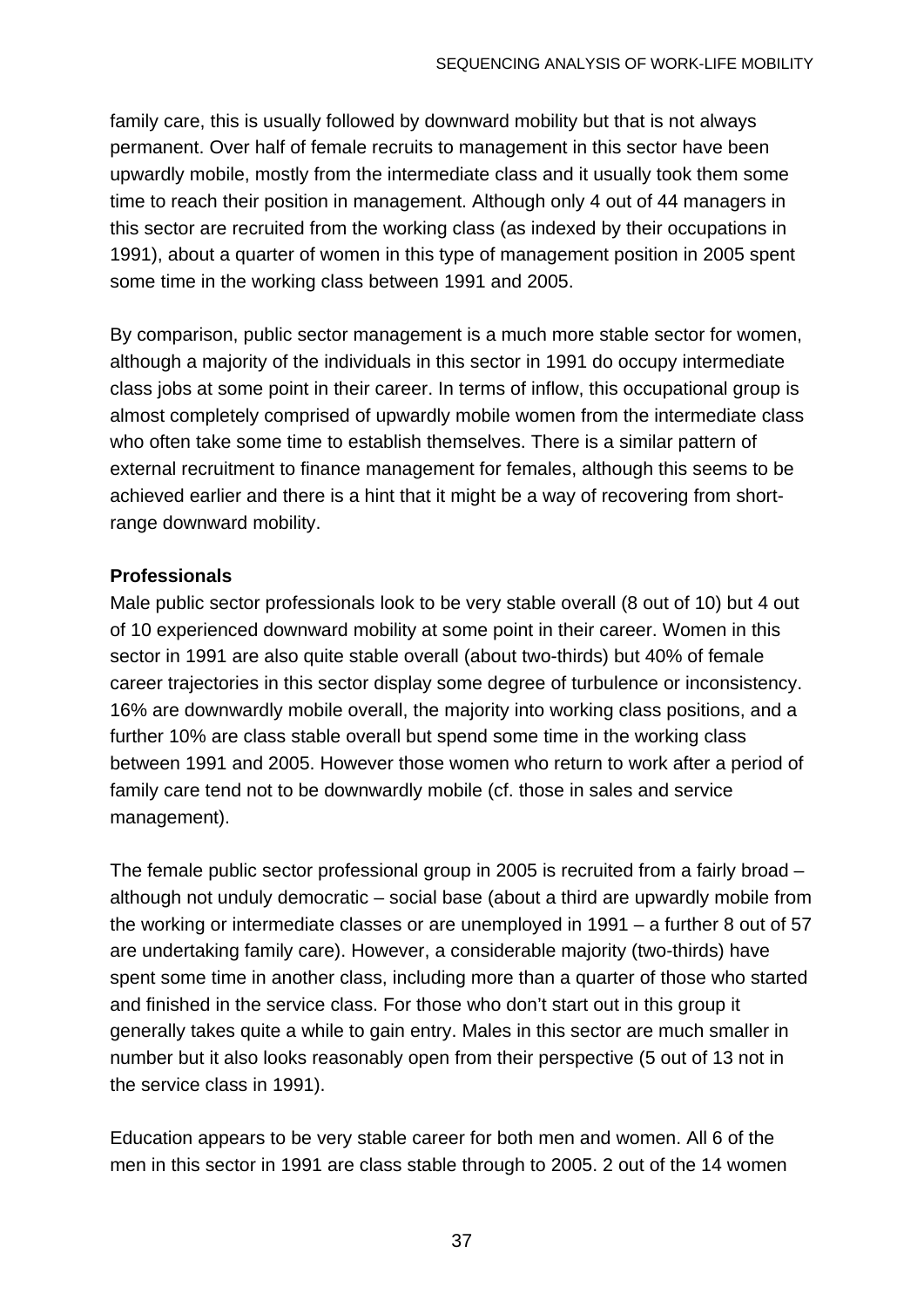#### MOBILITY, CAREERS AND INEQUALITIES

are downwardly mobile overall but otherwise career breaks are mostly for family and other reasons and on completion they are restored to the service class. The recruitment profile of teaching in 2005 is very different, however. 40 per cent of the female teachers in 2005 were not in the service class in 1991, or when they first (re-) entered the labour market after 1991. These are mostly late entrants to the profession, who are past thirty at least before they gain entry. Similarly, 5 out of the 13 male teachers in 2005 were in non service class positions in 1991. It is worth noting, however, that penetration of the education profession by the working class appears limited, especially amongst women (only 8 per cent of female teachers in 2005 were in working-class positions in 1991).

The sequences for the professional financial sector are especially interesting. Females in this sector appear to be particularly unstable. Only 50% of cases are still in the service class in 2005 (in all but one case this is due to taking up family care responsibilities) and 75% experience downward mobility at some point in their career. In stark contrast, males would seem to be extremely stable – 100% overall – although more than half experience sporadic or one-off, short periods of downward mobility. Recruitment-wise, the numbers are very small for women (because they disappear into child-rearing). From this perspective the sector looks a bit more coherent overall but 4 out of the 6 people in this group in 2005 have spent phases, mostly short, in classes other than the service class. This is a bigger sector amongst men in 2005 and over half of it is recruited externally, very largely from the intermediate class. Again there is a tendency for members of this group to experience short class demotion episodes over the course of their careers (14 out of 25).

Numbers in the cultural sector are generally pretty small. This looks quite a stable environment for males but maybe rather less so for females. Overall it appears that this sector may be more open to the male working class, with a quarter of those occupying cultural occupations in 2005 having held working class jobs in 1991. Altogether about half of this sector is recruited from 'below', but it generally took those gaining access some time to achieve it. The female recruitment profile for the cultural sector looks very turbulent and inconsistent, with many different pathways to entry.

It is difficult to say anything about females in IT because of the number problem but recruitment wise this group in 2005 seems to be largely sourced from the intermediate class and there is a suggestion of considerable turbulence (spells of class demotion which are then recovered) within trajectories. Male numbers are, not surprisingly, greater. From their perspective this looks like a pretty stable sector, with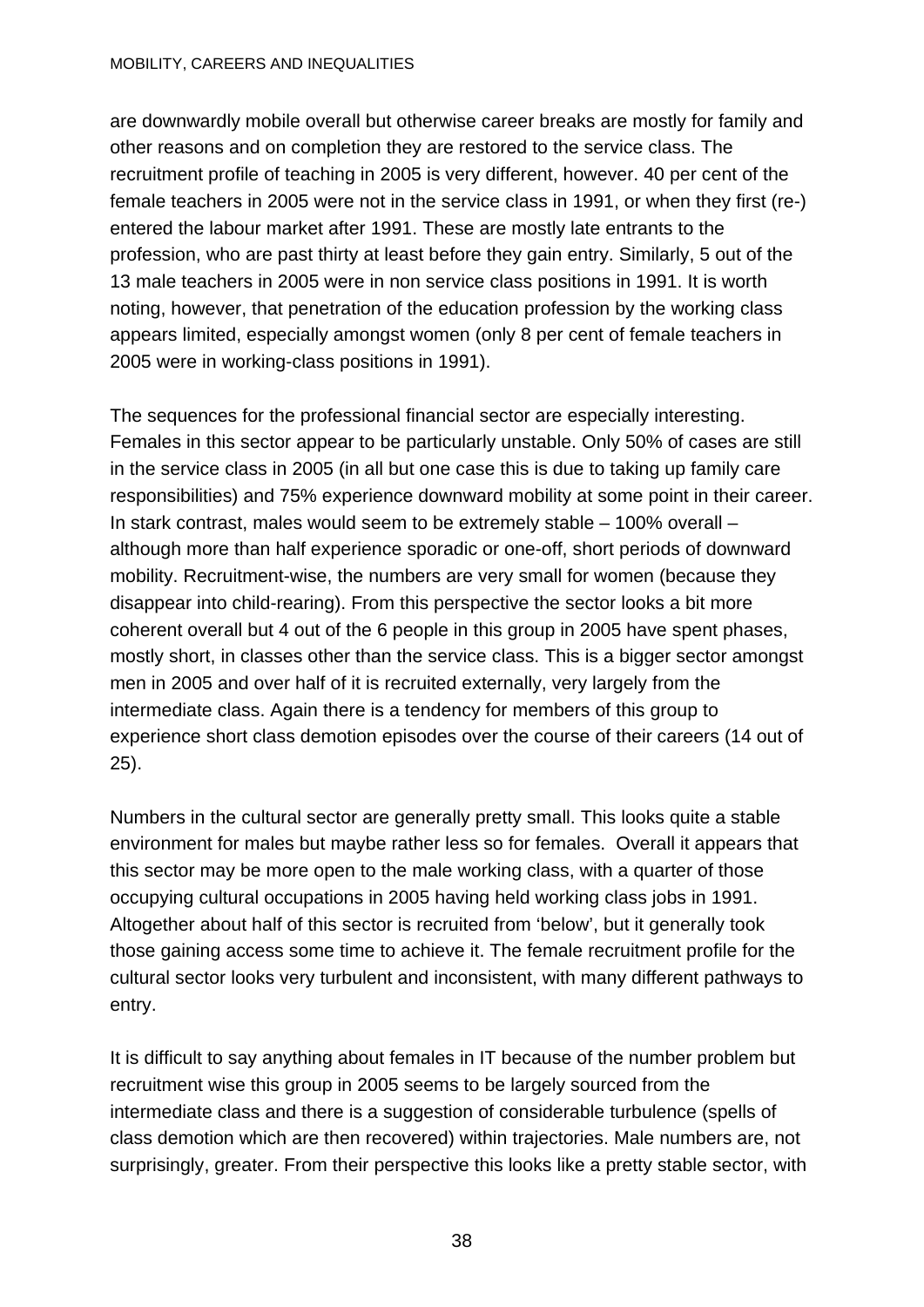no downward mobility overall, although 6 out of 13 spend short spells in other classes within their careers. In terms of male inflow, in 2005 this sector is just over 50% self-recruiting class-wise, so it is quite open, and almost half of those gaining access from below – about a quarter – were in working class employment in 1991.

In sum, these results confirm that work-life trajectories are often complex, and that even ostensibly 'service class careers' are regularly marked by a degree of class crossing turbulence, which in some cases may be very short-lived, but which is nevertheless common to all sectors. The findings also tend to support the proposition that there is an important risk/reward component to the gendering of careers by sector. They suggest that the professions generally provide a more protective and protected environment for women than management. In particular, education is a very stable profession (for both women and men). It is also quite open but the large majority of its non service class recruits come from intermediate rather than working class origins.

Public sector managerial employment looks to be more stable for women than the private sector. At the same time it looks to be a more open sector than sales and finance and one that is also more accessible to women than the public sector professions. There is a particularly stark contrast between the fortunes of men (stable) and women (unstable) in the finance professions.

The sequences associated with the IT profession are largely consistent with the literature to date. This appears to be a very stable environment for men. It is also a relatively open sector among both men and women. Female cultural sector professionals appear to have inconsistent and differentiated trajectories, while for men entering this sector – along with  $IT - it$  offers better opportunities for working class upward mobility than any other.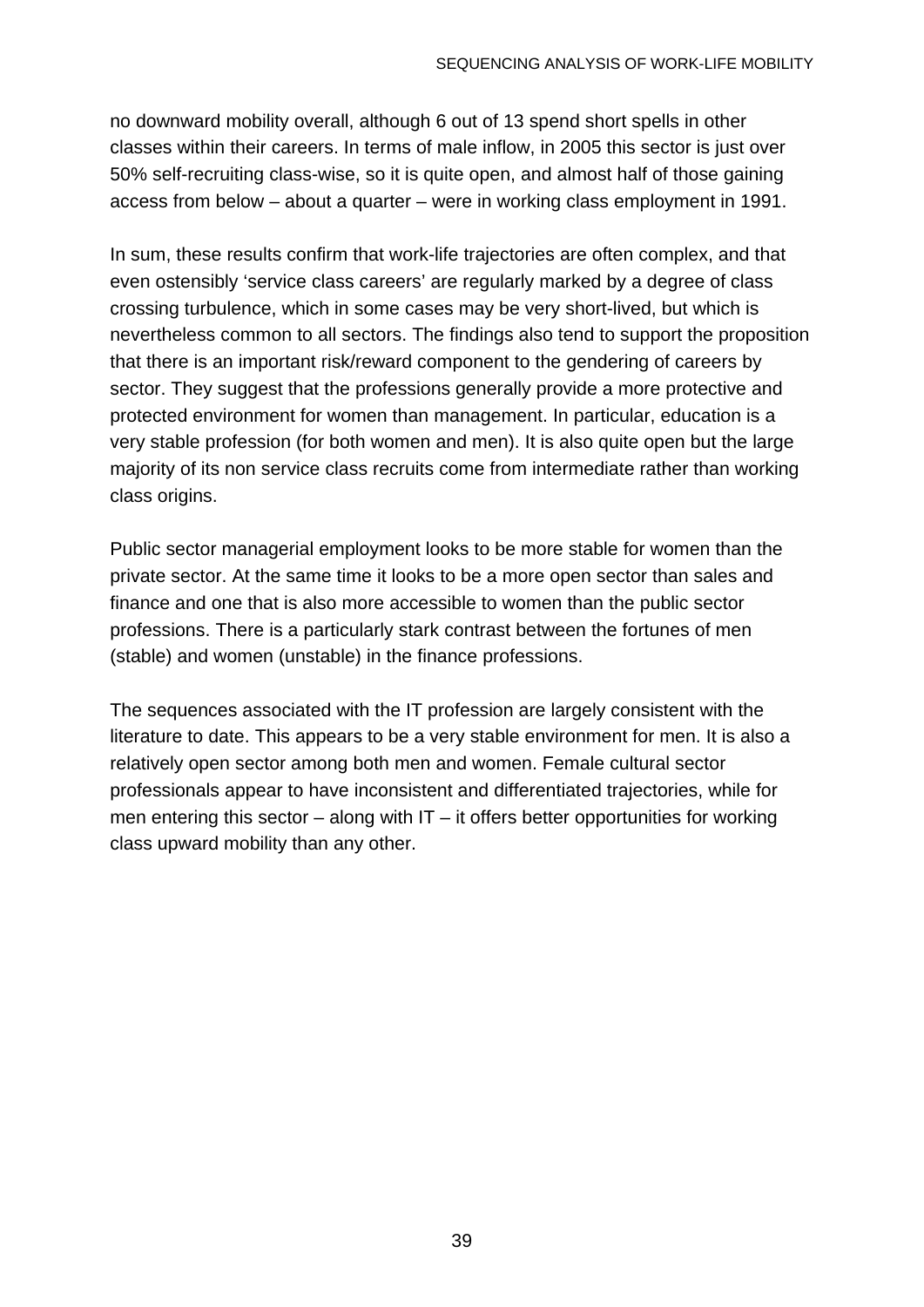## **4. CONCLUSIONS AND RECOMMENDATIONS**

## **4.1 Findings**

Contemporary work-life sequences display a complex patterning, which makes it difficult to generalise about processes of disadvantage in work-life mobility. It is clear that many individuals experience considerable turbulence over the course of their careers and even those who begin and end their careers in the service class are not immune to this. Overall, these high levels of movement suggest that work-life histories are complex, indicating that the scope for rational decision-making processes in individual career planning should not be overestimated. A number of points can be made:

- There continue to be sustained gender inequalities in career prospects for young people, with young women being somewhat less likely to be upwardly mobile than young men (especially long range mobility from working to service class), and also experiencing greater difficulty in sustaining 'service class' positions. These effects are not in the main due to women taking 'career breaks' but also apply to those women who have no labour market breaks. These gender differences are more marked for the younger cohort than for the older cohort. Young women rely more on credentialist routes to achieve upward mobility and sustain service class positions, whereas men appear to have other resources to allow them to be upwardly mobile. Women are more likely to undergo training then men, but this does not allow them superior work life prospects.
- The income evidence shows that the younger cohorts are more unequal than the older cohorts, and this is likely to be linked to the intensification of labour market inequalities which confronts younger workers. These inequalities will probably endure as this group ages. We can see that older cohorts are systematically less well paid than equivalent younger clusters and that there are therefore marked age inequalities in which older workers, even relatively privileged ones, appear disadvantaged compared to their younger peers.
- There is strong evidence that the point of first engagement with the labour market after leaving school or college has a marked effect on future prospects, with a bad 'match' likely to inhibit future progress. However, it is also clear that there is a close relationship between parental class background and particular career sequences and that background factors can have long-term effects on career progress. Comparison of older and younger cohorts suggests that there is possible evidence of a declining significance of educational qualifications for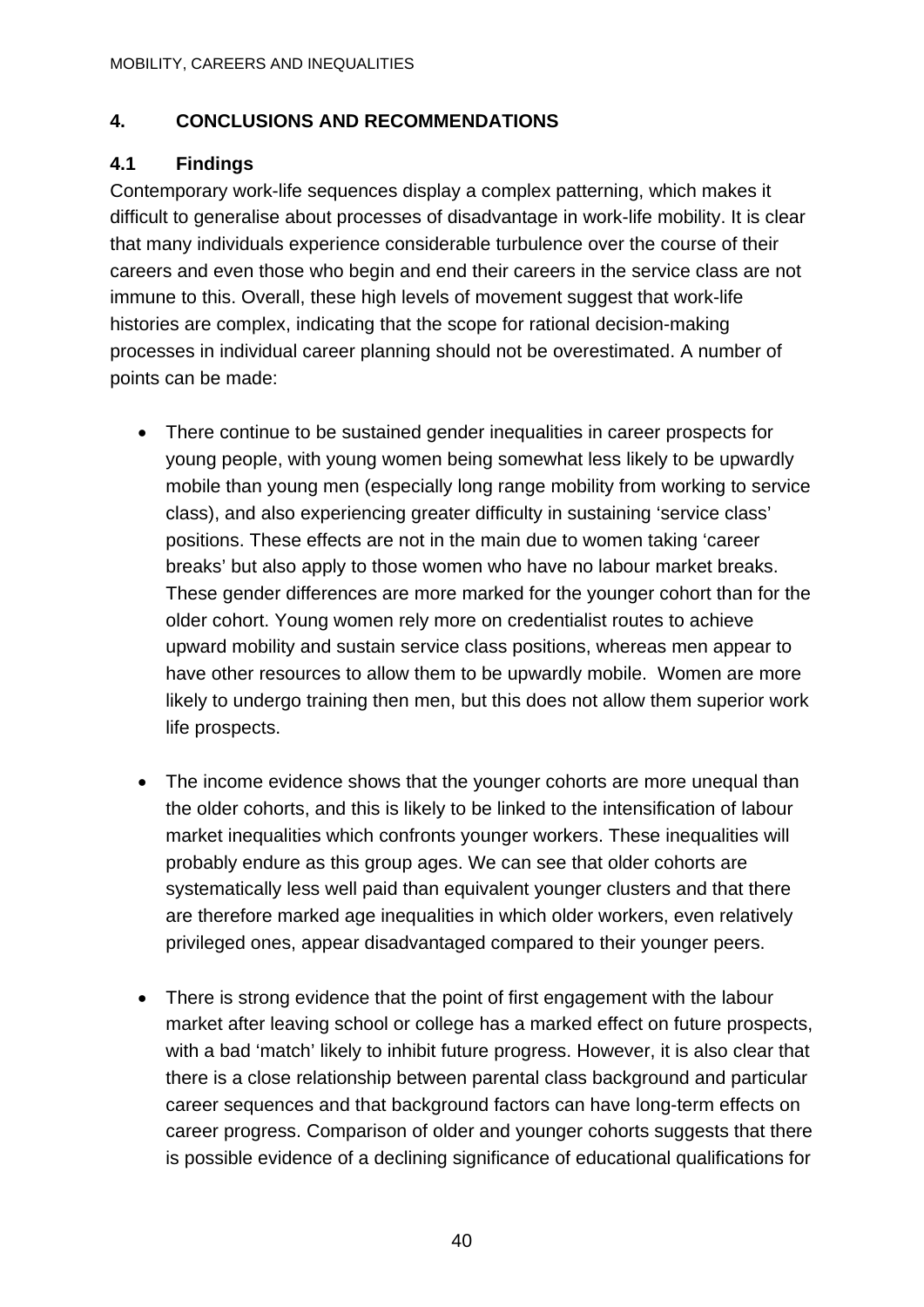work-life mobility, and debate about what else is governing work-life mobility if not qualifications, training or skills.

- We can detect the continued importance of sectoral effects between public and private sectors, which may be related to the 'riskiness' of working in certain environments.
- The emergent impact of new technologies on intergenerational mobility patterns is significant and is likely to continue to shape working lives and lifetime mobilities for the foreseeable future. ICT as a form of technological capital is reducing established gender differences, not as a sector (IT continues to be a male-dominated sector) but in terms of its deployment in large areas of work.

# **4.2 Policy implications**

Consideration here needs to be given to the relationship between and relative importance of 'supply' side as against 'demand' side measures – measures which, on one hand, seek to redress the balance between unequal groups in an unequal system and which, on the other, address the causes rather than the symptoms of inequality. This is especially pertinent given what the current literature and indeed our own findings indicate about the strength and long-lived effects of background factors and initial educational achievement in the shaping of careers. 'Fixing' work-life inequalities is only in part about equality of opportunity in the context of working lives. It is at least as much about early socialisation and the reproduction of social and cultural capital, in other words factors relating to equality of condition. It is also clear that much more research is required (see below) on the nature and outcomes of career mobility for the different equality groups by sector and by niche before we can be confident about the processes at play and therefore the key opportunities for strategic policy interventions.

In respect of work-life trajectories *per se*, the areas for potential policy development are as follows:

- a) A particular focus is required on recruitment processes at labour market entry and the 'launching' of careers. It has been shown clearly that, qualifications notwithstanding, it is difficult to recover from a sub-optimal beginning in terms of job quality and employment status and that such a start tends to compound disadvantage.
- b) In this connection, well-qualified ethnic minority groups who fail to progress as expected in the top professions and younger women in peripheral service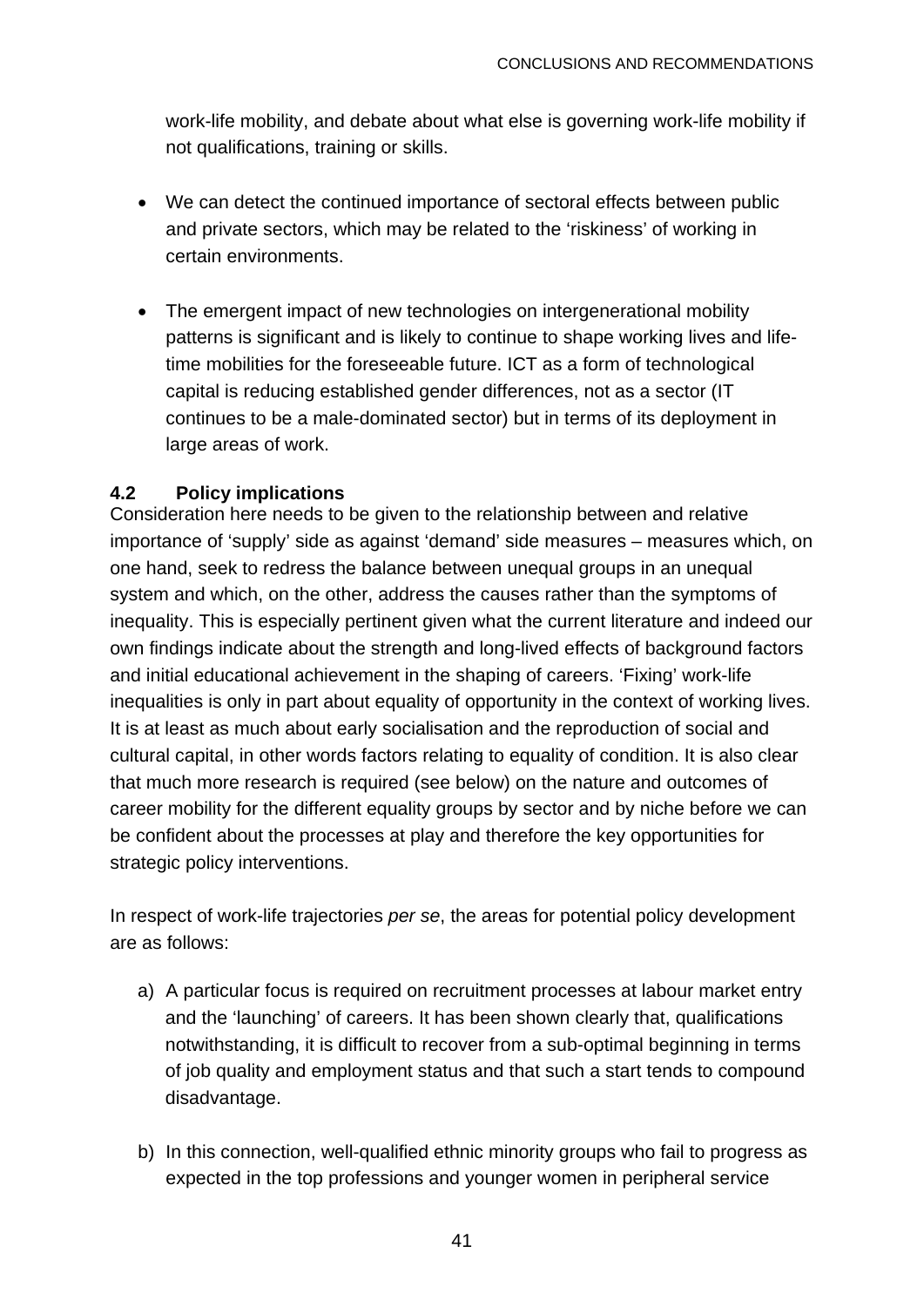class work who are especially prone to downward mobility are worthy of particular attention.

- c) In so far as the risk-reward conjunction continues to define the profile of particular occupational sectors (and is deemed a desirable and/or necessary part of the economic system) additional advice, support and resources are required for those less likely to engage in riskier career options.
- d) The mobility returns of workplace training and life-long learning are unclear, but they clearly do generate a wage premium. More emphasis is required on making workplace training – which has higher returns and greater transferability – more attractive to women and to those in non-service class positions. More and ongoing engagement with employer perceptions of and needs from qualifications and training is required.
- e) The experience of women employed in the IT sector and the impact of the spread of ICT on the wider economy suggests that more resources should be targeted at increasing the 'technological capital' of young women and other equality groups.

## **4.3 Future research**

This is an area in which more – and more targeted – research is urgently needed. We have always known far more about intergenerational mobility than the rates and dynamics of work-life mobility or the relationship between inter-generational and career mobility. Within this, the experience of equality groups (other than women and working-class men) and the intersections between them, are very largely obscured.

In particular, we need to know more about:

- a) The relationship between disability, religion, sexual orientation and, in particular, ethnicity and work life mobility, which would require more focused, group-specific survey research. This work should focus on the cultural, technological and organisational processes that may affect the prospects of disadvantaged groups.
- b) How sectoral effects are operating at fine-grained level, requiring case studies of key occupations as well as re-analysis of large-scale data sets. Our indicative analysis of sectoral effects would ideally need to be conducted on a larger sample or using administrative data to assess whether the patterns found are robust.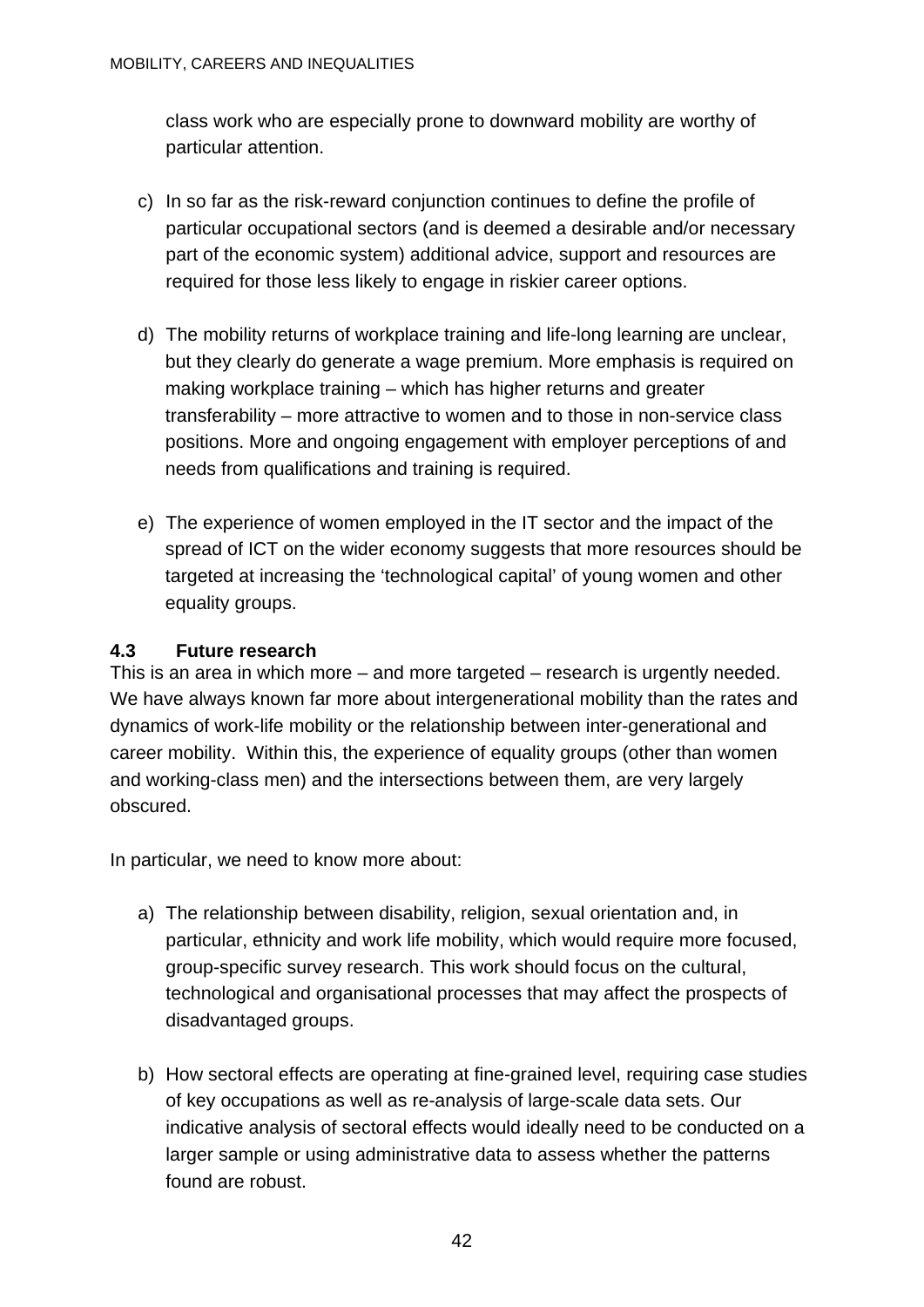- c) Employer expectations from and perceptions of accredited training programmes and qualifications and also how they use personality and attributional criteria (directly and indirectly) in their promotion procedures.
- d) How the potentially 'transformational' case of ICT may be used to allow disadvantaged groups to make advances in work life mobility. Here we need to know more about the detailed processes of recruitment and retention of such groups in different parts of the sector and about the role of networked organisations and mobile technologies in undermining older sources of male advantage.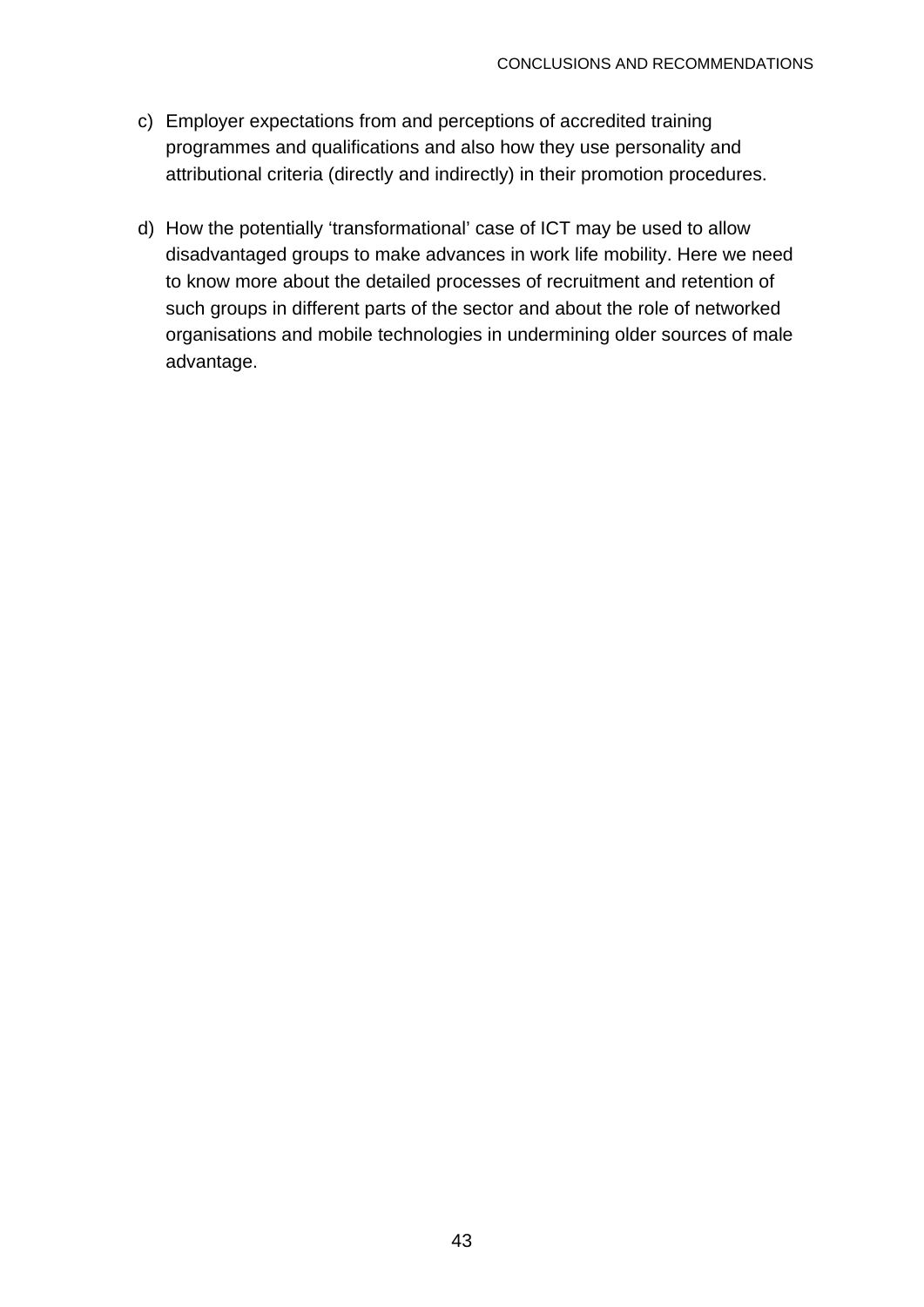### **REFERENCES**

Abbott, A. (1995). Sequence Analysis: New Methods for Old Ideas. *Annual Review of Sociology*, 21, 93-113.

Abbott, A. and Tsay, A. (2000). Sequence Analysis and Optimal Matching Methods in Sociology: Review and Prospect. *Sociological Methods & Research*, 29, 1, 3-33.

Al-Eyd, A. and O'Leary, N. (2005). The return to a university education in Britain. *National Institute Economic Review*, 193.

Aronowitz, S., and Cutler, J. (1998). *Post-Work: The Wages of Cybernation*. New York: Routledge.

Arulampalam, W. and Booth, A. L. (2005). Is There a Glass Ceiling over Europe? Exploring the Gender Pay Gap across the Wages Distribution. *ISER Working Paper* 2005-25.

Baines, S. (2002). New technologies and old ways of working in the home of the selfemployed teleworker. *New Technology, Work and Employment,* 17, 89-101.

Bardasi, E. and Jenkins, S. (2000). Disability, work and income: a British perspective. *ISER Working Paper*.

Baldry, Christopher (2002). Work Technologies and the Future of Work. *New Technology, Work and Employment*, 17, 152-153.

Bell, D. (1973). *The Coming of Post-Industrial Society*. New York: Basic Books.

Belt, R. and Webster (2001) Women's work in the information economy: the case of telephone call centres. *Information, Communication and Society*. 3, 366-385.

Berthoud, R. and Blekesaune, M. (2006). Persistent Employment Disadvantage, 1974 to 2003. *ISER Working Paper,* 2006-9.

Blanden, J., Goodman, A., Gregg, P. and Machin, S. (2004). *Changes in Intergenerational Mobility in Britain*. In: Corak, M. (ed.). Generational Income Inequality. Cambridge University Press.

Blanden, J. and Machin, S. (2004). Educational Inequality and the Expansion of UK Higher Education. *Scottish Journal of Political Econom*y, 51, 230-249.

Blanden, J., Goodman, A., Gregg, P. and Machin, S. (2005). Intergenerational Mobility in Europe and North America. Sutton Trust.

Blundell, R., Dearden, L. and Meghir, C. (1996). The determinants and effects of work-related training in Britain. *Institute for Fiscal Studies.*

Blundell, R., Dearden, L., Goodman, A. and Reed, H. (2000).The Returns to Higher Education in Britain: Evidence from a British Cohort'. *The Economic Journal*. 110.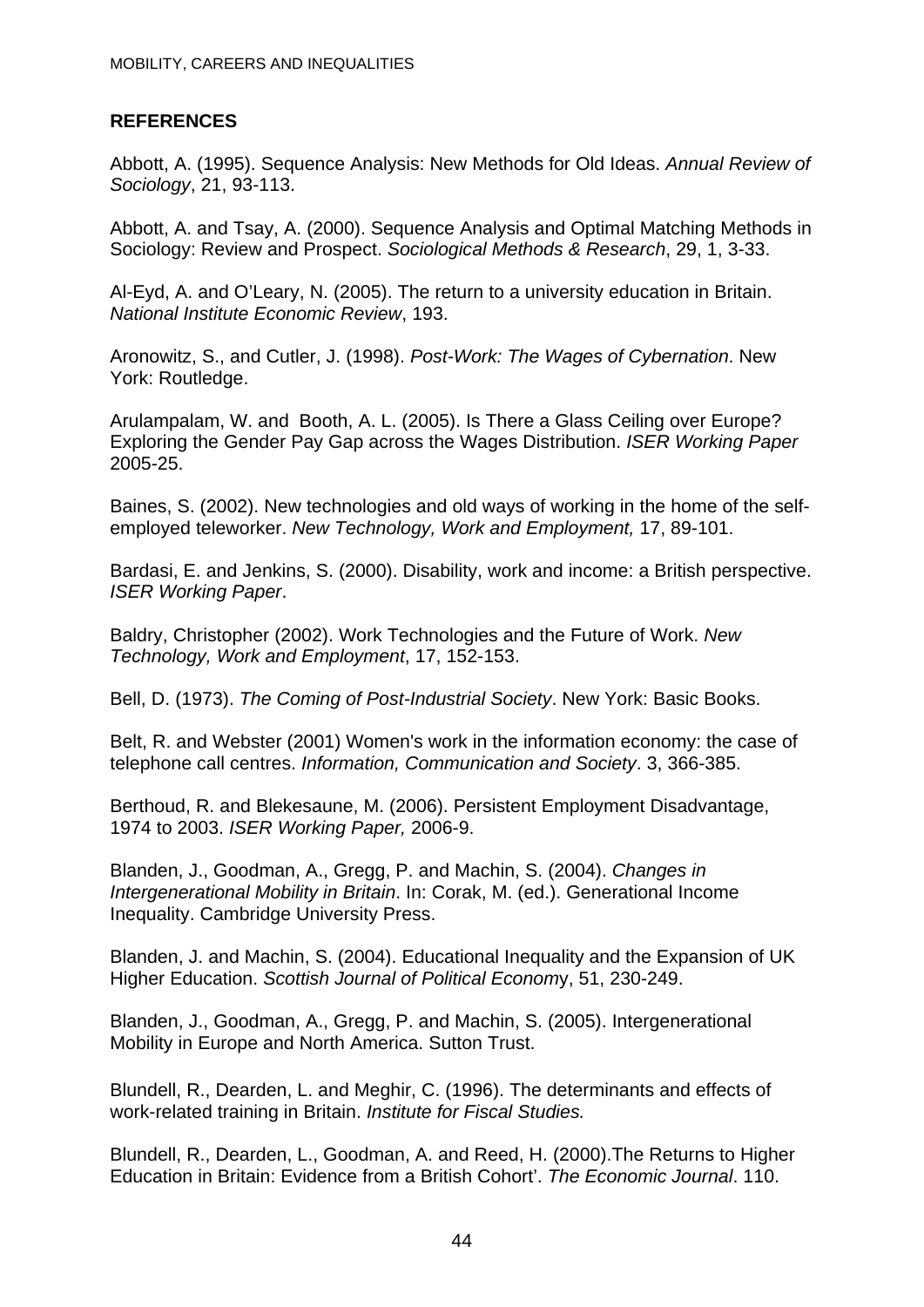Booth, A. and Francesconi, M. (1999). Job Mobility in 1990s Britain: Does Gender Matter? *ISER Working Paper,* 1999-26.

Braverman, H. (1974). *Labour and Monopoly Capital: The Degradation of Work in the Twentieth Century.* New York: Monthly Review Press.

Bryant, S. (2000). At home on the electronic frontier: work, gender and the information highway. *New Technology, Work and Employment,* 15, 19-33.

Brynin, S. (2006a). Gender, Technology and Jobs. *British Journal of Sociology,* 57.

Brynin, S. (2006b). Gender equality through computerization. *European Sociological Review* 22.

Butler, T., and Savage, M., (eds) (1995), *Social Change and the Middle Classes*, London, UCL Press.

Bynner, J. and Parsons, S. (2002). Social Exclusion and the Transition from School to Work: The Case of Young People Not in Education, Employment, or Training (NEET). *Journal of Vocational Behavior,* 60, 289–309.

Calinski, T., and J. Harabasz (1974). A dendrite method for cluster analysis. *Communications in Statistics*, 3, 1-27.

Callender, C. and Metcalf, H. (1997). Women and Training. Policy Studies Institute.

Castells, M. (1996). *The Rise of the Network Society. The Information Age: Economy, Society and Culture,* Vol. I. Oxford: Blackwell.

Cockburn, C. (1983). *Brothers: male dominance and technical change*. London: Pluto.

Cockburn, C. (1985). *Machinery of Dominance: Women, Men and Technical Know-How.* London: Pluto Press Ltd.

Connor, H., La Valle, I., Tackey, N. and Perryman, S. (1996). Ethnic Minority Graduates: Differences by Degrees. Institute for Employment Studies, Report 309.

Cook, L., Halford, S. and Leonard, P. (2003) *Racism in the Medical Profession: the experience of UK graduates* London, British Medical Association.

Crompton, R. and Jones, G. (1985). *White-collar Proletariat: Deskilling and Gender in Clerical Work.* London: Macmillan.

Crompton, R. and Sanderson. K. (1990). *Gendered Jobs and Social Change.* New York: Routledge.

Crompton, R. and Lyonette, C. (2007). Women's career success and work-life 'balance' in the accountancy and medical professions in Britain. *GeNet Working Paper* 26.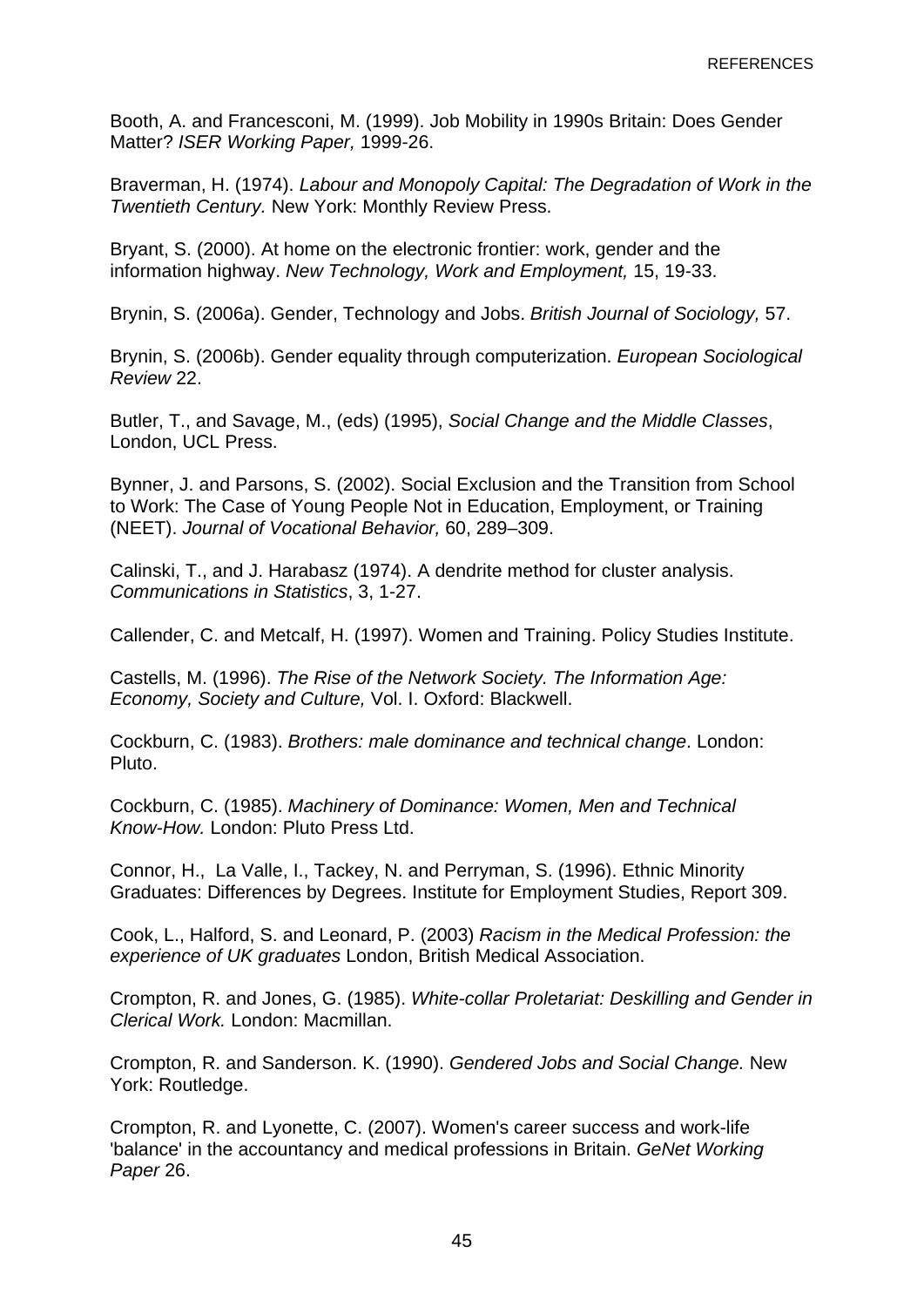Dale, A. (2008). Migration, marriage and employment amongst Indian, Pakistani and Bangladeshi residents in the UK. *CCSR Working Paper.*

Davy, B. (2005). Returning to work after maternity leave: UK nurses' motivations and preferences. Work, Employment and Society, 19, 2, 327-348.

Dearden, L., McGranahan, L., and Sianesi, B. (2004). Returns to Education for the 'Marginal Learner': Evidence from the BCS70. Centre for the Economics of Education.

Deem, R. (2003). Gender, organizational cultures and the practices of manageracademics in UK universities. *Gender, Work and Organization*. 10, 2, 239-259.

Department for Children, Schools and Families (2003). *The Future of Higher Education*.

Delorenzi, S. (2007). *Learning for Life – A New Framework for Adult Skills*, London: Institute for Public Policy Research.

Dolton, P., Makepeace, G. and Marcenaro-Gutierrez, O. (2005). Career progression: Getting-on, getting-by and going nowhere', *Education Economics*, 13, 2, 237-255.

Dornhorse, A. and Goodyear, H. (2005) *Round Pegs in Square Holes: getting career choices right* London, Royal College of Physicians.

Drobnic, S. and Blossfeld. H.-P. (2004). Career Patterns over the Life Course: Gender, Class, and Linked Lives. Inequality: Structures, Dynamics and Mechanisms: Essays in Honor of Aage B. Sorensen." *Research in Social Stratification and Mobility*  21, 139 - 164.

Duda, R. O., and P. E. Hart. 1973. *Pattern Classification and Scene* A*nalysis*. New York: Wiley.

Dustmann, C. and Theodoropoulos, N. (2006). Ethnic immigrants miss out in UK job market despite higher educational qualifications. UCL Centre for Research & Analysis of Migration (CReAM) bulletin.

Elias, P., Hogarth, T. and Pierre, G. (2002). The wider benefits of education and training. Department for Work and Pensions, Research Report No 178.

Elliott, J., Dale, A. and Egerton, M. (2001). The influence of qualifications on women's work histories, employment status and earnings at age 33*. European Sociological Review*, 17, 2, 145-168.

Esmail, A. (2001) 'Racism in admission to medical schools' in Coker, N. (Ed) *Racism in Medicine* London, Kings Fund.

Esmail, A. and Everington, S. 1993 'Racial discrimination against doctors from ethnic minorities' *BMJ,* 1993; 306:691–2.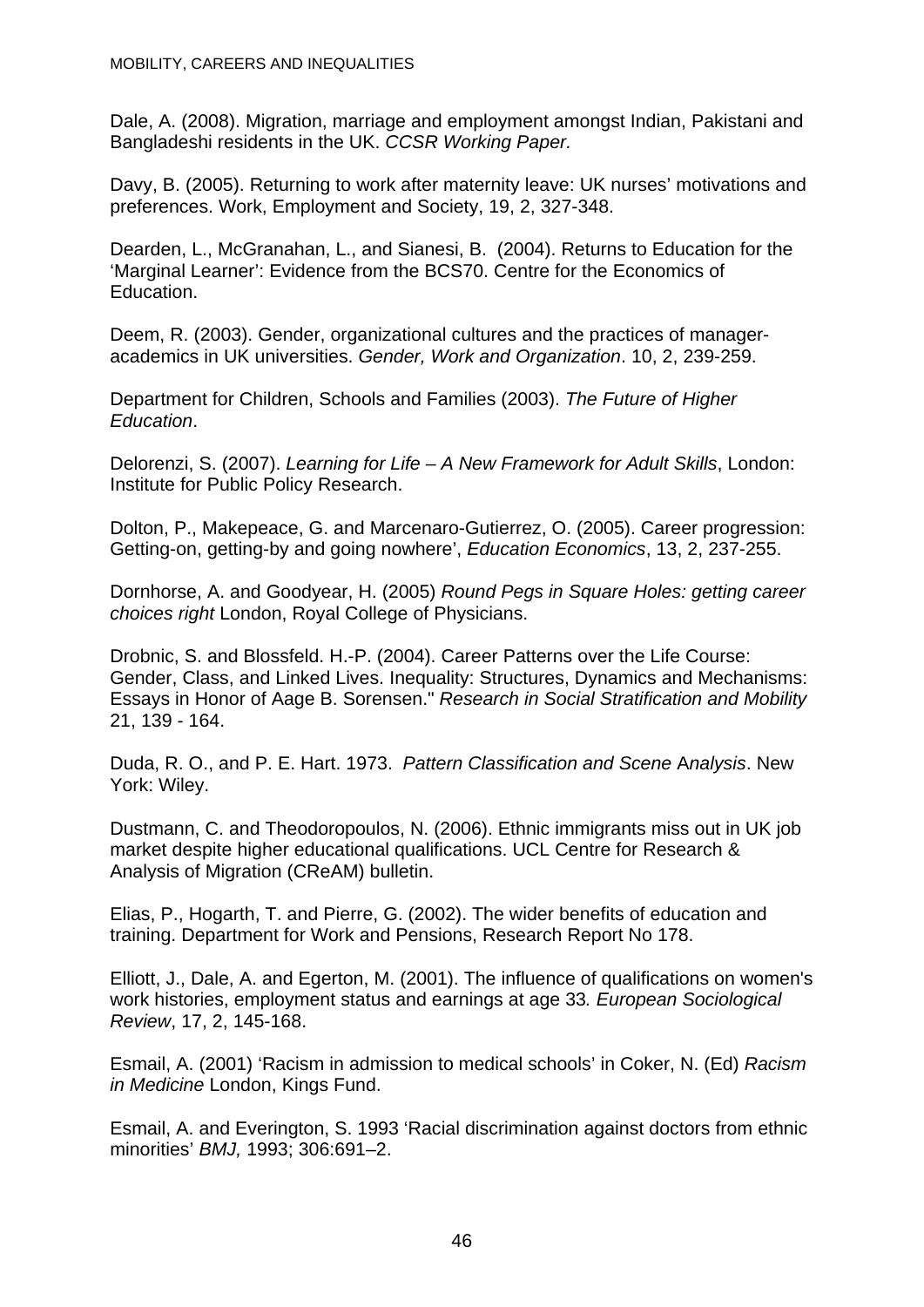Everitt, B (1980) *Cluster Analysis*. 2<sup>nd</sup> Edition. London: Heinemann.

Feinstein, L., Galindo-Rueda, F., Vignoles, A. (2004). The Labour Market Impact of Adult Education and Training: A Cohort Analysis. Centre for the Economics of Education.

Felstead, A., Jewson, N., Phizacklea, A., and Walters, S. (2002). The option to work at home: another privilege for the favoured few?' *New Technology Work and Employment* 17(3), 204-233.

Goldthorpe, J.H., Llewellyn, C. and Payne, C. (1980). *Social mobility and class structure in modern Britain*. Oxford: Clarendon Press.

Goldthorpe, J. H. (2000). *On Sociology. Numbers, Narratives, and the Integration of Research and Theory.* Cambridge: Cambridge University Press.

Goldthorpe, J. H. (2007). *On Sociology. Critique and Programme. Volume 1. Studies in Social Inequality.* Stanford: Stanford University Press.

Goldthorpe, J. and McKnight, A. (2005). The Economic Basis of Social Class. In: Morgan, S.L. Grusky, D. and Fields, G. S. (eds.). *Mobility and Inequality: Frontiers of Research from Sociology and Economics.* Stanford: Stanford University Press.

Golsch, K. (2002). Globalization, labour market flexibility and job insecurity: A tale on Britain. *Globalife Working Paper* 36.

Golsch, K. (2004). The Process of Globalization and Women's Careers in Britain. *Globalife Working Paper* 54.

Grey, S. and Healy, G. (2004). Women and IT Contracting Work- A testing Process. *New Technology, Work and Employment,* 19, 30-42.

Griffiths, M. Moore, K. and Richardson, H. (2007). Celebrating heterogeneity: a survey of female ICT professionals in England. *Information, Communication and Society,* 10.

Halford, S. (2005) 'Hybrid workspace: re-spatialisations of work, organization and management. *New Technology, Work and Employment,* 20, 19-33.

Halford, S. and Leonard, P. (2006). *Negotiating Gendered Identities at Work: space, place and time.* Basingstoke, Palgrave.

Heath A., and Cheung, S.Y., (2006), *Ethnic penalties in the labour market: employers and discrimination*, London, DWP, research report No 341.

Heath, A. and McMahon, D. (1999). Ethnic Differences in the Labour Market: the role of education and social class origins. Centre for Research into Elections And Social Trends, Working Paper 69.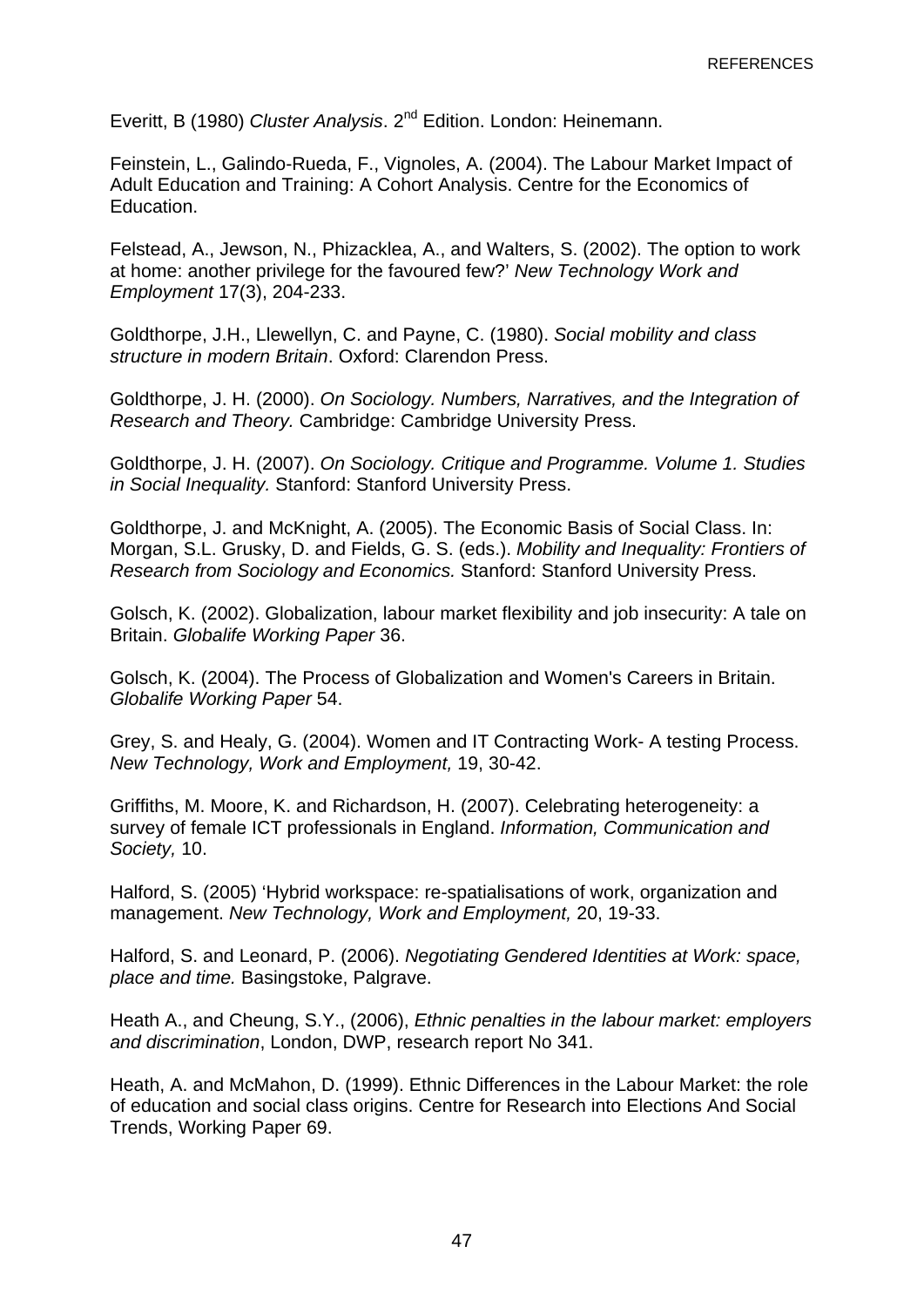Hill, S., Mills, C., Smeaton, D., and White, M., (2004), *Managing to Change: British Workplaces and the Future of Work*, Basingstoke, Palgrave.

Jackson, M. (2001). Non meritocraric job requirements and the reproduction of class inequality: an inquiry. *Work, Employment and Society,* 15, 619-630.

Jackson, M. (2006). Personality traits and occupational attainment. *European Sociological Review,* 22, 187-199.

Jackson, M., Goldthorpe, J. H. and Mills, C. (2005). Education, Employers And Class Mobility. *Research in Social Stratification and Mobility*, 23.

Jacobs, S. (1999). Trends in Women's Career Patterns and in Gender Occupational Mobility. *Gender, Work and Organization,* 6, 32-46.

Jenkins, A. (2006). Women, lifelong learning and transitions into Employment', *Work, employment and society*, 20, 309–328.

Jenkins, A., Greenwood, C. and Vignoles, A. (2007). The Returns to Qualifications in England: Updating the Evidence Base on Level 2 and Level 3 Vocational Qualifications. Centre for the Economics of Education.

Jenkins, S. and Riggs, J. (2003). "Disability and Disadvantage: Selection, Onset and Duration Effects." Working Papers of the Institute for Social and Economic Research 2003 -18.

Kanter, R.M. (1977). *Men and women of the corporation*. New York: Basic Books.

Kohler, U., Luniak, M. and Brzinsky-Fay, C. (2006). Sequence analysis with Stata. *The Stata Journal,* 6, 4, 435 – 460.

Layte, R. and Whelan, C. (2002). Cumulative Disadvantage or Individualisation? A comparative analysis of poverty risk and incidence. *European Societies* 4, 209-233.

Marshall, G., Roberts, S., Swift, A. (1997). *Against All Odds: Social Class and Social Justice in Industrial Societies.* Oxford: Clarendon Press.

McGinnity, F. and Hillmert, S. (2004). "Persisting Class Inequality? Comparing classspecific unemployment in ealry working life in Britain and West Germany." *European Societies,* 6, 383-408.

McIntosh, S. and Avignoles (2000). Measuring and Assessing the Impact of Basic Skills on Labour Market Outcomes. Centre for the Economics of Education.

Miles, A. and Savage, M. (2004). 'Constructing the Modern Career', in Mitch, D., Brown, J. and van Leeuwen, M.H.D. (eds.). *Origins of the Modern Career*. Aldershot: Ashgate.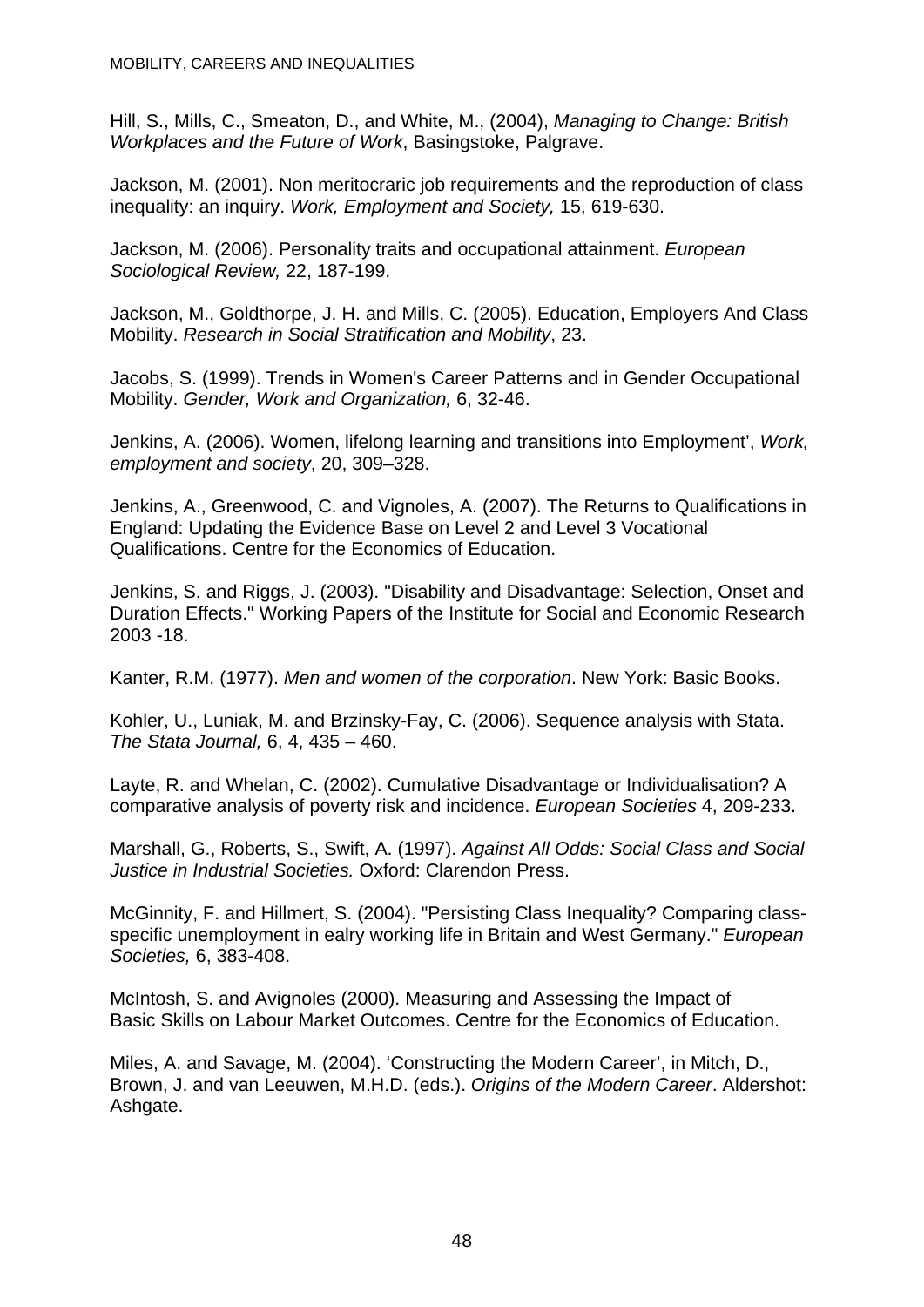Mills, C., (1995), 'Managerial and Professional Work Histories', in T.Butler and M.Savage (eds), *Social Change and the Middle Classes*, London, UCL Press, 95- 116.

Owen, D., Green, A., Pitcher, J. and Maguire, M. (2000). Race research for the future. Minority ethnic participation and achievements in education, training and the labour market. DfES.

Panteli, A., Stack, J., Atkinson, M. and Ramsay, H. (1999). The status of women in the UK IT industry: an empirical study. *European Journal of Information Systems*, 8, 170-182.

Panteli, N. Stack, J., and Ramsey, H. (2001). Gendered patterns in computing work in the late 1990s. *New Technology, Work and Employment,* 16, 3-17.

Robertson, M., Newell, S., Swan, J., Mathiassen, L. and Bjerknes, G. (2001). The issue of gender within computing: reflections from the UK and Scandinavia. *Information Systems Journal*, 11, 111-126.

Rose, D. and Pevalin, D.J. (eds) (2003). *A Researcher's Guide to the National Statistics Socio-economic Classification.* London: Sage Publications.

Savage, M. (1992), 'Women's expertise, men's authority: gendered organisations and the contemporary middle classes', in Savage, M. and Witz, A. (eds), *Gender and Bureaucracy*, pp 124-151.

Savage, M., Barlow, J., Dickens, P., Fielding, A.J., (1992), *Property, Bureaucracy and Culture: middle class formation in contemporary Britain*, London, Routledge.

Sacker, A. and Schoon I. (2007). Educational resilience in later life: Resources and assets in adolescence and return to education after leaving school at age 16. *Social Science Research,* 36, 873-896.

Scherer, S. (2004). Stepping-Stones or Traps?: The Consequences of Labour Market Entry Positions on Future Careers in West Germany, Great Britain and Italy. *Work, Employment and Society,* 18, 369-394.

Schmelzer, P. (2005). Increasing employment instability among young people? Labor market entries and early careers in Great Britain since the 1980s. *FlexCAREER Working Paper* 5.

Smithson, J., Lewis, S., Cooper, C. and Dyer, J. (2004). Flexible working and the gender pay gap in the accounting profession. Work, Employment and Society, 18, 1, 115-135.

Snell, B., Glucklich, P. and Povall, M. (1981) *Equal Pay and Opportunities: a study of the implementation and effects of the Equal Pay and Sex Discrimination Acts in 26 organizations* London, Department of Employment Research Paper 20.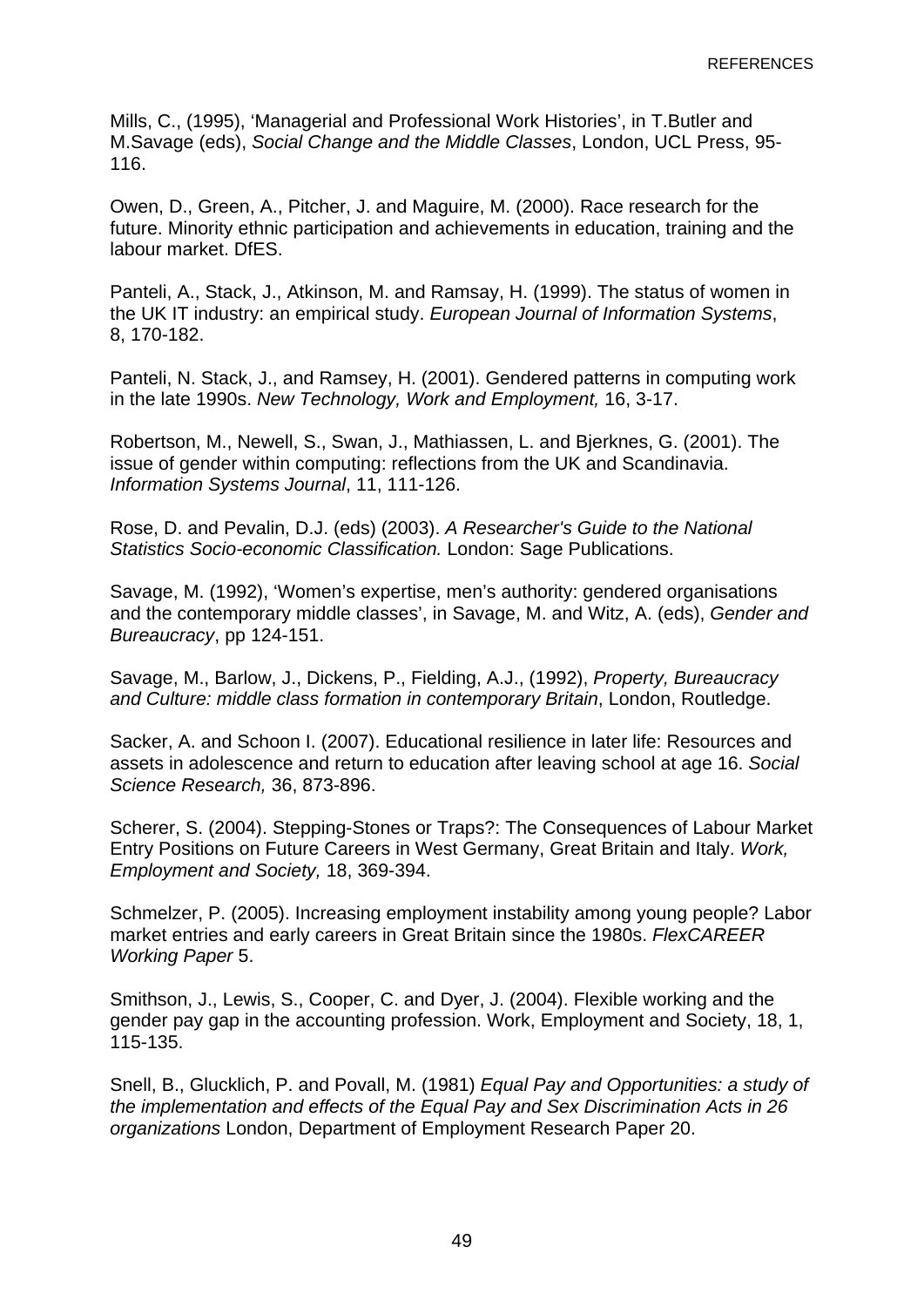Stovel, K., Savage, M. and Bearman, P. (1996). Ascription into achievement: Models of career systems at Lloyds Bank, 1890-1970. *American Journal of Sociology*. 102.

Taylor, M. (ed.) with Brice, J, Buck, N. and Prentice-Lane, E. (2007). *British Household Panel Survey User Manual. Volume A: Introduction, Technical Report and Appendices.* Colchester: University of Essex.

Tomlinson, J. (2006). Routes to part-time management in UK service sector organizations. *Gender, Work and Organization*, 13, 6, 585-605.

Wajcman, J. (1993). *Feminism Confronts Technology*. Cambridge: Polity Press.

Wilde, C. (1997). Women cut through IT's glass ceiling. *Information Week*, Jan 20, 1997, 614, 83.

Wilson, F. (2003). Can compute, won't compute: women's participation in the culture of computing. *New Technology, Work and Employment*, 18, 2, 127-142.

Wilson-Kovacs, D., Ryan, M. K., and Haslam, S. A. (2006). The glass-cliff: women's career paths in the UK Private IT sector. *Equal Opportunities International*, 25, 674- 687.

Zauchner, S., Korunka, C., Weiss, A., & Kafka-Lützow, A. (2000) Gender-related effects of information technology implementation. *Gender, Work and Organization,* 7, 2, 119-132.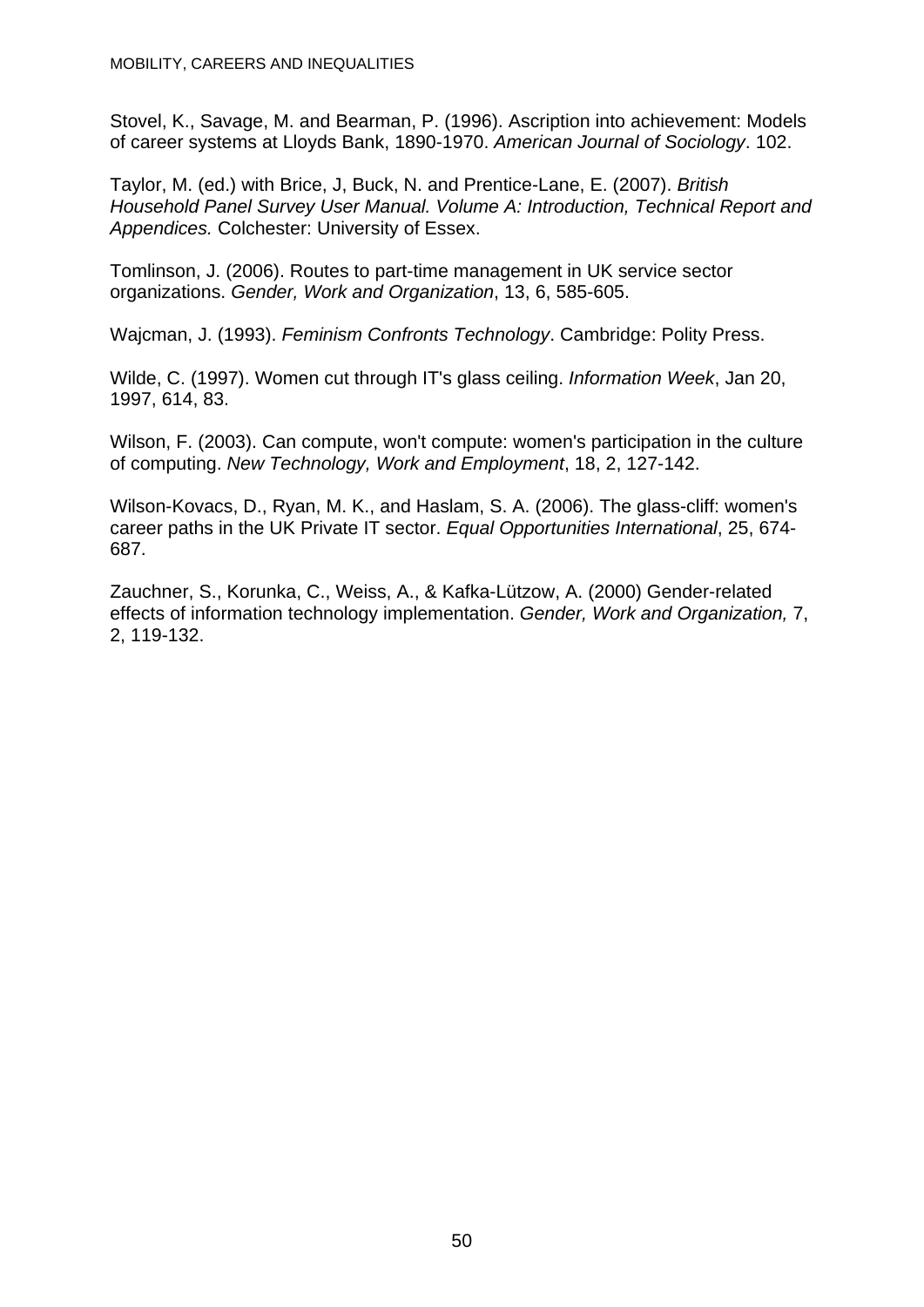#### **GLOSSARY**

**Equality groups, mobility** and **class** are defined in this review as follows:

**Equality groups**: Groups of people who share a common attribute in respect of gender, ethnicity, disability or age. (Data are not available in the sources used in this report in relation to other groups covered by the Equality Act 2006: religion or belief; gender reassignment; and sexual orientation.)

**Career mobility**: internal mobility within one employer.

**Work-life mobility**: mobility which may be internal to one employer and/or through external moves in the labour market.

**Career advance***:* upward mobility within one employer.

**Work-life advance**: upward movement of any sort.

**Intergenerational mobility**: changes in class position between respondents and their parents.

**Service class**: professionals and managers.

**Intermediate class**: white collar workers, high-level technicians and supervisors. Includes routine non-manual occupations and the self-employed with and without employees.

**Working class**: supervisors of manual workers and lower-level technicians as well as skilled and unskilled manual workers.

These class categories are based on the Goldthorpe (2000) scheme.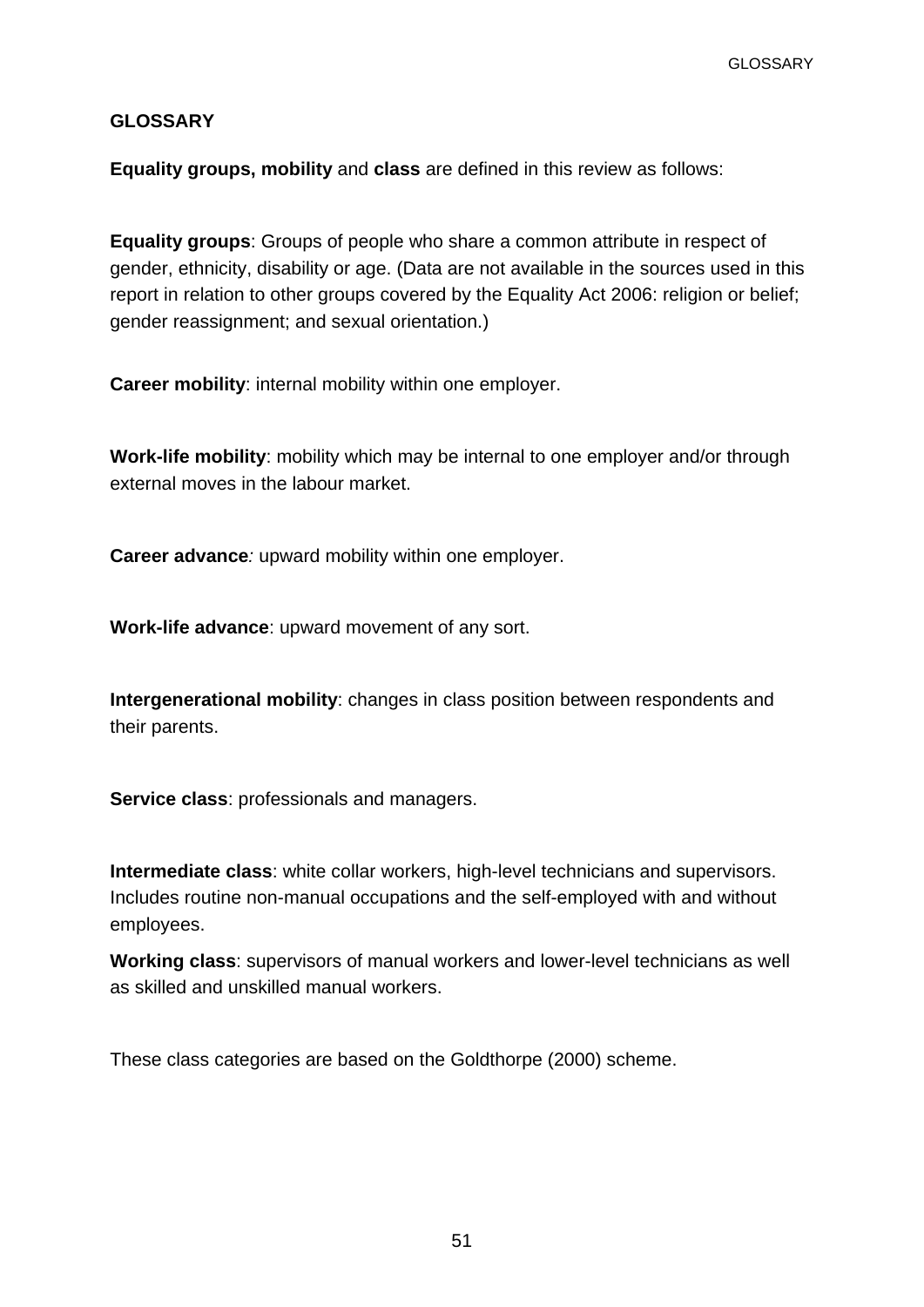# **APPENDIX A**

#### **British Household Panel Survey: Sample**

The British Household Panel Survey (BHPS) follows a representative sample of individuals over time, interviewing the same respondents every year. It started in 1991 and the most recent available panel wave contains data for 2005. Our analysis deals with particular birth cohorts from the BHPS, i.e. with specifically selected subsamples and their trajectories in the period from 1991 to 2005.

The subsamples from the BHPS were selected from all original sample members who have participated in the survey from 1991 to 2005 (N= 9912 in 1991). About 50 per cent of all original sample members with a full interview in 1991 participated in a full interview in 2005.

From these original sample members, two cohorts have been selected:

- 1) respondents born between 1940 and 1951 (women N= 657, men N= 515).
- 2) respondents born between 1960 and 1971 (women N= 693, men N= 481).

The BHPS sample has been subject to panel attrition (respondents ceased to participate in the survey). The BHPS provides different weights to adjust for unequal selection probabilities as well as non-response at the household and individual levels and sample loss between waves. However, due to the holistic approach of sequencing it is not meaningful to use weights. Weights are chosen according to unit and type of analysis (see Taylor et al. 2007, section V); longitudinal individual respondent weights can only be applied at one point in time (the last one in the sequence) and do not take into account the entire sequence of work life mobility.

Thus, it has to be noted that the final subsample differs from the weighted BHPS sample. We will therefore compare the weighted and un-weighted distribution of respondents in 1991 and 2005 to provide an overview of potential differences. As the results show, differences in proportions of cases in occupational classes are minor between weighted and unweighted data.

In the following sections, we provide tables that:

- a) give an overview of the occupational structure at the time, depicting the class structure according to gender for all respondents in 1991 and 2005 (see table 1),
- b) compare unweighted and weighted data, for our four subsamples in 2005 summarizing the class structure according to gender (see tables 2 to 5). These tables simply juxtapose weighted and unweighted data and are relatively self-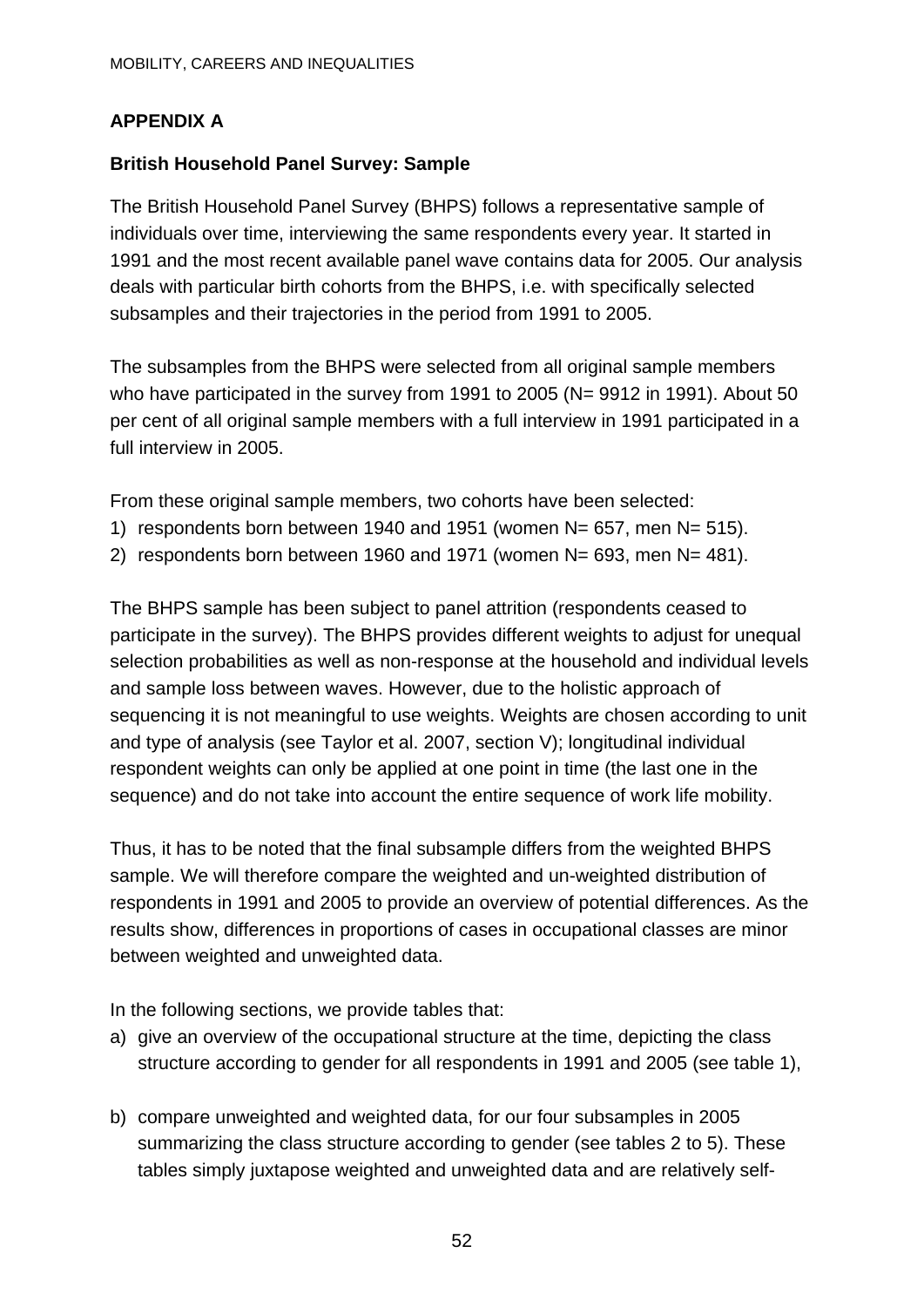explanatory, demonstrating that there are only minor and largely negligible differences between our unweighted subsamples and weighted data.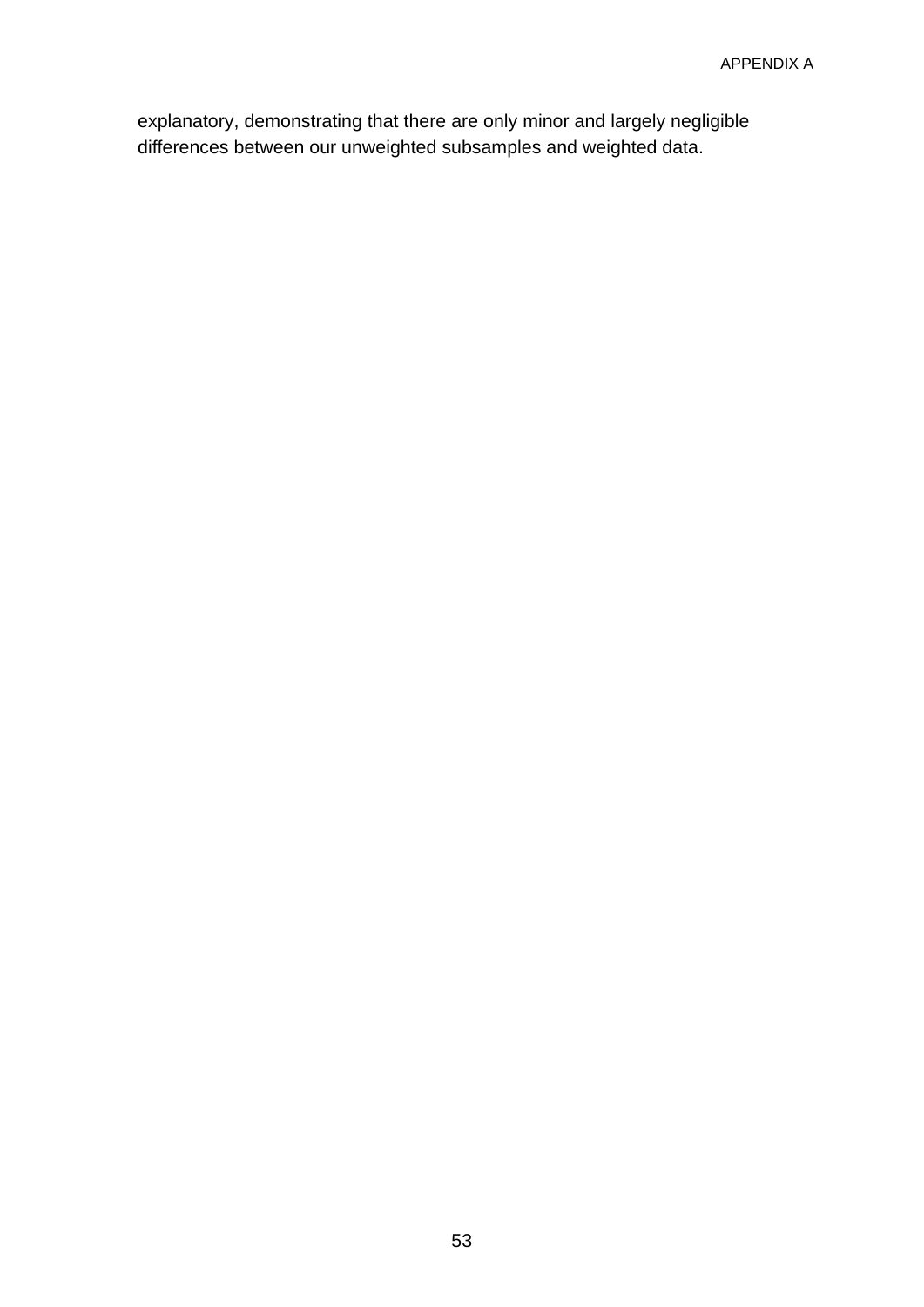|                            |      | Class & Employment Status in 1991 |       | Class & Employment Status in 2005 |      |        |       |
|----------------------------|------|-----------------------------------|-------|-----------------------------------|------|--------|-------|
|                            | Male | female                            | Total | missing                           | male | Female | Total |
| <b>Service Class</b>       | 1133 | 787                               | 1920  | $\overline{0}$                    | 652  | 551    | 1203  |
|                            | 59.0 | 41.0                              | 100.0 | 0.0                               | 54.2 | 45.8   | 100.0 |
|                            | 23.9 | 15.2                              | 19.3  | 0.0                               | 26.8 | 19.3   | 22.8  |
| <b>Intermediate Class</b>  | 674  | 1153                              | 1828  | 0                                 | 335  | 645    | 981   |
|                            | 36.8 | 63.1                              | 100.0 | 0.0                               | 34.2 | 65.7   | 100.0 |
|                            | 14.2 | 22.2                              | 18.4  | 0.0                               | 13.8 | 22.6   | 18.6  |
| <b>Working Class</b>       | 1380 | 679                               | 2059  | $\overline{0}$                    | 605  | 271    | 877   |
|                            | 67.0 | 32.9                              | 100.0 | 0.0                               | 69.0 | 30.9   | 100.0 |
|                            | 29.1 | 13.1                              | 20.7  | 0.0                               | 24.9 | 9.5    | 16.6  |
| Unemployment               | 371  | 153                               | 525   | $\overline{0}$                    | 65   | 57     | 122   |
|                            | 70.7 | 29.2                              | 100.0 | 0.0                               | 53.3 | 46.6   | 100.0 |
|                            | 7.8  | 2.9                               | 5.3   | 0.0                               | 2.7  | 2.0    | 2.3   |
| Retirement                 | 829  | 1080                              | 1909  | $\overline{0}$                    | 534  | 782    | 1317  |
|                            | 43.4 | 56.5                              | 100.0 | 0.0                               | 40.6 | 59.3   | 100.0 |
|                            | 17.5 | 20.8                              | 19.2  | 0.0                               | 22.0 | 27.4   | 24.9  |
| <b>Family Care</b>         | 15   | 1085                              | 1100  | $\overline{0}$                    | 75   | 100    | 176   |
|                            | 1.3  | 98.6                              | 100.0 | 0.0                               | 42.8 | 57.1   | 100.0 |
|                            | 0.3  | 20.9                              | 11.1  | 0.0                               | 3.1  | 3.5    | 3.34  |
| <b>Student</b>             | 133  | 118                               | 251   | $\overline{0}$                    | 11   | 287    | 298   |
|                            | 52.9 | 47.0                              | 100.0 | 0.0                               | 3.7  | 96.2   | 100.0 |
|                            | 2.8  | 2.2                               | 2.5   | 0.0                               | 0.4  | 10.0   | 5.6   |
| Long term limiting Illness | 165  | 98                                | 264   | $\overline{0}$                    | 83   | 73     | 157   |
|                            | 62.5 | 37.4                              | 100.0 | 0.0                               | 53.0 | 46.9   | 100.0 |

# **Table A.1: Class, Employment Status & Gender - all respondents (original sample members) in 1991 and 2005 (weighted)**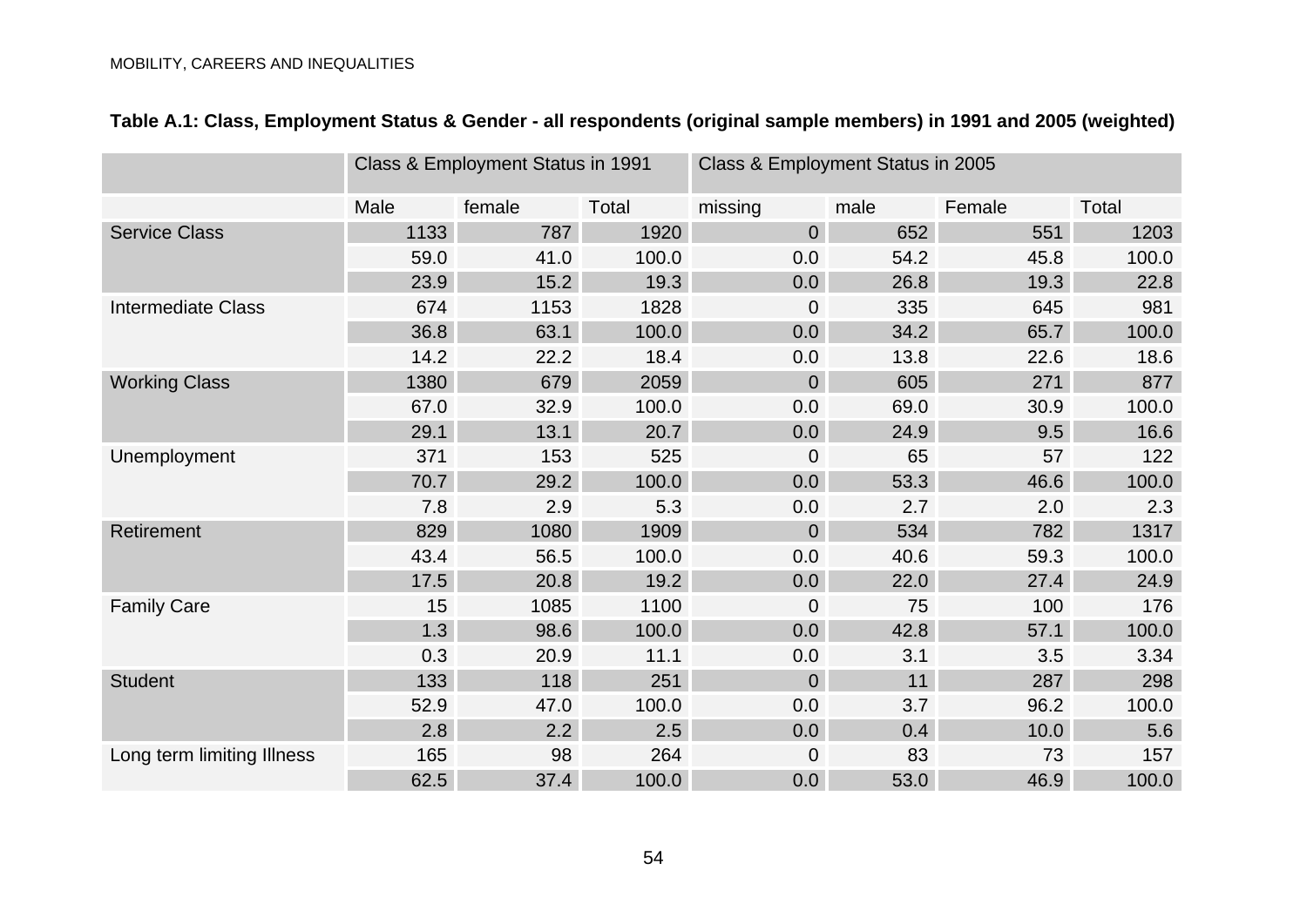|       | 3.5   | 1.9   | 2.6   | 0.0     | 3.4   | 2.6   | 2.9   |
|-------|-------|-------|-------|---------|-------|-------|-------|
| Other | 26    | 25    | 52    |         | 61    | 77    | 139   |
|       | 50.8  | 49.2  | 100.0 | 0.98    | 43.8  | 55.2  | 100.0 |
|       | 0.5   | 0.5   | 0.5   | 100.0   | 2.5   | 2.7   | 2.6   |
| Total | 4729  | 5182  | 9911  |         | 2425  | 2847  | 5274  |
|       | 47.7  | 52.2  | 100.0 | $0.0\,$ | 45.9  | 53.9  | 100.0 |
|       | 100.0 | 100.0 | 100.0 | 100.0   | 100.0 | 100.0 | 100.0 |

Note: Data is weighted and numbers are truncated, i.e. minor inconsistencies might occur due to rounding errors.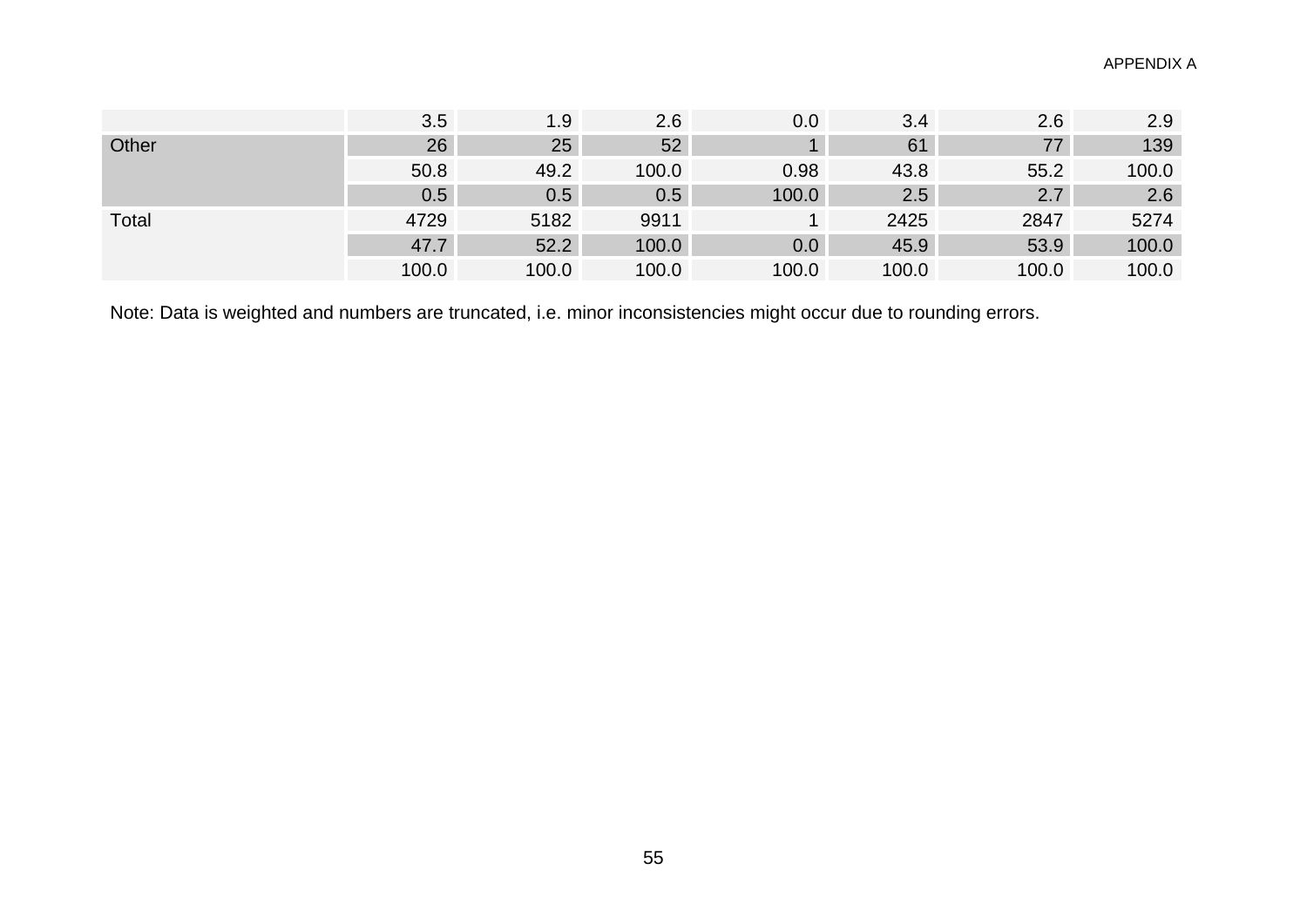| <b>Class and Employment Status in</b> | Unweighted |         |        | Weighted |         |        |
|---------------------------------------|------------|---------|--------|----------|---------|--------|
| 2005                                  | Freq.      | Percent | Cum.   | Freq.    | Percent | Cum.   |
| service class                         | 140        | 27.18   | 27.18  | 110      | 25.42   | 25.42  |
| intermediate class                    | 84         | 16.31   | 43.50  | 70       | 16.23   | 41.65  |
| working class                         | 126        | 24.47   | 67.96  | 113      | 26.07   | 67.73  |
| Unemployment                          | 8          | 1.55    | 69.51  | 8        | 1.91    | 69.64  |
| Retirement                            | 108        | 20.97   | 90.49  | 87       | 20.21   | 89.85  |
| family care                           | റ          | 0.39    | 90.87  | ⌒        | 0.46    | 90.31  |
| Il illness                            | 30         | 5.83    | 96.70  | 27       | 6.28    | 96.59  |
| Other                                 | 17         | 3.30    | 100.00 | 14       | 3.41    | 100.00 |
| Total                                 | 515        | 100.00  |        | 433      | 100.00  |        |

# **Table A 2: Class & Employment Status in 2005 – Men (1940 – 1951)**

### **Table A 3: Class & Employment Status in 2005 – Women (1940 – 1951)**

| Class and Employment Status in | Unweighted      |         |        | Weighted |         |        |
|--------------------------------|-----------------|---------|--------|----------|---------|--------|
| 2005                           | Freq.           | Percent | Cum.   | Freq.    | Percent | Cum.   |
| service class                  | 95              | 14.46   | 14.46  | 67       | 13.47   | 13.47  |
| intermediate class             | 157             | 23.90   | 38.36  | 123      | 24.62   | 38.09  |
| working class                  | 63              | 9.59    | 47.95  | 47       | 9.51    | 47.60  |
| Unemployment                   | 6               | 0.91    | 48.86  | 6        | 1.33    | 48.93  |
| Retirement                     | 206             | 31.35   | 80.21  | 153      | 30.61   | 79.54  |
| family care                    | 83              | 12.63   | 92.85  | 61       | 12.34   | 91.88  |
| Il illness                     | 35              | 5.33    | 98.17  | 31       | 6.26    | 98.15  |
| Other                          | 12 <sup>2</sup> | 1.83    | 100.00 | 9        | 1.85    | 100.00 |
| Total                          | 657             | 100.00  |        | 500      | 100.00  |        |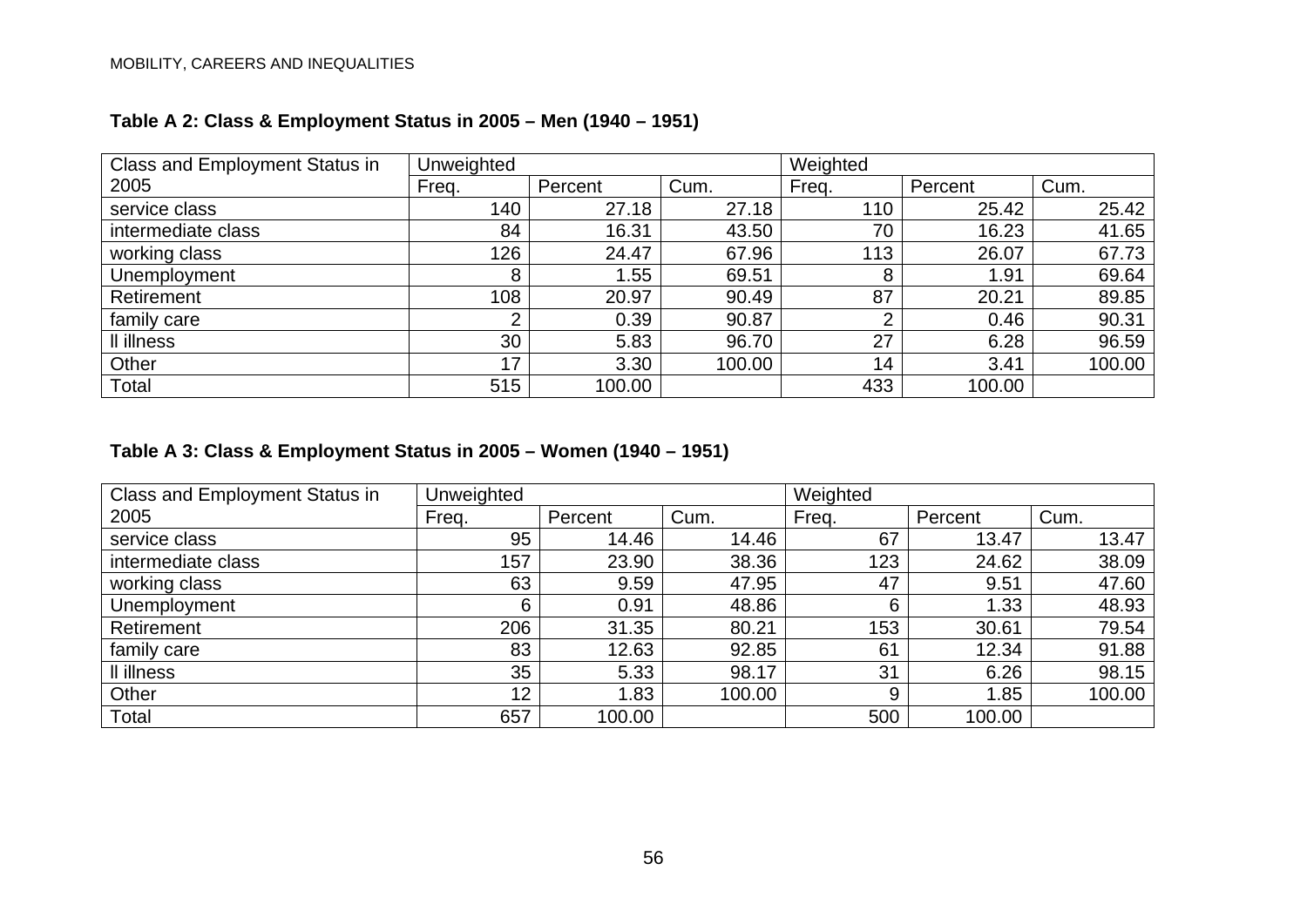| Class & Employment Status in | Unweighted      |         |        | Weighted |         |        |
|------------------------------|-----------------|---------|--------|----------|---------|--------|
| 2005                         | Freq.           | Percent | Cum.   | Freq.    | Percent | Cum.   |
| service class                | 221             | 45.95   | 45.95  | 233      | 46.63   | 46.63  |
| intermediate class           | 82              | 17.05   | 62.99  | 82       | 16.39   | 63.02  |
| working class                | 136             | 28.27   | 91.27  | 143      | 28.69   | 91.71  |
| Unemployment                 | 6               | .25     | 92.52  | 5        | 1.13    | 92.84  |
| family care                  | 4               | 0.83    | 93.35  | 4        | 0.92    | 93.76  |
| <b>Student</b>               |                 | 0.21    | 93.56  |          | 0.00    | 93.76  |
| Il illness                   | 16              | 3.33    | 96.88  | 15       | 3.09    | 96.85  |
| Other                        | 15 <sub>1</sub> | 3.12    | 100.00 | 15       | 3.15    | 100.00 |
| Total                        | 481             | 100.00  |        | 501      | 100.00  |        |

# **Table A 4: Class & Employment Status in 2005 – Men (1960 – 1971)**

### **Table A 5: Class & Employment Status in 2005 – Women (1960 – 1971)**

| Class & Employment Status in | Weighted |         |        | Unweighted |         |        |
|------------------------------|----------|---------|--------|------------|---------|--------|
| 2005                         | Freq.    | Percent | Cum.   | Freq.      | Percent | Cum.   |
| service class                | 233      | 33.62   | 33.62  | 201        | 32.25   | 32.25  |
| intermediate class           | 220      | 31.75   | 65.37  | 194        | 31.14   | 63.40  |
| working class                | 84       | 12.12   | 77.49  | 80         | 12.89   | 76.29  |
| Unemployment                 | 9        | 1.30    | 78.79  | 9          | 1.51    | 77.80  |
| Retirement                   | ◠        | 0.29    | 79.08  |            | 0.29    | 78.09  |
| family care                  | 92       | 13.28   | 92.35  | 89         | 14.29   | 92.37  |
| <b>Student</b>               | 4        | 0.58    | 92.93  | 2.         | 0.39    | 92.77  |
| Il illness                   | 22       | 3.17    | 96.10  | 22         | 3.65    | 96.42  |
| Other                        | 27       | 3.90    | 100.00 | 22         | 3.58    | 100.00 |
| Total                        | 693      | 100.00  |        | 625        | 100.00  |        |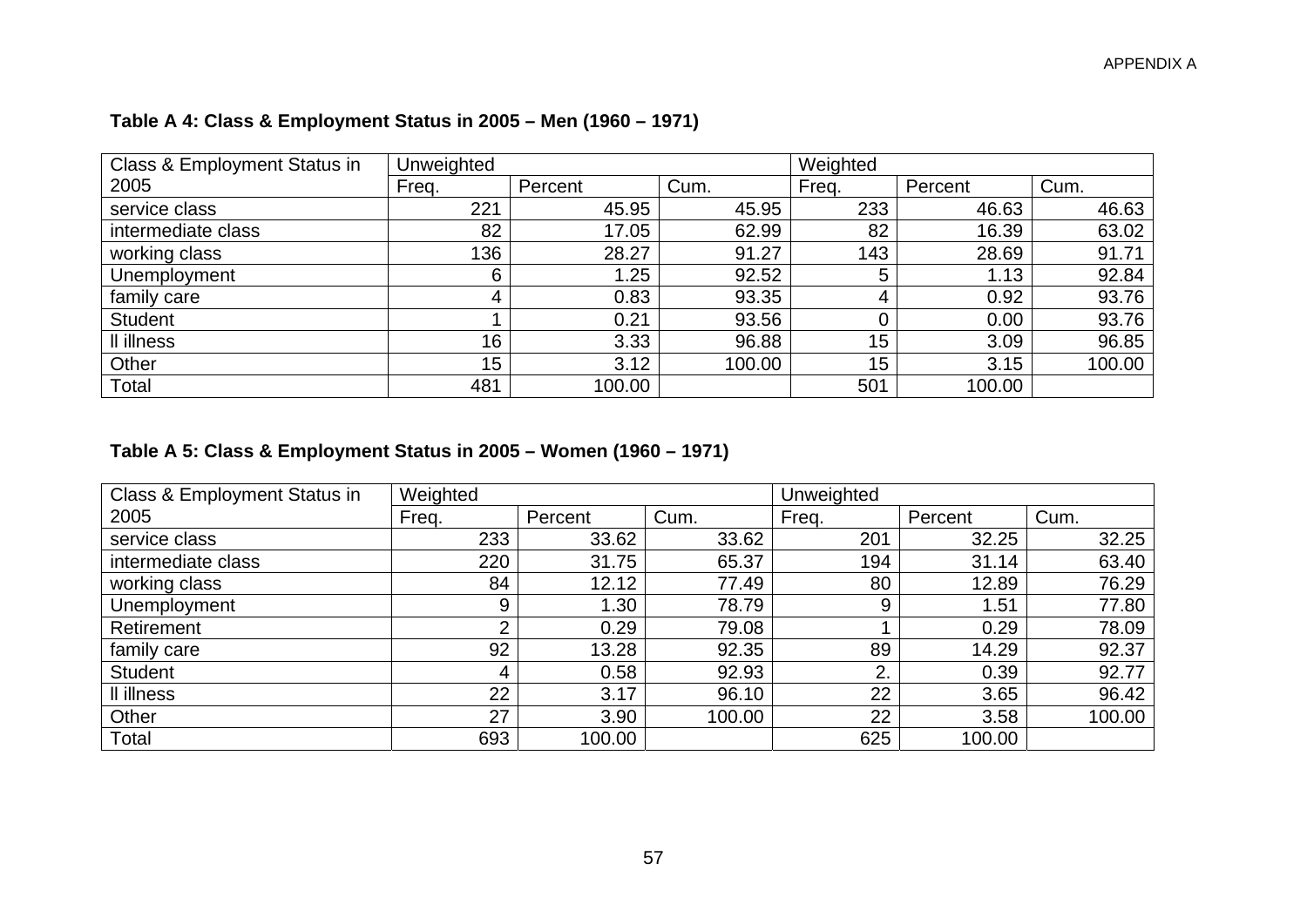# **Appendix B**

# **Sequence analysis (Optimal Matching)**

Optimal Matching (OM, one of the algorithms that fall into the broader group of techniques for sequence analysis) is essentially a pattern-search technique that serves to compare sequential data (see Abbott 1995; Abbott and Tsay 2000; Kohler et al. 2006). It can be used to find similarities and differences among trajectories.

The procedure involves three steps: firstly, events need to be coded, secondly substitution and deletion costs need to be determined and thirdly, cluster analysis is used to generate groups of similar sequences. In our case, events are coded in form of 15 one year spells occurring in three different class categories and 6 categories referring to states out of the labour market. Once the sequence of occupational spells is coded, we use Optimal Matching to find similarities between these sequences. Optimal Matching is essentially a calculation of distances between sequences. This calculation is based on a set of costs, substitution and deletion costs.

To assess similarities, the OM algorithm calculates the costs involved in turning one sequence into another. For example, compare the following sequences (see table 6): Person A has a stable service class trajectory. Person B experiences upward mobility from the intermediate class into the service class, whereas person C has a stable intermediate class trajectory. Each deletion costs 0.5 and each substitution costs 1. The same cost scheme was used in our analysis.

| A                                   | S. | <b>S</b> | S. |    |   |                | S S S S S S |          |           |                               | SSSS                      |   | S . | - S |
|-------------------------------------|----|----------|----|----|---|----------------|-------------|----------|-----------|-------------------------------|---------------------------|---|-----|-----|
| <b>Costs</b><br>$\overline{A}$ to B | 1. | 1        | 1  | 1. | 1 | $\overline{1}$ |             |          |           |                               |                           |   |     |     |
| B                                   |    |          |    |    |   |                |             |          |           |                               | I I I I I S S S S S S S S |   |     | -S  |
| <b>Costs</b><br>B to C              |    |          |    |    |   |                |             | $\sim$ 1 | $1 \quad$ | $1 \quad$                     | $\overline{1}$            | 1 | 1   |     |
| $\mathbf C$                         |    |          |    |    |   |                | 11111       |          |           | $\mathbf{I}$ and $\mathbf{I}$ |                           |   |     |     |

|  | Table B 1: Example of sequences and cost calculations |  |
|--|-------------------------------------------------------|--|
|  |                                                       |  |

Note:  $S =$  service class,  $I =$  intermediate class.

To turn sequence A into sequence B requires 7 substitutions or 7 deletions and 7 insertions, which both amount to the costs of 7. To turn sequence B into sequence C requires 8 substitutions or 8 deletions and 8 insertions. Both solutions amount to a cost of 8. Consequently, to turn sequence A into C would require 15 substitutions or 15 deletions and 15 insertions. Both solutions amount to a cost of 15.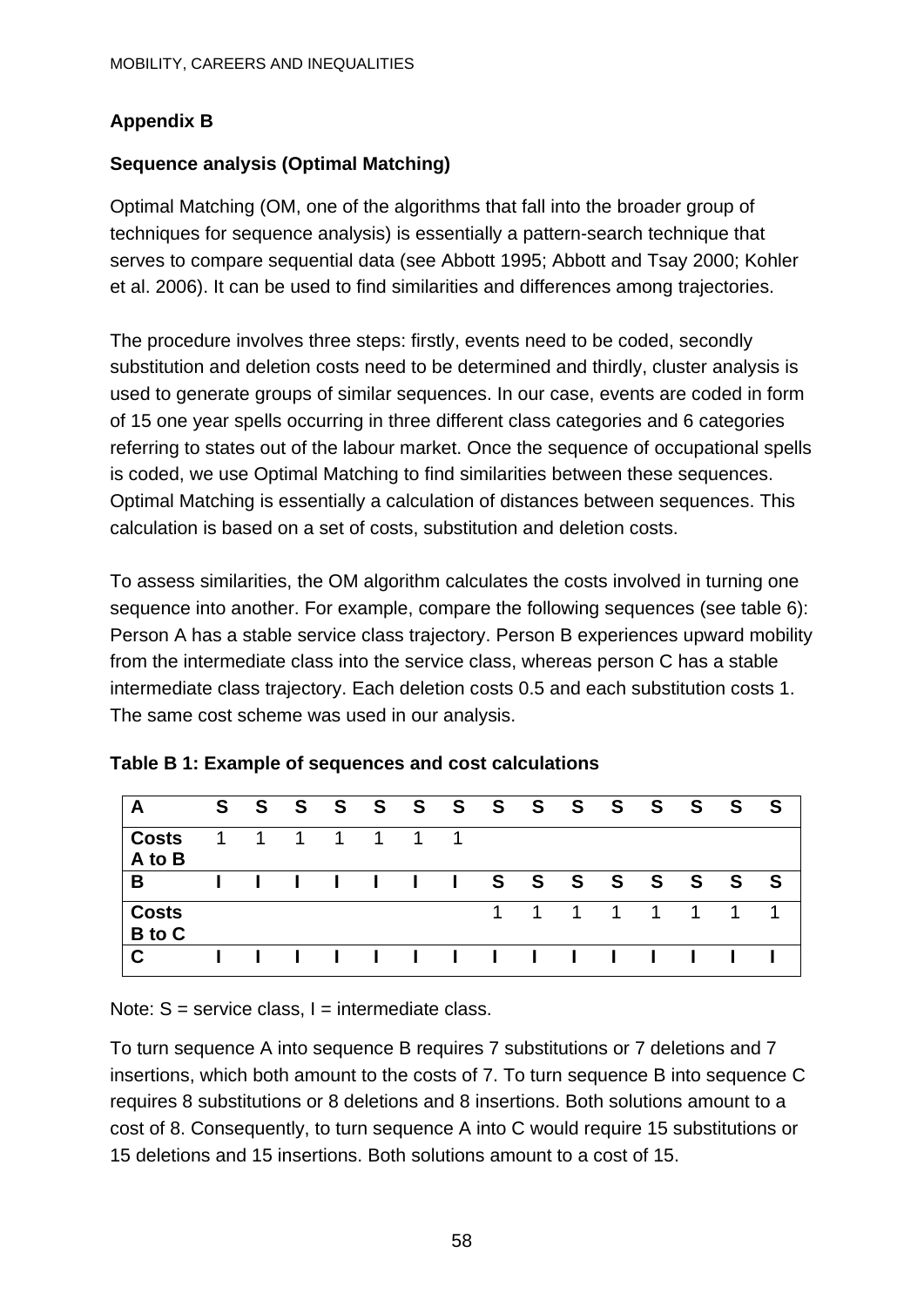Optimal Matching runs pair-wise comparisons for all sequences and tries to find the most cost efficient way. With a very simple cost structure, i.e. all changes costing the same and deletion costs set at half of the substitution costs, this calculation is straightforward. However, the process in itself is relatively time-consuming with for example 515 men in the older group equalling 62 835 comparisons (when using the algorithm developed by Kohler et al. 2006). The outcome of this process is a distance matrix (see Table 7) that records the distance between each pair of sequences.

#### **Table B 2: Distance matrix**

|                  | A  | В | С  |  |
|------------------|----|---|----|--|
| A                | 0  |   | 15 |  |
| B                | 7  | 0 | 8  |  |
| $\bar{\text{c}}$ | 15 | 8 | 0  |  |
| . .              |    |   |    |  |

This distance matrix is subsequently subjected to a cluster algorithm (in our case Ward's linkage) that produces groups of similar sequences (similar in terms of low conversion costs between sequences).

Ward's linkage is a hierarchical clustering technique, which starts by treating each individual case as a single cluster and then goes on to merge the most 'similar 'cases successively into clusters until there is only one big cluster left. Similarity is defined as the minimum increase in the error sum of squares or the total sum of squared deviations from the mean of the cluster. Thus, Ward's method merges clusters "whose fusion results in the minimum increase in the error of sum squares" (Everitt 1980, 31), i.e. it considers consequences of fusing every possible pair of clusters and then decides for the lowest increase in error sum of squared deviations.

Since Ward's linkage continues to merge clusters until all cases are in one group, the 'final' number of clusters remains an individual decision that can be supported by means of information generated according to cluster stopping rules (in this case Calinski and Harabasz (1974) pseudo-F index and Duda and Hart (1973) Je(2)/Je(1) index).

59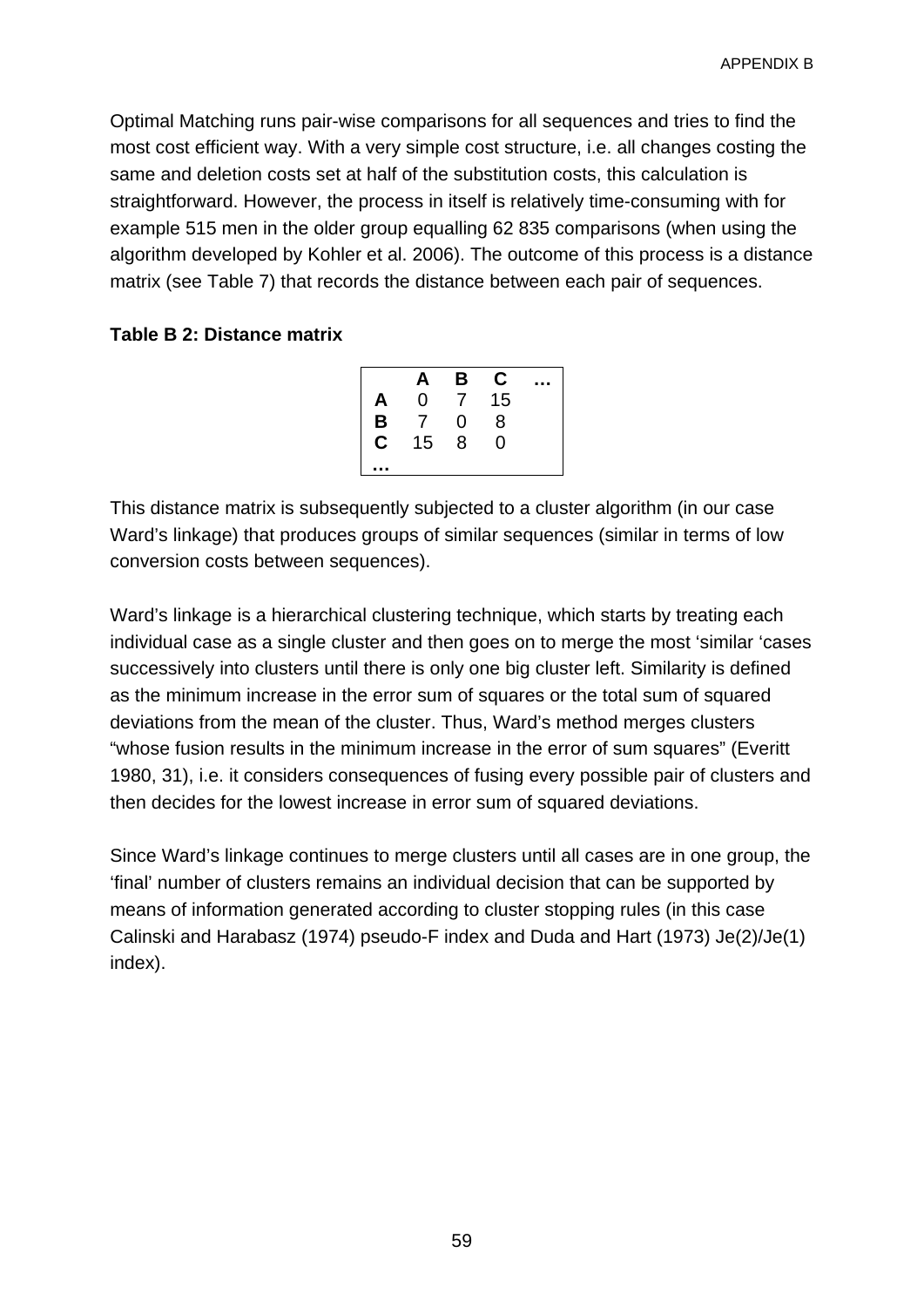# **Appendix C**

## **Sequence Index Plots for Cluster Solutions**

Optimal Matching offers the possibility to generate so-called sequence index plots (see Kohler et al. 2006) that display trajectories visually. Each line represents one individual trajectory consisting of 15 spells that may fall into nine categories (service class, intermediate class, working class, unemployment, retirement, family care/maternity leave, fulltime education/student, long term limiting illness/disability, other (government training scheme, missing, inapplicable, other). The x-axis refers to the time period under investigation, displaying occupational class or employment status between 1991 and 2005. Every line on the y-axis signifies one individual.

# **C.1 Sequence Index Plots for Men (born 1940 – 1951)**



### **Figure C1.1: Cluster 1 – Men (1940 – 1951)**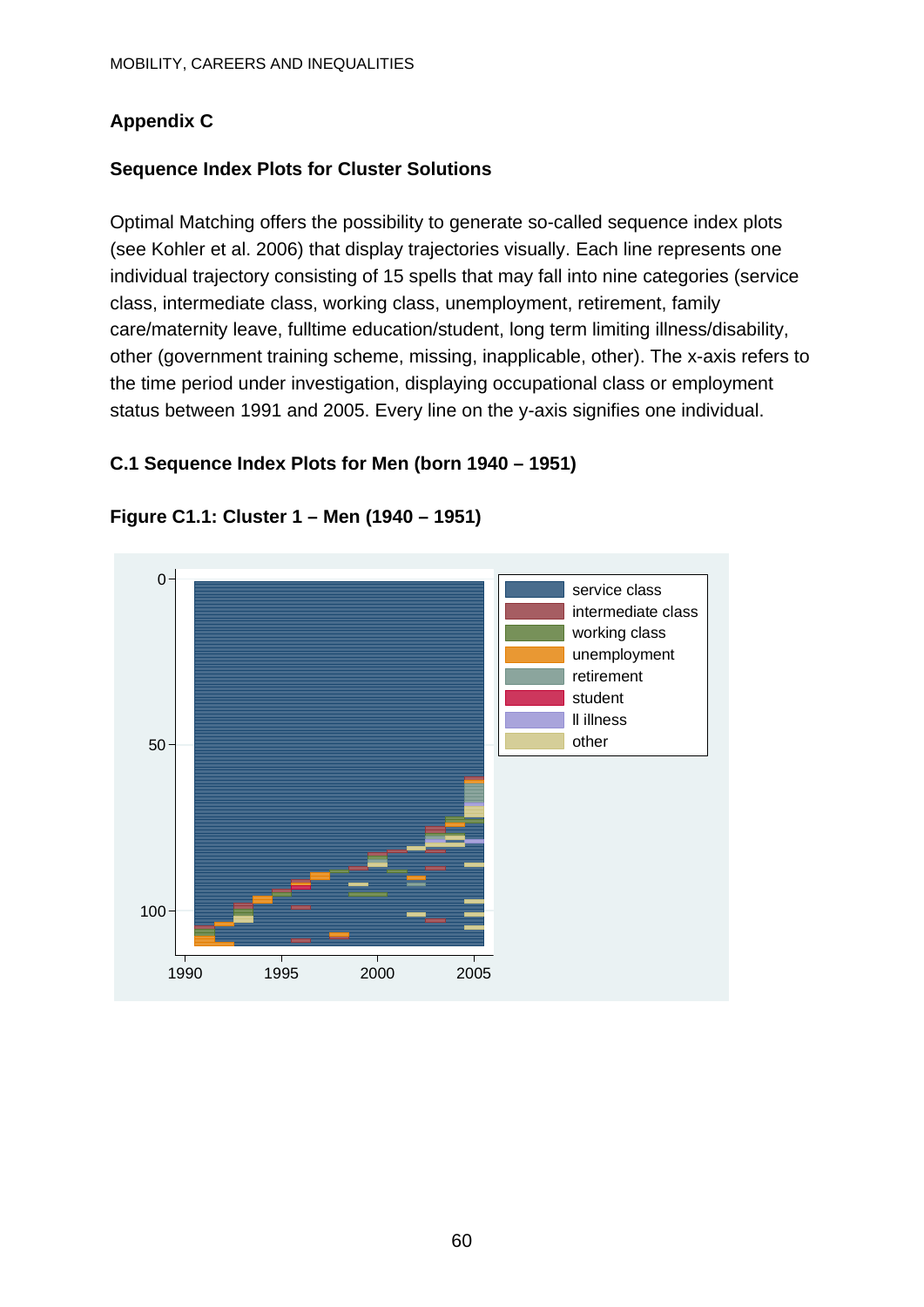



**Figure C1.3: Cluster 3 – Men (1940 – 1951)** 

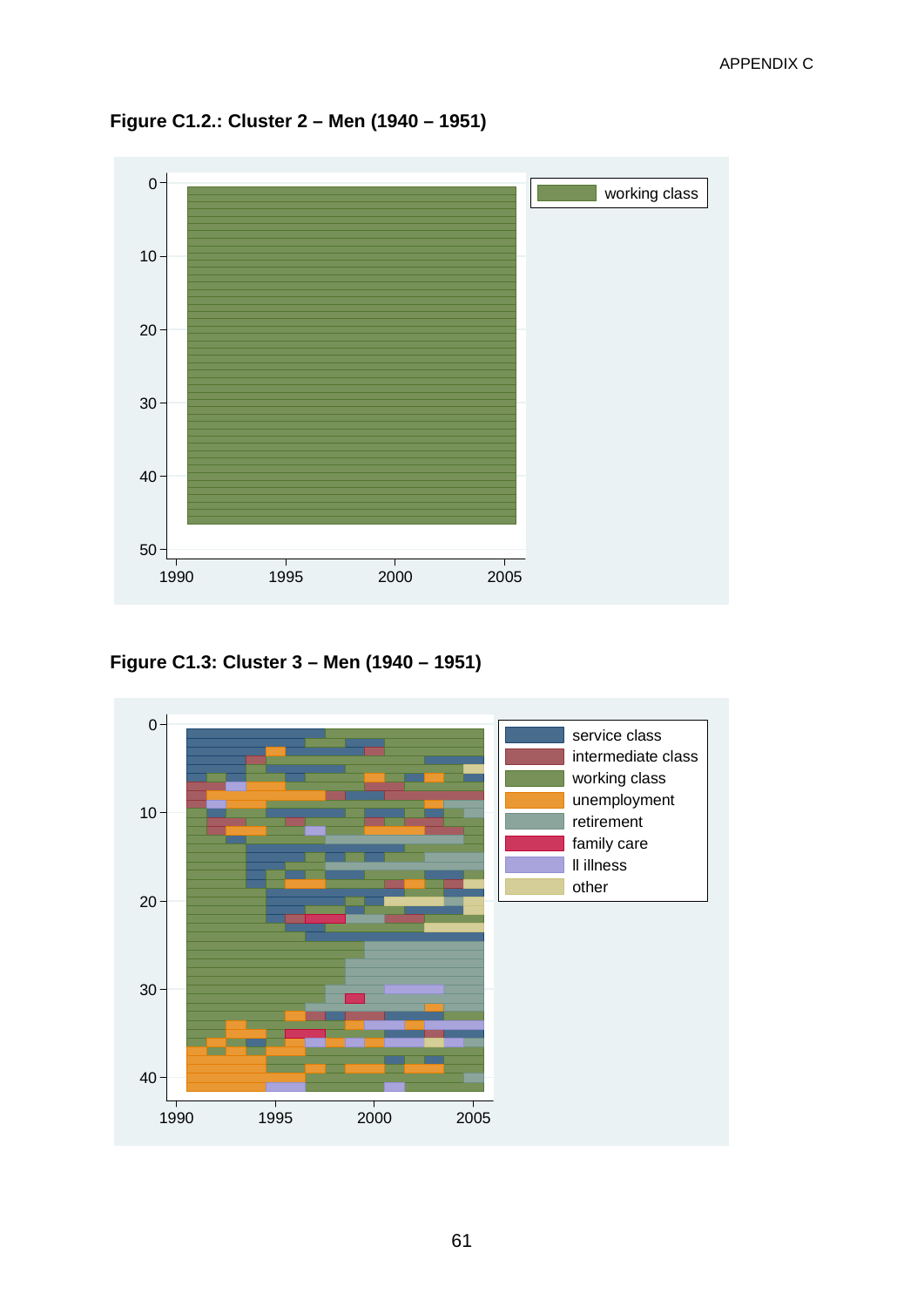



**Figure C1.5: Cluster 5 – Men (1940 – 1951)** 

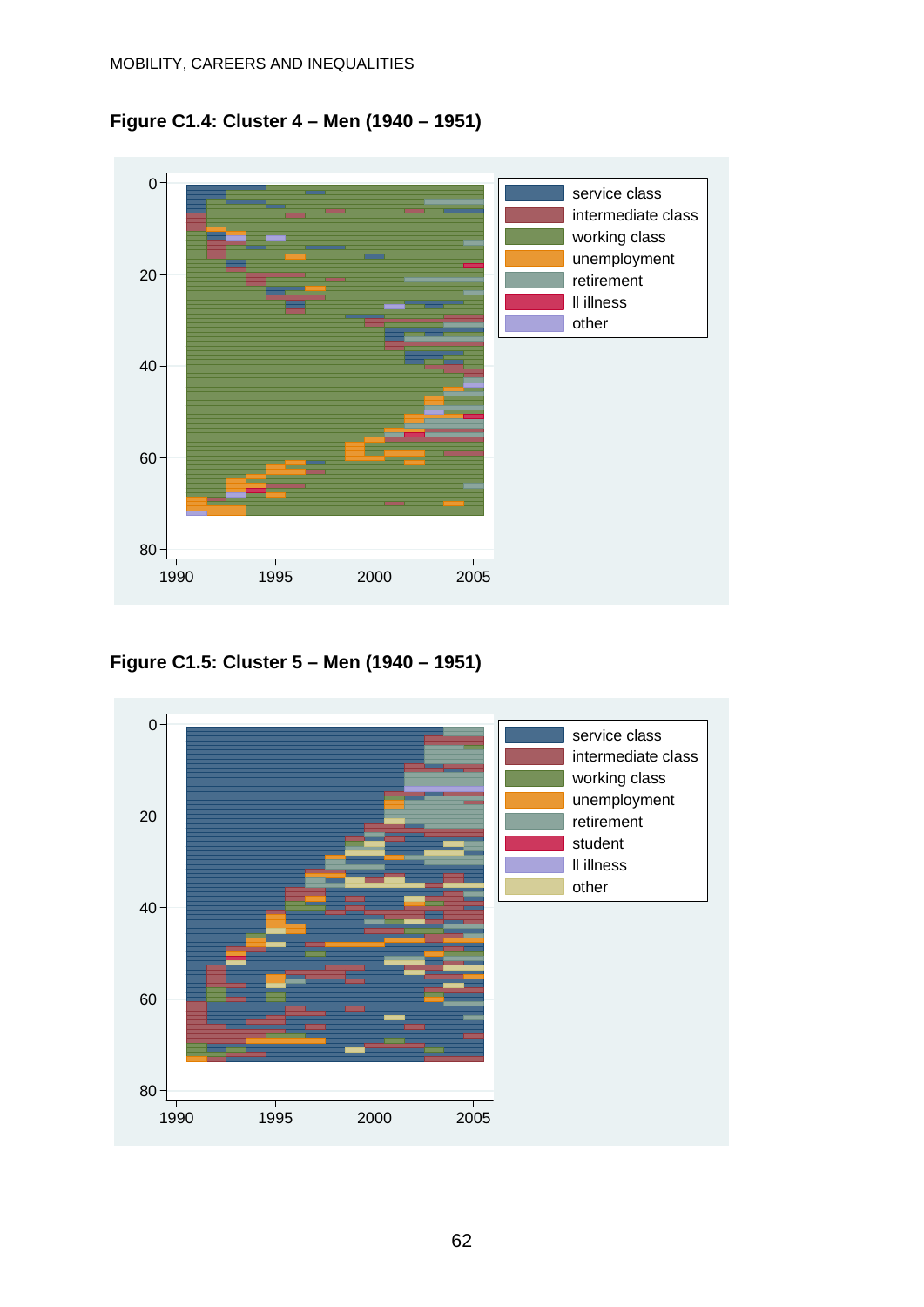

**Figure C1.6: Cluster 6 – Men (1940 – 1951)** 

**Figure C1.7: Cluster 7 – Men (1940 – 1951)** 

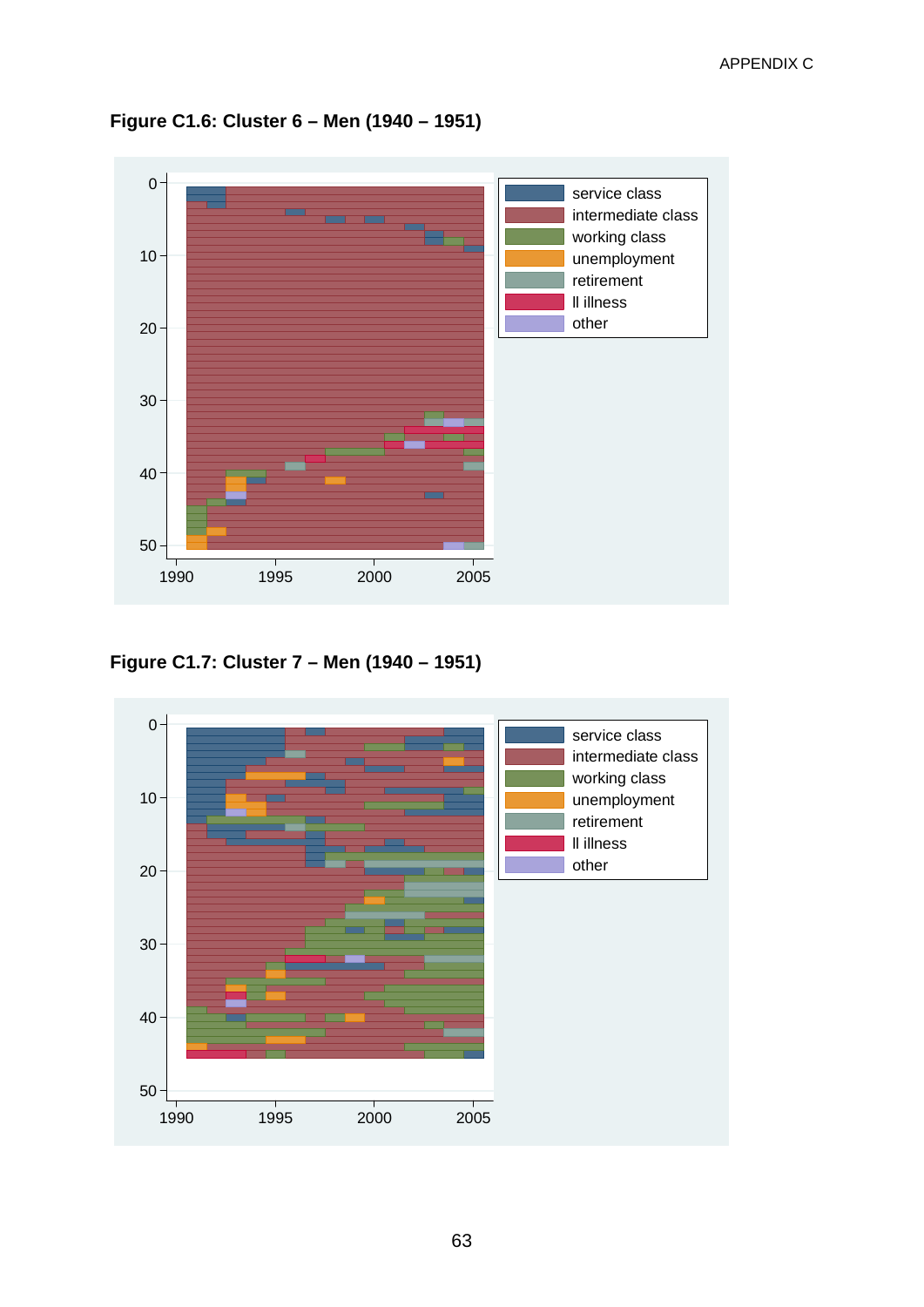



**Figure C1.9: Cluster 9 – Men (1940 – 1951)** 

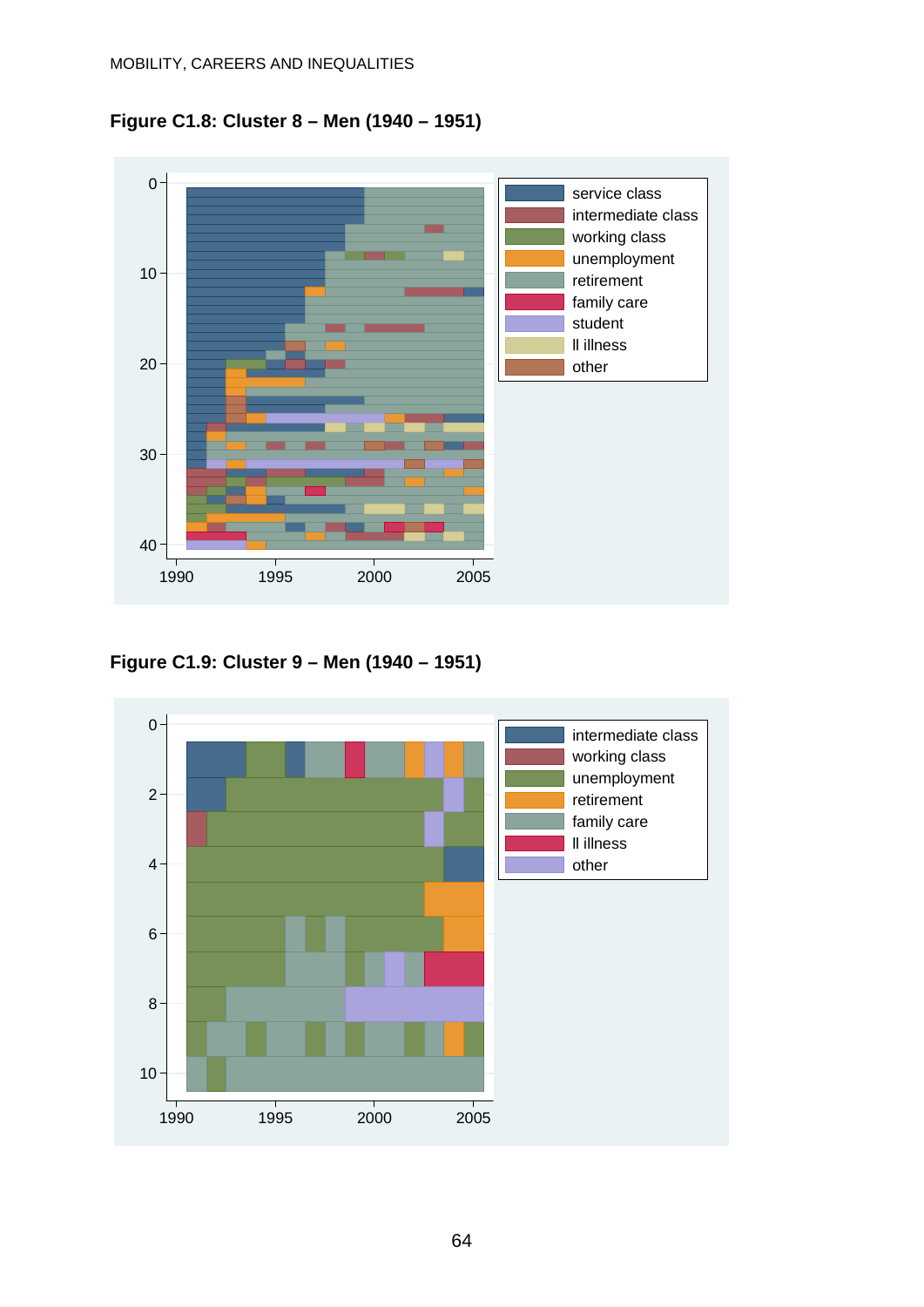

**Figure C1.10: Cluster 10 – Men (1940 – 1951)** 

**C.2 Sequence Index Plots for Women (born 1940 – 1951)** 

**Figure C11: Cluster 1 – women (1940 – 1951)** 

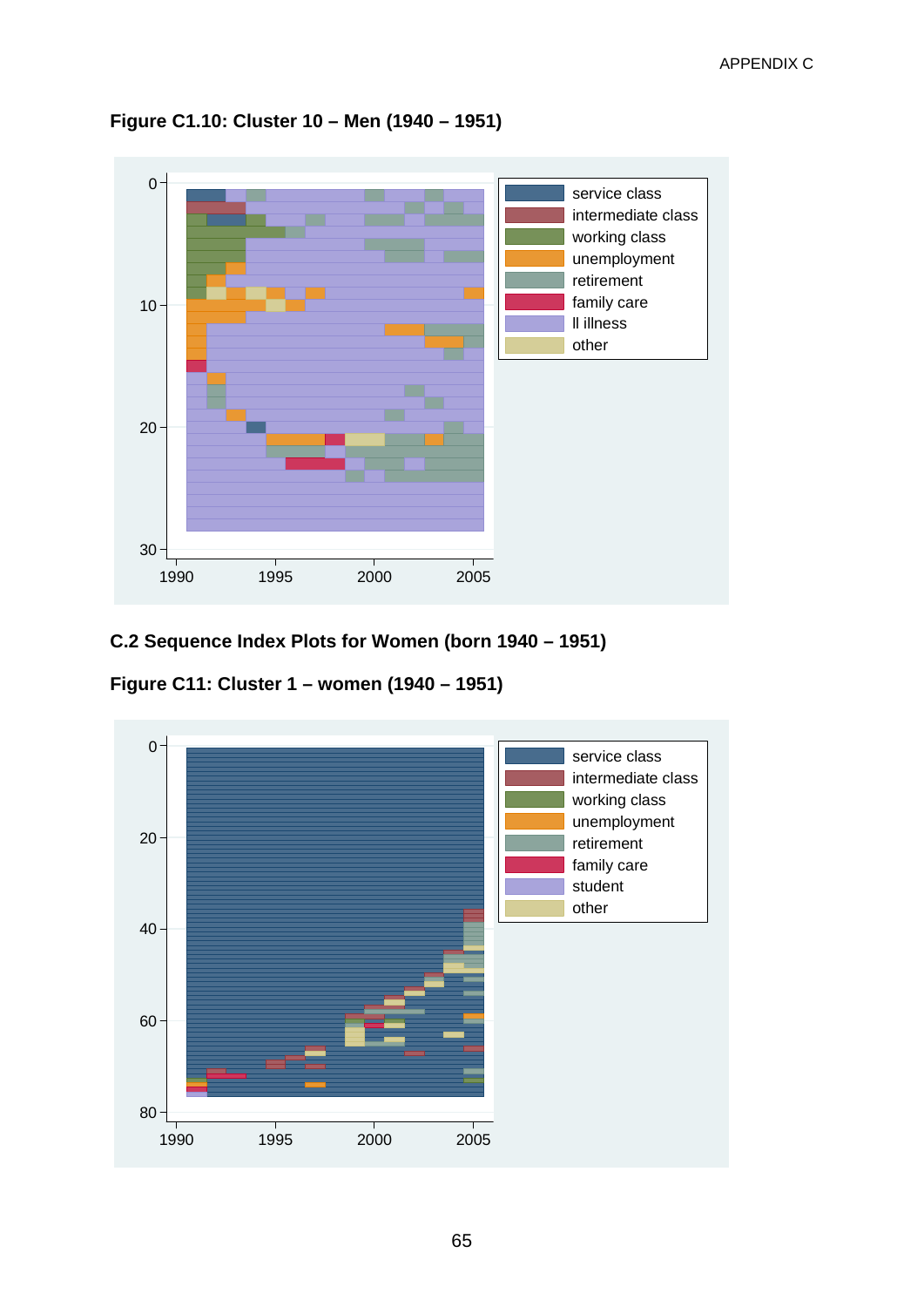



**Figure C2.3: Cluster 3 – women (1940 – 1951)** 

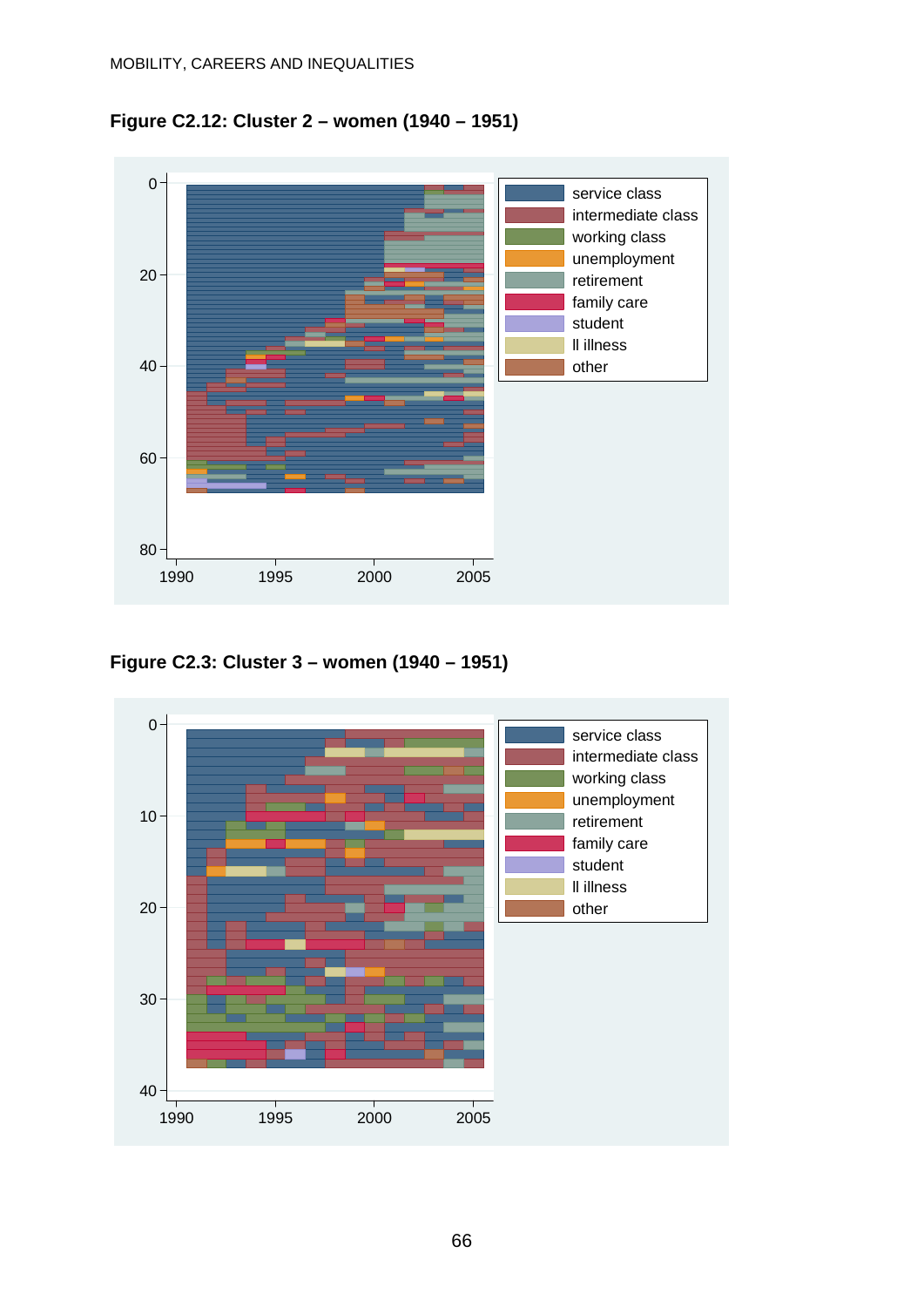

**Figure C2.13: Cluster 4 – women (1940 – 1951)** 

**Figure C2.14: Cluster 5 – women (1940 – 1951)** 

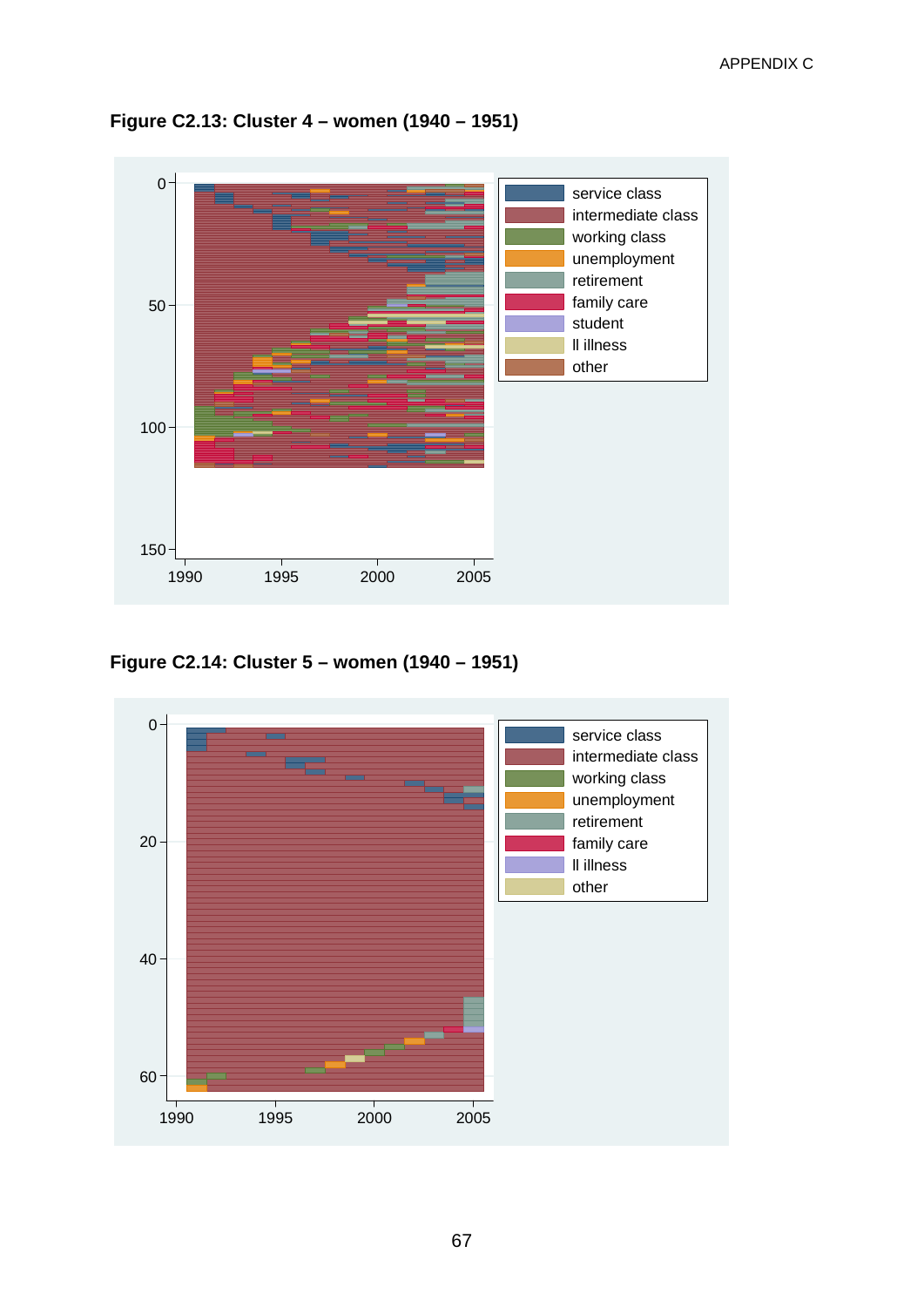



**Figure C 2.16: Cluster 7 – women (1940 – 1951)** 

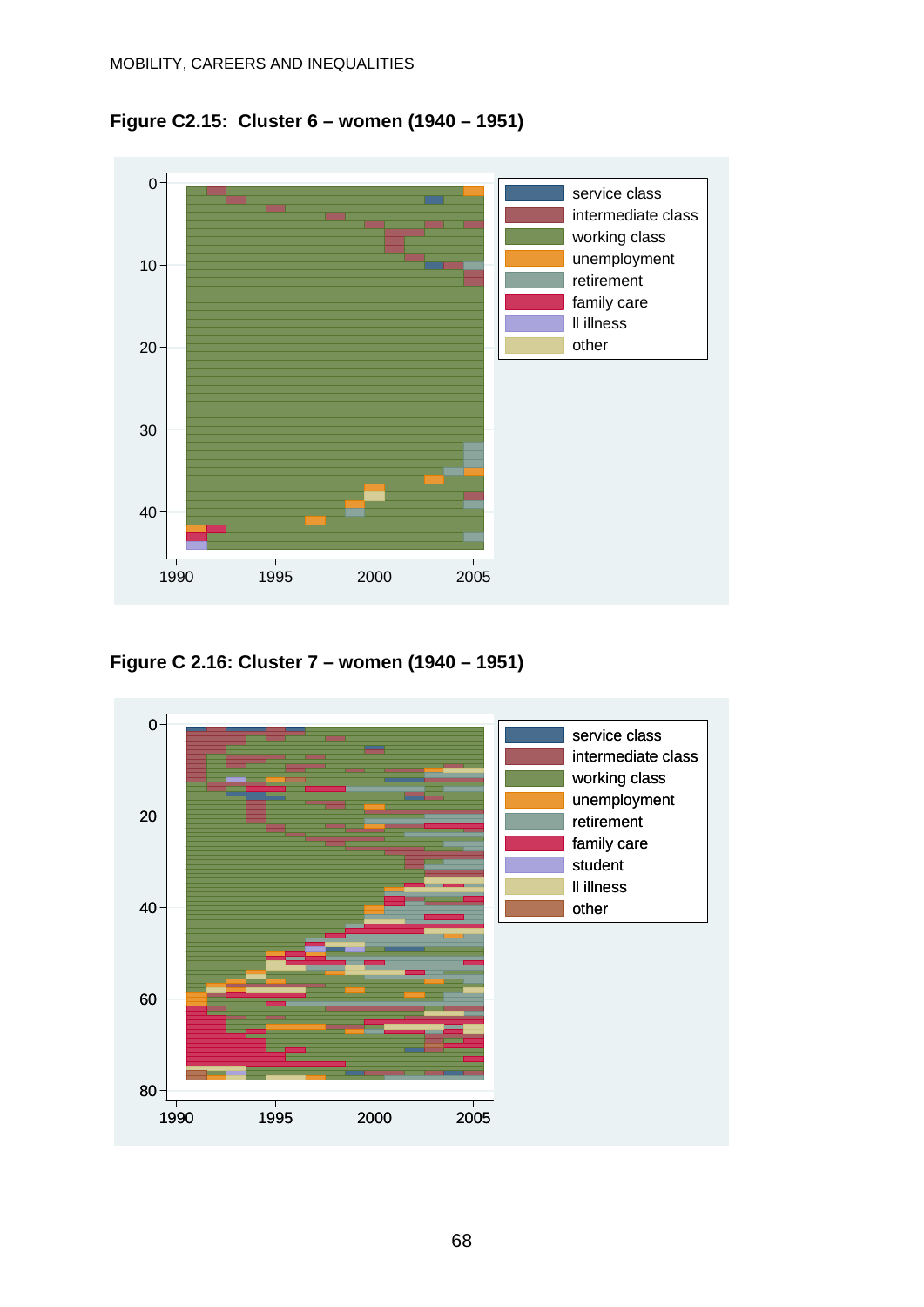

**Figure C2.17: Cluster 8 – women (1940 – 1951)** 

**Figure C2.18: Cluster 9 – women (1940 – 1951)** 

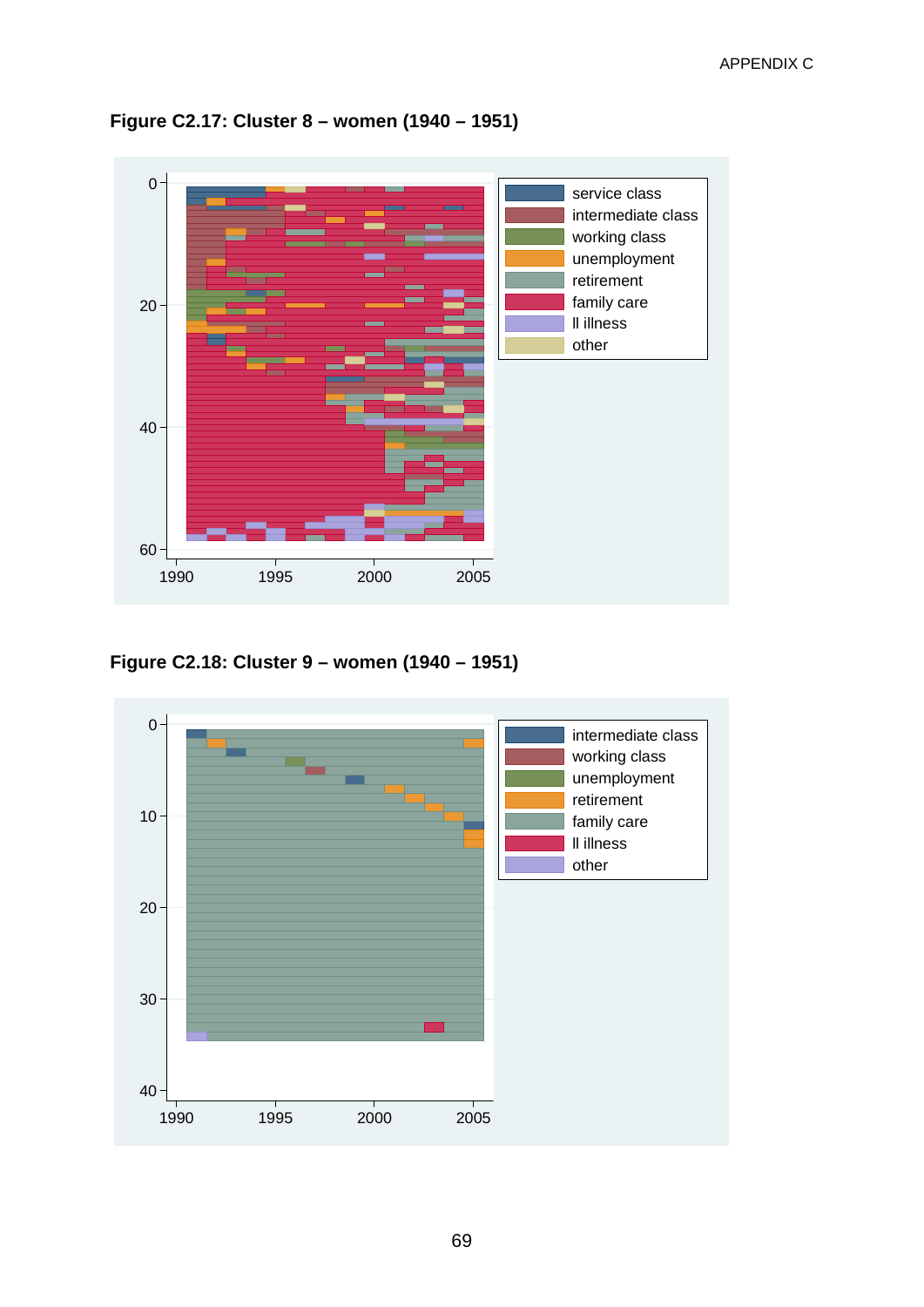



**Figure C2.20: Cluster 11 – women (1940 – 1951)** 

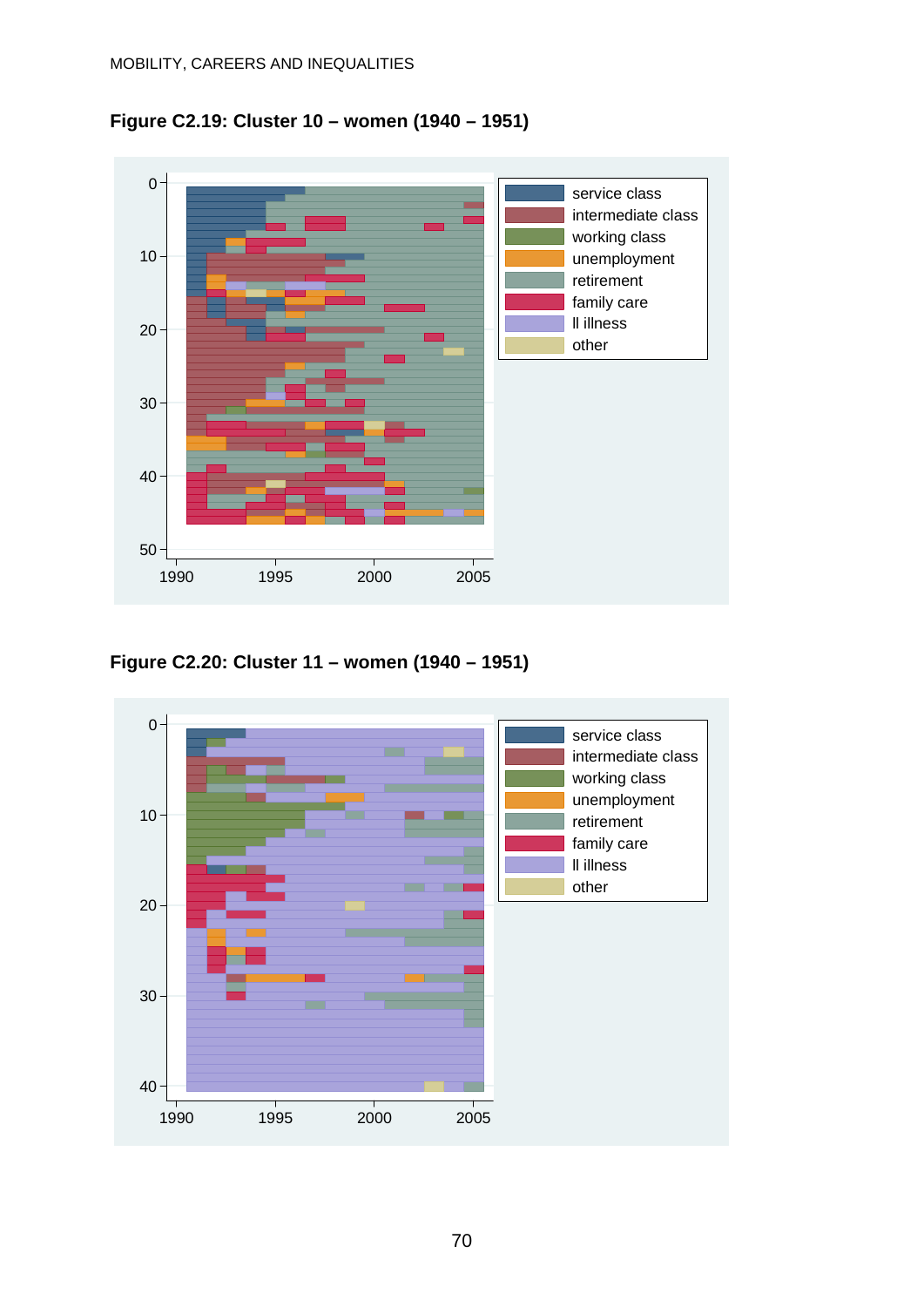**C3. Sequence Index Plots for men (1960 – 1971)** 



**Figure C3.1: Cluster 1 – men (1960 – 1971)** 

**Figure C3.21: Cluster 2 – men (1960 – 1971)** 

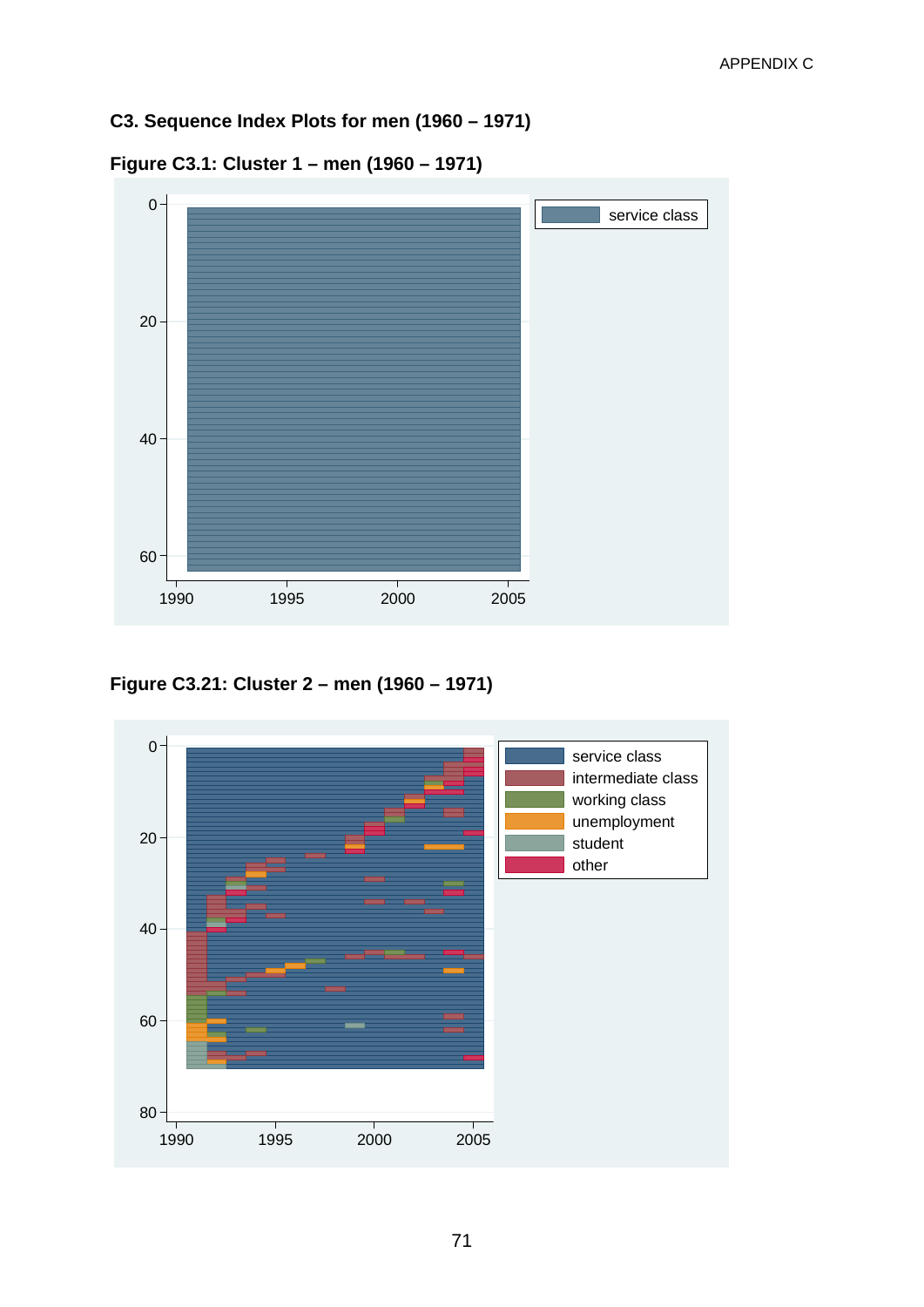



**Figure C3.4 Cluster 4 – men (1960 – 1971)** 

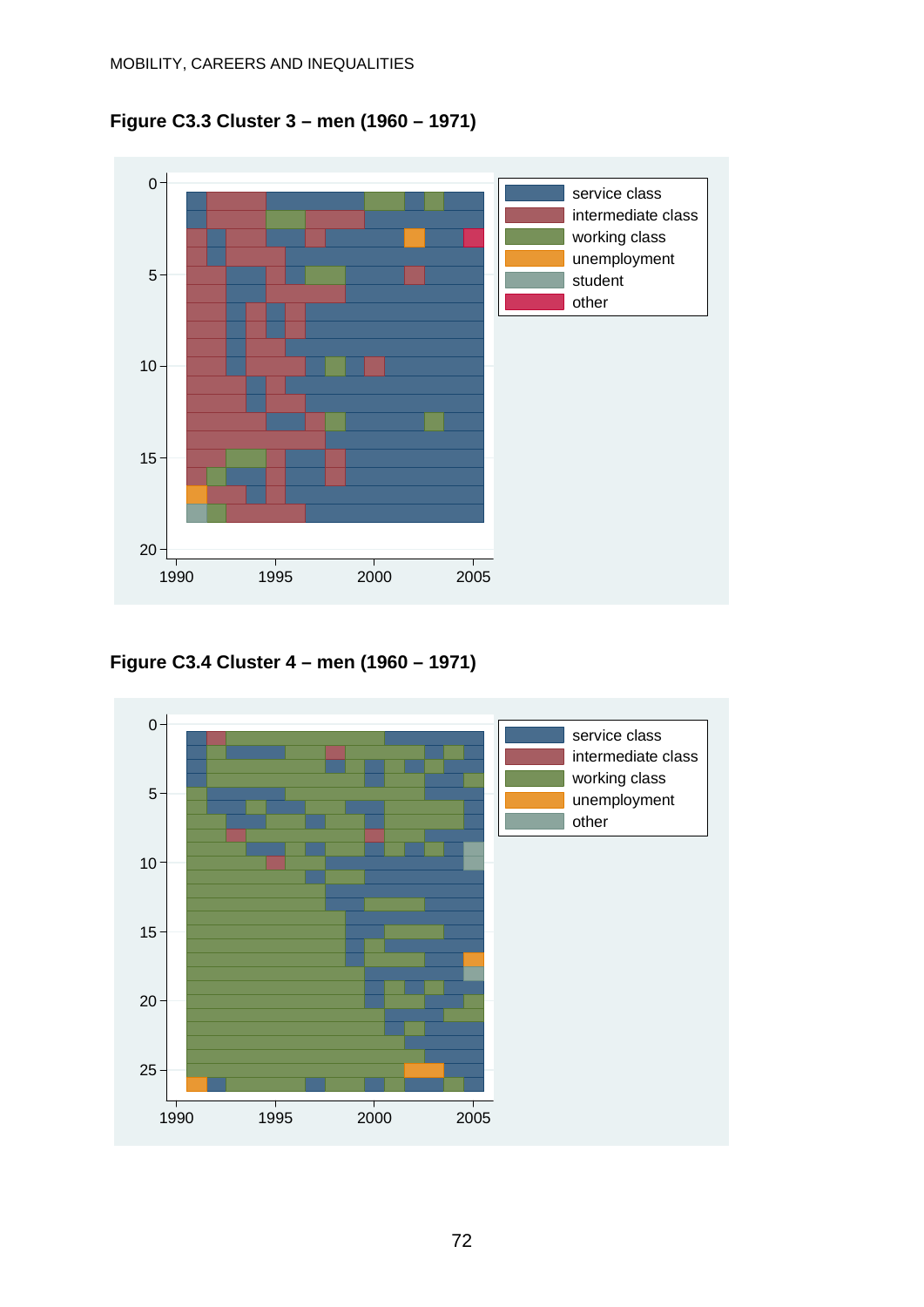

**Figure C3.5: Cluster 5 – men (1960 – 1971)** 

**Figure C3.6: Cluster 6 – men (1960 – 1971)** 

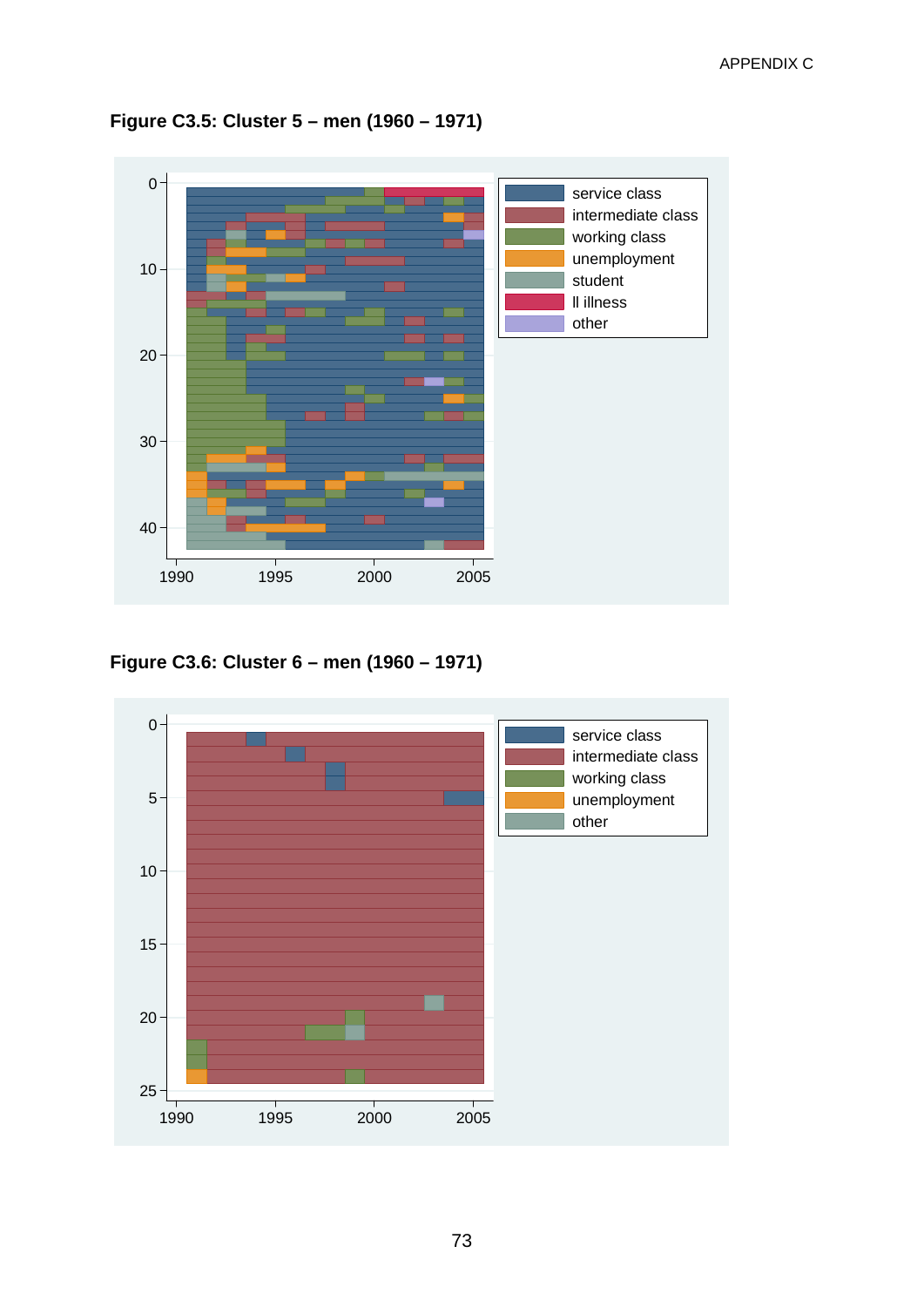**Figure C3.7: Cluster 7 – men (1960 – 1971)** 



**Figure C3.8: Cluster 8 – men (1960 – 1971)** 

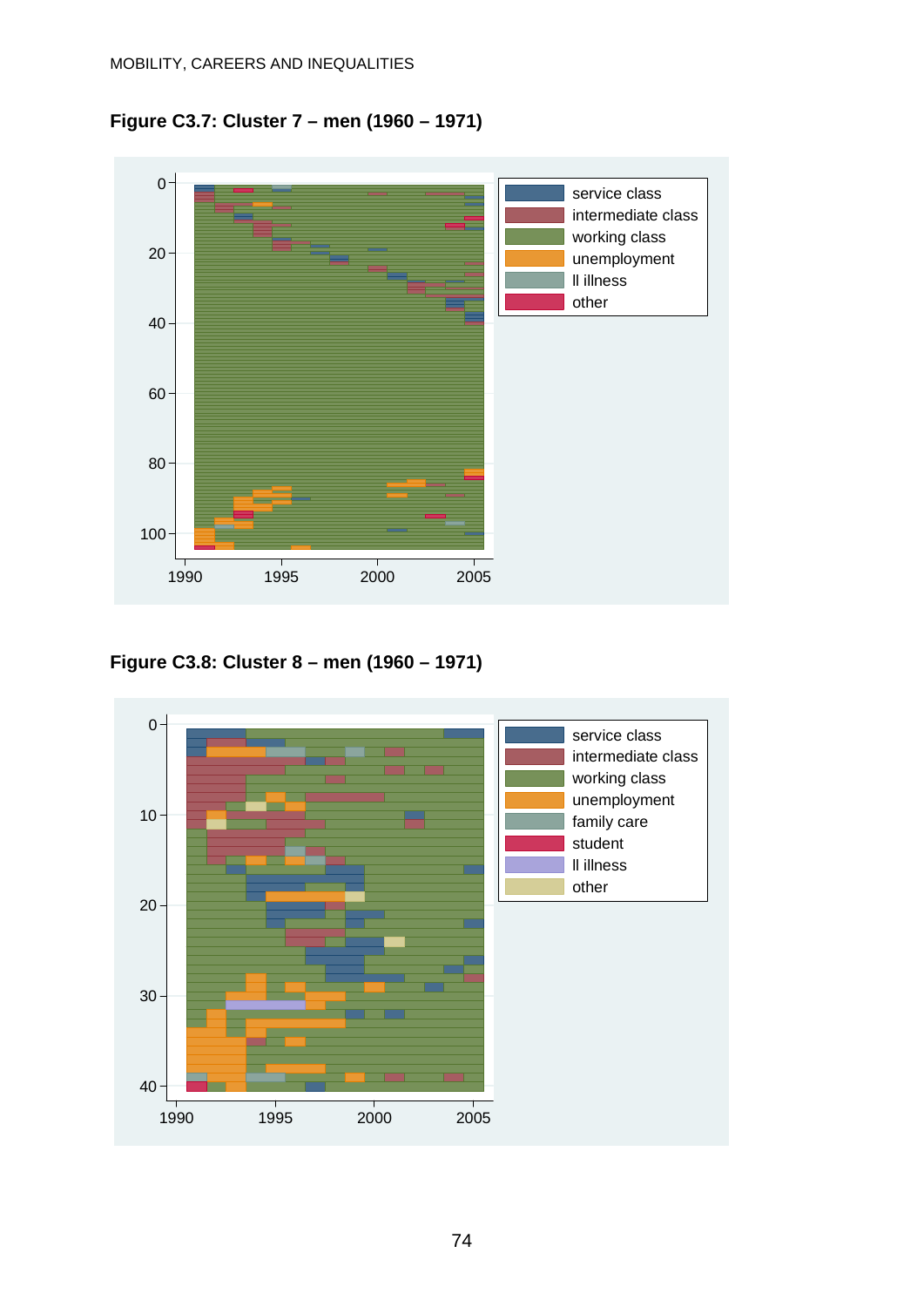

**Figure C22.9: Cluster 9 – men (1960 – 1971)** 

**Figure C3.10: Cluster 10 – men (1960 – 1971)** 

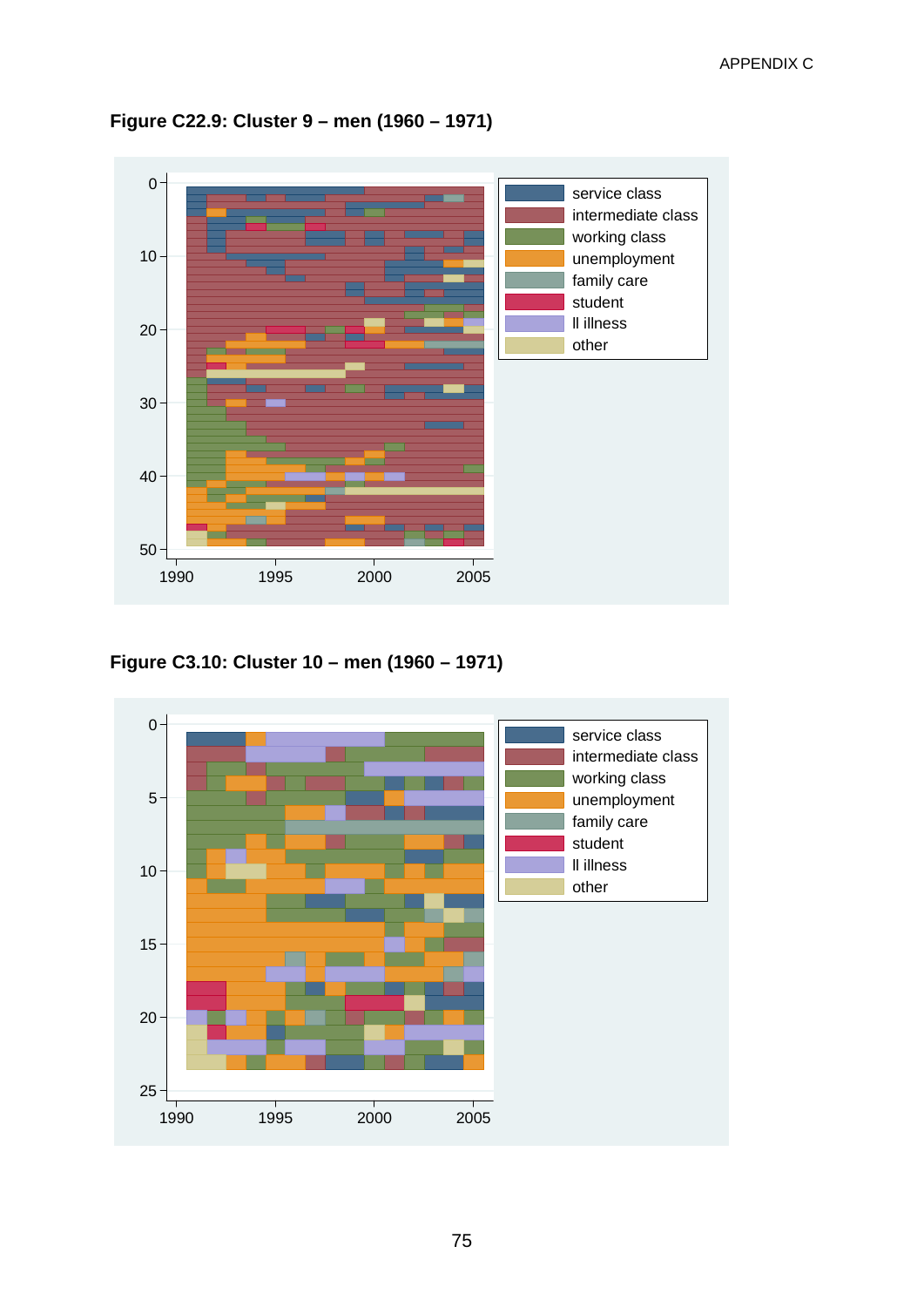



**Figure C3.123: Cluster 12 – men (1960 – 1971)** 

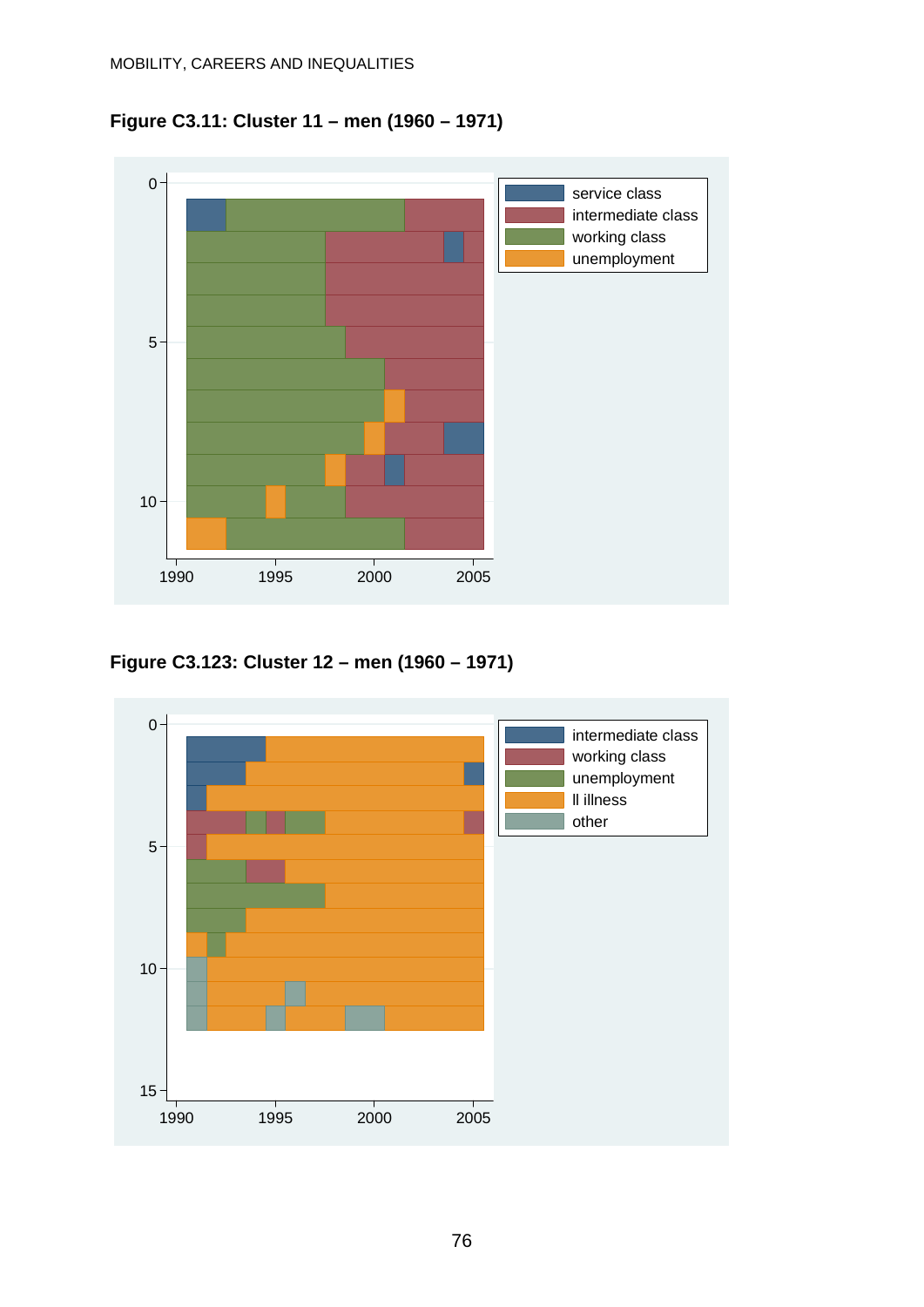#### **C.4 Sequence Index Plots for Women (born 1960 – 1971)**



**Figure C4..1: Cluster 1 – women (1960 – 1971)** 

**Figure C4.2: Cluster 2 – women (1960 – 1971)** 

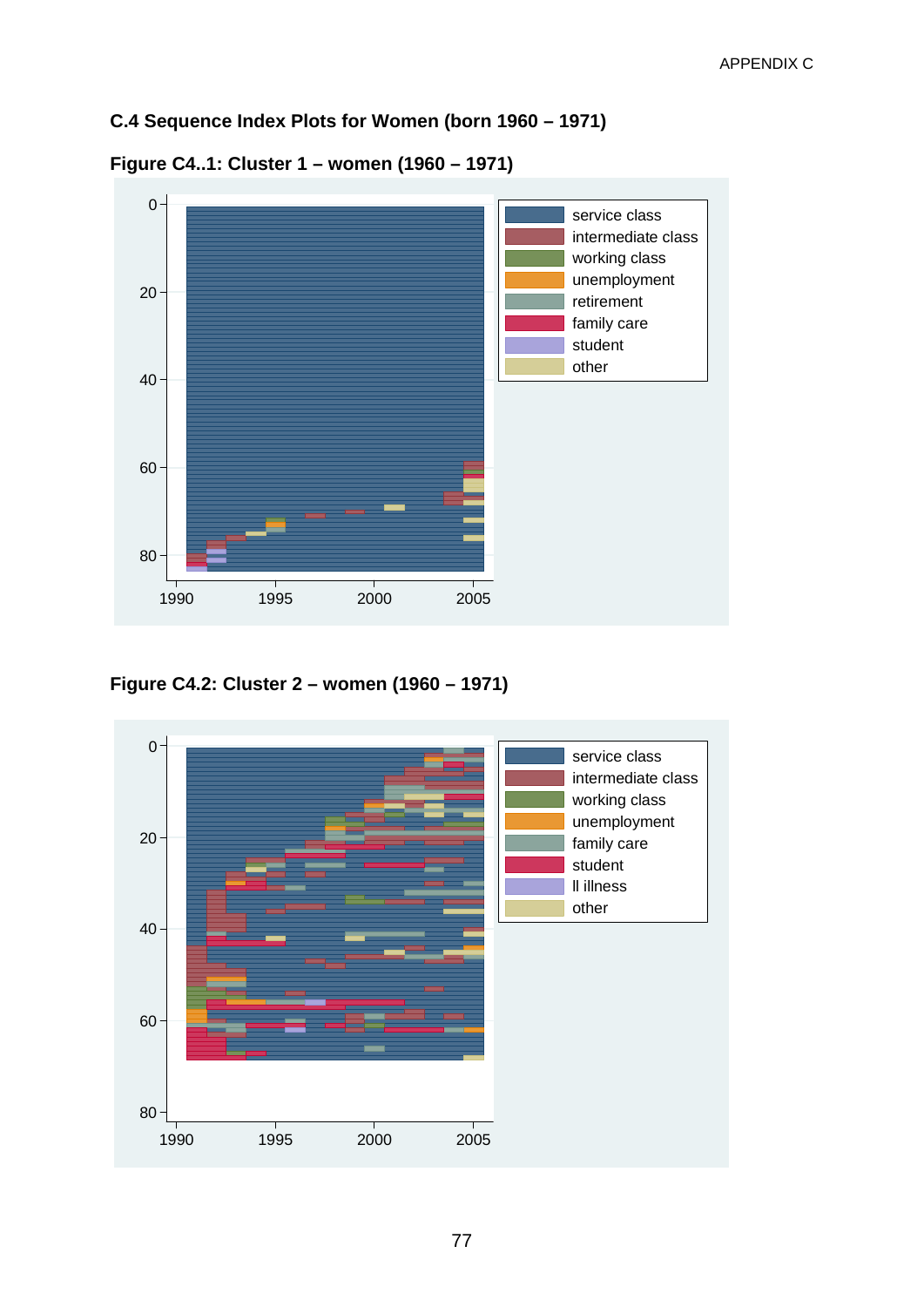**Figure C4.3: Cluster 3 – women (1960 – 1971)** 



**Figure C4.4: Cluster 4 – women (1960 – 1971)** 

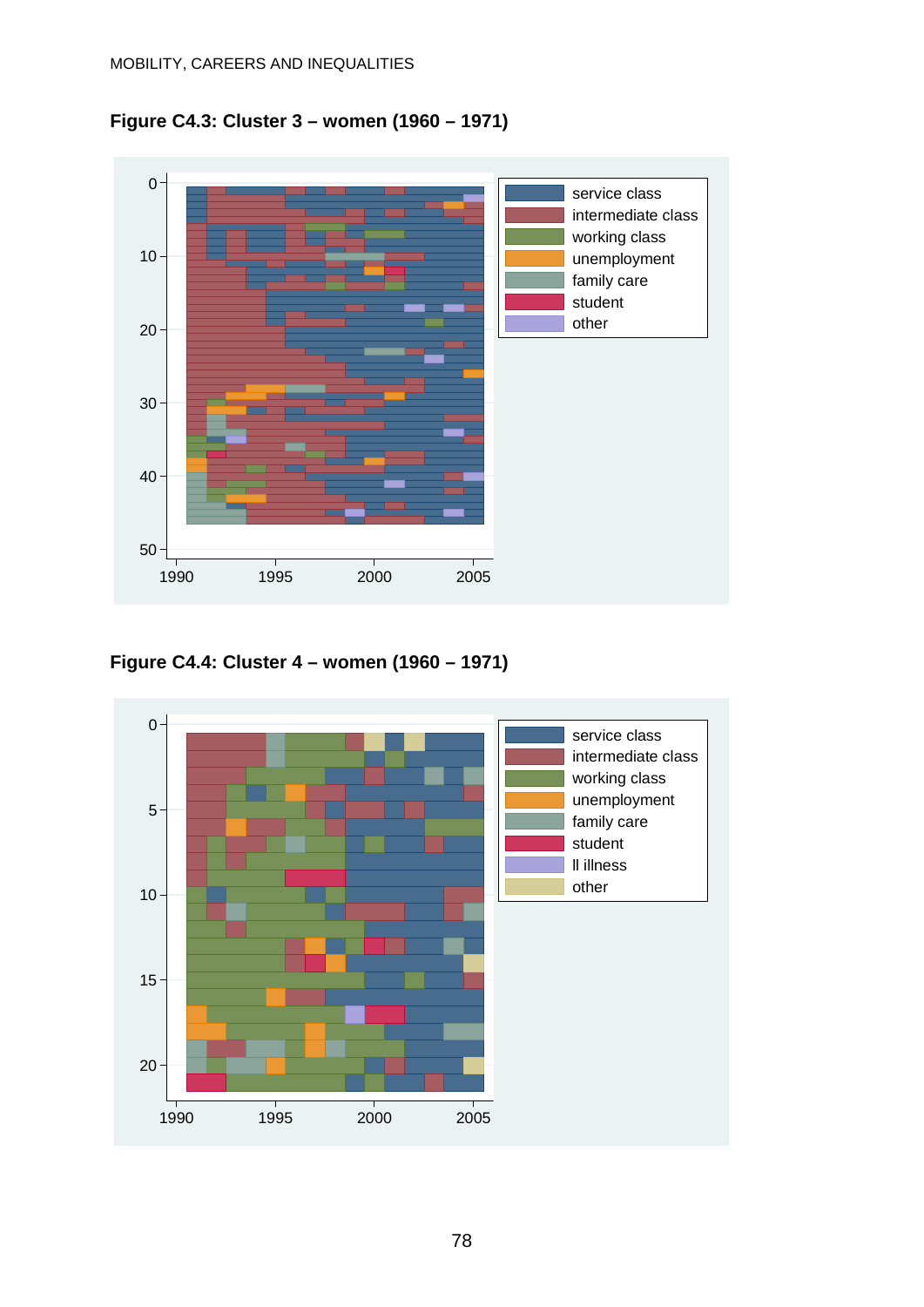

**Figure C4.5: Cluster 5 – women (1960 – 1971)** 

**Figure C4.6: Cluster 6 – women (1960 – 1971)** 

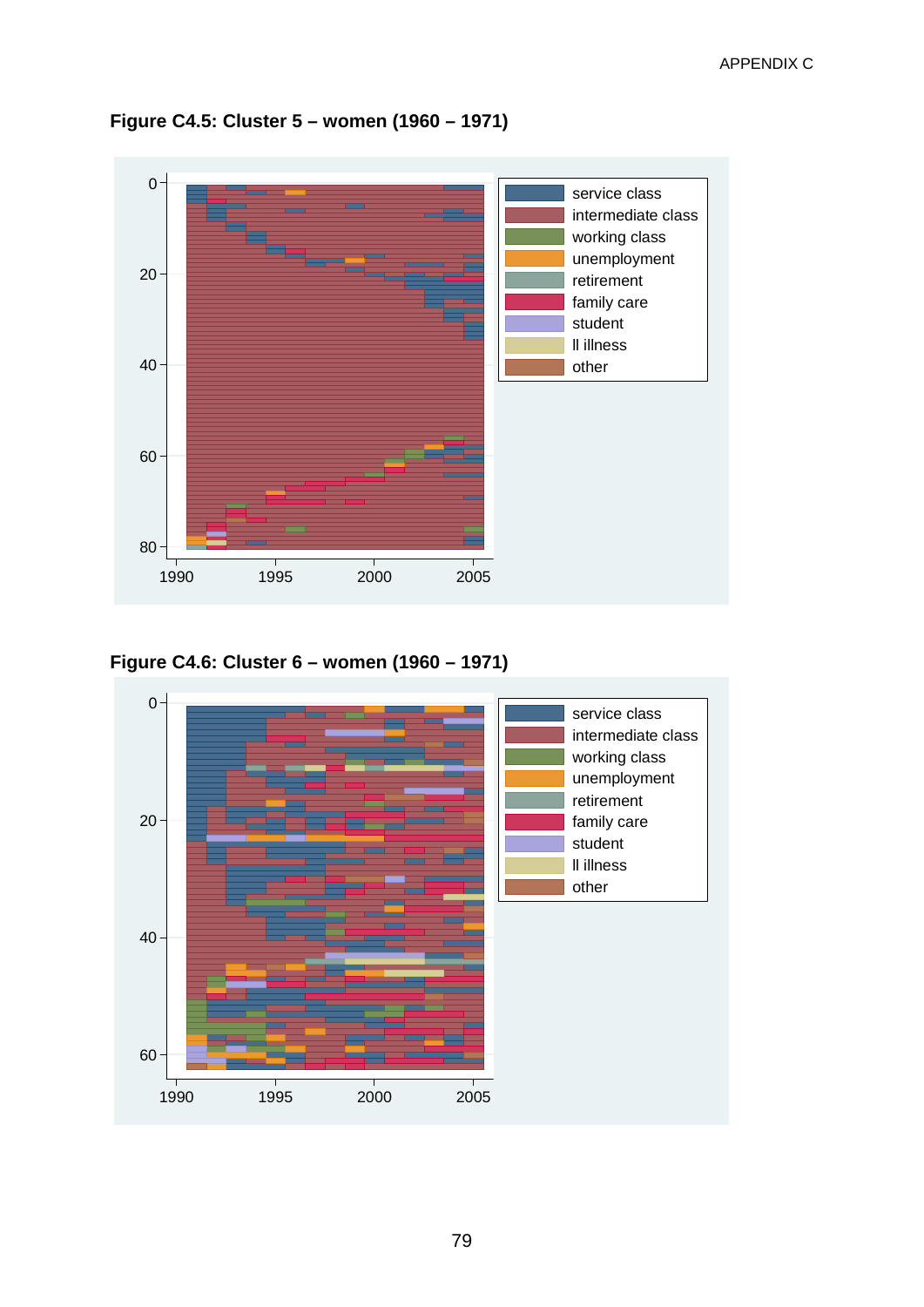**Figure C4.7: Cluster 7 – women (1960 – 1971)** 



**Figure C4.8: Cluster 8 – women (1960 – 1971)** 

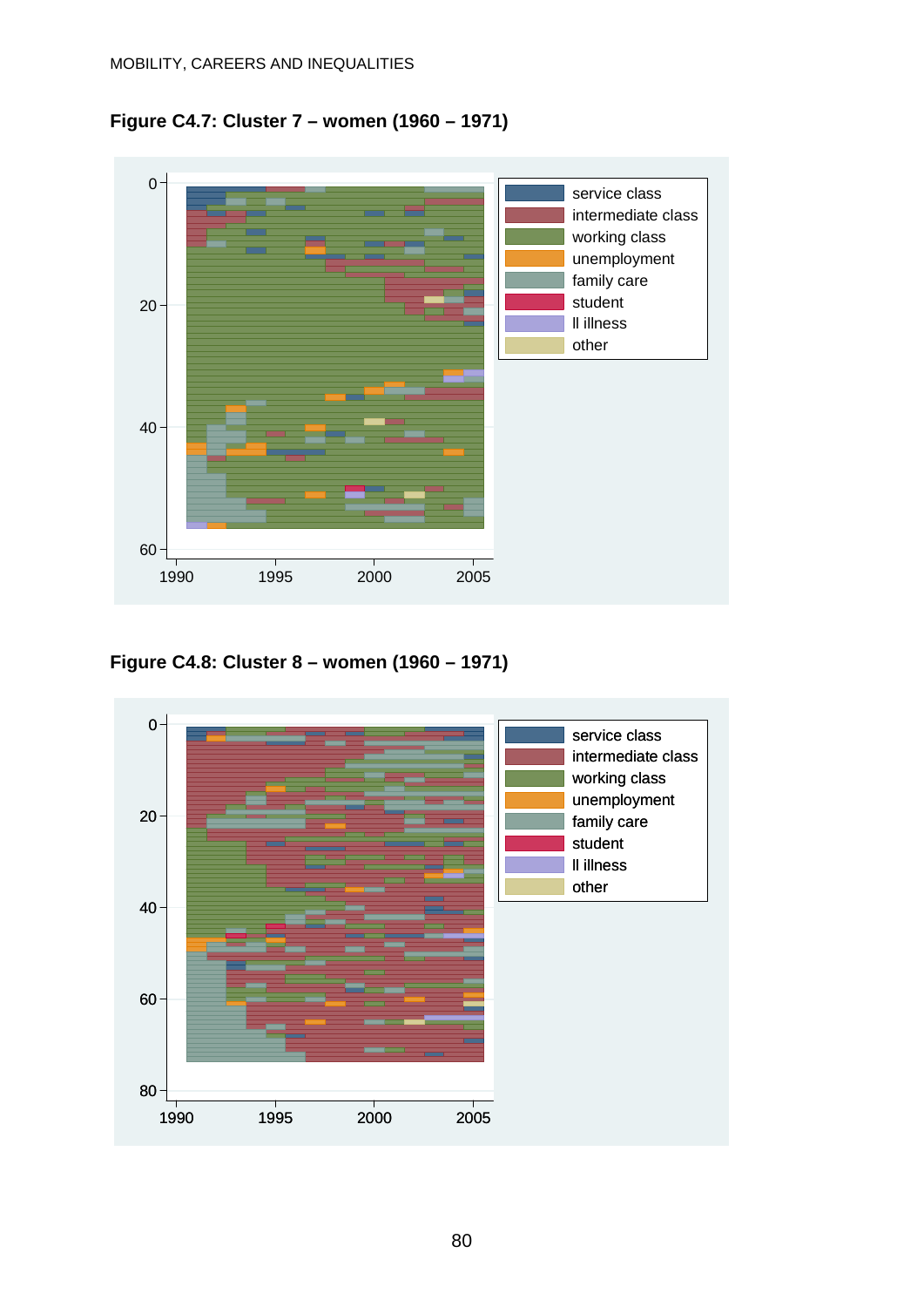

**Figure C4.9: Cluster 9 – women (1960 – 1971)** 

**Figure C4.240: Cluster 10 – women (1960 – 1971)** 

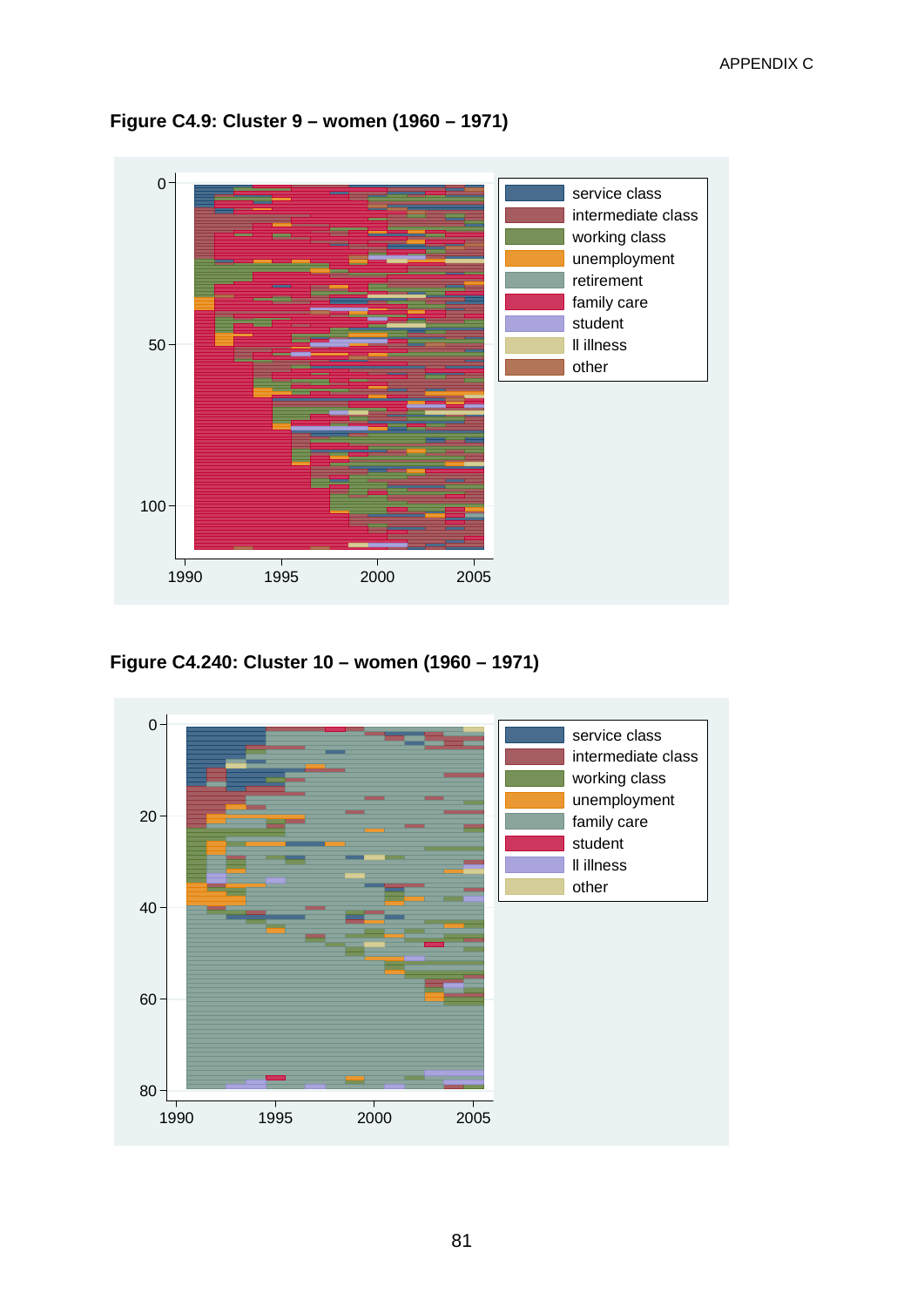

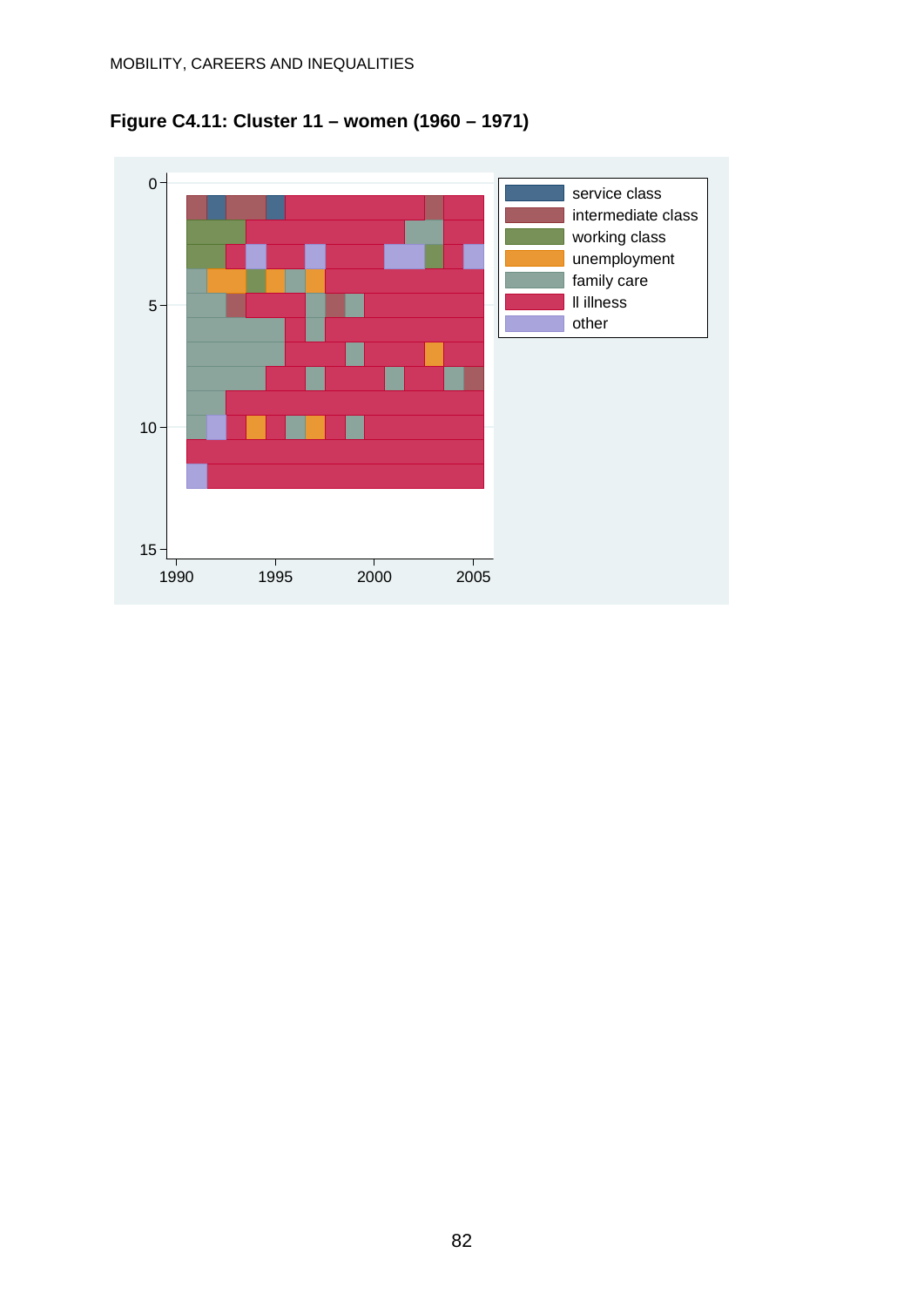# **Contact us**

You can find out more or get in touch with us via our website at:

# **www.equalityhumanrights.com**

or by contacting one of our helplines below:

#### **Helpline - England**

Telephone: 0845 604 6610 Textphone: 0845 604 6620 Fax: 0845 604 6630

#### **Helpline - Scotland**

Telephone: 0845 604 5510 Textphone: 0845 604 5520 Fax: 0845 604 5530

## **Helpline - Wales**

Telephone: 0845 604 8810 Textphone: 0845 604 8820 Fax: 0845 604 8830

9am–5pm Monday to Friday except Wednesday 9am–8pm.

Calls from BT landlines are charged at local rates, but calls from mobiles and other providers may vary.

Calls may be monitored for training and quality purposes.

Interpreting service available through Language Line, when you call our helplines.

This report is available for downloading from our website. If you require it in an alternative format and/or language please contact the relevant helpline to discuss your needs.